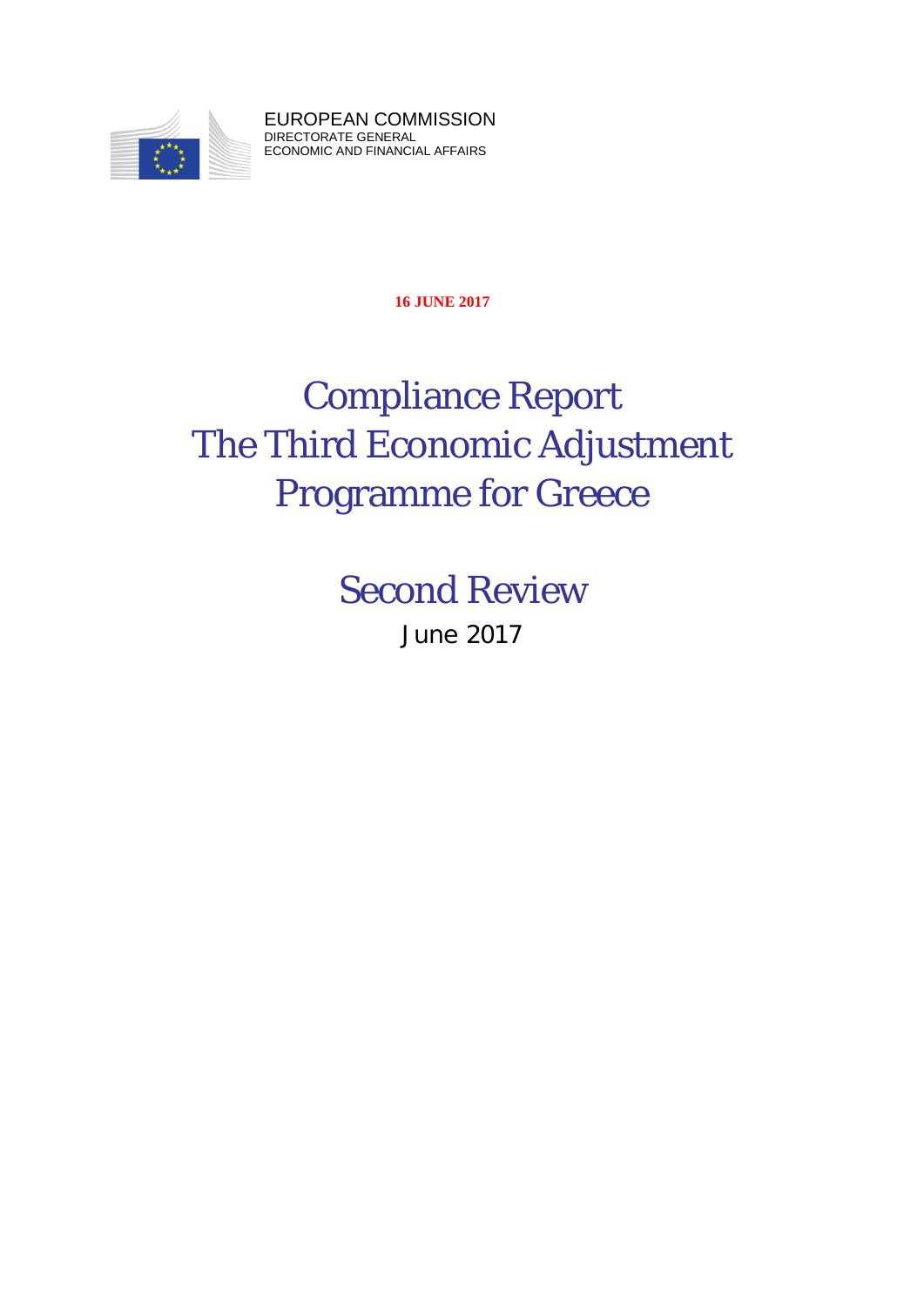

EUROPEAN COMMISSION DIRECTORATE GENERAL ECONOMIC AND FINANCIAL AFFAIRS

## 1. Introduction

In July 2015, after the expiry of the previous programme supported by EFSF financing, Greece requested the European Stability Mechanism (ESM) financial assistance, to restore fiscal sustainability, address the risks to its own financial stability and to that of the euro area, promote sustainable growth, create jobs and reduce inequalities, and modernise the State and public administration. In August 2015, the Hellenic Republic concluded an agreement for stability support in the form of a loan from the ESM for an availability period of three years. In accordance with the ESM Treaty, a Memorandum of Understanding (MoU) was signed by the European Commission, on behalf of the ESM, which details the conditionality attached to the financial assistance facility covering the period 2015-18. Fulfilment of the conditionality is assessed at regular reviews, taking account of the progress in reforms.

The policies in the MoU are built around four pillars:

- restoring fiscal sustainability;
- safeguarding financial stability;
- growth, competitiveness and investment;
- a modern State and public administration.

The first review of the ESM programme was concluded in June 2016, with a set of milestones completed in October 2016.

The agreement on the policy conditionality for the second review is set out in a supplemental Memorandum of Understanding (SMoU). The agreement has been based on the findings of missions to Greece carried out by the Commission between October 2016 and April 2017, together with ECB, ESM and IMF staff.

This report on compliance with the SMoU upon conclusion of the second review of the ESM programme has been prepared by the Commission staff in liaison with ECB staff. ESM staff has also been consulted.

The Greek authorities have acted to complete the prior actions agreed in the supplemental MoU required for the disbursement of the third tranche of the ESM programme. In particular, the Greek parliament adopted legislative acts to deliver a part of the actions agreed in the supplemental MoU through various pieces of legislation adopted mainly over November and December  $2016<sup>1</sup>$  $2016<sup>1</sup>$  $2016<sup>1</sup>$  and through the omnibus law 4472/2017 of 18 May 2017 as well as the minibus law 4475/2017 of 12 June 2017. The government also adopted a host of secondary legislation, through Ministerial decisions and other acts, as agreed with the institutions.

**Based on the above considerations, the ESM programme is on track, paving the way for the next disbursement to Greece of an amount necessary to cover the outstanding debt service until the expected completion of the next review, and an amount to help clear the sizeable stock of arrears in line with the agreed clearance plan.**

<span id="page-1-0"></span> $1$  Laws 4403/2016, 4412/2016, 4438-4442/2016 and laws 4444-4447/2016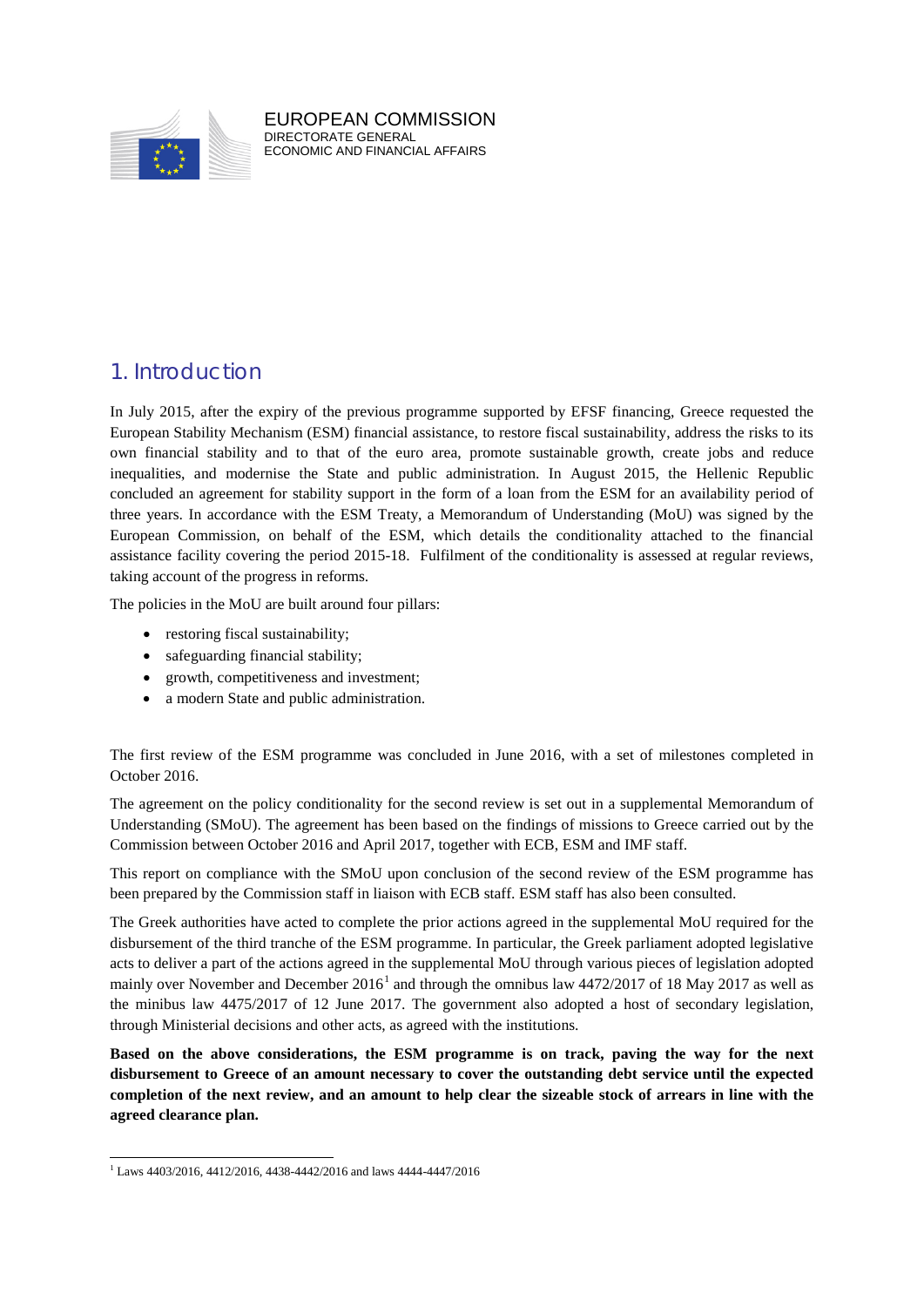On three actions (extension of the voluntary contribution of the shipping industry (PA #10), recalculation and processing of pension claims (PA #41) and launch of the tender for DESFA (PA #119)), further technical followup will be undertaken before the end of June 2017. On the financing of political parties (PA #138), the authorities have formally sought an external assessment of recently amended legislation by GRECO (Group of States against Corruption), which is the competent international body. In light of this assessment, which can be delivered by GRECO only in autumn, the authorities have committed to amend the legislation as needed, which is also enshrined in the SMoU as a key deliverable.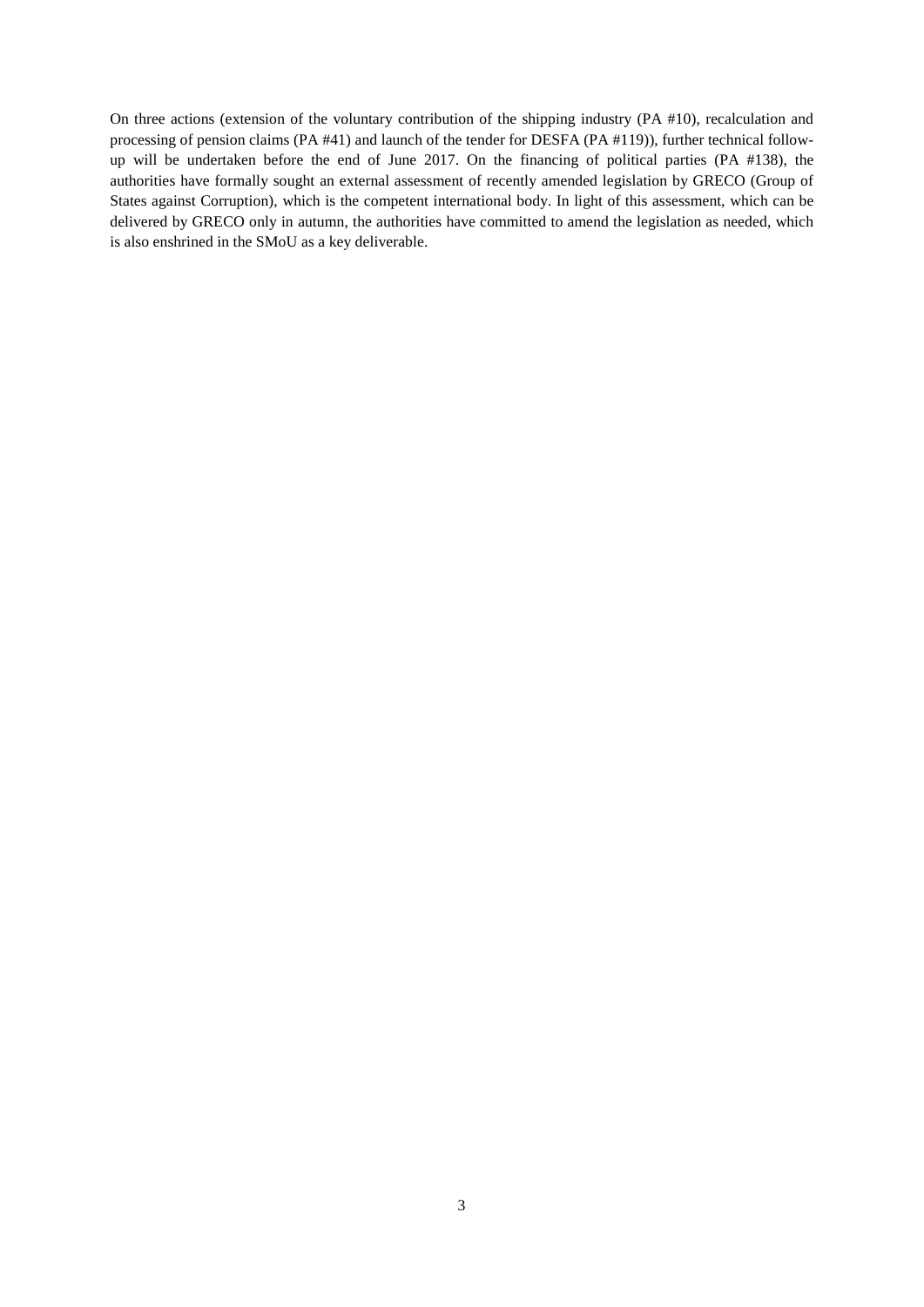## 2. Economic developments

**Supported by the launch of the ESM programme in August 2015, the Greek economy demonstrated greater resilience in 2015 and 2016, compared to initial expectations.** Real GDP in 2015 turned out to be only slightly negative, falling by 0.2%, but that is over two percentage points better than expected after the imposition of capital controls. Real GDP stagnated in 2016 which is also better than expected at the beginning of the programme and at the time of the first review in mid-2016. However, the nascent recovery in the second and third quarters of 2016 came to a halt in the last quarter of the year, reflecting amongst other factors delays in the completion of the second review and suggesting the fragility of the recovery.

**The labour market shows signs of improvement.** After a long period of steady decrease, and stalling in the last quarter of 2016, the unemployment rate started to decrease again since the beginning of this year to stand at 22.5% in March 2017 according to the Labour Force Survey (LFS), marking a five-year low. Employment also recorded some increase in the first quarter of 2017 according to the LFS statistics, following a downturn observed between August and December 2016.

**The Greek economy is expected to grow at a robust pace, albeit somewhat slower than projected at the time of the first review.** GDP growth is still set to gather pace in 2017 and 2018, reaching 2.1% and 2.4% respectively, down from 2.7% and 3.1% projected earlier. The downward revision is driven by two factors: First, the worse-than-expected economic performance in the fourth quarter of 2016 which implies a significantly lower carry-over effect to 2017. Second, the revision reflects more cautious assumptions regarding the return of investor and consumer confidence following delays in the completion of the 2nd review.

**Private consumption and investment are projected to be the main drivers of growth in 2017-2018.** Based on its observed resilience, private consumption is expected to be the main driver of growth in 2017, supported by an increase in employment. Business climate is also expected to improve, leading to the return of investment, albeit moderately, as financing conditions may ease only gradually. In 2018, growth of investments will accelerate further and gross capital formation will become the main contributor of growth. Contribution of net exports is expected to turn positive too in 2017 and 2018, based on the increased demand experienced by the Greek tourism sector. This projection is built on the assumption that the completion of the second review of the ESM programme will contribute to a sustained improvement in consumer and business sentiment and the easing of financing conditions amid a gradual relaxation of capital controls, which in turn has the possibility of attracting foreign investments.

**The baseline is contingent on a swift pick-up in confidence following the completion of the second ESM programme review.** Delays in the closing of the 2<sup>nd</sup> review were reflected in stalling sentiment indicators and banks' deposit outflows since the end of last year. The GDP provisional estimate for Q1 2017 published on 2 June 2017 pointed to some rebound in the first quarter of the year. Nevertheless, the annual growth forecast crucially hinges on a relatively fast pick-up in economic activity following the closure of the review. Investment, in particular foreign investment, and exports are expected to be the most vulnerable components. Other risks are linked to the external environment: the impact of the refugee crisis, the impact of geopolitical developments in the area as well as Brexit. Finally, protracted public expenditure restraint or further postponement of public investments could put a significant drag on growth.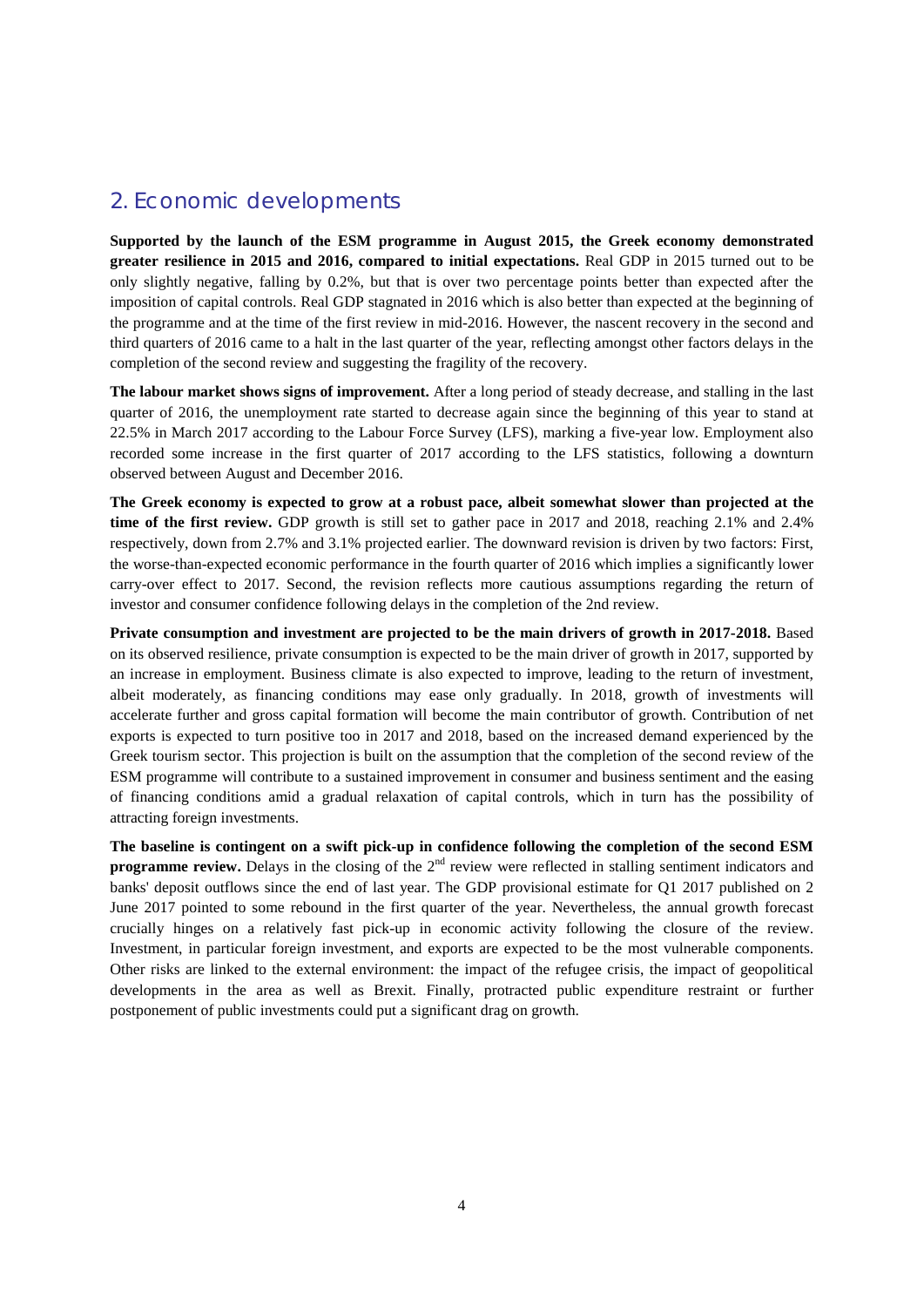### 3. Pillar I: Restoring sustainable public finances

#### 3.1 FISCAL DEVELOPMENTS AND POLICY

#### 3.1.1 Budgetary outcomes and prospects

**As part of the ESM programme agreed in August 2015, Greece committed to a revised fiscal path with a primary balance target of -0.25% of GDP in 2015 rising to a primary surplus of 3.5% of GDP by 2018 and to remain at the same level over the medium term.** To demonstrate their commitment to this path, the authorities legislated in July and August 2015 fiscal measures worth 1.5% of GDP cumulatively through 2018 comprising primarily of a reform of the VAT system and pensioners' health contribution rate increases and stronger disincentives for early retirement. Additional parametric measures expected to yield 3% of GDP by 2018 were adopted as a prior action to conclude the  $1<sup>st</sup>$  review. The fiscal adjustment from this package consisted of 1% of GDP from a major pension reform; 1% of GDP from a structural personal income tax reform; over 0.2% of GDP from an increase in the standard VAT rate, up to 0.2% of GDP from savings on the public sector wage bill, and the remaining 0.6% of GDP from other parametric measures mainly in the areas of indirect taxation.

**Backed by these measures and partly as a result of macroeconomic developments favourable to government revenues, and further expenditure restraint, Greece attained a large primary surplus in 2016, over-performing vis-à-vis the fiscal target by almost 3.7pp of GDP.** While Greece's economic performance in 2016 was only slightly better than envisaged in May 2016 – with real GDP remaining flat year on year against the 0.3% contraction projected earlier – almost all components of economic activity relevant for public finances turned out stronger in 2016 than forecast. In particular, compensation of employees recovered to nearly 3% growth against the initial projection of -0.4% while nominal consumption recorded a solid 1% growth against a 0.7% fall expected earlier. On the basis of the EDP notification released by Eurostat in April 2017, Greece achieved a primary surplus in programme terms<sup>[2](#page-4-0)</sup> of 4.2% in GDP, over-performing by almost 3.7pp of GDP visà-vis the programme target of 0.5% of GDP. This over-performance was driven by a number of factors; however these will only have a limited impact in the following years.

**Looking forward, the baseline projection factors in a package of parametric fiscal measures amounting to 4.5 percentage points of GDP through 2018 legislated since the launch of the ESM programme.** The forecast for 2017-18 includes 1.5% of GDP through 2018 from the measures legislated in the summer of 2015; and 3% of GDP through 2018 from the consolidation package adopted as a prior action for the 1st review in May-June 2016 (see Graph 1). The baseline forecast does not include any yields from the large number of administrative and structural fiscal reforms in the SMoU, notably those to improve revenue administration that are showing strong progress in some areas in excess of the key performance indicators set under the programme, and to find savings through spending reviews that have been initiated.

<span id="page-4-0"></span><sup>&</sup>lt;sup>2</sup> The definition of the primary balance as defined under the programme excludes one-off revenues and expenditures associated with the banking sector support, privatization and ANFA/SMP revenues. A detailed summary of the differences between the primary balance as reported in the EDP notification and under the programme definition can be found in the Annex. The Commission applies, in consultation with the other institutions, the programme adjustors to the data released by Eurostat.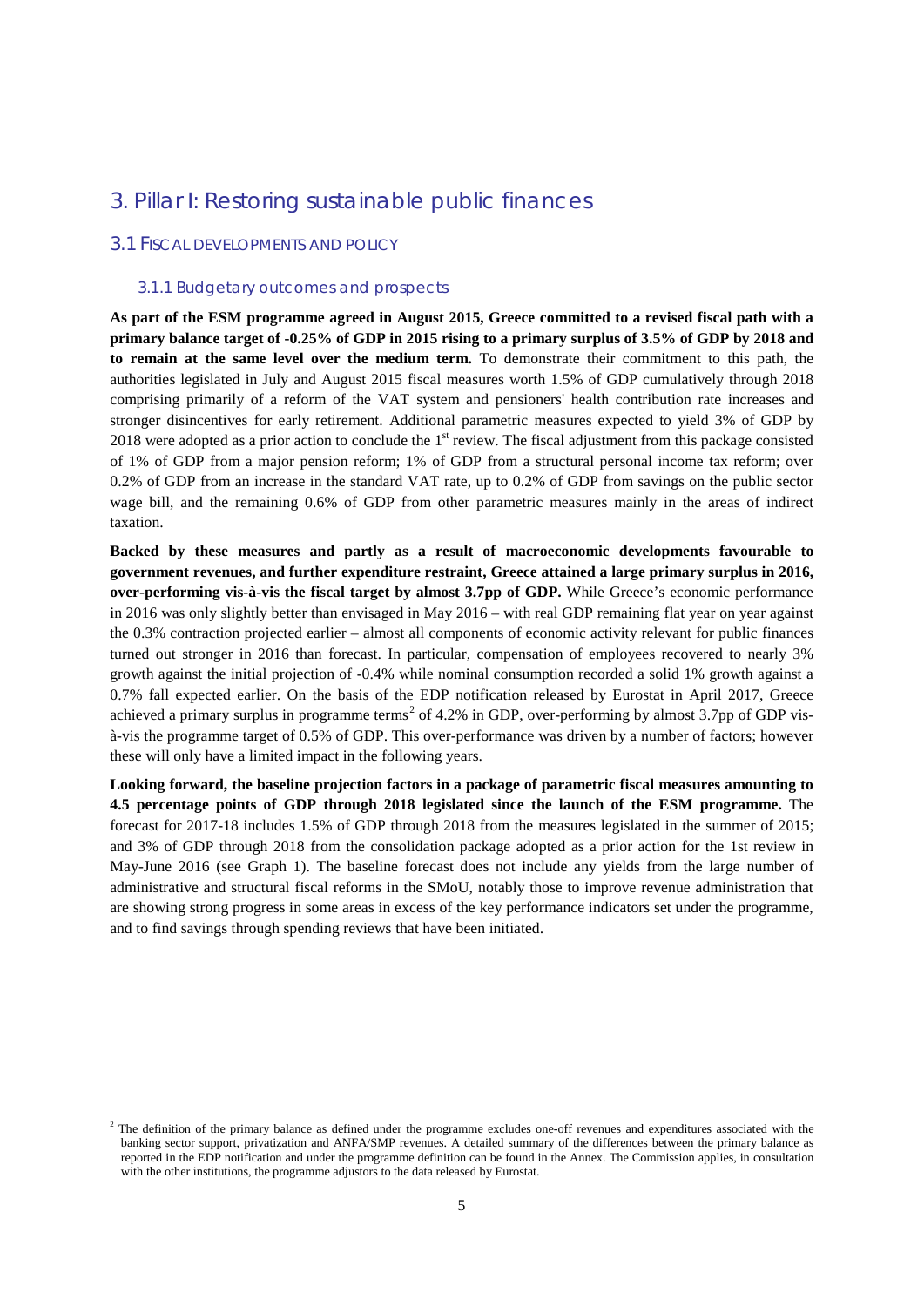Graph 1. Composition of parametric fiscal consolidation effort 2015-18 (net savings)



**To provide an effective safety net of last resort to households at risk of poverty, a new Social Solidarity Income (SSI) – what is commonly known as the Guaranteed Minimum Income (GMI) scheme - is being rolled out in 2017.** The GMI constitutes the backbone of the reformed Greek social assistance system and can make a real difference: up to 750,000 people will be eligible for the GMI programme, some 7% of the Greek population. The programme provides benefits of up to €4,800 per year for a couple with two children and is being reinforced by connecting recipients to other services and welfare benefits (e.g. food aid) and will be reinforced in June with active labour market policies, including training and public works schemes. Prior to its introduction, Greece was the only Member State, together with Italy, without a universal means-tested income support programme targeted to households at risk of poverty and exclusion. The GMI builds on the pilot projects that have been running in 13 municipalities since November 2014, following their ex-post evaluation carried out by the World Bank. The GMI has started to be rolled-out to the rest of the country in February 2017. The scheme rests on three pillars: poverty alleviation (means-tested income support), social inclusion (provision of social services) and labour market reintegration (provision of personalised active labour market services). The authorities benefitted from technical assistance for the implementation of the GMI rollout from the World Bank, contracted out by the SRSS. To foster labour market integration which is a prime driver of social inclusion, GMI beneficiaries are expected to become a key target group for the public employment service, and receive priority access to a number of active labour market schemes, including a new generation of public works embedding elements of training, upskilling and personalised support.

**Following the introduction of the GMI, the baseline fiscal projection of the European institutions was updated in Spring 2017 with a revised macroeconomic forecast. This shows that Greece is on track to meet its ESM primary surplus target of 1.75% of GDP in 2017 but pointed to small a cumulative fiscal gap of €535m or 0.3% of GDP through 2018** [\(Table 1\)](#page-6-0). The revenue over-performance from 2016 is however expected to only partly carry over to the following year (see Box 1). The fiscal outlook is expected to be bolstered by additional savings of 1.6% of GDP in 2017 from the measures legislated in the first review. General government revenues are expected to be further supported by the projected gradual closure of the output gap and smooth drawing of EU funds, as the impediments preventing a fuller use of the 2014-2020 envelope in 2016 have largely been resolved. This has enabled the authorities to roll-out the Guaranteed Minimum Income (GMI) scheme as of February 2017 at a cost of 0.4% of GDP per year without compensatory measures in 2017. Overall, the primary balance is expected to reach 1.9% of GDP in 2017 (against a target of 1.75% of GDP) and 3.2% of GDP in 2018 (against a target of 3.5% of GDP). The fiscal gap forecast by the European institutions for 2018 results mainly from the national rollout of the GMI.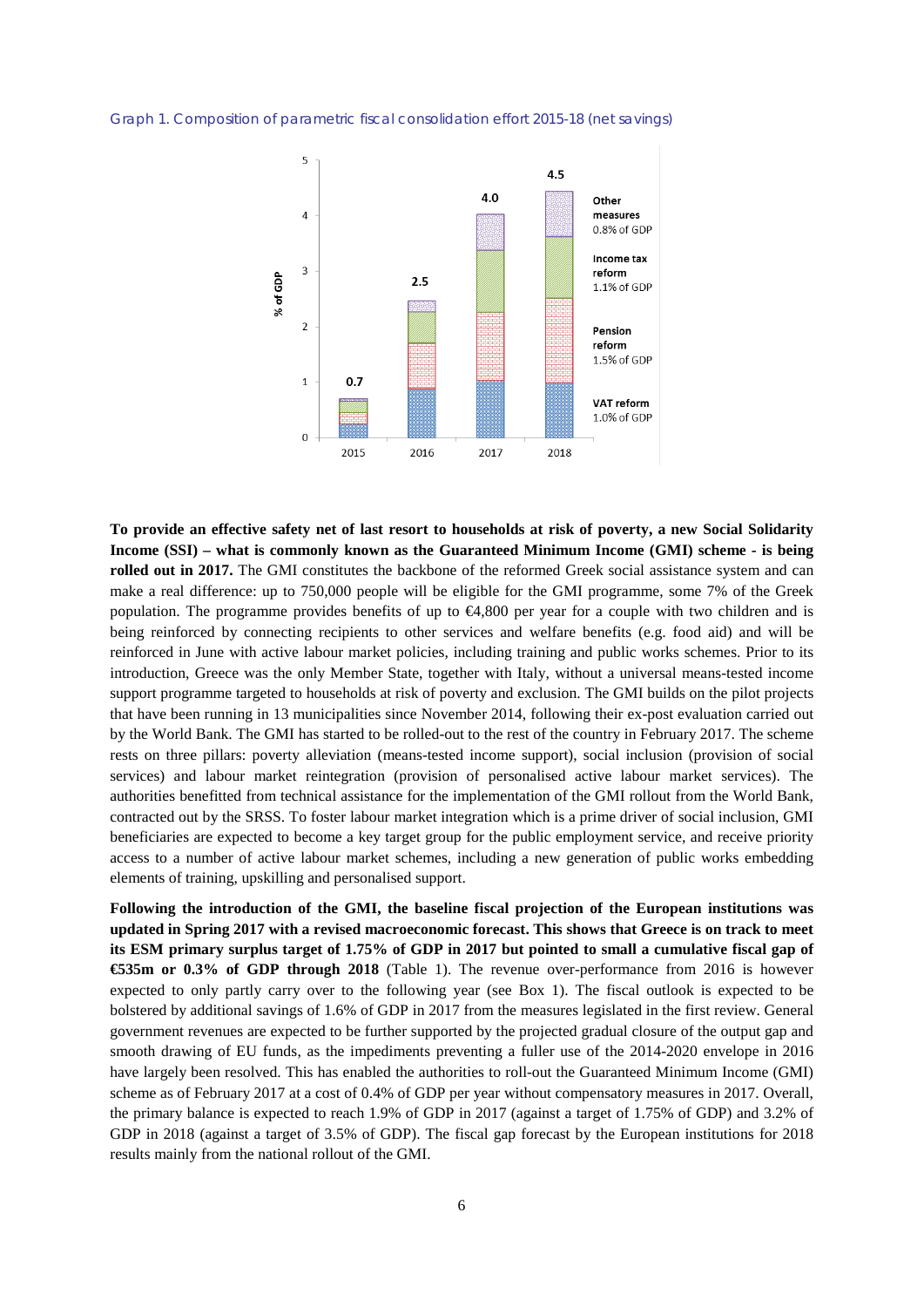|                                      | 2016  | 2017   | 2018                     |                    |
|--------------------------------------|-------|--------|--------------------------|--------------------|
|                                      | Act.  | Proj.  | Proj.                    | $\Delta$ 2018-2016 |
| Total revenues, % of GDP             | 50.0  | 48.3   | 47.5                     | $-2.5$             |
| <b>Total revenues, bn EUR</b>        | 87.9  | 87.4   | 89.2                     | 1.2                |
|                                      | Level |        | y-o-y change (bn EUR)    |                    |
| <b>Total revenues, bn EUR</b>        | 87.9  | $-0.5$ | 1.7                      | 1.2                |
| Macro                                |       | 1.1    | 1.8                      | 2.9                |
| Revenue measures                     |       | 1.8    | $-0.4$                   | 1.4                |
| One-off and non-tax revenues         |       | $-0.3$ | $-0.1$                   | $-0.3$             |
| Other adjustments 2/                 |       | $-3.1$ | 0.4                      | $-2.7$             |
| Total primary expenditures, % of GDP | 45.8  | 46.4   | 44.3                     | $-1.5$             |
| Total primary expenditures, bn EUR   | 80.6  | 84.0   | 83.1                     | 2.6                |
|                                      | Level |        | $y$ -o-y change (bn EUR) |                    |
| Total primary expenditures, bn EUR   | 80.6  | 3.5    | $-0.9$                   | 2.6                |
| Compensation of employees            | 21.6  | 0.3    | 0.1                      | 0.4                |
| Social transfers                     | 39.2  | $-0.1$ | $-0.3$                   | $-0.4$             |
| Investments                          | 5.6   | 0.7    | 0.2                      | 1.0                |
| Intermediate consumption 3/          | 8.3   | 1.2    | $-0.8$                   | 0.4                |
| Other expenditure & reserve 4/       | 5.8   | 1.3    | $-0.2$                   | 1.2                |
| Primary balance, bn EUR 1/           | 7.4   | 3.4    | 6.0                      | $-1.3$             |
| Primary balance, % of GDP 1/         | 4.2   | 1.9    | 3.2                      | $-1.0$             |

#### <span id="page-6-0"></span>Table 1. Main drivers of the baseline fiscal projections 2017-18, Spring 2017

1/ Primary balance in programme terms

2/ Includes an adjustments for a change in the Single Treasury Accounts

3/ Includes 0.3bn of unspecified measures included in the 2017 Budget

4/ Includes subsidies and transfers

*Source:* European Commission

**The fiscal baseline is subject to considerable uncertainty.** The forecast does not include any yields from the large number of administrative and structural fiscal reforms in the SMoU, notably those to improve revenue administration that are showing strong progress in some areas in excess of the key performance indicators set under the programme, and to find savings through spending reviews that have been initiated. Downside risks are related in particular to potential slippages in the yields of measures already legislated under the programme but still to be implemented in 2017-18 – in particular the personal income tax and pension reforms. Additional uncertainties are related to macroeconomic environment as well as ongoing scrutiny of legality of the property tax and social relief programmes targeted at over-indebted households.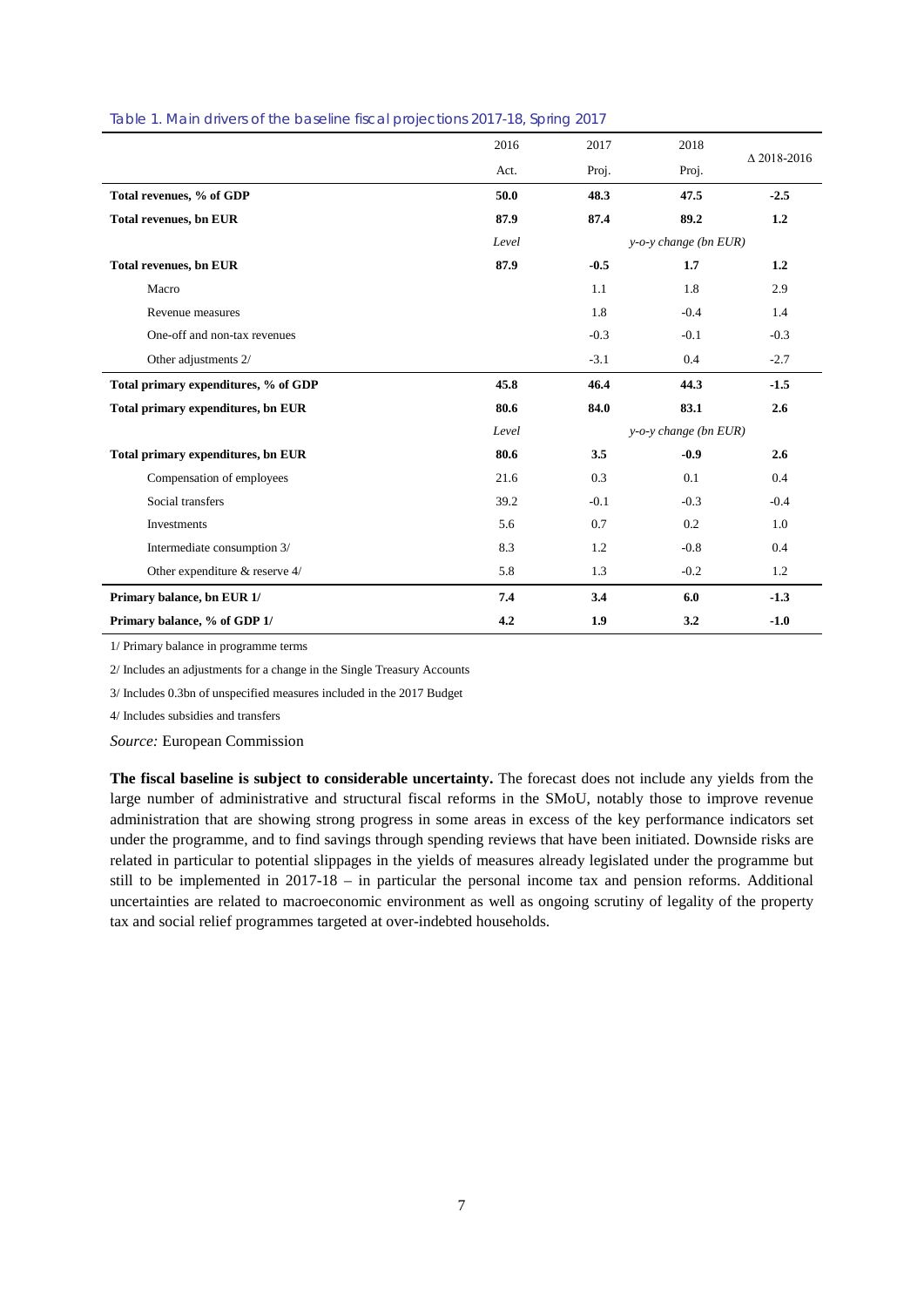#### Box 1. What explains the better than expected fiscal outcome in 2016?

The general government primary balance according to the programme definition for 2016 was 4.2% of GDP, which is much higher than expected in August 2015, when the ESM program target for 2016 was set at 0.5% of GDP. The table below shows the adjustments made to transform the ESA primary balance outcome reported by Eurostat into the primary balance outcome under the ESM programme.

|                | mn EUR unless otherwise stated                       | 2016     |  |  |  |  |  |
|----------------|------------------------------------------------------|----------|--|--|--|--|--|
|                | Eurostat EDP balance, mn EUR                         | 1,288    |  |  |  |  |  |
|                | Interest expenditure<br>5,649                        |          |  |  |  |  |  |
|                | Programme Adjustors $[=(1) + (2) + (3) - (4) - (5)]$ | 419      |  |  |  |  |  |
|                | Banking support (expenditure - revenues)             | $-57$    |  |  |  |  |  |
|                | Primary expenditure                                  | $\theta$ |  |  |  |  |  |
|                | 57<br>Revenues                                       |          |  |  |  |  |  |
| $\overline{2}$ | Migration costs net of EU transfers                  | 30       |  |  |  |  |  |
| 3              | Change in unprocessed tax refunds                    | 847      |  |  |  |  |  |
| $\overline{4}$ | Privatization receipts                               | 26       |  |  |  |  |  |
| 5              | ANFA & SMP transfers                                 | 375      |  |  |  |  |  |
|                | <b>ANFA</b><br>332                                   |          |  |  |  |  |  |
|                | 43<br><b>SMP</b>                                     |          |  |  |  |  |  |
|                | 7,356<br>Programme primary balance                   |          |  |  |  |  |  |
|                | Programme primary balance - % of GDP                 | 4.2      |  |  |  |  |  |

#### From ESA to programme primary balance in 2016

The over-performance vis-à-vis the target in accrual terms stems from several sources:

- Economic activity was backed by the surprising resilience of nominal private consumption and compensation of employees that supported revenue collection. In particular, compensation of employees recovered to nearly 3% growth against the initial projection of -0.4% while nominal consumption recorded a solid 1% growth against a 0.7% fall expected earlier, proving that the private sector remained resilient to the capital controls introduced in 2015.
- Corporate income tax receipts in 2016 strongly outperformed expectations due to a strong growth in taxable profits in 2015, which exceeded the underlying growth in gross operating surplus, and an improved collection rate. Taxable profits were supported by one-off factors related to low oil prices and the running down of inventories, while there were also some large one-off repayments of tax liabilities by companies in the liquidation process.
- In addition to the favourable impact of the macroeconomic environment and CIT receipts, the revenue outturn was positively affected by a number of one-off factors including higher-than-expected BoG dividends from ELA lending and stock-piling effects ahead of the increase in excise taxes on tobacco from January 2017.
- Primary expenditure in programme terms decreased in nominal terms in 2016 largely due to lower-than-expected investment spending but also due to continued overall expenditure restraint.
- On the other hand, the over-performance materialised despite the inclusion of a one-off bonus to pensioners worth EUR 617m (0.3% of GDP) implemented in December 2016 against the advice of the Institutions. The December 2016 package also included two measures affecting general government revenue: the authorities extended the VAT discount (due to be eliminated by January 2017) by an additional year for a group of islands affected by the migration crisis, while simultaneously increasing the excise duty on coffee products. Taken together, these measures are likely to have a small negative impact (-33m) on revenue in 2017 and positive one in 2018, assuming the VAT discount is abolished by 2018.
- Overall, less than a half of the over-performance in 2016 is related to revenues that have a carryover impact to the 2017 and medium-term.

#### 3.1.2 Measures to reach the 2018 ESM fiscal targets

**The authorities have adopted a EUR 535m (0.3% of GDP) package of measures to reach the 2018 ESM fiscal target.** The package is broadly balanced in terms of its impact on revenues and expenditure. For the main part, it consists of savings coming from tax expenditures and social benefits that were identified in the context of the Social Welfare Review undertaken with the technical assistance of the World Bank and proposed by the authorities in December 2016 to cover the gap created by the roll-out of the GMI, which – in line with an existing SMoU commitment – was agreed to have a fiscally neutral impact. Additional savings include the new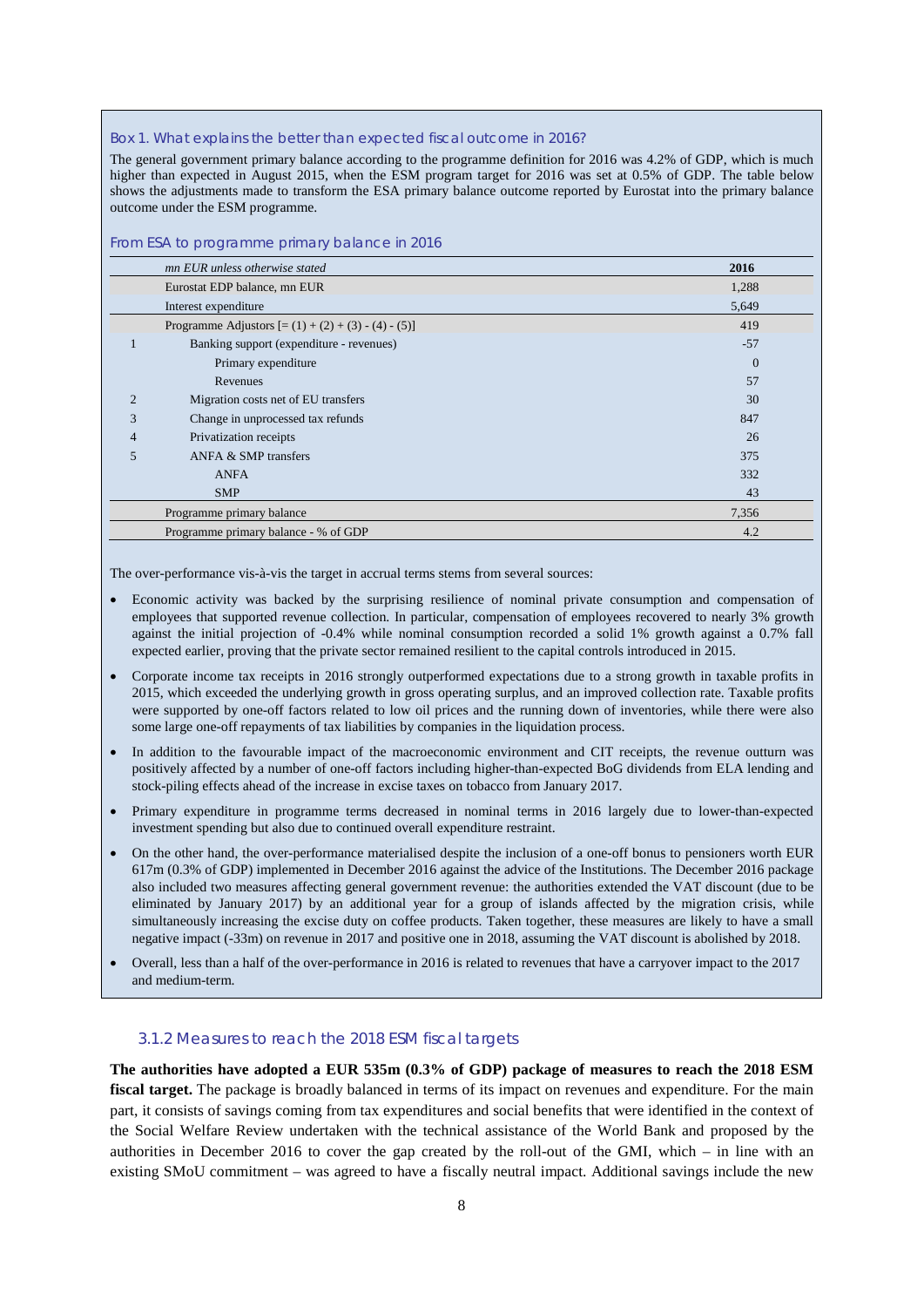claw-backs on health spending, small savings in military allowances and the unified wage grids, and revenues from taxing short-term tourist rentals (see Table below).

|    |                                                               |        | % of GDP |      |                | m EUR        |         |
|----|---------------------------------------------------------------|--------|----------|------|----------------|--------------|---------|
|    |                                                               | 2016   | 2017     | 2018 | 2016           | 2017         | 2018    |
|    | Primary balance target 1/                                     | 0.5    | 1.75     | 3.5  | 879            | 3171         | 6571    |
|    | Primary balance under baseline scenario 2/                    | 4.2    | 1.9      | 3.2  | 7373           | 3429         | 6038    |
|    | Fiscal gap under baseline scenario                            | $-3.7$ | $-0.1$   | 0.3  | $-6493$        | $-258$       | 533     |
|    | Total parametric policy package (I+II+III)                    | 0.0    | 0.1      | 0.3  | $\mathbf{0}$   | 125          | 535     |
| I. | Social welfare review                                         | 0.0    | 0.0      | 0.1  | $\bf{0}$       | $\bf{0}$     | 259     |
|    | Tax credit for medical expenses                               | 0.0    | 0.0      | 0.1  | $\Omega$       | 0            | 121     |
|    | 1.5 percent discount on withholding                           | 0.0    | 0.0      | 0.0  | $\Omega$       | $\Omega$     | 68      |
|    | 50% cut in heating oil allowance                              | 0.0    | 0.0      | 0.0  | $\theta$       | $\mathbf{0}$ | 58      |
|    | Unprotected child benefit                                     | 0.0    | 0.0      | 0.0  | $\overline{0}$ | $\mathbf{0}$ | 5       |
|    | Income Support for Low Income Families                        | 0.0    | 0.0      | 0.0  | $\Omega$       | $\Omega$     | 2       |
|    | Poverty and Natural Disaster Benefit                          | 0.0    | 0.0      | 0.0  | $\mathbf{0}$   | $\Omega$     | 3       |
|    | Unempl. benefits for entrants to the labour market            | 0.0    | 0.0      | 0.0  | $\overline{0}$ | $\mathbf{0}$ | 2       |
| П. | Other expenditure measures                                    | 0.0    | 0.1      | 0.1  | 0              | 125          | 228     |
|    | Healthcare clawback extension/reduction                       | 0.0    | 0.1      | 0.1  | $\theta$       | 125          | 188     |
|    | Performance incentives in the unified wage bill               | 0.0    | 0.0      | 0.0  | $\overline{0}$ | $\mathbf{0}$ | 33      |
|    | Military allowances                                           | 0.0    | 0.0      | 0.0  | $\Omega$       | $\Omega$     | 7       |
| Ш. | <b>Other revenue measures</b>                                 | 0.0    | 0.0      | 0.0  | 0              | 0            | 48      |
|    | Rental sharing tax reform                                     | 0.0    | 0.0      | 0.0  | $\Omega$       | $\theta$     | 48      |
|    | Fiscal gap after total permanent parametric policy package 3/ | 0.0    | $-0.1$   | 0.0  | $-6493$        | $-383$       | $-2$    |
|    | Memo items: GDP - mn EUR                                      |        |          |      | 175 888        | 181 204      | 187 745 |

Table 2. Parametric fiscal measures to reach the ESM primary surplus targets in 2016-2018 (net savings)

1/ Primary balance as defined under the Economic Adjustment Programme, 2/ Includes measures legislated in July 2015-June 2016

3/ (-) signals over-performance vis-à-vis target; (+) signals fiscal gap vis-à-vis target

**A major reform of the welfare system, based on the relevant recommendations of the Social Welfare Review provided by the World Bank, will be implemented by 2018.** This will aim at streamlining the system and better targeting the needs of the most vulnerable, including the re-direction of resources to the financing of the national SSI roll-out. It shall include (i) a streamlining of regressive tax expenditures that mostly benefit those at the top of the distribution; (ii) a reduction of the heating allowance benefit that was found that it is concentrated among those at the top of the distribution and makes up a relatively small share of the incomes of the poor; and (iii) an elimination of benefits overlapping with the SSI or family benefits, including the unemployment benefit for those entering the labour market.

**Other elements of the fiscal package include structural measures focusing on improving expenditure efficiency and a reform of the rental sharing framework.** The authorities have adopted structural measures to rationalise healthcare spending anchored through adoption of a closed budget (clawback ceiling) to cover items previously not under clawback in the budget category "Other illness benefits (cash & kind)" in 2017 and a subsequent reduction of the clawback ceiling in 2018. Further measures on the expenditure side include a rationalisation of the performance incentives in the public sector wage bill and of allowances in military sector, including (i) the eligibility conditions and calculation formulas for dangerous operations allowances, and (ii) the rationalisation of service abroad allowance by reducing positions and duration of postings abroad. Finally, the authorities have put in place a legislative framework of short-term tourist accommodation rentals. This provides a regulatory framework for the taxation of the property sharing economy to enable tax payments and safeguard tax revenues from occasional and short-term leasing of immovable property.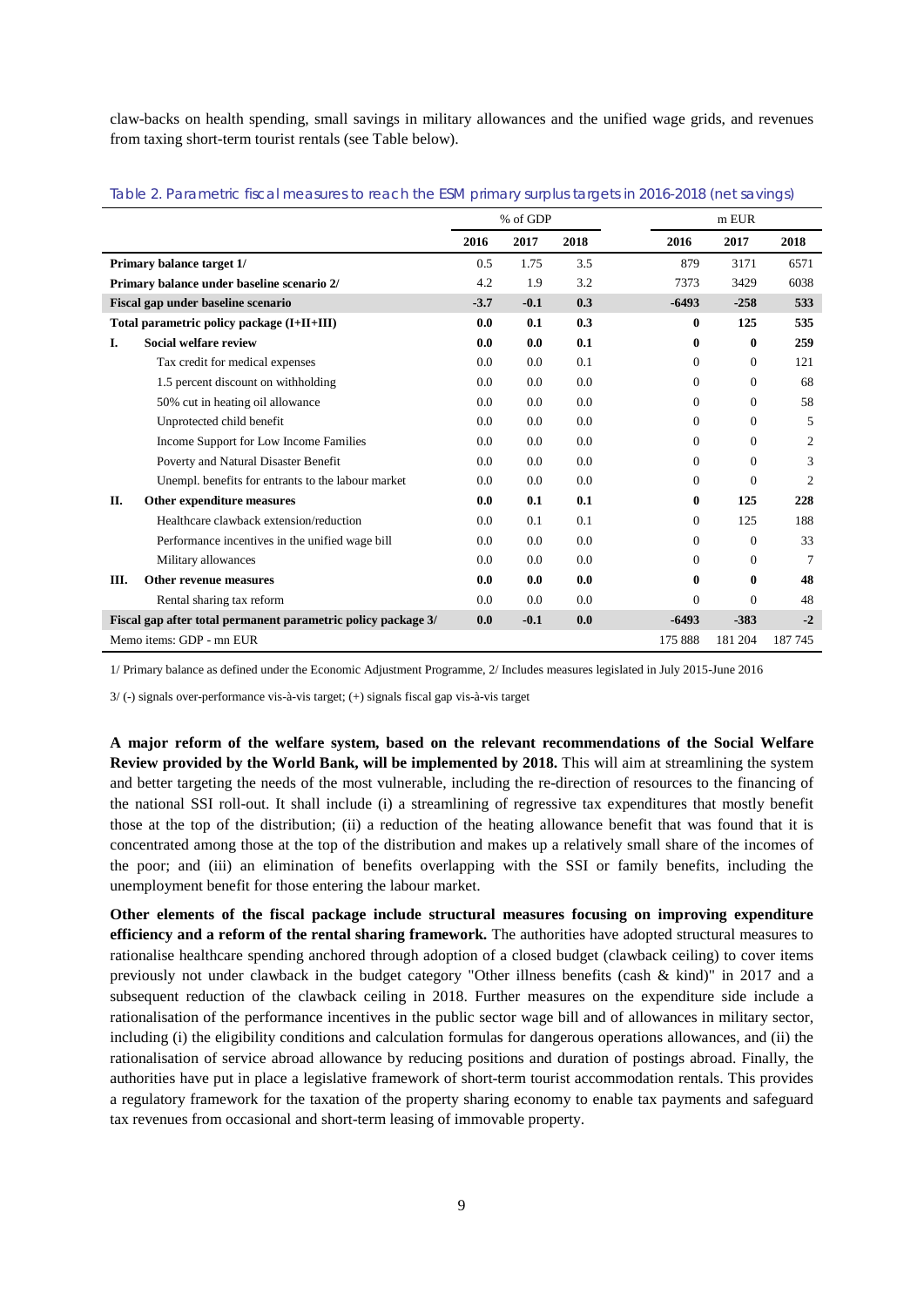#### 3.1.3 Measures for the post-programme period

**Taking on board the statements of the Eurogroup, the policy package agreed with the Greek authorities in the context of the 2nd review of the ESM programme has been developed on the basis of a shared conditionality among all institutions which could provide a basis for the IMF to come on board with a new financing programme.** This includes policies to enable Greece to achieve and sustain a primary surplus of 3.5% of GDP over the medium-term. To this end, it includes a fiscal package that was enacted on 18 May 2017, but which would enter in to force as of 2019. This provides additional guarantees to the achievement of the fiscal targets in the medium term, in view of divergences in projections between the European institutions and the IMF. Moreover, it helps restructure public finances in a more growth-friendly manner and brings pension expenditure and the tax-free threshold closer to the European average.

#### **On the consolidation side, the package includes**:

- a pension reform delivering net savings of 1% of GDP in 2019 and over the medium term, mainly through the immediate "recalibration" of negative personal differences of both main and supplementary pensions, i.e. reducing existing pensions in line with the new rules adopted in 2016 (by an average 14%). Nominal cuts in both main and supplementary pensions would be capped at a maximum of 18%. The recalibration is combined with an indexation freeze of all pensions in 2019-2022, in line with the political understanding reached by the Eurogroup on 22 May on the length of the medium term.
- a reduction of the personal income tax credit to broaden the tax base, delivering net savings of 1% of GDP in 2020 and over the medium term. The implementation of this measure can be brought forward to 2019, if the IMF, in cooperation with the European Institutions and the Greek authorities, in the context of the final programme review, considers that a frontloaded implementation is needed in order to reach the agreed 3.5% primary surplus fiscal target in 2019 in a growth-friendly manner. Provided that the achievement of the target is deemed to be secured in a growth-friendly manner, the size of the tax credit reduction introduced in that year can be adjusted by the Greek authorities in agreement with the institutions.

#### **On the expansionary side, the package includes**:

- a growth-enhancing tax package matching in net terms the yield from the personal income tax reform encompassing (i) a reduction in personal income tax rates with a medium-term fiscal impact of up to 0.8% of GDP; (ii) a reduction in corporate income tax rates with a medium-term fiscal impact of up to 0.1% of GDP, and (iii) a reduction in property tax (ENFIA) with an impact of up to 0.1% of GDP;
- a targeted spending package matching in net terms the yield from the pension reform composed of (i) an increase in spending on targeted welfare benefits (housing allowance; child benefits; school meals; nursery/pre-school education; means-tested reduction in health co-payments) at a cost of up to 0.7% of GDP (ii) high-quality public infrastructure investment of up to 0.15% of GDP, and (iii) active labour market policies of up to 0.15% of GDP.

**The legislation provides that the implementation of the expansionary package is contingent upon the achievement of a primary surplus of 3.5% of GDP in a sustainable manner.** The implementation can occur if, and to the amount which, according to an assessment provided by the institutions in consultation with the Greek authorities, it will not jeopardise the medium-term ESM programme targets. The European institutions expect that the medium-term ESM fiscal target of 3.5% of GDP can be reached by 2018 and maintained over the medium term: this is due to the fact that Greece will still have a negative output gap for those years and also because the pension reform adopted in 2016 will continue to deliver an increasing fiscal yield over time. Therefore, based on the current forecasts of the European institutions, the expansionary measures are expected to be implemented simultaneously to the consolidation measures and hence, the agreed post-programme package would be fiscally neutral if the European institutions' forecasts are correct.

**This package of fiscal measures to enter into force as of 2019 was accompanied by supporting documents from the Greek authorities, which confirm that the measures are in line with Greek constitution and legal order. In addition, the authorities provided a detailed quantitative assessment of the distributional impact of the pension reform, which is an obligation to assess the reform's legality.** In line with the SMoU commitment, the authorities have provided (i) a legal opinion that the pension reform is in line with the Greek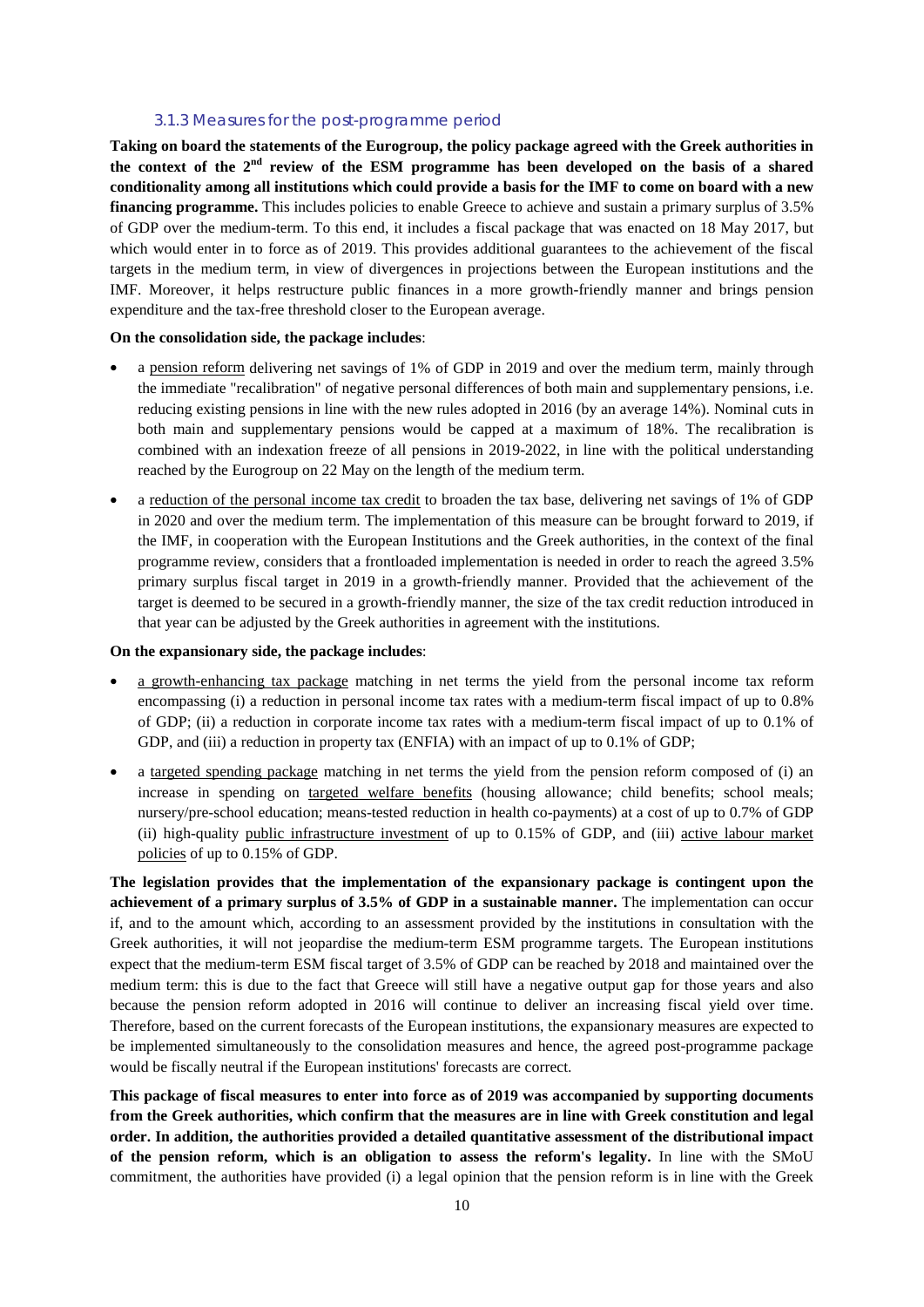Constitution and the Charter of Fundamental Rights of the EU, which expressly refers to and reaffirms fundamental rights as they result, inter alia, from the European Convention for the Protection of Human Rights (ECPHR), which is part of the Greek legal order and (ii) a legal opinion certifying the robustness of the contingency provisions in the package.

Regarding the question of compliance of the pension reform with the Constitution and the ECPHR, the legal opinion under (i) reached a favourable conclusion, having taken into account a number of considerations including pertinent case law, both national and international (Council of Europe, Greek Council of State), namely:

- the fundamental constitutional principles relevant to the proposed reform (equality, proportionality, right to social security, equal burden sharing, social solidarity);
- the legislator's power to affect social security rights, including vested ones, in the name of public interest, taking into account that pension rights are not rights to a specific pension amount; also taking into account past pension policy measures as well as the evolution of tax burden over the years;
- the limit to the legislator's power, which lies in the obligation to preserve intact the core of the pension right, i.e. an adequate standard of living and participation to social life;
- factors justifying reductions (financial crisis, safeguarding the viability of the social security system, avoidance of creating imbalances to the detriment of other sectors of the economy, ensuring an equitable intergenerational burden sharing).

The legal opinion concludes that the Bill rescues the core of the pension right by making the minimum possible necessary cuts and is therefore in line with the Constitution and the ECPHR.

Regarding the question of compliance of the newly legislated contingency mechanism ("CM") with the Constitution, the legal opinion under (ii) also reached a favourable conclusion. It examined, firstly, the fundamental feature of the concept itself of a contingency mechanism, namely the fact that it constitutes legislation whose implementation is conditional upon the fulfilment of certain assumptions made by the provisions under examination. This feature was unequivocally and unreservedly pronounced to be fully compliant with the Greek constitutional order.

Having cleared this matter, the report further identified and investigated the constitutionality of the granting of a special delegation for the issuance of regulatory decrees to the Ministers of Finance and/or Labour, in particular in tax matters.

The opinion concluded in favour of the constitutionality of the delegation, notwithstanding the fact that the administrative acts shall regulate tax matters, on the grounds that the delegation in question does not contravene the prohibition of article 78 of the Greek Constitution with regard to the granting of legislative delegation in tax matters, provided that it relates to objectively non-essential aspects of the taxation, as indeed it does in the context of the CM, given the above-mentioned total lack of any discretionary power of the Minister and the automaticity of the definition of the contents of the regulatory act in direct relation to the prevision of divergence from the target.

**The authorities have also adopted a medium-term fiscal strategy (MTFS) for 2018-21 as part of the Omnibus Bill,** based on the agreed primary surplus target of 3.5% over the medium term. The MTFS envisages potential additional expansionary measures (both on the revenue and spending side) in case additional fiscal space becomes available. The possible implementation of such measures needs to be fully consistent with the implementation of the contingent package and must not jeopardise the achievement of the medium-term fiscal targets. The MTFS includes safeguards to this effect.

#### 3.2 FISCAL STRUCTURAL REFORMS

#### 3.2.1 Tax policy reforms

**The authorities made improvements to the framework of tax legislation.** The corporate tax law covering mergers and acquisitions was updated and has been fully implemented. Legislation was passed to begin the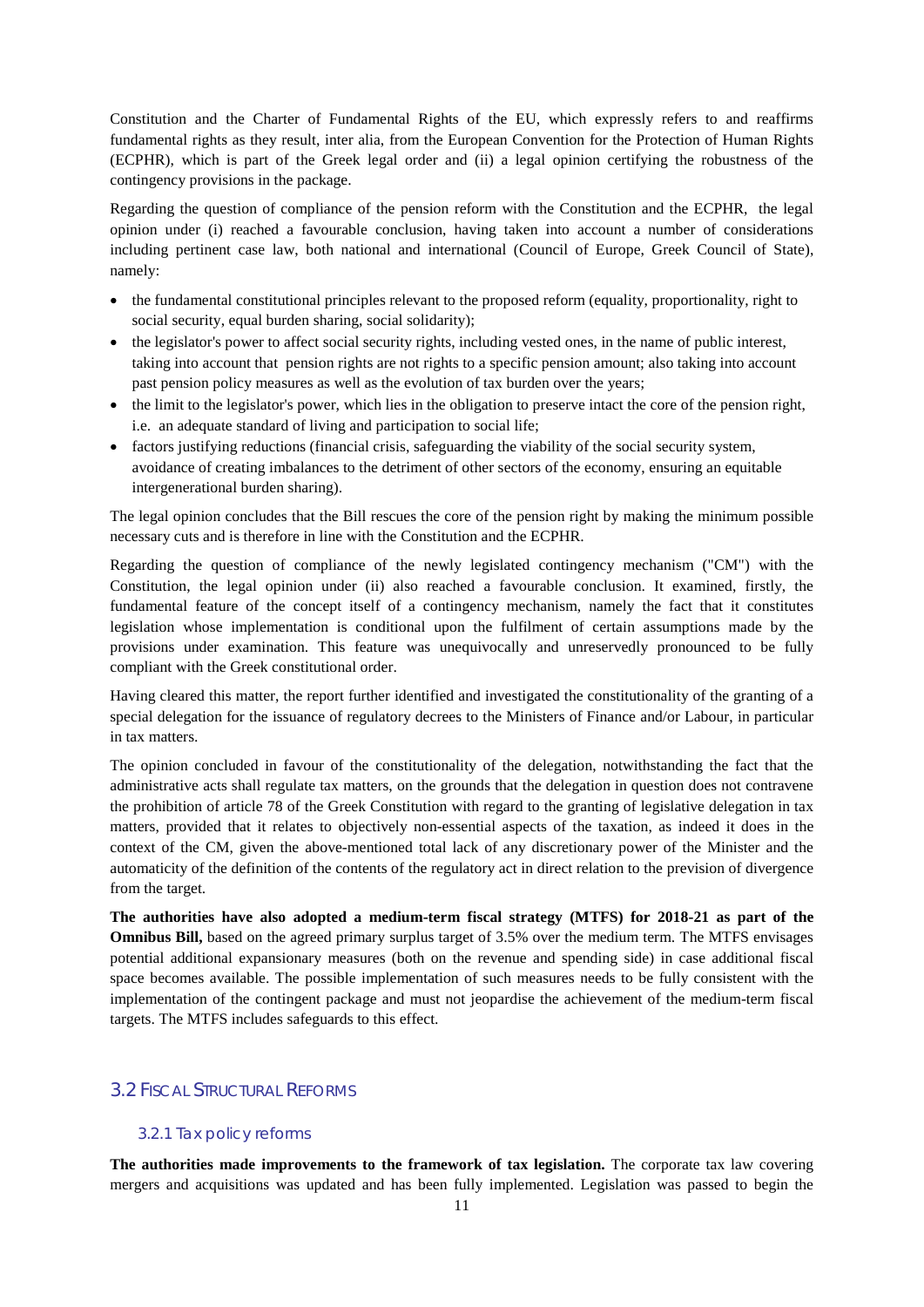process of alignment of the code of public revenues with the code of civil procedure for enforced sale of assets at public auctions and the penalties for pre-Tax Procedures Code offences has been modernised. The extension of the voluntary contribution of the shipping community to 2018 has been agreed by the Board of Directors of the Shipowners' Union on 12 June and will need to be confirmed by the General Assembly on 26 June.

#### 3.2.2 Public financial management and public procurement

#### *Public financial management*

**Concerning public financial management the government adopted, as part of the omnibus law, legal amendments to strengthen the mandate of the Fiscal Council in the budget process to ensure full compliance with the Fiscal Compact.** The Fiscal Council is already operational and executing its mandate, the first of bi-annual report on the budget was published on the autumn 2016. The government is also implementing reforms to improve public finance management practices and to enhance payment processes. Financial management functions have been improved since the beginning of 2017. Also the ex-ante payment audits conducted by the Hellenic Court of Audits were abolished for the central government as of January 2017. From now on, the HCA will only conduct ex-post and systemic audits for central government. The government has also taken steps to harmonise its cash management system by integrating central government bank accounts to the Treasury Single Account and closing central government accounts in commercial banks; the effort to reach a fully harmonised cash management system will continue by integrating also other general government entities' accounts into the Treasury Single Account. Finally, the authorities have adopted a medium-term action plan to comply with the Late Payment Directive, including by setting up a dedicated bank account in BoG where health contributions collected from EFKA on behalf of EOPYY will be transferred at the 5th, 15th and 25th of every month as a temporary solution. A more permanent approach for the automated transfer of health contribution will be decided in context of next review.

**Concerning the arrears clearance programme** initiated in June 2016, the stock of arrears has been reduced by EUR 3.3 billion until April 2017 and monthly reporting of progress is in place. Notwithstanding the progress in clearing arrears, further efforts will be required to clear the remaining stock of arrears and tackle underlying structural problems that lead to the accumulation of new arrears.

#### *Public procurement*

**The authorities have adopted a National Strategy on Public Procurement.** This strategy assesses major risks in the public procurement cycle, includes actions to increase management and administrative capacity, and fosters accountability and controls with a view to identifying systemic deficiencies and defining realistic solutions in the area of public procurement in Greece. Moreover, two implementing bodies at technical and political level have been established and started their work. A new centralised procurement scheme has entered into force to cover the needs of 2017 onwards. The Greek authorities have also continued to implement the necessary actions to ensure the operation of electronic auctions, with the launching of the new e-system (KHMDHS) taking place this week.

#### 3.2.3 Public revenue reforms

**The authorities have continued to complete the establishment of the Independent Authority of Public Revenue (IAPR).** The budget of the IAPR, providing for a one off injection of resources, has been voted. The strategic plan and the business plan have been adopted. As for more operational matters, legislation has been passed to allow the reimbursement of travel costs and expenses for the management board of the IAPR and for the international expert assisting the board. A service-level agreement on IT systems has been signed. The IAPR's General Directorate for Financial Services has been put in place and was made fully operational at end 2016. Finally, the remaining 55 key managers have been appointed before end of 2016, as required and secondary legislation has been adopted defining which positions of managers need to rotate regularly.

**Efforts to improve tax compliance and fight tax evasion have continued.** The authorities have adopted a fully-fledged plan to increase tax compliance. This includes measures to improve declaration compliance and payment compliance. The authorities also passed legislation for the promotion and facilitation of the use of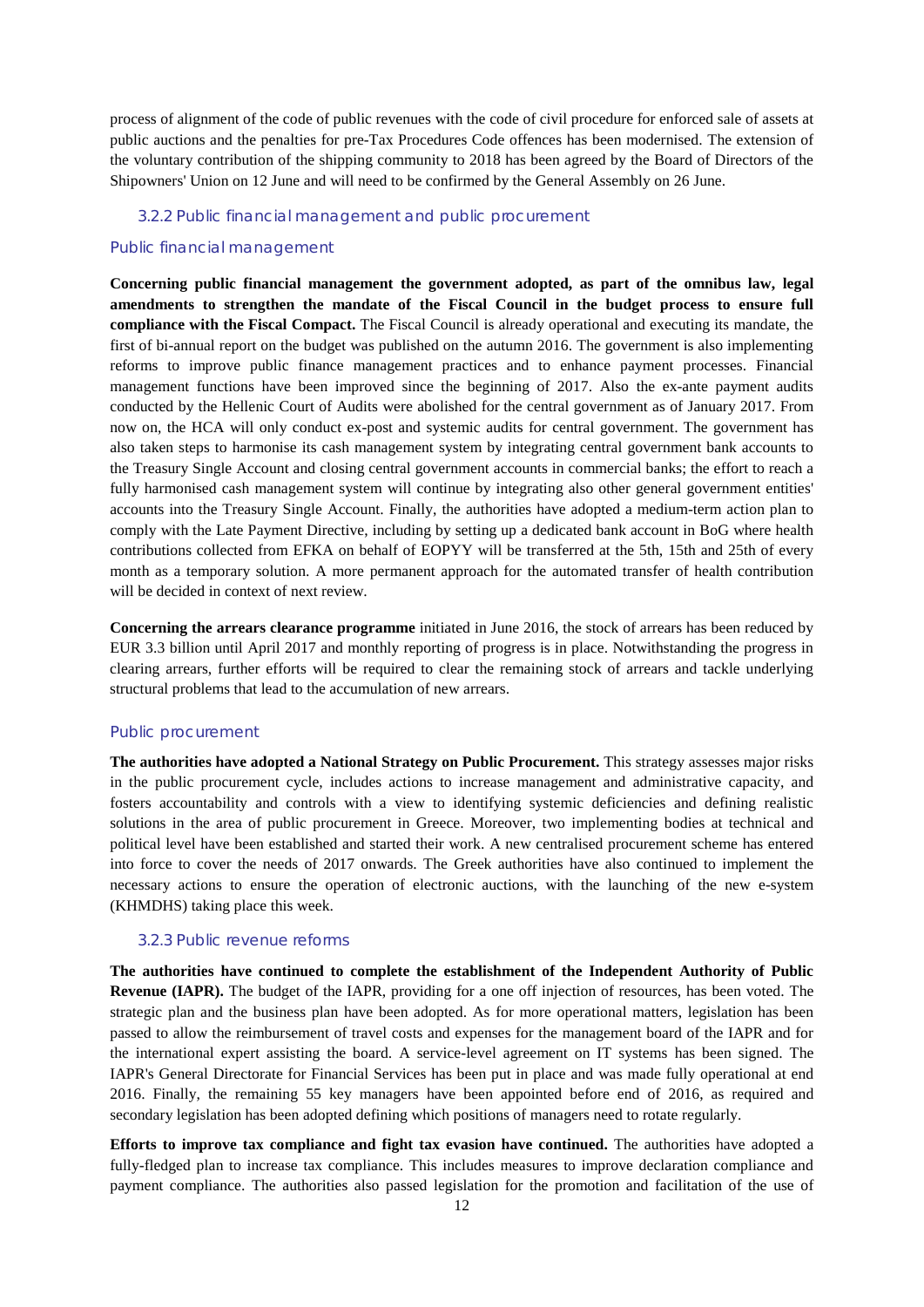electronic payments. Regarding the fight against tax evasion, the authorities produced a policy paper to clarify the main axes and timeline of the reform to improve the model of cooperation between justice and tax administration in the fight against high level tax fraud, with the goal of rationalising competing and overlapping competences. Two pieces of legislation to this effect have been passed.

**Customs efficiency and fight against smuggling** have been reinforced. The authorities adopted a strategy against smuggling of fuel and cigarettes. They produced an action plan that will allow the implementation of the trade facilitation roadmap towards the establishment of the Single Window and the streamlining of pre-customs procedures. The authorities also produced a timeline for the full staffing and equipment of all mobile units, thus allowing the move from systematic fixed controls to risk assessed and targeted controls on the whole territory.

**Centralization of collection of social security contributions into a single social security fund (EFKA)** has been globally implemented, notably by the use of a self-employed contributor registry to bill the contributors from 2017 (save for the limited amounts of seamens' contributions, which will be merged into EFKA in July 2017).

#### 3.2.4 Sustainable social welfare

#### Pensions

**The implementation of the 2016 pension reform (Law 4367/2016) has made good progress.** All secondary legislation (Ministerial Decisions and circulars) necessary for the implementation of the reform has been adopted. The pensioners' social solidarity grant (EKAS) is being gradually phased out by 2019. The EKAS awarding rules for 2017 were issued on 20 December 2016, reducing the cost of EKAS by EUR 570 million in 2017. In order to harmonise the contribution base of self-employed with other categories of workers, primary and secondary legislation was adopted changing the definition of the contribution base for self-employed as of 1 January 2018 from net to gross of social security obligations of the previous year, with a 15% reduction in 2018 only.

**The authorities have also adopted an action plan on 28 April 2017 that defines the exact scope and timing for efficiency gains** to be achieved through the merger of all social security funds into the single fund EFKA. The action plan includes binding quantitative targets for resource savings.

**The authorities are progressing with the recalculation and processing of pension claims according to the new benefit rules.** By end-May, they had recalculated 10% of claims and processed around 6% of claims, less than the 10% target set as a prior action because of technical problems linked to the application of the new benefit rule. The authorities confirmed that they are technically able to reach this target before the end of the month. This nevertheless implies that the process is behind schedule, and further catch-up will be required to ensure that the end-June key deliverable is completed without significant delay.

#### Health care

**The authorities were called to implement a number of important structural reforms in the area of healthcare to improve the functioning and in general the efficiency of the health care system.** The authorities passed legislation to set the budget of EOPYY and support the implementation of an additional clawback as well as other measures to rationalise health care expenditure. In addition, as part of the Omnibus Bill, they adopted further structural measures to contain excessive spending. These include a redefined and unified rebate system and the introduction of improved criteria to introduce new expensive medicines in the list of publicly reimbursed drugs. In addition, EOPYY has elaborated a method to control the reimbursement of items that were previously reimbursed directly to patients and the authorities have adopted secondary legislation to this effect.

**To improve the financial management and cost effectiveness of hospitals, the authorities adopted legislation on centralised health procurement as part of the Omnibus Bill**. The authorities have also provided evidence of being ready to promptly move forward with the necessary measures to enable the body in charge of centralised procurement (EKAPY) to soon become operational.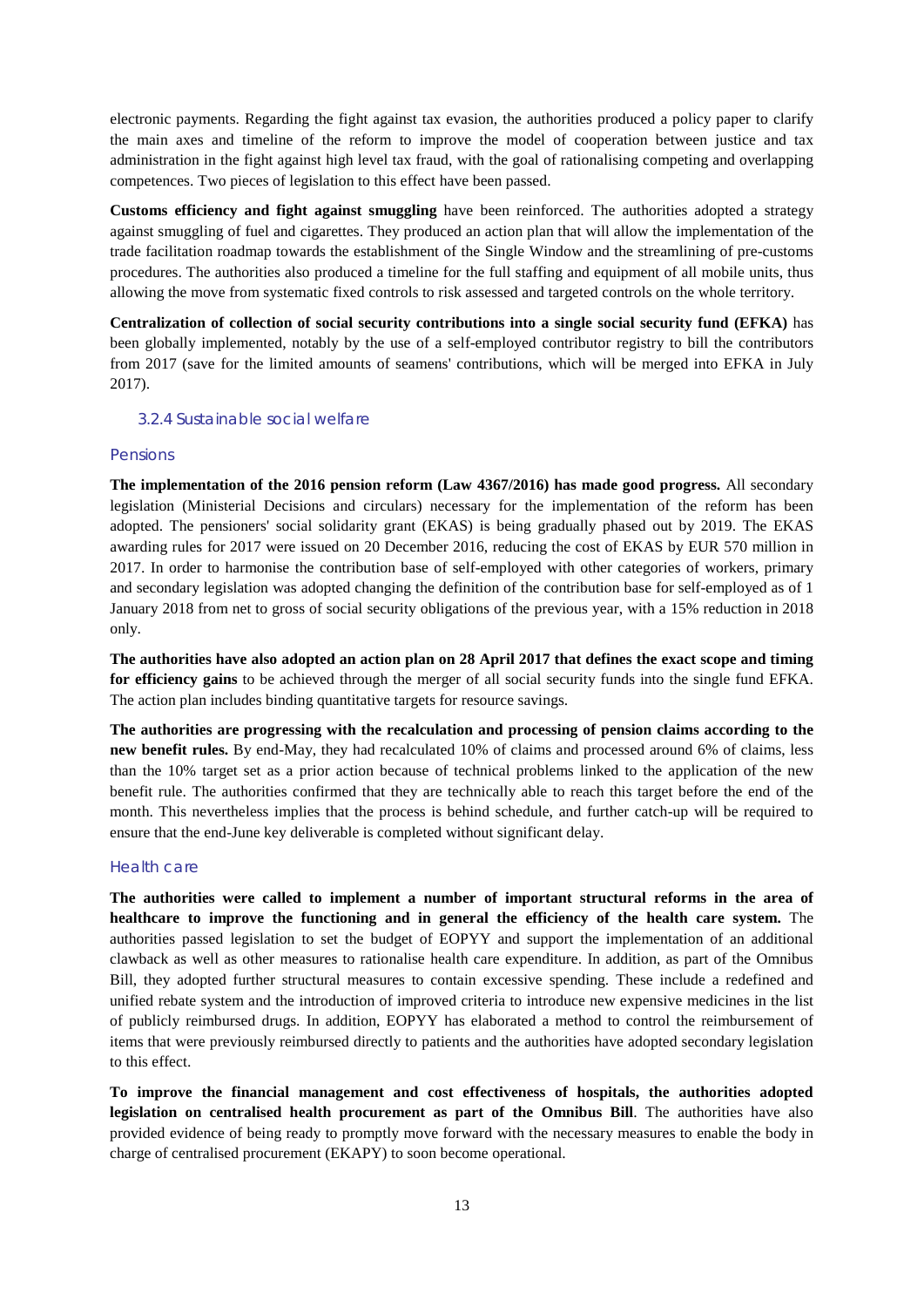**As part of a set of recurring commitments to support the decrease of pharmaceutical spending, the authorities are called to publish the bi-annual price bulletin to reduce pharmaceutical prices.** The bulletin for May has been published as a prior action. The authorities have also adopted specific measures to target the behaviour of pharmacists, with an aim to support generics penetration by modifying incentives.

#### Social safety nets

**The national rollout of the GMI scheme, the Social Solidarity Income, was successfully achieved as a prior action in February 2017 and has achieved a take-up of some 450,000 people.** The authorities ensured its smooth rollout through providing communications materials and training for municipalities. A new Social welfare directorate has been created to deal with SSI. The authorities adopted legislation following the Social Welfare review of the World Bank to eliminate and streamline benefits overlapping with the SSI and to eliminate unnecessary tax expenditures.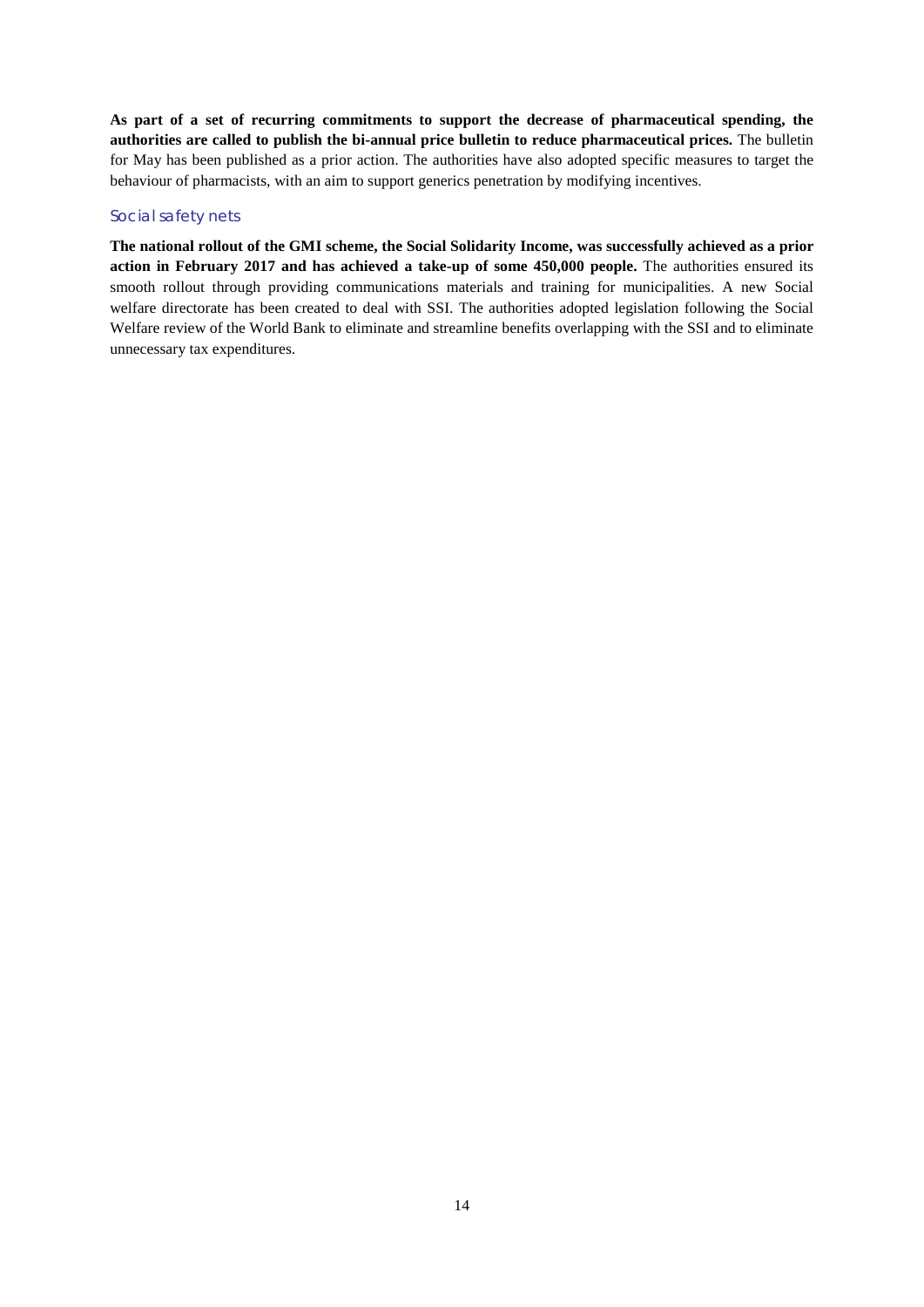## 4. Pillar II: Safeguarding financial stability

**The reform of the financial sector in Greece has three main pillars**: i) normalising liquidity and payment conditions and strengthening capital, ii) addressing the high level of non-performing exposures (NPEs) on banks' balance sheets, iii) enhancing governance. The second review of the programme aimed at ensuring that significant progress is made in all three areas.

**A roadmap for the relaxation of capital controls was designed and published by the Ministry of Finance on 15 May 2017.** The purpose of the roadmap is to describe the controls currently in place and the macroeconomic and financial stability context in which they apply and to clarify the process of removal of remaining capital controls restrictions and thus further improve depositors' and investors' confidence.

**Further measures have been put in place to support the resolution of the high amount of non-performing exposures (NPEs).** The NPE ratio of the four core Greek banks remained at a high level of 45% as of end-2016, despite some progress in NPL resolution in the second half of 2016, broadly in line with the agreed NPE/NPL targets. Significant further efforts are required to meet the NPE/NPL targets for 2017 and the following years. To support this process, several legislative measures have been taken in the context of the second review to encourage voluntary debt restructurings of viable debtors, enhance the insolvency framework, reinforce the enforcement procedure through the introduction of electronic auctions and support external NPL servicing. Proper and timely implementation of these measures on a continuous basis is key to ensure their effectiveness for NPE resolution.

**The reform of the out-of-court workout (OCW) framework, which was legislated on 28 April 2017, is a key element of the NPL resolution strategy.** The OCW framework tackles the peculiarity of the Greek situation, where many firms have large debt both towards banks and the State (tax administration and social security entities). The law provides incentives for creditors and debtors to engage in voluntary negotiations and, for those debtors that are assessed as viable, to reach agreements on holistic debt restructuring solutions, covering all elements of their debts. Greek banks and authorities are working closely together to have the basic infrastructure in place for a functioning OCW system from August 2017 onwards. As an important pre-requisite for the promotion of voluntary debt restructurings, the authorities have also adopted legislation to provide legal protection for private sector and public officials involved in debt restructuring as long as they follow due process.

**The modernisation of the insolvency framework and the strengthening of the enforcement procedure are also important elements aimed at supporting debt restructuring.** In view of the importance of an effective insolvency framework for supporting debt restructuring, the authorities have modernised the Greek corporate insolvency code and have simplified the insolvency procedure for SMEs, which is expected to reduce its length and cost. As part of the modernisation of the institutional framework for insolvency, the authorities are also taking further steps to operationalise the profession of insolvency administrators; they have adopted necessary secondary legislation and launched the accreditation process. Furthermore, in order to tackle a prolonged standstill in enforcement, which obstructs the recovery of claims and causes significant losses for creditors, debtors and the economy as a whole, the authorities have adopted legislation to allow electronic on-line auctions and are developing the relevant technical infrastructure. It is crucial that all remaining steps will be timely completed with a view to ensuring that first electronic auctions will take place in September 2017.

**In order to promote an active secondary NPL market, the authorities addressed the findings of an independent study and introduced legal amendments that simplified licensing and other requirements for NPL servicing companies.** So far, only four servicer licences have been issued under the NPL servicing and market law, which was a key element of the first review under the ESM Programme. The revised NPL servicer license framework, specifically streamlined licencing process, is expected to lead to a significantly higher number of issued licences and thus contribute to a competitive NPL market; the BoG has issued the relevant Act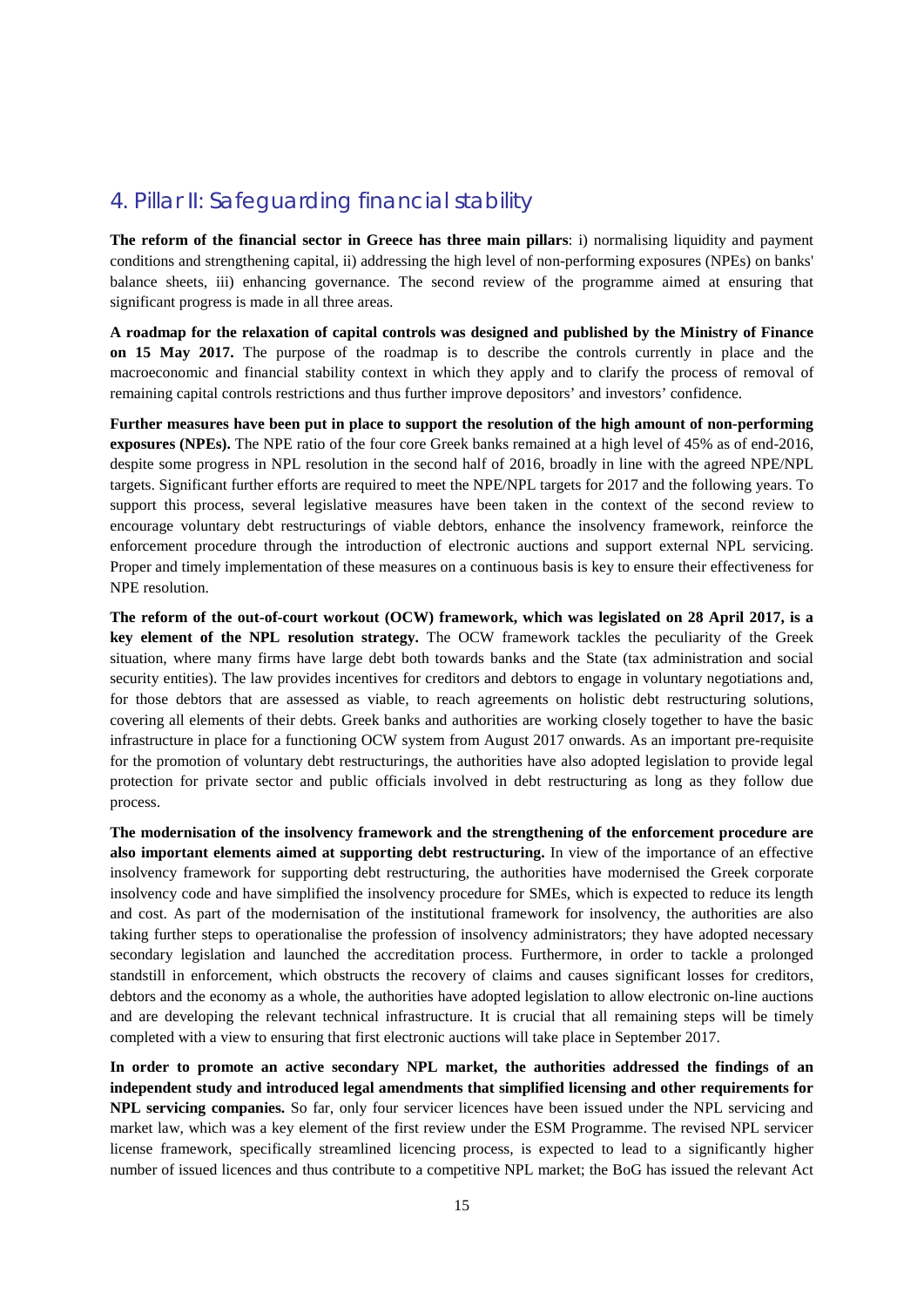on 22 May 2017. At the same time, the monitoring and reporting of key performance indicators has been implemented successfully. The first results show that all systemic banks have reached their relative targets in 2016, even though very minimal deviations in nominal terms are to be reported in two isolated cases.

**The compliance phase of the governance reform of both the HFSF and commercial banks has made significant progress.** A new CEO of the HFSF was appointed on 18 May. The reconstitution process in the boards of directors of the four core banks has progressed following the HFSF review in 2016, leading to a substantial overhaul of board compositions and new independent non-executive board members joining the boards. Throughout this process, the HFSF ensured that the minimum criteria of the HFSF law were consistently applied for replacements. The Ministry of Finance ensured that the same also holds for the State Representatives in the boards.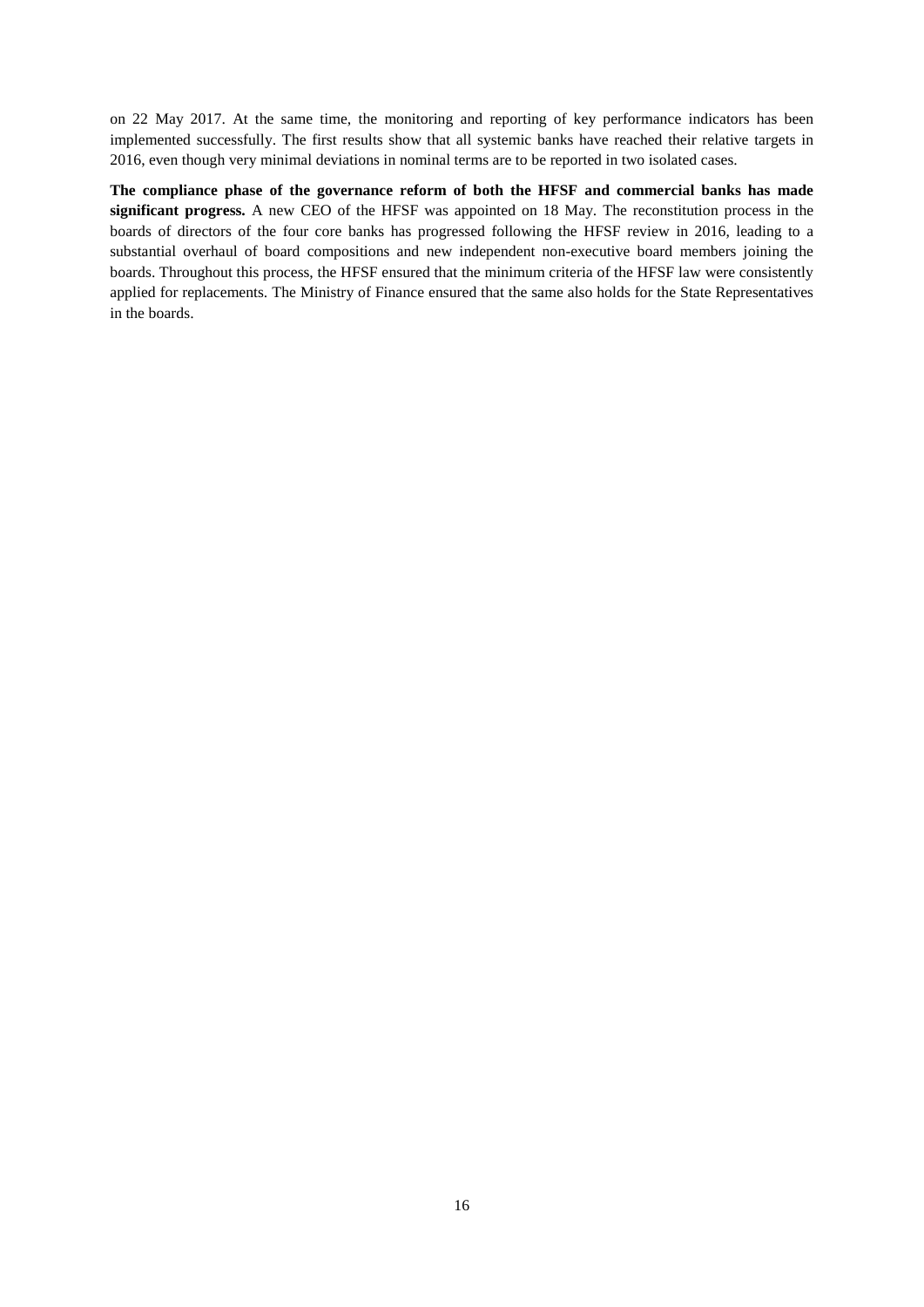## 5. Pillar III: Structural policies to enhance competitiveness and growth

#### 5.1 LABOUR MARKET REFORMS

**Under the ESM programme agreed in August 2015, Greece committed to achieve EU best practices across labour market institutions and to foster constructive dialogue amongst social partners.** Major changes had been made to Greek labour market institutions and wage bargaining systems between 2010 and 2014, which considerably increased the flexibility of the Greek labour market. The aim of the current ESM programme is to improve the balance between flexibility and fairness, safeguarding the progress already made. To this end, a comprehensive review of the frameworks for collective bargaining, industrial action and collective dismissals was conducted between April and September 2016. The review was led by a group of eight independent experts, and involved a broad consultation of stakeholders. A final report with recommendations was issued in September 2016.

#### **Taking the recommendations of the group of independent experts as basis for discussion, an agreement was reached on a new package of labour market reforms.**

- On **collective bargaining**, the authorities agreed that the current framework would remain in force until the end of the macroeconomic adjustment programme. This includes maintaining the existing suspension of the 'favourability principle' (whereby, in case of overlapping collective agreements, the terms most favourable to the employee prevail), and of the possibility for the Minister of Labour to extend sectoral collective agreements to the entire sector. Legislation to confirm the suspensions was adopted as part of the Omnibus Bill, so as to ensure clarity regarding the legal interpretation of the 2011 provisions which had originally introduced such suspensions. In parallel to the legislation, the Government has committed to develop a reliable administrative system to assess the representativeness of social partners signing sectoral agreements.
- On **collective dismissals**, taking also in consideration a judgement by the European Court of Justice, the Greek authorities agreed to replace the existing framework of administrative approval of collective dismissals by the public authorities with a notification procedure of maximum three-months duration which does not involve ex-ante approval. The relevant legislation has been adopted as part of the Omnibus Bill. It was also agreed that a change in the thresholds that define dismissals as collective would not be required.
- On **industrial action**, in order to strengthen the existing guarantees in the civil code regarding the possibility for an employer not to pay salaries to the workers when the enterprise cannot operate because of a strike, legislation has been adopted to establish a fast-track judicial procedure to resolve such disputes. Such mechanism provides an effective balance to the existing formal prohibition of lockouts, which is considered unanimously by all social partners as not being problematic for industrial relations and the assurances required for businesses to contain the additional costs of obstructed regular operations in case of a strike. In addition, the Greek authorities agreed to modernise relevant aspects of the legislation regulating trade union activity, protection and benefits, after consultation with the social partners. This includes in particular: i) the revision of the list of justified reasons for dismissal of workers under protection as trade union members (which is an *exclusive* list, i.e. a trade union member can be dismissed only for one of the reasons explicitly listed in the legislation); and ii) a rationalisation of the system of leave benefits for trade union members. As the required consultation with the social partners has begun but was not completed in time for an agreement on a comprehensive proposal to be reached, the authorities agreed with the social partners to take some first steps now in the context of the Omnibus bill and committed to continue the process of consultation for the possible further modernisation of the legislation on industrial action. On the first point, the agreement included the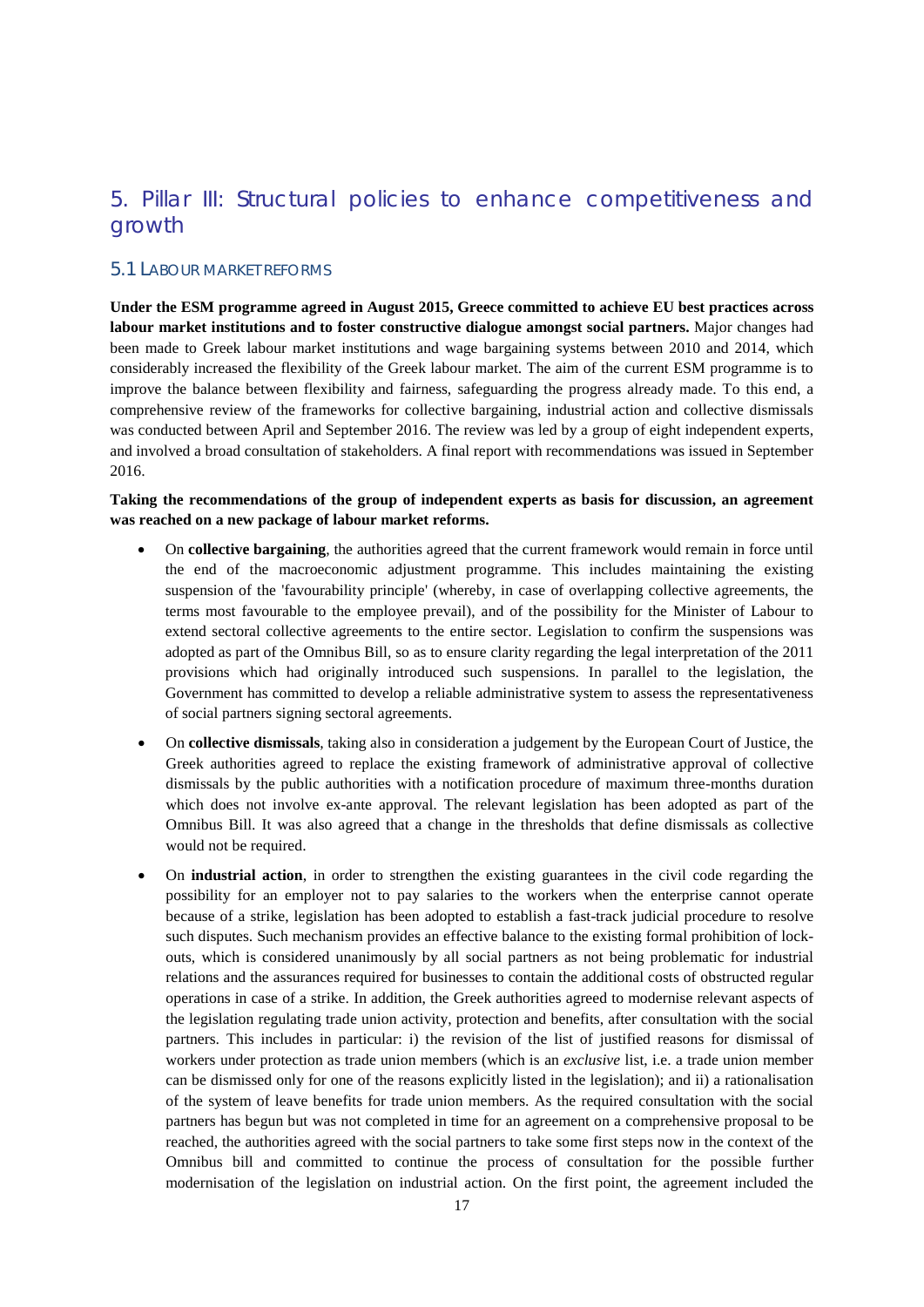addition of two new items to the list, covering the cases of theft or embezzlement against the employer, and of unjustified absence of more than three days. On the second point, the authorities proposed and legislated a streamlining and consolidation of the existing norms on trade union leave rights.

• The Greek authorities also agreed to assess the role of **arbitration** within the existing system of industrial relations, and to review in consultation with social partners the current procedures for mediation and arbitration by February 2018.

**In order to streamline and rationalise the existing body of labour legislation, the existing laws will be codified into a Labour Law Code.** A dedicated technical assistance project is being set up for this purpose.

**Another important objective of the ESM programme concerns the fight against undeclared work.** With the contribution of technical assistance by the ILO, an action plan to tackle undeclared work has been adopted and is already being implemented. The plan promotes an integrated approach to undeclared work, reinforcing the cooperation among different institutions, improving the knowledge about and the capacity to detect the phenomenon, reviewing the system of incentives to promote a transition to the formal economy, and strengthening the capacity of the labour inspectorate.

**The expansion of vocational education and training (VET) has been identified as a key element to support growth and job creation**. A number of steps are being taken to implement the reform of the VET system, following the adoption of an overall strategy and the finalisation of an implementation plan, which includes specific quantitative targets for the number of apprenticeship places to be created in the next school years for the newly reformed vocational lyceums. In addition, the quality frameworks for VET curricula and apprenticeships have also been adopted. The successful development of a well-functioning VET system depends on the capacity to involve and mobilise the business community. For this, a series of partnerships is going to be established, with the objective of supporting employers in offering quality work-based learning placements, ensuring the sustainable expansion of apprenticeships, and serving as the main effective outreach to companies.

**The institutional capacity of the labour administration is also being strengthened, with the provision of technical assistance**. The overall objective is that of improving the formulation, implementation and monitoring of policies in order to increase the ability to deliver welfare reforms, active labour market policies, and the design and absorption of Structural Funds. This also encompasses the on-going process of reform of the public employment service, and the development of a new, more modern approach for the delivery of active labour market programmes.

**The authorities have also taken steps to further modernise the education system.** They have brought the Private Education Act in line with MoU commitments, launched a new OECD report on the Greek educational system, and have issued a circular to implement the agreed three-year education action plan.

#### 5.2 PRODUCT MARKETS AND BUSINESS ENVIRONMENT

**An important part of the structural policy package is the reform of product markets.** More open markets are essential to create economic opportunities and improve social fairness, by curtailing rent-seeking and monopolistic behaviour, which has translated into higher prices and lower living standards. Following the decision of the Council of State on Sunday trade, the authorities adopted legislation that alleviates the current restrictions on shops size and type (e.g. shops-in-shop or maximum surface) in the areas where Sunday trade is allowed by a decision of the local authority. In addition, the primary legislation sets five touristic areas that will be allowed to operate on Sundays for the period May to October, with the exception of one Sunday in mid-August. Secondary legislation will be issued in June 2017 as a key deliverable for the exact definition of the limits of these areas. With the objective to increase competition and reduce average pharmaceutical prices, the adopted legislation will allow the implementation of the liberalisation of the prices of Over-the-Counter pharmaceutical products. Finally, the agreement between the Greek authorities and the Standardisation Agency will allow the harmonisation and standardisation of national technical standards with European standards for building materials.

**Two thirds of the recommendations of the OECD competition assessment (Toolkit III) have been implemented as a prior action.** This new round of an OECD competition assessment (Toolkit III) was launched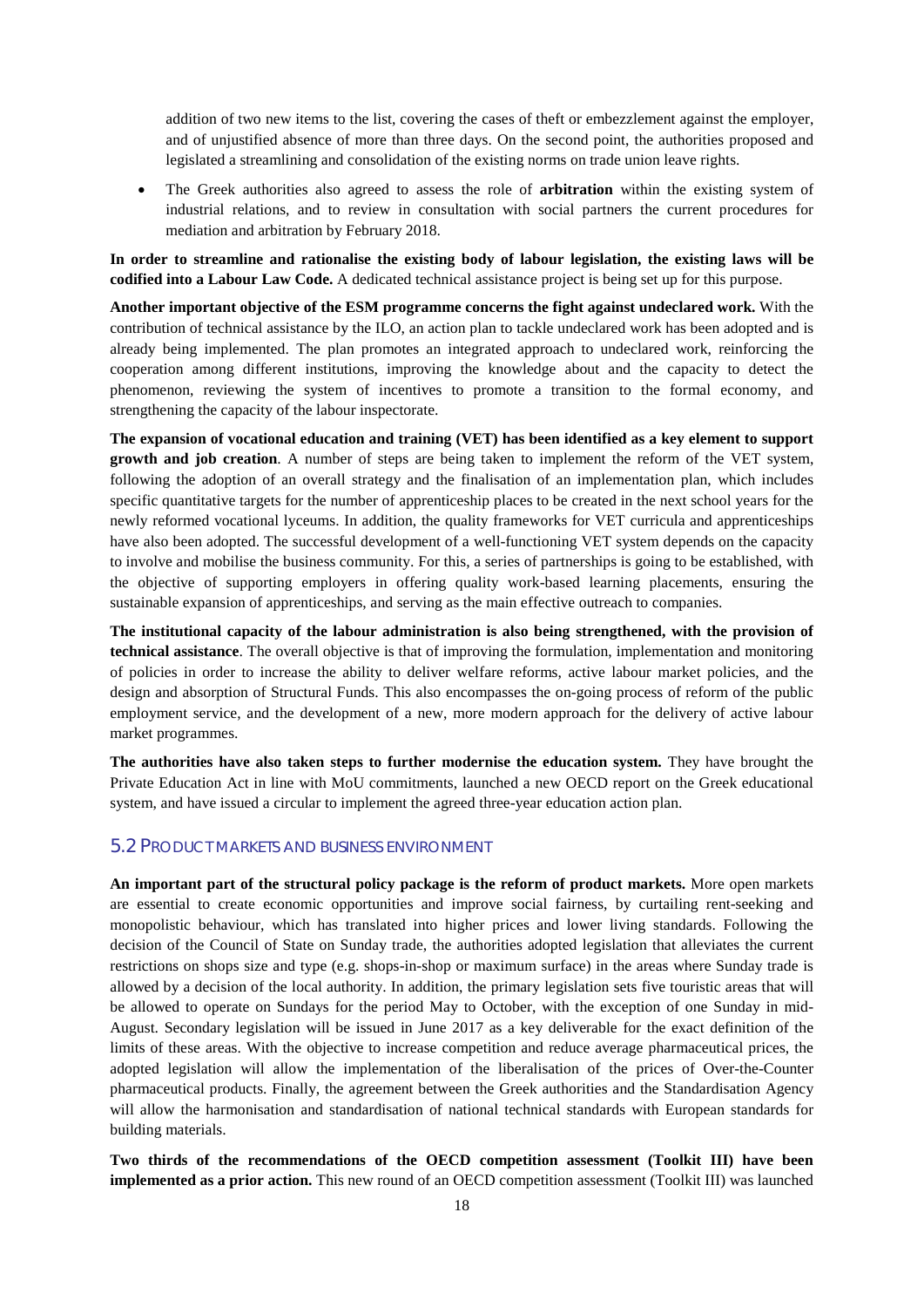in early 2016. The Toolkit III aims at the alleviation of unjustified and disproportionate restrictions in the access to markets. It relates to the sectors of e-commerce, media, construction, pharmaceuticals, chemicals and wholesale trade. In November 2016, the final report containing 371 recommendations was delivered. Consistent with the timeline agreed with the institutions, the authorities have so far adopted 270 recommendations; amongst others such important reforms as the abolishing of the exclusivity of central markets, further alleviation of restrictions in the fuel and transport markets and the elimination of advertising restrictions for plant protection products and pharmaceuticals have been implemented. In general, legal uncertainty was significantly decreased by removing old provisions which could be considered contradicting newer legislation, creating a more stable and transparent framework for businesses. The authorities are continuing work in close collaboration with the OECD and the institutions to fulfil the outstanding recommendations in the agreed timeframe.

**With the support of the World Bank, the reform and simplification of the investment licensing procedures has continued.** The framework law for the simplification of investment licensing was adopted in late 2016. The required secondary legislation for the first three key sectors that move into the notification process has been adopted, namely: a) Food and Beverage manufacturing, b) Shops of health safety interest (e.g. café, restaurant etc) and c) Tourism. Moreover, the adopted legislation on the licensing of enterprises in the food sector of animal origin has clarified the currently existent overlapping competences.

**The alleviation of unjustified and disproportionate restrictions in regulated professions has continued**. In November 2016, the authorities adopted primary legislation for the initiation of the committee and working groups' deliberation on removing restrictions in the engineers' activities, and a Presidential Decree is expected to be submitted to the Council of State by end-June 2017. In addition, primary and secondary legislation was adopted to address a number of recommendations on the basis of the recommendations of the external advisor and the OECD Toolkit III report in relation to key regulated professions such as stevedores, health providers, private employment agencies, lawyers. In addition, primary legislation was adopted as a first step to remove unjustified and disproportionate restrictions relating to the registry system for public works engineers. This will be followed up by a Presidential Decree to be submitted to the Council of State in June 2017.

**Progress is being made towards reduce red tape.** The licensing procedure for fuel traders was simplified, while the new law on One-Stop-Shops for businesses will allow the electronic incorporation of companies. Finally, the submission of the draft Presidential Decree on the External Environmental Assessors is the first step towards allowing the creation of external environment assessors' registry; it will facilitate/expedite environmental licensing.

**Work has continued regarding the implementation of the recommendations of the first round of ex-post assessment on selected policies in relation to competition and licensing**. Following the ex-post assessments in selected reforms stemming from the OECD's Toolkit Competition Assessment I and in Business Parks, a number of measures were adopted toward the full implementation of the reforms. In addition, the Terms of References of the second round of ex-posts impact assessments on the implementation of reforms in the context of the previous Economic Adjustment Programmes for Greece were agreed (i.e. tourism and book prices).

**The authorities have pursued further reforms in the area of land use and cadastre.** They have adopted primary and secondary legislation to improve the framework of spatial planning, and have uploaded forest maps covering about one-third of the country for public consultation. KYSOIP has endorsed the roadmap for nationwide cadastral offices, prepared with technical assistance from the World Bank. The authorities have already starting the drafting of primary legislation in accordance with the principles set out in the roadmap, to be adopted by September 2017.

#### 5.3 REGULATED NETWORK INDUSTRIES (ENERGY, WATER, TRANSPORT)

#### *Energy*

**Reforms in the Greek energy markets are progressing.** They are expected to lead to greater competition, a decrease of distortions and an increase in investment, bringing benefits to all consumers. In the electricity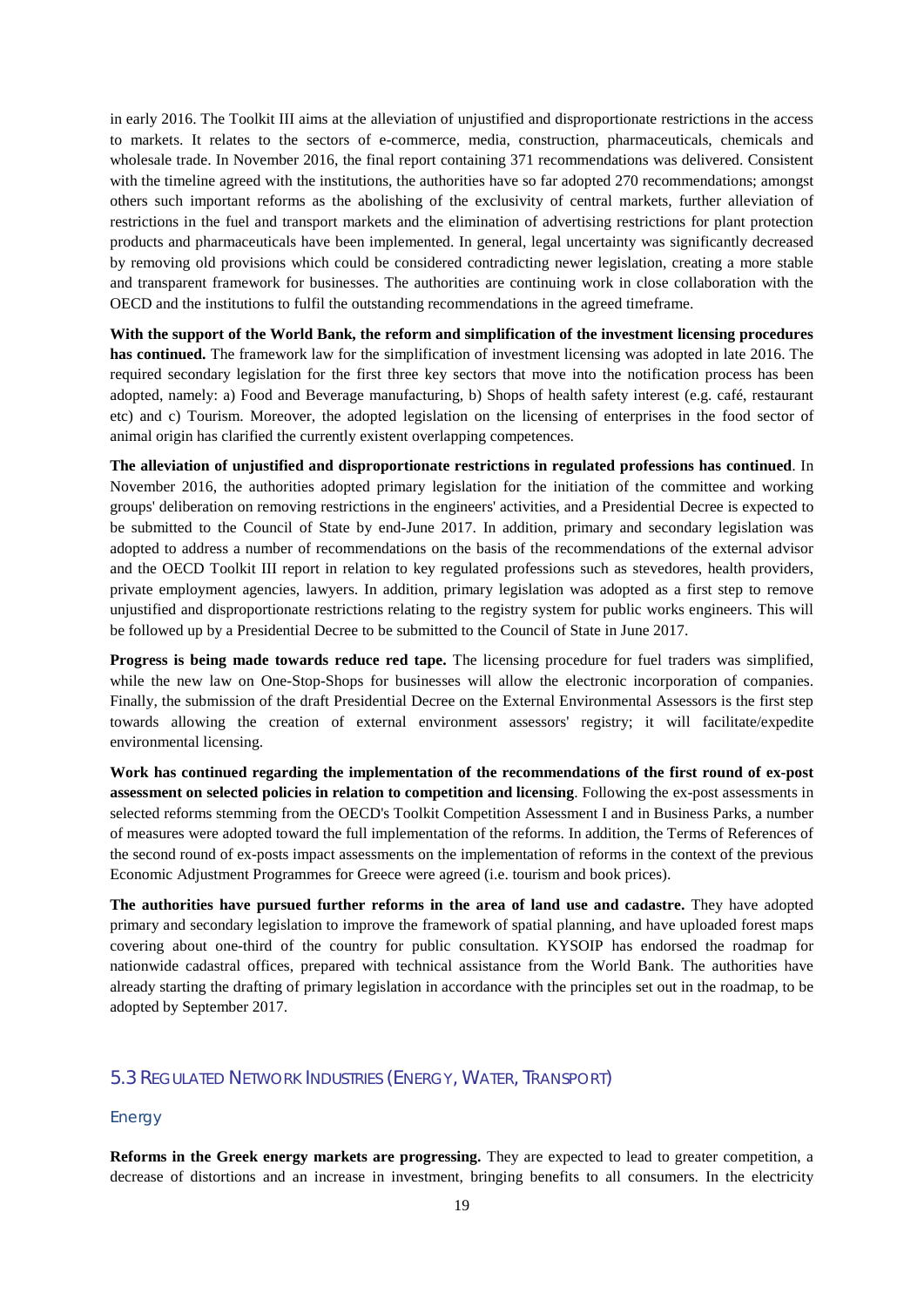market, the dominance of the incumbent (Public Power Corporation, PPC) is being reduced through several instruments, while in the gas market the liberalisation process continues to be implemented.

**Following a ruling by the European Court of Justice in December 2016, a process has been launched under EU competition rules to bring around 40% of PPC's lignite-fired generation capacity under the control of other market participants.** The technical principles based on which the exact package of divestment will be defined have been agreed and further specified in a formal communication of the Hellenic Republic to the Directorate-General for Competition of the European Commission.

**The auctioning of electricity by PPC is being implemented, and, coupled with the divestment of lignite plants, is expected to bring the market share of PPC below 50% by 2020 as scheduled.** Auctions are meant to increase competition in the retail electricity market, giving access to alternative suppliers to electricity produced by PPC's hydro and lignite generation capacity at marginal cost of production. The review introduced an increase of auctioned quantities and an acceleration of monitoring, in order to react more quickly to possible deviations. The schedule for revisions of the reserve price was also specified. A joint assessment, by the Authorities and the Institutions, was also introduced to evaluate the impact on the auctions of the implementation of structural measures and of the other market reforms which are expected to be completed under the programme, such as the transition to the target model. In April 2017, the retail market share of PPC was 86.66%, down from 95.24% of August 2015.

**The completion of the full ownership unbundling of ADMIE, the transmission system operator, including the acquisition of a 24% stake by a strategic investor (State Grid of China), is a key step to unlock essential investment in the network.** The closing is expected to occur on 20 June, following the completion of the ongoing regulatory and merger procedures by the European Commission.

**An important element which is being addressed is the financial situation of PPC, which suffers from its long-standing inability to collect overdue revenues from consumers.** Several instruments have been included in the programme, such as the clearing of arrears from the public and private sector and the adequate remuneration of PPC for public service obligations towards vulnerable customers and customers on the noninterconnected islands. This is a significant challenge, which will require decisive action in the short to medium term following the adoption of the action plan.

**Other reforms in the electricity market have also advanced during the review**, such as the implementation of the target model, the elimination of the debt in the RES account (financing of suppliers of renewable energy sources) and the implementation of the new RES support scheme.

**In the gas market, the liberalisation process is ongoing, with full ability for all customers to choose their own supplier from January 2018.** Improved competition is being ensured by the unbundling and regulation of distribution from supply, and the increase in the quantities auctioned by DEPA, the incumbent, under the gas release programme. Important issues of conflict of interest within the supply companies, which are majorityowned by DEPA but managed by international investors, will be resolved in the near future.

**The re-launch of the privatisation of 66% of DESFA is a key element of the reform package.** The expression of interest will be launched by TAIPED in the context of the review, and it was also agreed and legislated that DESFA will operate under full ownership unbundling rules. Apart from favouring investment, competition and proper management of the network, unbundling will also prevent the problems which provoked the failure of the previous privatisation, in which the acquisition by a vertically integrated operator raised significant concerns.

#### *Water and transport*

**A stable regulatory regime is key for allowing much-needed investment in the water networks and to protect consumers in terms of pricing policies.** The authorities have adopted secondary legislation setting out the principles for costing and pricing of water services. Furthermore, the administrative and regulatory capacity of the Special Secretariat for Water is being strengthened with the help of technical assistance. The Athens Thessaloniki water companies have launched a process of preparing business plans, including for investments and key capital projects for the next five years.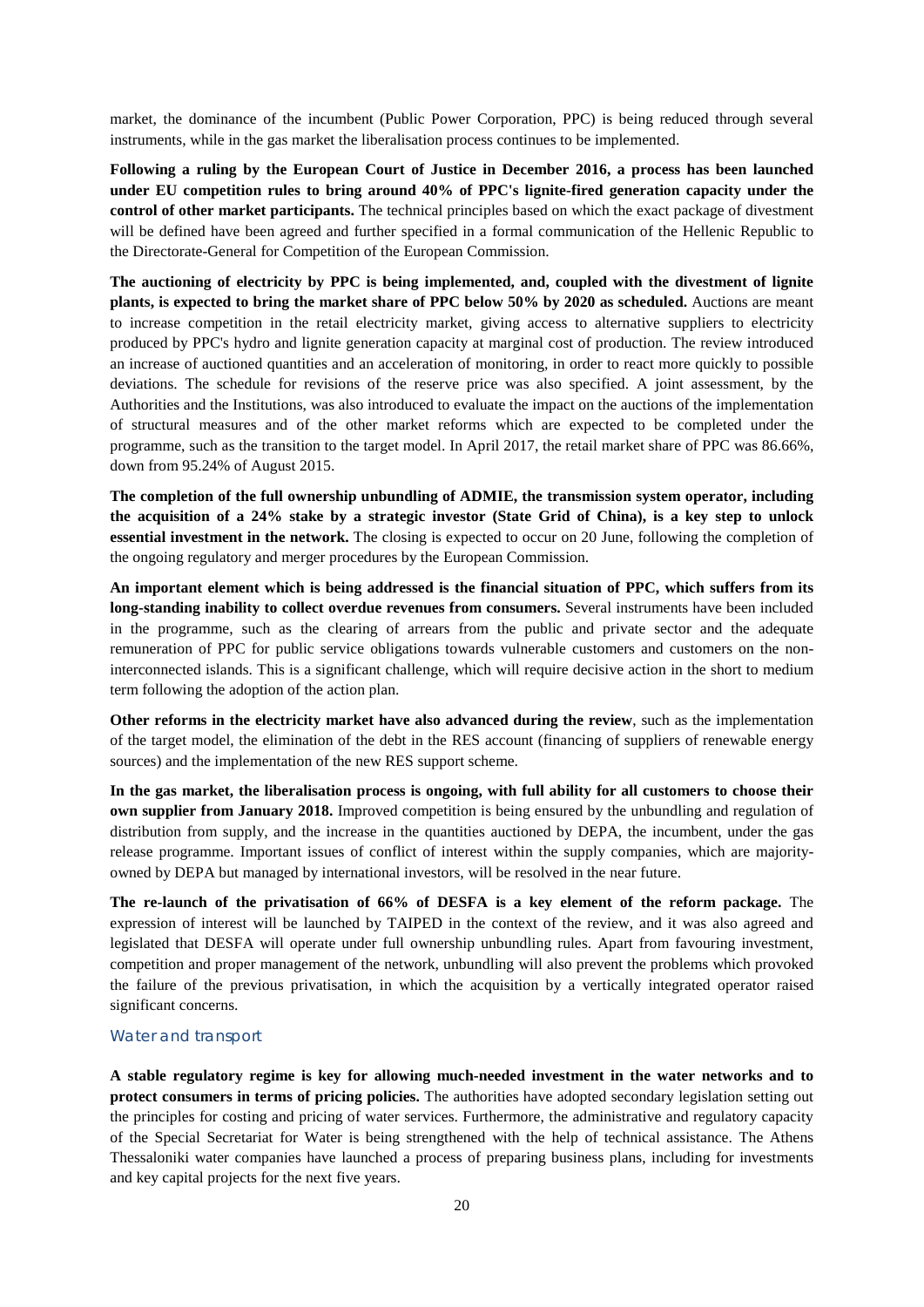**Strategic changes are underway in the transport and logistics sector**. The authorities, with the support of technical assistance, have finalised the terms of reference for a general transport master plan for Greece covering all transport modes (road, railways, maritime, air and multi-modal, including logistics) and thus establish a longterm strategy for the sector. In addition, the authorities have completed a comprehensive review of subsidies for all transport modes with a view to rationalise and prioritising public spending for transport subsidies. On logistics, the authorities have adopted secondary legislation required for implementation of the logistics law, finalised the logistics strategy and taken step towards its implementation.

#### 5.4 PRIVATISATION

#### *Hellenic Corporation of Assets and Participations*

**A new privatisation and investment fund, the Hellenic Corporation of Assets and Participations (HCAP) was established through law 4389/2016 in line with the statement of the Euro Summit of 12 July 2015.** The purpose of HCAP is to manage valuable Greek assets; to maximize their value, which it will monetize in order to contribute to strengthening the development of the Greek economy and reduce the financial obligations of the Hellenic Republic.

**Following the appointment of the Supervisory Board and subsequently the Board of Directors of HCAP, the latter has been constituted as a body and started working as from 16 February 2017**. It started the process of assessing the members of the BoD of its subsidiaries, excluding the HFSF, and it is taking the steps required to proceed with the setting up of Public Holdings Company (EDIS), the subsidiary for State-owned enterprises.

**The key internal regulations, that will make possible the full functioning of HCAP, have been adopted by the General Assembly, and the list of remaining SOEs that will be transferred to HCAP has been agreed.** The internal rules will ensure that HCAP is managed on a professional and independent basis and operates in line with international standards and best practices, including the OECD Guidelines on the corporate governance of SOEs. The process of determining the remaining real estate portfolio to be transferred to HCAP has also been set up as agreed.

#### *Privatisation Projects*

**Privatisation helps to make the economy more efficient and contributes to reducing public debt.** Implementation of the Asset Development Programme of the Hellenic Republic Asset Development Fund (HRADF) (by means of direct sale, concessions, securitisations, or other forms of monetisation) regarding all its core assets is key to stimulate private investment, increase efficiency, and provide financing to the State. The Government and HRADF have taken important steps in advancing the privatisation programme forward over the past months, including the closing and handover of 14 regional airports to Fraport, whereas the HRADF BoD has approved the Athens International Airport (AIA) financial offer for the extension of the concession agreement. The financial closing for the latter is subject to approval by the relevant Greek and EU authorities.

**As part of the review, the authorities have committed to take the necessary measures to move forward with key privatisation projects.** KYSOIP has endorsed the Asset Development Plan (ADP) approved by HRADF. The procurement process for hiring advisers for the key remaining tenders under the ADP has been launched. The authorities have also taken the necessary measures to make further progress with the launch of tenders related to Egnatia. They have agreed with the investors on the specific actions resolving the outstanding issues on Hellinikon project, notably forestry and archeological issues, and the Integrated Development Plan was officially submitted by the investors to the competent authorities on 15 June. Moreover, the authorities have completed the necessary Government Prior Actions identified by the institutions and HRADF.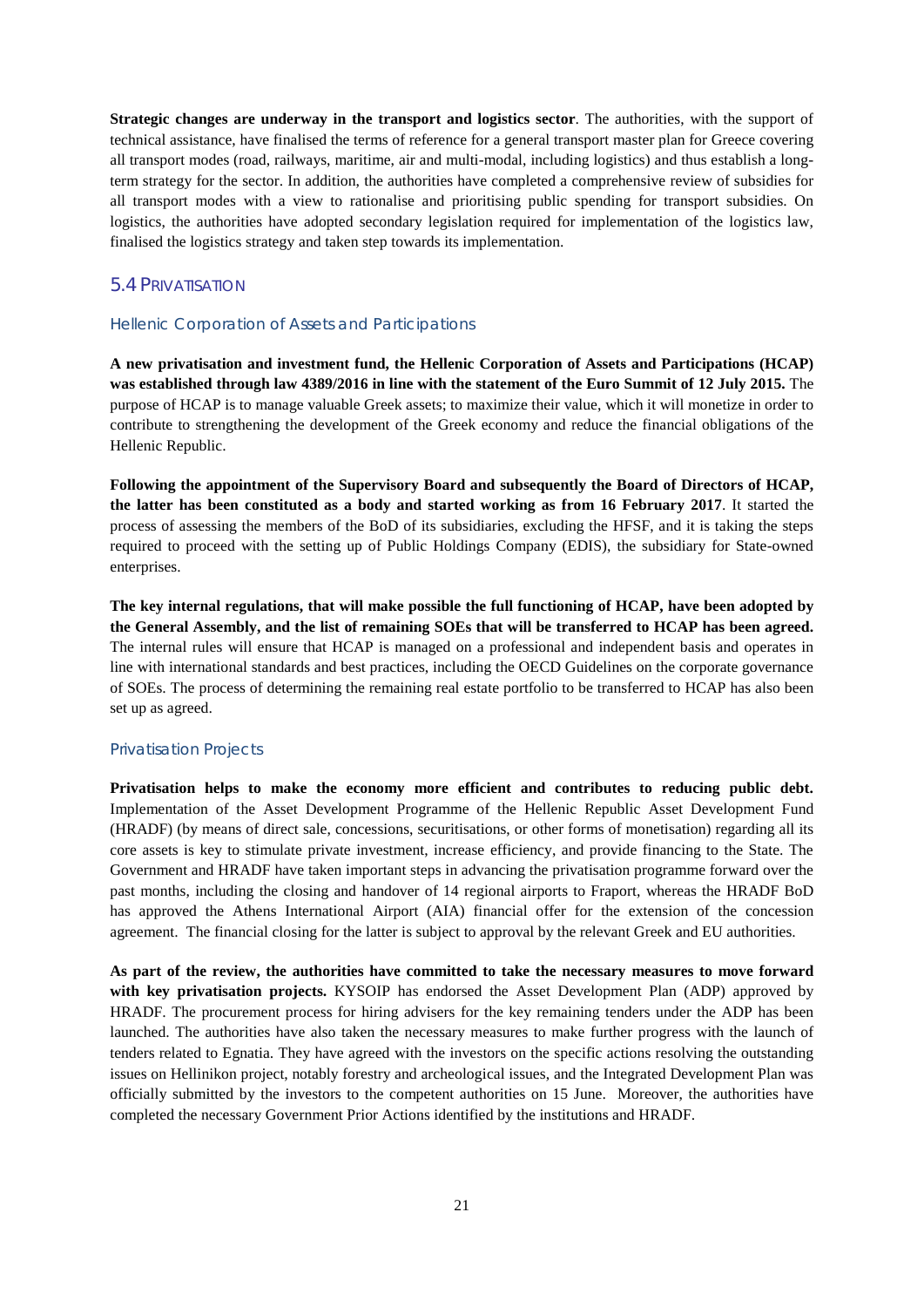## 6. Pillar IV: A modern State and Public Administration

#### 6.1 PUBLIC ADMINISTRATION

**Public administration reforms are a key pillar of the ESM programme. The package of legislative reforms which was agreed under the programme has been completed, and its implementation is progressing.** Two key elements which were legislated during the review are the reform of specialised wage grids, which complements the already implemented reform of the unified wage grid, and key elements for the creation of a modern mobility system.

**The reform of specialised wage grids completes the reform of the remuneration system of public administration employees.** The reform followed the same approach which was used for the reform of the unified wage grid, which was approved in 2015 and implemented. Important elements were the reduction in the number of specialised grids (from 20 to 8), and the simplification and consolidation of a wide array of allowances. The reforms covers almost one third of the total public employees, with the other two thirds covered by the unified wage grid reform. The reform will imply some marginal additional costs which will be financed, among others, by a limited use of resources from some performance-related elements of the unified wage grid.

**A modern mobility scheme was created,** which promotes the use of job descriptions and will be linked with an online database that will include all current vacancies, with the first mobility exercise to be launched in September 2017. This scheme will replace a very cumbersome and inefficient process, which led to the abuse of secondments as an instrument of mobility. Secondments will be limited to exceptional cases and will not be able to last more than one year, while the transfer of employees will become the normal instrument for mobility.

**Key elements for the de-politicisation of the public administration are being implemented.** The process will lead to the complete renewal of the management, including the replacement of politically appointed Secretaries General with Administrative Secretaries, which will have a fixed-term contract and cannot be replaced on a discretional basis. Implementation of the new performance assessment scheme, which is an important element also for the recruitment of managers, is also ongoing.

#### 6.2 JUSTICE

**The legislative framework and technical infrastructure for the regulation and conduct of electronic auctions** has been enacted and the relevant technical infrastructure has been put in place. The new electronic auction system shall operate under the principles of fairness, transparency and maximization of the value of the proceeds through enhanced competition, by providing easy online access to all interested parties worldwide, dispensing with the need of their physical presence at the auction and guaranteeing legal certainty and security. The pilot version of the web portal was delivered in March 2017 and is currently being tested and perfected in view of its full operationalization by end-July. The legal amendments allow creditors to opt for the e-auction system also in cases where the seizure was imposed at any time prior to their entry into force. The necessary enabling legislation, regulating specific substantive, procedural and technical requirements, has been adopted.

#### 6.3 ANTI-CORRUPTION

**The authorities have amended the legal framework for the funding of political parties.** The new legislation improves the legal framework notably by applying only to past loans a provision limiting seizures on public political parties financing, and by abolishing a provision allowing EUR 150,000 per year of anonymous funding to be collected in "fund raising campaigns". However, is the legislation contains a provision reinstating anonymous coupons for financing of political parties. Such anonymous coupons can now represent up to 5% of the state financing of the respective party, or EUR 100,000 per year. This is not in line with the recommendation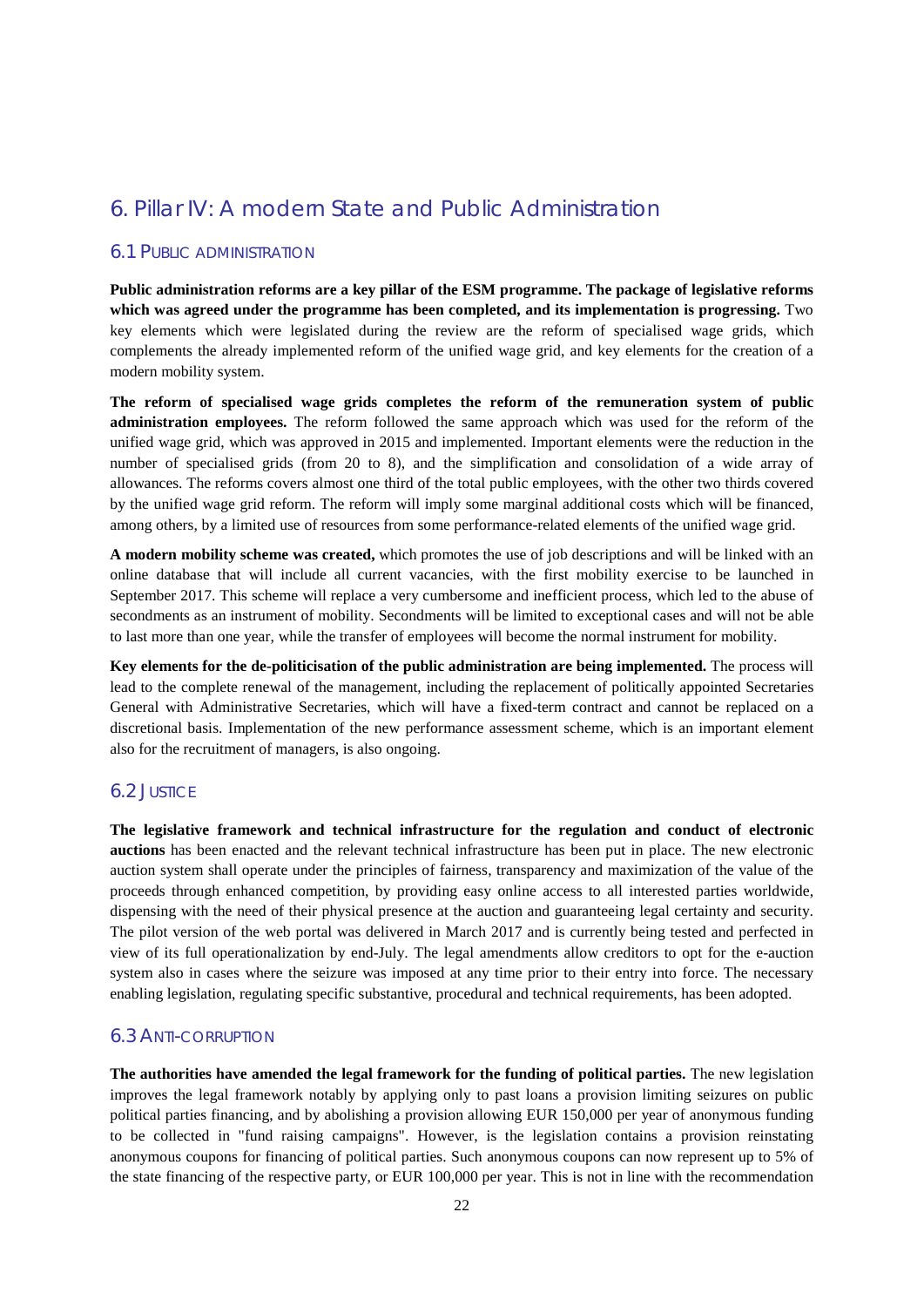by GRECO "*to abolish the possibility to use anonymous coupons for donations to political parties, coalitions and candidates".* The authorities have asked for a further assessment of the legislation by GRECO, which is the competent authority. Given that such an assessment will not be available before autumn, the authorities have committed to bring the legislation fully in line with GRECO's recommendations immediately once the assessment becomes available; this commitment has also been enshrined in the SMoU. Regarding other elements of the legislation, the authorities adopted legislative amendments with further clarifications regarding provisions on lending by banks to beneficiaries of public political funding.

In order to **insulate financial crime and corruption investigations from political intervention** the authorities amended provisions of legislation put in place in 2015, deleting provisions which could be read as giving powers to the minister on individual investigations.

#### 6.4 INDEPENDENT AGENCIES

**The reform of the statutory framework for independent agencies in Greece will strengthen their autonomy and effectiveness** by introducing a unified set of fundamental rules, horizontally applicable to all agencies, constitutionally protected ones and others; said rules will be benchmarked against European best practice and will further integrate EU acquis into Greek legislation. As part of the review, the main principles for the required revision of the legislative framework have been agreed with the authorities.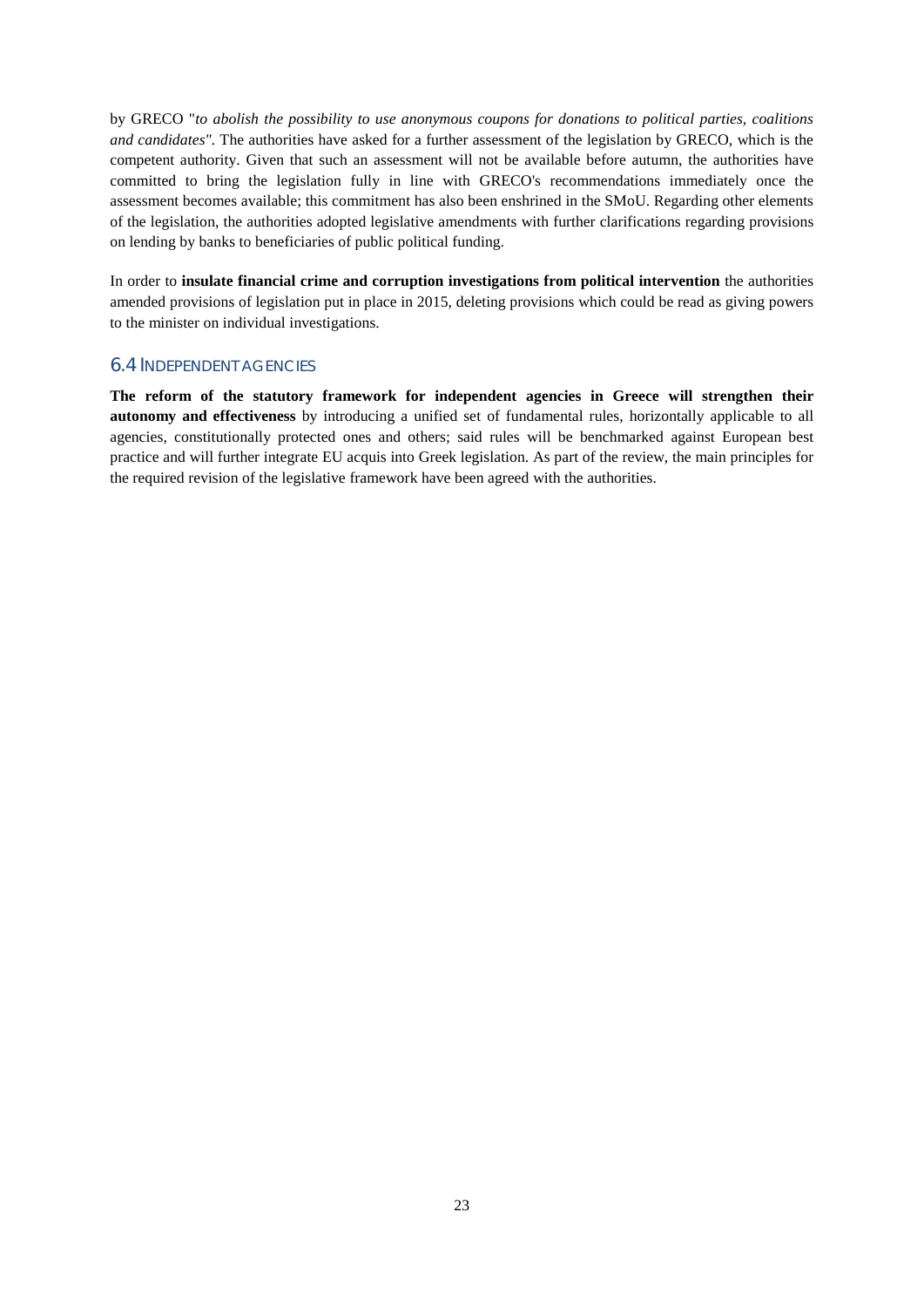## ANNEX: Debt sustainability analysis and programme financing

#### 1. DEBT SUSTAINABILITY ANALYSIS

**Greece's debt-to-GDP increased from 177.4% in 2015 to 179.0% in 2016, which was lower than estimated in the DSA scenario A of June 2016 (182.9%).[3](#page-23-0)** This is mainly due to the 2016 primary surplus (programme definition) of 4.2% of GDP which was well above the programme target of 0.5% of GDP. Despite the sizable primary surplus, the debt-to-GDP ratio increased due to debt-increasing stock-flow adjustments related to lower accounts payable and the net acquisition of financial assets. The accounts payable were reduced by EUR 2.1 bn in 2016 mainly due to the arrears clearance programme. The net acquisition of financial assets by EUR 3.1bn was mostly related to an increase of general government cash deposits.

**Going forward, the debt-to-GDP ratio is expected to start gradually decreasing from 2017.** The DSA projections assume that Greece will continue its arrears clearance programme in 2017 and 2018 such that it would have cleared all remaining arrears (EUR 6.5bn) by the end of the programme. The projections also assume that the total programme disbursement would be EUR 58.6 bn, which is EUR 27.4bn lower than the original envelope. The reduction in the estimate of programme financing is mainly due to lower bank recapitalization needs, a higher primary surplus and higher usage of subsectors' financial resources. The DSA also incorporates all the short-term relief debt measures outlined in the Eurogroup statement of May 2016, and approved by the EFSF/ESM governing bodies in January 2017 (see Box 1). The assumptions in the DSA scenario A regarding the other main input parameters are the following:

- Short-term real GDP growth is assumed to be in line with the Commission's spring forecast. Long-term real GDP growth is projected to level off to 1.5% after 2021, when the output gap has closed, and to decline to 1.25% after 2030 due to the effects of population ageing. Inflation is projected to gradually converge from 1.2% in 2017 to about 2% in 2024 and to maintain this level thereafter. As a result, nominal growth is projected to level off at about 3.25% over the long run.
- Total privatisation revenues from bank and non-bank assets are estimated at about EUR 17bn between 2017 and 2060, of which EUR 13bn from the privatisation of non-bank assets. These projections for privatisation proceeds are based on already agreed sales and concessions. No further bank recapitalisation is foreseen at this stage and it is assumed that more than three-quarters of the funds used for bank recapitalisation in 2015 can be recovered from the privatisation of bank assets (EUR 4.5 bn), of which EUR 2 bn have been already repaid in February 2017.
- In terms of the primary balance path, Greece is expected to reach a primary surplus of 1.75% in 2017 and 3.5% in 2018. Afterwards, Greece is expected to maintain the 3.5% primary surplus until 2022, after which the primary surplus starts to decrease 0.5 p.p. per year levelling off at 2.2% as of 2025. This is a substantial change compared to the June 2016 DSA, when the primary surplus was expected to remain at 3.5% until 2028, and is based on an analysis of sustainable primary surpluses in other high debt countries.
- Market rates, modelled as the expected risk-free rate plus a risk premium, are expected to reach 5.1% in 2019, to increase to 5.5% in 2021 in line with the projected increase in the risk free rate, and to slowly converge to 4.3% by 2060 thereafter. The average market re-financing rate after the end of the programme averages 4.9% in the projections.[4](#page-23-1)

<span id="page-23-0"></span>Accrued interest payments of EFSF loans, for which deferral of interest was granted in 2012,are not recorded in the official EDP debt, while they are in the programme DSA in the year they accrue. The debt-to-GDP projection in June 2016 excluding the cumulative deferred interest of EFSF deferrals was 180.4% of GDP.

<span id="page-23-1"></span><sup>&</sup>lt;sup>4</sup> In line with the modelling assumptions of the June 2016 DSA, a lower market rate risk premium sensitivity parameter to the debt level is assumed (3pp for every 1% debt-to-GDP higher than 60%) after the implementation of the short-term debt measures in order to reflect the reduced interest rate risk of the official sector loans to Greece.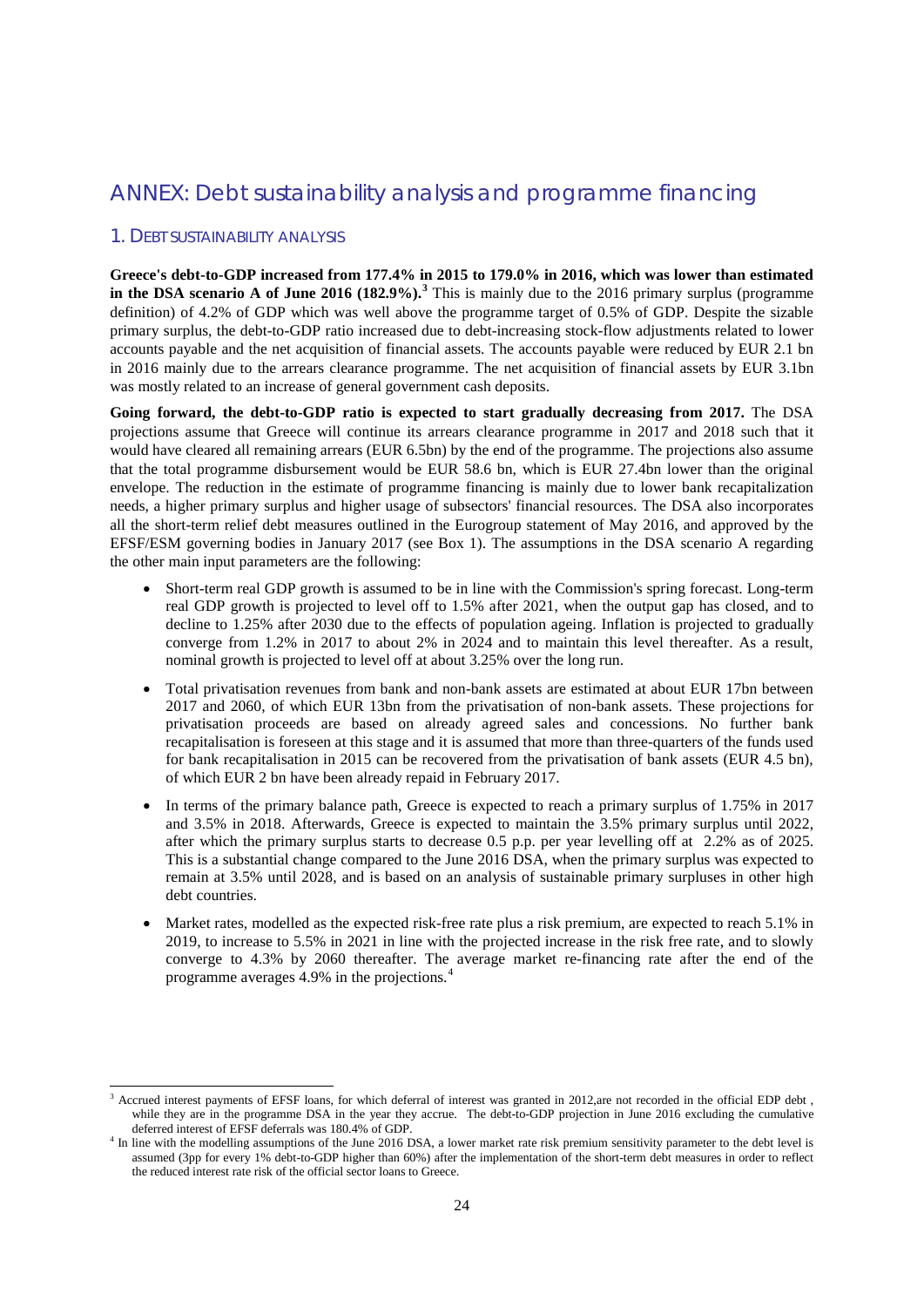**Based on these assumptions for the scenario A, Greece's debt-to-GDP ratio is expected to reach 176.5% in 2017, 159.9% in 2020, 123.1% in 2030 and 91.2% in 2060.** The gross financing need (GFN) is forecasted at 17.5% of GDP in 2017, before strongly decreasing to 9.3% in 2020. The GFN-to-GDP rate is projected to increase from the 2020s onwards, surpassing 20% after 2045 and reaching 20.8% by 2060. This is above the thresholds levels which the Eurogroup, in its statement of May 2016, considered to be sustainable. These projected debt dynamics already reflect the positive impact of the implementation of the short-term measures, which were estimated to reduce the debt-to-GDP and GFN-to GDP rates in 2060 by more than 20 and 5 percentage points respectively. Given the high debt-to-GDP and GFN-to-GDP levels, concerns remain regarding Greece's debt sustainability under this scenario.

#### *Box 1. Short term debt measures*

The updated DSA includes an estimated impact of short-term debt measures decided by EFSF/ESM governing bodies in January 2017 which are currently under implementation. The short-term measures will improve the debt sustainability in the long term by extending loan maturities and reducing interest expenditure on EFSF and ESM loans, taking advantage of current low market rates.

- o **Smoothening the EFSF repayment profile under the current weighted average maturity**. The maximum weighted average maturity (WAM) under the EFSF Master Financial Facility Agreement (MFFA) was set at 32.5 years. Due to the early repayment of €10.9bn in February 2015 and other factors, the WAM was reduced to 28.3 years, which allowed extending the WAM by four years and at the same time smoothening the repayment schedule.
- o **Using the EFSF/ESM funding strategy to reduce interest rate risk without incurring any additional costs for former programme countries by** (i) exchanging back-to-back floating rate notes with fixed rate notes and extending their maturity to long-term, (ii) taking interest rate swaps for ESM loans, and (iii) introducing matched funding for future disbursements to Greece under the current programme.
	- Notably, the implementation of the above schemes is subject to market conditions and the ESM will assess the feasibility and benefits of transactions for Greek debt sustainability on an ongoing basis.
- o **Waiver of the step-up interest rate margin for the year 2017** related to the debt buy-back tranche of the 2nd Greek programme.

**Two more conservative scenarios were also simulated to reflect a more unfavourable economic environment (scenarios B and C).** In scenario B, the assumed growth rate for nominal GDP is lowered by 0.25 p.p. per year compared to the scenario A between 2023 and 2060, settling at 3%. The primary balance will level off to 2% as of 2025. In scenario C, nominal GDP growth is reduced by 0.55 p.p. per year compared to scenario A between 2023 and 2060, reaching a long-run level of 2.7%. The primary surplus is assumed to follow the scenario A path until 2022 and then immediately decrease to 1.5% as of 2023. In scenario C, the long-run interest rate for EFSF/ESM loans is 3.8% after 2030 compared to of 3.3% in scenarios A and B. Additionally, lower privatization proceeds are assumed throughout the DSA horizon.

- Debt-to-GDP stabilizes at a higher level in scenario B and starts increasing slowly from 2045 onwards, reaching 139% in 2060. The debt dynamics in scenario C become explosive from the mid-2030s onwards and debt reaches 241% of GDP in 2060.
- The picture is similar for GFN-to-GDP. In scenario B, it exceeds the 20% threshold in 2037 and reaches 32% by 2060; in scenario C, it exceeds 20% in 2033 and goes to 56% by 2060.

**The scenario D assumes more favourable long-term growth and a better fiscal performance.** Growth is assumed to be 0.2 pp higher compared to the scenario A after 2030. The overall primary surplus is assumed to average at 2.3% of GDP in the 2023-60. In this scenario debt-to-GDP is at 160% in 2020 and 122% in 2030,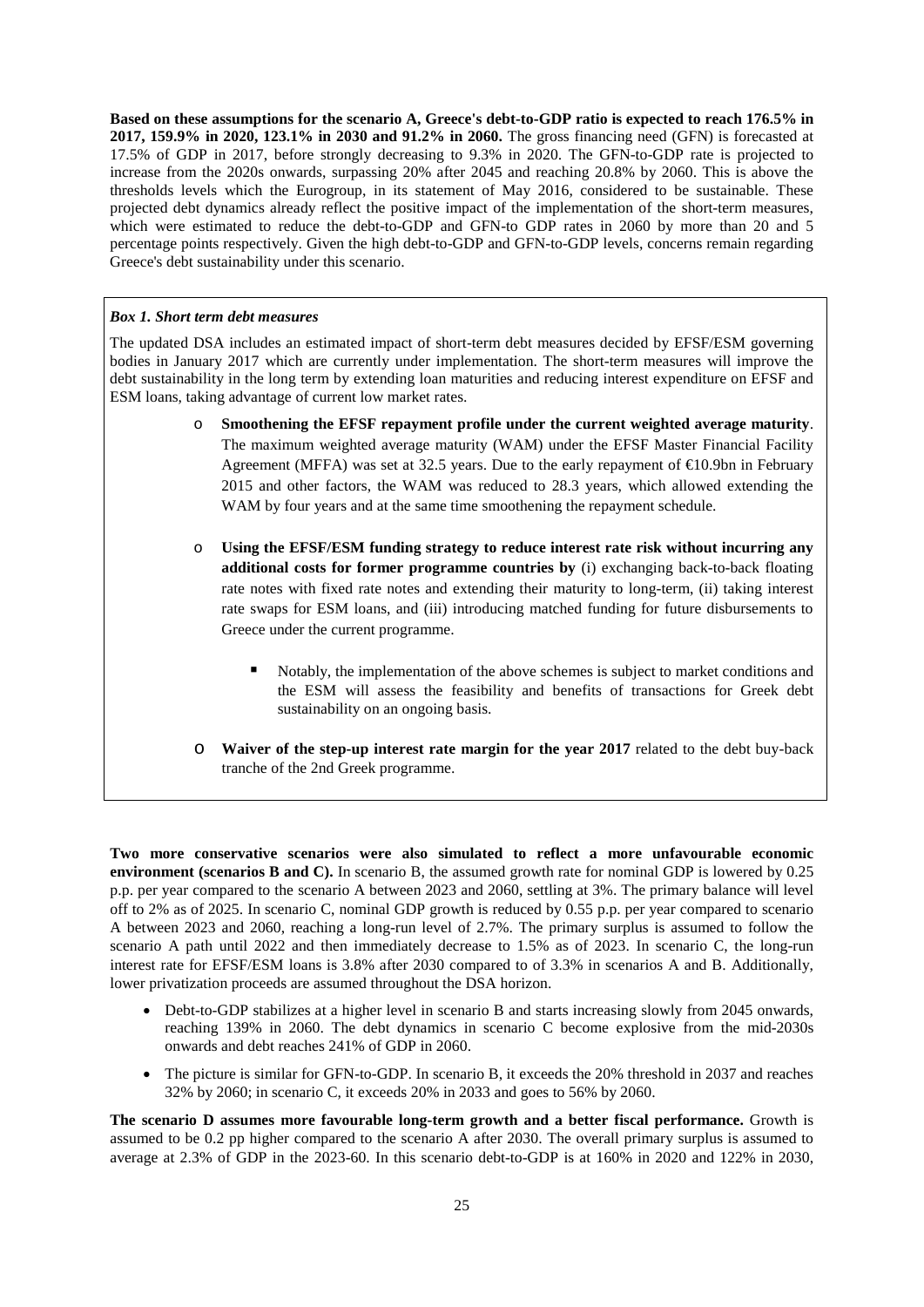before decreasing to 75% in 2060. The GFN-to-GDP starts increasing slowly after 2021 but remains under the 20% threshold over the whole projection horizon reaching 16.9% of GDP in 2060.

**The high debt-to-GDP and gross financing needs resulting from the DSA analysis points to serious concerns regarding the sustainability of Greek public debt.** These concerns should be addressed inter alia through the sustained implementation of the far-reaching reform programme contained in the supplemental MoU, a process which requires strong ownership on the part of the Greek authorities. It also will require the implementation of additional debt-mitigating measures, building upon the conditions and commitments set down in the Eurogroup statements of 25 May 2016 and 15 June 2017. An appropriate combination of debt management measures (including the full implementation of the short-term measures), extension of maturities and grace periods for principal and interest, plus the use of SMP and ANFA equivalent profits would allow to bring Greek debt back to a sustainable level in gross financing needs terms.

Debt sustainability, and thus the need for additional debt measures, should be assessed in a manner that caters for a number of downside risks. There is uncertainty surrounding the capacity of the Greek government to sustain high primary surpluses over several decades. In addition, there are significant downside risks to growth linked to ageing populations and trends in total factor productivity.

|             |            | 2016  | 2017  | 2018  | 2019  | 2020  | 2021  | 2022  | 2030  | 2040  | 2050  | 2060  |
|-------------|------------|-------|-------|-------|-------|-------|-------|-------|-------|-------|-------|-------|
|             | Scenario A | 179.0 | 176.5 | 174.6 | 167.2 | 159.9 | 153.0 | 146.8 | 123.1 | 109.3 | 99.9  | 91.7  |
| Debt-to-GDP | Scenario B | 179.0 | 176.5 | 174.6 | 167.2 | 159.9 | 153.0 | 146.8 | 129.3 | 123.2 | 126.2 | 139.0 |
|             | Scenario C | 179.0 | 176.5 | 174.6 | 167.3 | 160.3 | 153.7 | 147.7 | 141.1 | 153.0 | 185.8 | 241.4 |
|             | Scenario D | 179.0 | 176.5 | 174.6 | 167.2 | 159.9 | 153.0 | 146.8 | 122.3 | 104.7 | 90.3  | 75.4  |
|             | Scenario A | 15.0  | 17.5  | 14.2  | 13.5  | 7.7   | 6.3   | 9.5   | 14.7  | 19.2  | 21.4  | 20.8  |
| GFN-to-GDP  | Scenario B | 15.0  | 17.5  | 14.2  | 13.5  | 7.7   | 6.3   | 9.5   | 15.8  | 22.3  | 27.6  | 32.2  |
|             | Scenario C | 15.0  | 17.5  | 14.2  | 13.5  | 8.0   | 6.7   | 9.9   | 18.5  | 29.6  | 42.2  | 56.6  |
|             | Scenario D | 15.0  | 17.5  | 14.2  | 13.5  | 7.7   | 6.3   | 9.5   | 14.5  | 18.2  | 19.1  | 16.9  |

#### Table 3. Greece: main DSA results

*Source:* European Commission

#### Table 4. Underlying assumptions

|           |                           |                                      |      |      |      |      |      |      |      |      |      |      |      |      |     | Avg          | Avg     |
|-----------|---------------------------|--------------------------------------|------|------|------|------|------|------|------|------|------|------|------|------|-----|--------------|---------|
|           |                           |                                      | 2017 | 2018 | 2019 | 2020 | 2021 | 2022 | 2023 | 2024 | 2025 | 2030 | 2040 | 2050 |     | 2060 2019-60 | 2023-60 |
|           |                           | Scenario A                           | 1.8  | 3.5  | 3.5  | 3.5  | 3.5  | 3.5  | 3.0  | 2.5  | 2.2  | 2.2  | 2.2  | 2.2  | 2.2 | 2.4          | 2.2     |
|           | Primary surplus (%GDP)    | Scenario B                           | 1.8  | 3.5  | 3.5  | 3.5  | 3.5  | 3.5  | 3.0  | 2.5  | 2.0  | 2.0  | 2.0  | 2.0  | 2.0 | 2.2          | 2.0     |
|           |                           | Scenario C                           | 1.8  | 3.5  | 3.5  | 3.5  | 3.5  | 3.5  | 1.5  | 1.5  | 1.5  | 1.5  | 1.5  | 1.5  | 1.5 | 1.7          | 1.5     |
|           |                           | Scenario D                           | 1.8  | 3.5  | 3.5  | 3.5  | 3.5  | 3.5  | 3.0  | 2.5  | 2.3  | 2.3  | 2.3  | 2.3  | 2.3 | 2.4          | 2.3     |
|           |                           | Scenario A                           | 3.0  | 3.6  | 4.0  | 4.0  | 3.9  | 3.9  | 3.7  | 3.6  | 3.4  | 3.4  | 3.2  | 3.2  | 3.2 | 3.4          | 3.3     |
|           | Nominal growth (in %)     | <b>Scenario B</b>                    | 2.7  | 4.1  | 4.0  | 4.0  | 3.9  | 3.0  | 3.0  | 3.0  | 3.0  | 3.0  | 3.0  | 3.0  | 3.0 | 3.0          | 3.0     |
|           |                           | Scenario C                           | 2.7  | 2.6  | 3.8  | 3.7  | 3.3  | 3.0  | 2.7  | 2.7  | 2.7  | 2.7  | 2.7  | 2.7  | 2.7 | 2.8          | 2.7     |
|           |                           | Scenario D                           | 4.1  | 4.1  | 4.0  | 4.0  | 3.9  | 3.9  | 3.7  | 3.6  | 3.4  | 3.4  | 3.4  | 3.4  | 3.4 | 3.5          | 3.5     |
| sumptions |                           | Scenario A                           |      |      | 5.1  | 5.4  | 5.5  | 5.5  | 5.5  | 5.5  | 5.5  | 5.3  | 4.9  | 4.6  | 4.3 | 4.9          | 4.9     |
| Ü,        | Re-financing rates (%)    | <b>Scenario B</b>                    |      |      | 5.1  | 5.4  | 5.5  | 5.5  | 5.5  | 5.5  | 5.5  | 5.5  | 5.3  | 5.3  | 5.7 | 5.4          | 5.4     |
|           |                           | Scenario C                           |      |      | 5.1  | 5.4  | 5.5  | 5.6  | 5.6  | 5.6  | 5.7  | 5.8  | 6.0  | 6.0  | 6.0 | 5.9          | 5.9     |
|           |                           | Scenario D                           |      |      | 5.1  | 5.4  | 5.5  | 5.5  | 5.5  | 5.5  | 5.5  | 5.3  | 4.7  | 4.3  | 3.9 | 4.8          | 4.7     |
|           | EFSF rates (%)            | Scenario A. B & D                    | 1.5  | 1.3  | 1.3  | 1.4  | 1.6  | 1.8  | 2.1  | 2.3  | 2.5  | 3.1  | 3.3  | 3.3  | 3.3 | 3.0          | 3.2     |
|           |                           | Scenario C                           | 1.5  | 1.3  | 1.3  | 1.4  | 1.6  | 1.8  | 2.1  | 2.3  | 2.5  | 3.2  | 3.8  | 3.8  | 3.8 | 3.3          | 3.4     |
|           | Non-bank privatisation    | Scenario A, B & D (Total = €12.7 bn) | 2.2  | 2.0  | 0.2  | 0.2  | 0.2  | 0.2  | 0.2  | 0.2  | 0.2  | 0.2  | 0.2  | 0.2  | 0.0 |              |         |
|           | proceeds (€bn)            | Scenario C (Total = $E4.3$ bn)       | 2.2  | 2.0  | 0.1  | 0.0  | 0.0  | 0.0  | 0.0  | 0.0  | 0.0  | 0.0  | 0.0  | 0.0  | 0.0 |              |         |
|           | <b>Bank privatisation</b> | Scenario A, B & D (Total = €4.5 bn)  | 2.0  | 0.0  | 0.0  | 0.4  | 0.4  | 0.4  | 0.4  | 0.4  | 0.4  | 0.0  | 0.0  | 0.0  | 0.0 |              |         |
|           | proceeds (€bn)            | Scenario C (Total = 2 bn)            | 2.0  | 0.0  | 0.0  | 0.0  | 0.0  | 0.0  | 0.0  | 0.0  | 0.0  | 0.0  | 0.0  | 0.0  | 0.0 |              |         |

*Source:* European Commission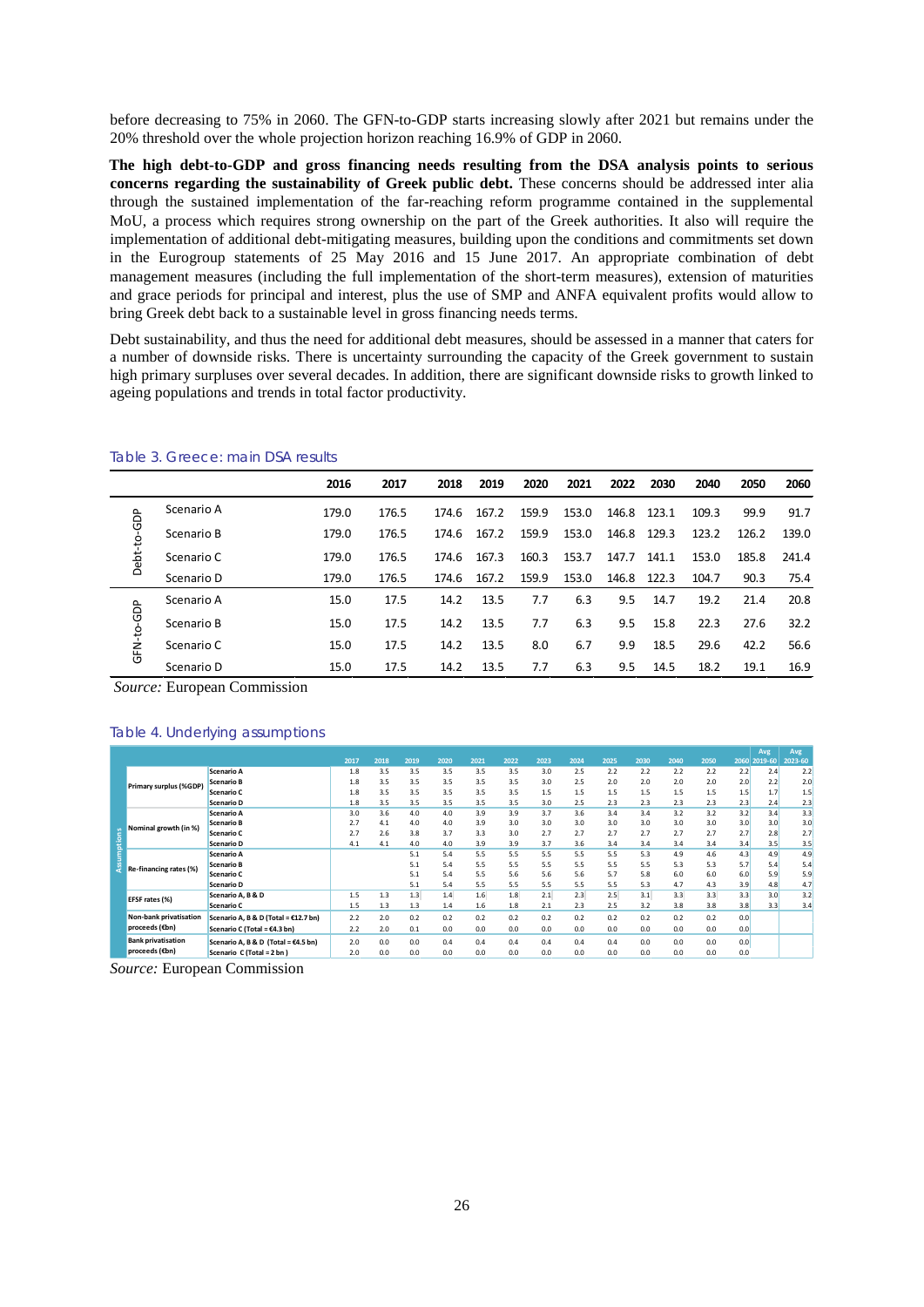#### 2. PROGRAMME FINANCING

**A new ESM programme with an envelope up to EUR 86 bn was agreed with the Greek authorities in August 2015.** As part of the ESM programme, a first tranche of EUR 26 bn was approved in August 2015, including up to 16 bn for fiscal and debt service needs paid out in three disbursements. In addition, EUR 5.4 bn were disbursed under the first tranche in the form of ESM notes to Greece in December 2015 to meet recapitalisation needs of two systemic banks. The second tranche of EUR 10.3 bn was approved in June 2016 and was split into two disbursements. The first disbursement of EUR 7.5 bn was disbursed in June 2016, following the implementation of prior actions for the  $1<sup>st</sup>$  review. Of this first disbursement, EUR 5.7 bn covered debt service needs, while EUR 1.8 bn was dedicated for domestic arrears clearance. The second part of EUR 2.8 bn was disbursed in October 2016 and was split again for arrears clearance and debt servicing. Out of this, EUR 1.7 bn was dedicated to arrears clearance after positive reporting by the European institutions on the progress of net arrears clearance. The remaining amount of EUR 1.1 bn was released for debt serving needs once the Greek authorities completed a number of milestones related to pension, privatisation (including the operationalisation of new privatisation and investment fund HCAP), bank governance, revenue agency and the energy sector.

**The current projected programme funding over the course of the full ESM programme is lower by EUR 27.4 bn compared to the overall envelope of EUR 86 bn agreed in the August 2015 assessment.** This is mainly due to substantially lower public bank recapitalisation needs compared to what originally foreseen (only EUR 5.4 bn were used out of an estimated total of EUR 25 bn, of which EUR 2 bn have been already repaid) and lower fiscal needs given the better-than-expected primary balance outcomes in 2015 and 2016. In addition, the authorities have improved the cash management of the General government resources through increased repo operations. The new SMoU requires further improvement of the centralization of subsectors resources for liquidity management purposes [*Section 2.4.1 in the SMoU*]. This is expected to provide additional cash resources by the end of the programme which is expected to be utilized for clearing arrears with own resources.

#### **Compared to August 2015, the following main changes were made in the projected financing needs and resources:**

- a reduction in the bank recapitalization needs by EUR 19.6 bn following the comprehensive assessment and the significant private capital raising of banks in the recapitalization exercise undertaken last year,
- an improvement in the state primary fiscal surplus of EUR 5 bn throughout the programme period following a better fiscal performance in 2015 and 2016,
- an increase of the projected available subsectors cash reserves in the Bank of Greece for liquidity management purposes by more than EUR 2 bn.

**Overall, EUR 54.3 bn out of the EUR 86 bn ESM programme envelope have not yet been disbursed.** For the remainder of the programme (June 2017-August 2018), Greece would need to cover EUR 18.9 bn in amortisation and interest payments, whereas the attainment of state cash primary surpluses in line with the ESM programme targets would reduce financing needs by EUR 5 bn. The authorities also need to clear arrears of about EUR 6.5 bn, of which up to EUR 3.1 bn could be financed through the programme. The remaining stock of arrears needs to be cleared through own resources in order to ensure zero stock of arrears by the end of the programme. Disbursements should also cater for the build-up of sizeable cash buffer by August 2018, in line with experience in former programme countries. A cash buffer of around EUR 9 bn would cover financing needs of around 10 months following the end of the programme. The ongoing cash management reform could increase further the cash buffer by the end of the programme if the subsectors' cash resources are better utilized for liquidity management purposes. However, the impact of the reform is not yet quantified and remains as an upside risk. Privatisation receipts are expected to lower financing needs by around EUR 2.2 bn over the remainder of the programme. As a result of the above, EUR 26.9 bn are estimated to be needed from the financing envelope, thus leaving an unused buffer from ESM financing of EUR 27.4 bn at the end of the programme. The envelope of unused ESM funds will increase when the new IMF programme is fully determined.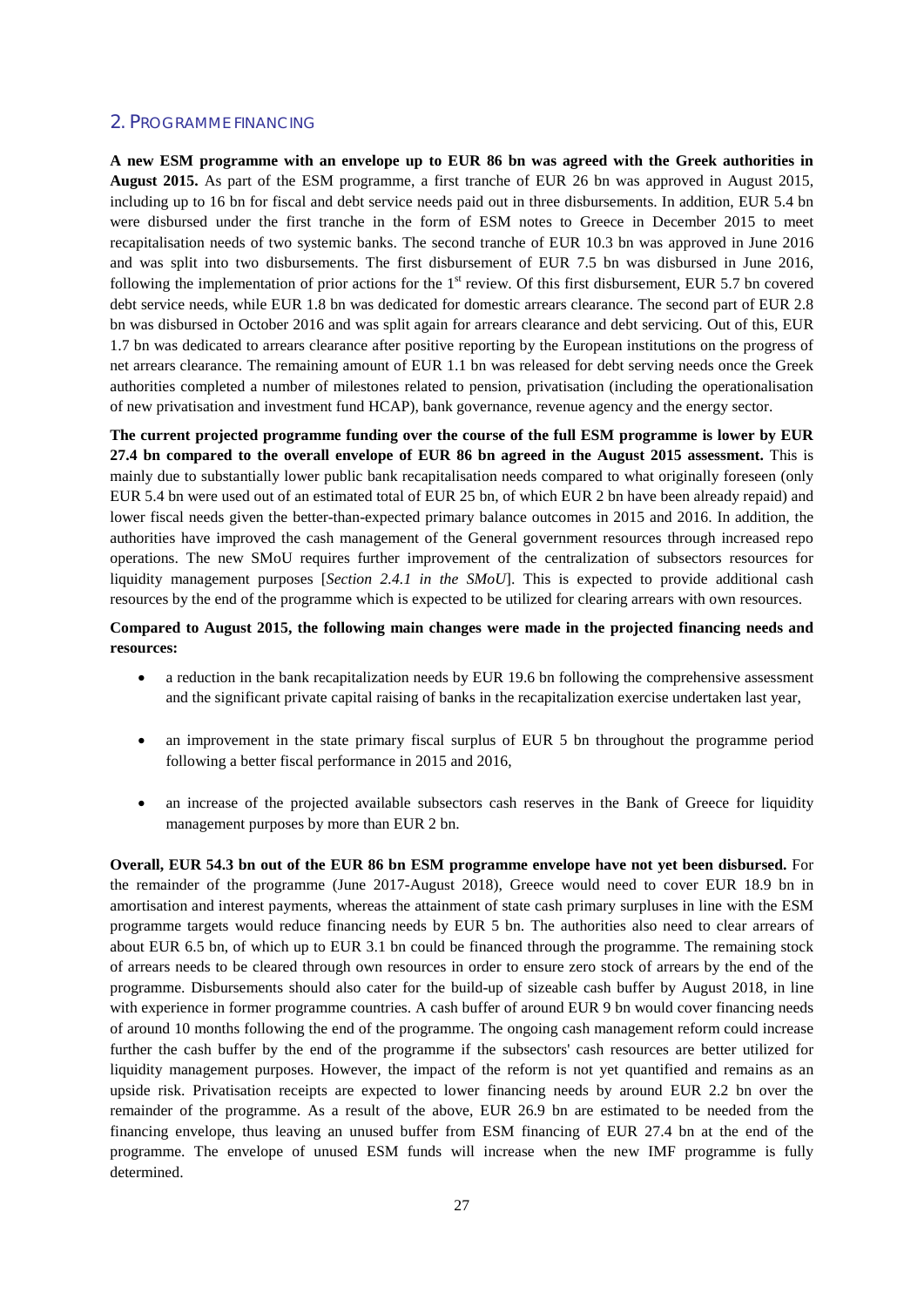**The authorities have made good progress in arrears clearance since June 2016.** Between June 2016 and April 2017 the stock of arrears was reduced by EUR 3.3 bn. The arrears clearance process should continue with the aim to clear the whole remaining stock of arrears (EUR 6.5 bn in April 2017, including unprocessed tax refunds and pension claims) by the end of the programme using remaining programme financing dedicated to arrears clearance (EUR 3.1 bn) and own resources. It will be important for the authorities to re-direct muchneeded liquidity towards the real economy in order to support growth.

**The European institutions confirm that the clearance of net arrears until end-April complies with the requirements set in the Technical Memorandum of Understanding and is in line with the criteria established in the context of the first review.** By end-April the total stock of arrears was reduced by EUR 3.3 billion or 93% of the cumulative disbursements for arrears clearance between June 2016 and April 2017 (EUR 3.5 billion). This performance overshoots the 80% target for net arrears clearance set as a precondition for the next ESM disbursement for arrears clearance. In addition, the Greek authorities have fully complied with the information sharing obligations. In particular they provided monthly data to the institutions on the movements of the dedicated account as well as on the gross and net arrears clearance until end-April 2017. The situation is summarised in the table 4 below. They also provided data with sufficient level of detail for the institutions to assess the progress being made in arrears clearance in line with the Technical Memorandum of Understanding. However, despite the liquidity provided through the programme, structural weaknesses that cause the accumulation of arrears remain and should be tackled by the reforms of the Public Financial Management system described in the new SMoU and the action plan for the late payments.

The size of the disbursement related to the 2<sup>nd</sup> review should allow the authorities to continue their **arrears clearance programme and cover financing needs sufficiently until the next review so as to avoid further liquidity shortages.** The size of the disbursement should cover financing needs until the next review, expected to be concluded by end-October.

**Based on the factors above, the next disbursement of the programme linked to the completion of the second review could amount to EUR 8.5 bn.** This envelope would cover Greece's financing needs until end-October 2017. Of this disbursement, a total of EUR 1.6 bn could be used for arrears clearance, while EUR 6.9 bn would cover debt service needs. The size of the disbursement takes into account the utilisation of available domestic resources for debt service as well for arrears clearance. The EUR 8.5 bn disbursement could be released to Greece in two parts. A first disbursement of EUR 7.7 bn could be released following the completion of the prior actions by the Greek authorities, of which EUR 0.8 bn would be used for domestic arrears clearance and EUR 6.9 bn would cover debt service needs. The remaining amount of EUR 0.8 bn could be made available for arrears clearance after the summer subject to positive reporting by the European institutions on the clearance of net arrears using also own resources in the proportion of 1:2 relative to the programme funds disbursed for arrears clearance under the first disbursement of the third tranche as defined in the Technical Memorandum of Understanding. The modalities of the disbursement will be spelled out in the ESM Managing Director proposal.

| <b>Financing requirements Greece</b>            | Aug-Dec          | Annual           | Annual | Jan-Aug          | Total  |        |                  |                  |                  |                  |                  |                  |               |                  |                    |                  |                  |                  |                  |                  |        |
|-------------------------------------------------|------------------|------------------|--------|------------------|--------|--------|------------------|------------------|------------------|------------------|------------------|------------------|---------------|------------------|--------------------|------------------|------------------|------------------|------------------|------------------|--------|
|                                                 | 2015             | 2016             | 2017   | 2018             | prog.  | May-17 | Jun-17           | Jul-17.          | Aug-17           | $Sep-17$         | Oct-17           | Nov-17.          | <b>Dec-17</b> | Jan-18           |                    | Feb-18 Mar-18    | Apr-18           | May-18.          | Jun-18.          | $Jul - 18$       | Aug-18 |
| A. Gross financing needs                        | 22.8             | 12.4             | 19.1   | 11.5             | 65.7   | 0.1    | 1.2              | 5.9              | 0.6              | $-1.2$           | 0.0              | 0.7              |               | 2.1              | $1.6^{\circ}$      | 1.8              | 1.9 <sub>1</sub> | 0.7              |                  | 1.4              | 0.2    |
| State cash primary balance ('-'= surplus)       | 2.41             |                  | $-1.8$ | $-3.7$           | $-7.0$ |        | 0.2              |                  | $-0.81$          | $-2.01$          | $-0.9$           | 0.0              |               | $-0.9$           | $-0.31$            | 0.5 <sub>1</sub> |                  | 0.1              | 0.2              | $-2.0$           |        |
| Debt service                                    | 14.5             | 13.2             | 17.4   |                  | 56.9   |        | 1.0              |                  | 0.91             | 0.21             | 0.3              | 0.2              |               | 2.5              | 1.51               | 0.9              | 1.8              | 0.2              |                  | 3.01             | 0.8    |
| Amortisation and maturing debt                  | 13.4             | 7.5              | 11.9   | 3.9 <sub>1</sub> | 36.8   | 0.0    | 0.6 <sub>1</sub> | 6.6              | 0.4 <sup>1</sup> | 0.2              | 0.0 <sub>1</sub> | 0.0 <sub>1</sub> | 0.2           | 0.4              | 0.0                | 0.2              | 0.0 <sub>1</sub> | 0.0 <sub>1</sub> | 0.8 <sub>1</sub> | 2.4              | 0.0    |
| Interest payments                               |                  |                  | 5.4    | 44               | 16.6   | 0.21   | 0.4              | 0.81             | 0.5              | 0.0              | 0.31             | 0.21             | 0.2           | 0.1              |                    | 0.7              | 0.3              | 0.21             | 0.41             | 0.6              | 0.8    |
| Unwinding of repos/t bills                      | 0.0 <sub>1</sub> |                  | 0.0    | 3.5              | 3.5    | 0.0    | 0.0 <sup>1</sup> | 0.0              | 0.0 <sub>1</sub> | 0.0 <sub>1</sub> | 0.0              | 0.0              | 0.0           | 2.0 <sub>1</sub> | 0.0 <sub>1</sub>   | 0.0 <sub>1</sub> |                  | 0.0              | 0.0              | 0.0              |        |
| Arrears clearance                               | 0.41             | 3.1              | 3.5    | 3.5              | 10.4   | $0$ .  | 0.0              | 0.5              | 0.51             | 0.51             |                  | 0.4              |               | 0.4              | 0.41               | 0.4 <sub>1</sub> | 0.4              | 0.4              | 0.4              | 0.41             |        |
| Arrears clearance (program financing)           | 0.4              | 3.1              | 1.9    |                  |        | 0.1    | 0.0 <sub>1</sub> | 0.3 <sub>1</sub> | 0.3              | 0.3              |                  | 0.2 <sub>1</sub> | 0.2           | 0.2              | $0.2$ <sup>1</sup> | 0.2              | 0.2 <sub>1</sub> | 0.2 <sub>1</sub> | 0.2 <sub>1</sub> | 0.2              |        |
| Arrears clearance (Own resources)               | 0.0              |                  |        | 1.81             |        | 0.01   | 0.0              | 0.31             | 0.3              | 0.3              |                  | 0.21             |               | 0.2              |                    | 0.2              | 0.2              | 0.21             | 0.21             | 0.2              |        |
| <b>B. Financing sources</b>                     | 0.0              | 0.8              | 4.4    | 1.4              | 6.7    | 0.0    | 0.0              | 0.3              | 0.0 <sub>1</sub> | 0.0 <sub>1</sub> | 0.0              | 0.0              | 0.8           | 0.0              | 0.3 <sub>1</sub>   | 0.6              | 0.0              | 0.0              | 0.5              | 0.0              | 0.0    |
| <b>Privatisation revenues</b>                   | 0.0              | 0.5 <sub>1</sub> | 4.1    |                  |        | 0.0    | 0.0              | 0.3              | 0.01             | 0.01             | 0.0              | 0.0              | 0.8           | 0.0 <sub>1</sub> | 0.0 <sub>1</sub>   | 0.6 <sub>1</sub> | 0.0 <sub>1</sub> | 0.0              | 0.5              | 0.0 <sub>1</sub> | 0.0    |
| <b>ANFA profits</b>                             | 0.0              | 0.3              | 0.3    | 0.3              |        | 0.0    | 0.0              | 0.0.             | 0.0              | 0.0 <sup>1</sup> | 0.0              | 0.0.             |               | 0.0              | 0.31               | 0.0              | 0.0              | 0.0.             |                  | 0.0 <sup>1</sup> | 0.0    |
| C. Net financing needs (A-B)                    | 22.7             | 11.6             | 14.6   | 10.1             | 59.0   | 0.1    | 1.2              | 5.6 <sub>1</sub> | 0.6              | $-1.2$           | 0.0              | 0.7              | 3.7           | 2.1              | 1.3                | 1.3              | 1.9 <sub>1</sub> | 0.7              | 1.2              | 1.4              | 0.2    |
| Programme disbursement                          | 21.4             | 10.3             | 13.5   | 13.4             | 58.6   | 0.0    | 0.0              | 7.7              | 0.0.             | 0.8.             | 5.0 <sub>1</sub> | 0.0              | 0.0           | 5.0              | 0.0                | 0.0              | 5.0              | 0.0              | 0.01             | 3.4              | 0.0    |
| <b>State deposit financing</b>                  | 1.0 <sub>1</sub> | $-0.1$           | $-2.5$ | $-3.3$           | $-4.9$ | $-0.4$ | 0.7              | $-2.1$           | 0.61             | $-2.01$          | $-5.0$           | 0.7              |               | $-2.9$           | 1.3 <sub>1</sub>   | 1.3 <sub>1</sub> | $-3.1$           | 0.7              | 1.2              | $-2.0$           | 0.2    |
| Use of subsector deposits                       | 0.31             | 1.4              | 3.6    | 0.0              | 5.3    | 0.5    | 0.5              | 0.0              | 0.01             | 0.01             | 0.0              | 0.0              | 0.0           | 0.0              | 0.01               | 0.0              | 0.0)             | 0.0              | 0.0              | 0.01             | 0.0    |
| D. Financing gap                                | 0.0              | 0.0              | 0.0    | 0.0              | 0.0    | 0.0    | 0.0              | 0.0 <sub>1</sub> | 0.0              | 0.0              | 0.0              | 0.0              | 0.0           | 0.0              | 0.0                | 0.0              | 0.0 <sub>1</sub> | 0.0 <sub>1</sub> | 0.0 <sub>1</sub> | 0.0              | 0.0    |
|                                                 |                  |                  |        |                  |        |        |                  |                  |                  |                  |                  |                  |               |                  |                    |                  |                  |                  |                  |                  |        |
| <b>Total State Deposit Stock (end-of-month)</b> | 2.2 <sub>1</sub> |                  | 5.6    | 9.0              |        |        |                  |                  | 3.0              | 4.9 <sub>1</sub> | 10.0             | 9.3              |               | 8.5              |                    | 6.0              | 9.1              | 8.4              |                  |                  | 9.0    |

Table [5](#page-27-0). Greece Financing Needs 2017-August 2018 with quarterly disbursements<sup>5</sup>

<span id="page-27-0"></span><sup>-&</sup>lt;br>5 <sup>5</sup>The transfer of the subsector deposits into the Treasury Single Account, in line with the agreed reform in the SMoU, is not reflected in the financing table.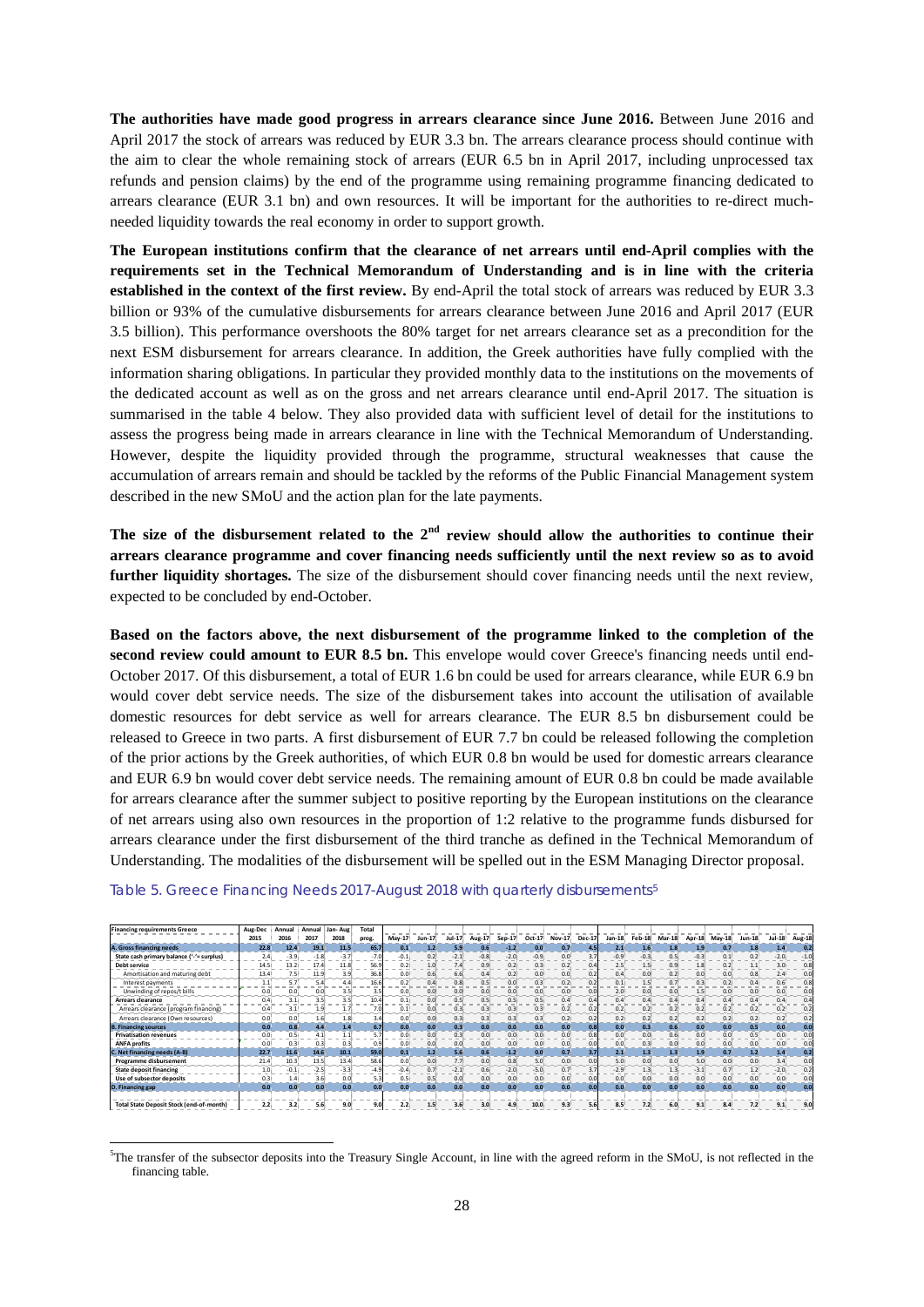#### Table 6. Arrears clearance June 2016 – April 2017

|    |                                            | end-Jun 2016            |                            | end-Sep 2016     |                                          |                            | end-Dec 2016                       |                                  |                            | end-Apr 2017                |                                  |
|----|--------------------------------------------|-------------------------|----------------------------|------------------|------------------------------------------|----------------------------|------------------------------------|----------------------------------|----------------------------|-----------------------------|----------------------------------|
|    | in million EUR                             | <b>Stock of arrears</b> | <b>Stock of</b><br>arrears | Gross<br>arrears | <b>Net</b><br>arrears<br>cleared cleared | Stock of<br><b>arrears</b> | <b>Gross</b><br>arrears<br>cleared | <b>Net</b><br>arrears<br>cleared | <b>Stock of</b><br>arrears | Gross<br>arrears<br>cleared | <b>Net</b><br>arrears<br>cleared |
| 1  | Spending arrears                           | 5,209                   | 3,779                      | 1,767            | 1,430                                    | 2,668                      | 2,748                              | 2,542                            | 3,195                      | 2,992                       | 2,015                            |
|    | Processed tax refunds                      | 1,306                   | 1,439                      | 77               | $-133$                                   | 1,226                      | 198                                | 80                               | 1,051                      | 226                         | 255                              |
| 3  | Unprocessed tax refunds                    | 1,766                   | 1.580                      | 31               | 186                                      | 1,040                      | 182                                | 726                              | 850                        | 230                         | 916                              |
| 4  | Unprocessed pension claims                 | 1,439                   | 1,412                      | $\Omega$         | 27                                       | 1,399                      | $\mathbf{0}$                       | 40                               | 1.365                      | 74                          | 75                               |
| 5. | Total arrears (1+2+3+4)                    | 9.720                   | 8.209                      | 1,874            | 1,511                                    | 6,332                      | 3,129                              | 3,388                            | 6,460                      | 3,522                       | 3,260                            |
|    |                                            |                         |                            |                  |                                          |                            |                                    |                                  |                            |                             |                                  |
|    | Arrears clearance as % of ESM disbursement |                         |                            |                  | 84%                                      |                            |                                    | 97%                              |                            |                             | 93%                              |
|    | Cumulative ESM disbursement                |                         |                            | 1.800            |                                          |                            | 3.500                              |                                  |                            | 3,500                       |                                  |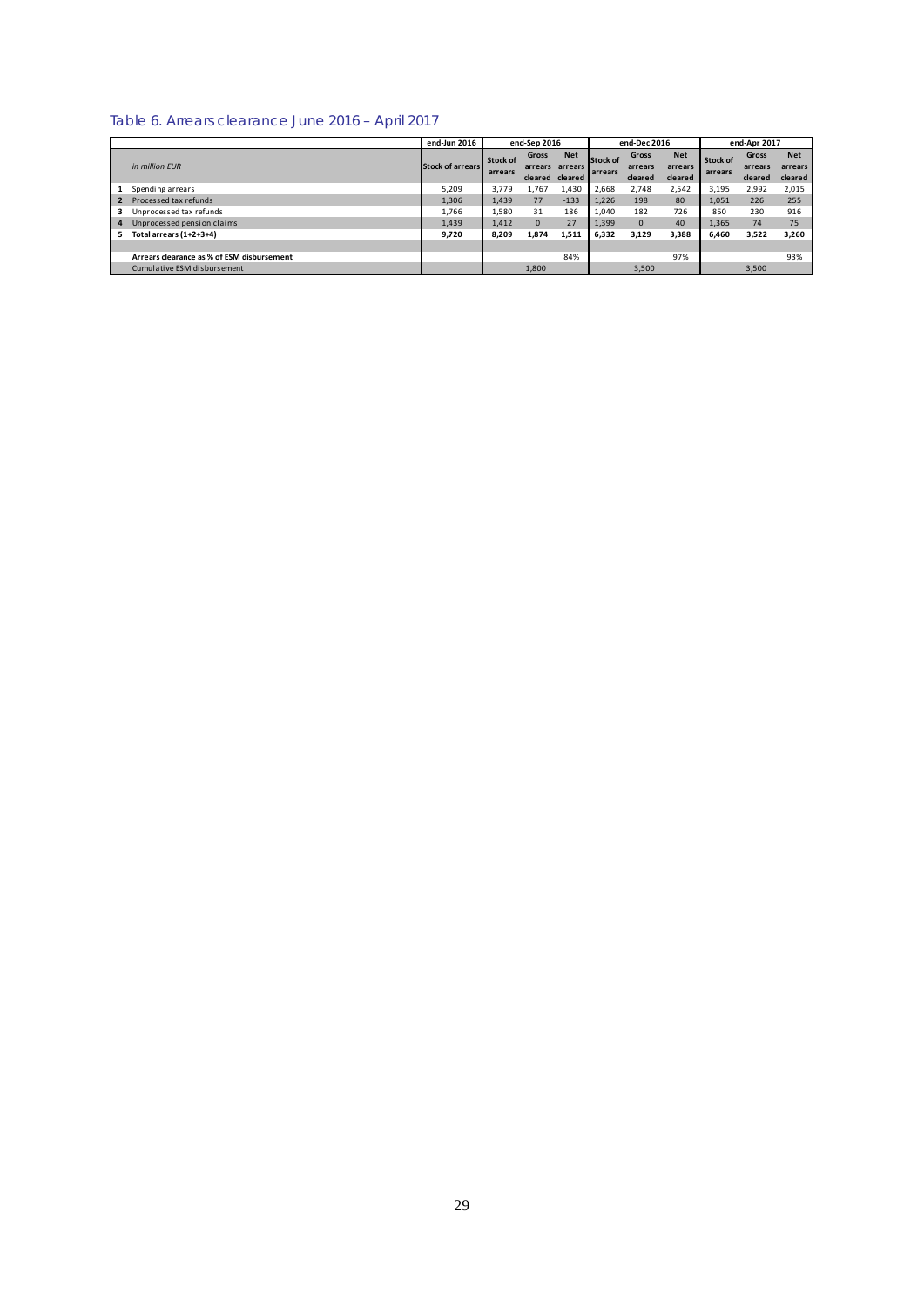

EUROPEAN COMMISSION DIRECTORATE GENERAL ECONOMIC AND FINANCIAL AFFAIRS

# Implementation of Prior Actions

| <b>MoU</b> action                                                                                                                                       | <b>Status</b> | <b>State of play</b>                                                                                                                                                                                                                                                                                                                                                                                                                                                                                                                                                                            |
|---------------------------------------------------------------------------------------------------------------------------------------------------------|---------------|-------------------------------------------------------------------------------------------------------------------------------------------------------------------------------------------------------------------------------------------------------------------------------------------------------------------------------------------------------------------------------------------------------------------------------------------------------------------------------------------------------------------------------------------------------------------------------------------------|
|                                                                                                                                                         |               | Delivering sustainable public finances                                                                                                                                                                                                                                                                                                                                                                                                                                                                                                                                                          |
| <b>Fiscal policy</b>                                                                                                                                    |               |                                                                                                                                                                                                                                                                                                                                                                                                                                                                                                                                                                                                 |
| Adopt a budget for 2017                                                                                                                                 | Done          | Budget was voted on 10 December. L.4444/2016.                                                                                                                                                                                                                                                                                                                                                                                                                                                                                                                                                   |
| Adopt parametric measures to reach agreed<br>fiscal targets up to end-2018, including<br>implementation of first steps of the social<br>welfare review. | Done          | - MDs implementing the rationalisation in military allowances published (MD<br>843/6/38462, Σ 7924/2017 - GG 1761/B/22-5-2017, MD 841/26/38463, Σ 7925/2017 -<br>GG 1762/B/22-5-2017). The fiscal impact is included in the adopted Medium Term Fiscal<br>Strategy. (Done)<br>- Social Welfare Review measures: monitored under #51 (Done)<br>- Reform of healthcare clawback ceilings: monitored under #42 (Done)<br>- Measures in the wage bill are implemented through the revised MTFS: monitored under<br>$#3$ (Done)<br>- Legislation for the rental sharing tax reform is adopted (Done) |
| Post-programme fiscal package                                                                                                                           |               |                                                                                                                                                                                                                                                                                                                                                                                                                                                                                                                                                                                                 |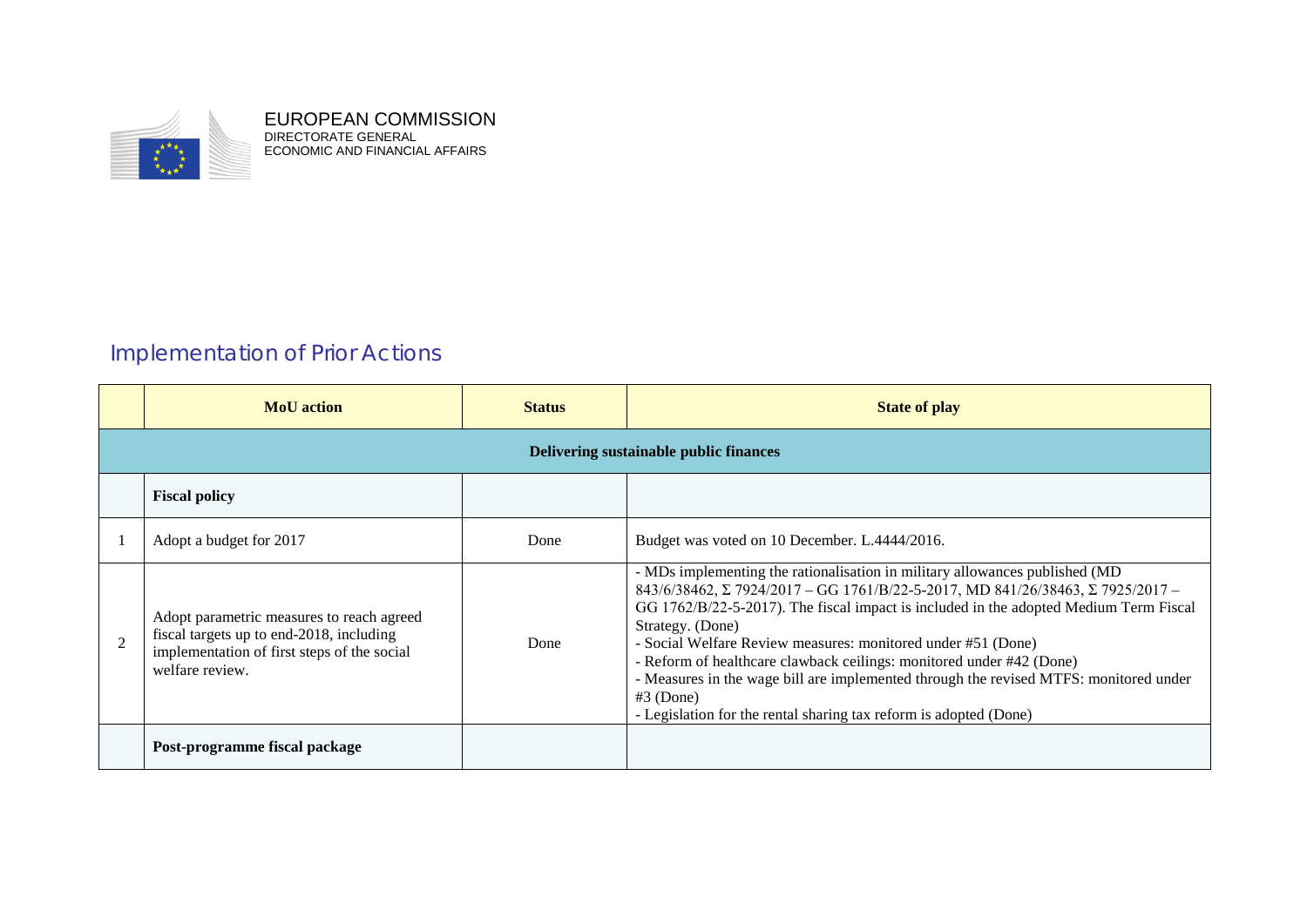|                | <b>MoU</b> action                                                                                                                                                                                                                                                                                                                                                                                                                                    | <b>Status</b> | <b>State of play</b>                                                                                                     |
|----------------|------------------------------------------------------------------------------------------------------------------------------------------------------------------------------------------------------------------------------------------------------------------------------------------------------------------------------------------------------------------------------------------------------------------------------------------------------|---------------|--------------------------------------------------------------------------------------------------------------------------|
| 3              | Medium-term fiscal strategy (MTFS) for 2018-<br>21 in line with agreed medium-term targets<br>which should be reached without growth-<br>detrimental measures                                                                                                                                                                                                                                                                                        | Done          | MTFS, consistent with ensuring a primary surplus of 3.5% of GDP in 2018-2021 was<br>adopted as part of the omnibus bill. |
| $\overline{4}$ | Pension reform delivering permanent net<br>savings of 1% of GDP in $2019 - 2022$                                                                                                                                                                                                                                                                                                                                                                     | Done          | Legislation passed and assessed                                                                                          |
| 5              | Personal income tax reform to be implemented<br>and delivering net savings of 1% of GDP in<br>2020-2022                                                                                                                                                                                                                                                                                                                                              | Done          | Legislation passed and assessed.                                                                                         |
| 6              | Growth-enhancing tax package matching in net<br>terms the yield from the personal income tax<br>reform encompassing (i) a reduction in PIT<br>rates and the solidarity surcharge with a yield of<br>0.8% of GDP; (ii) a reduction in CIT rates with<br>a yield of 0.1% of GDP, and (iii) a reduction in<br>property tax (ENFIA) with a yield of 0.1% of<br><b>GDP</b>                                                                                | Done          | Legislation passed and assessed                                                                                          |
| $\overline{7}$ | Targeted spending package matching in net<br>terms the yield from the pension reform<br>composed of (i) an increase in spending on<br>targeted welfare benefits (housing allowance;<br>child allowance; school meals; nursery/pre-<br>school education; means-tested reduction in<br>health co-payments) 0.7% of GDP (ii) high-<br>quality public infrastructure investment 0.15%<br>of GDP, and (iii) active labour market policies<br>0.15% of GDP | Done          | Legislation passed and assessed                                                                                          |
| 8              | Provide a legal opinion that the pension reform<br>is in line with the Greek constitutions and the<br>Charter of Fundamental rights and a detailed<br>quantitative assessment of the redistributive<br>impact of pension reforms                                                                                                                                                                                                                     | Done          | Quantitative assessment of the redistributive impact of pension reforms assessed and<br>accepted                         |
|                | Tax policy reforms                                                                                                                                                                                                                                                                                                                                                                                                                                   |               |                                                                                                                          |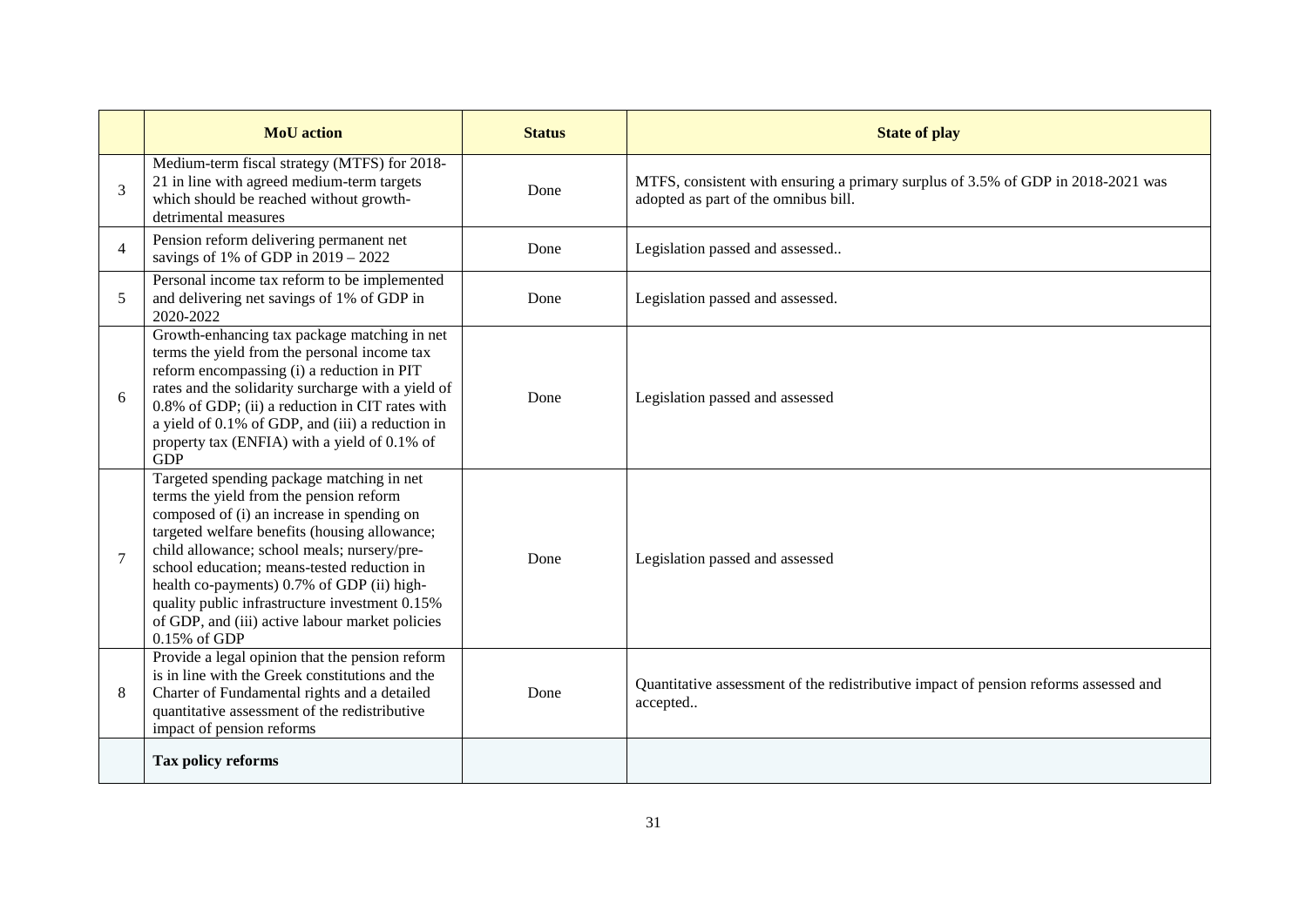|    | <b>MoU</b> action                                                                                                                                                                                                                     | <b>Status</b>                         | <b>State of play</b>                                                                                                                                                                                                                                                                                                                       |
|----|---------------------------------------------------------------------------------------------------------------------------------------------------------------------------------------------------------------------------------------|---------------------------------------|--------------------------------------------------------------------------------------------------------------------------------------------------------------------------------------------------------------------------------------------------------------------------------------------------------------------------------------------|
| 9  | Review the corporate tax law covering mergers<br>and acquisitions and implement the Income Tax<br>Code (ITC) provisions concerning mergers<br>(articles 52-55 ITC) and transfer pricing fines<br>(article 56 Tax Procedure Code, TPC) | Done                                  | Initial legislation adopted end-Dec 2016. Further amendments to legislation adopted in<br>March 2017.<br>Circular published (POL 1057/7.4.2017)                                                                                                                                                                                            |
| 10 | Extend the temporary voluntary contribution of<br>the shipping community to 2018                                                                                                                                                      | Done subject to final<br>verification | Board of Directors of the Union of Greek Shipowners agreed on 12 June 2017 to the<br>extension to 2018. This will be confirmed by the General Assembly on 26 June 2017.                                                                                                                                                                    |
| 11 | Undertake a review and reform of tax<br>administration procedures for enforced sale of<br>assets at public auctions aligning KEDE with<br>Code of civil Procedure                                                                     | Done                                  | Law 4472/2017, article 78                                                                                                                                                                                                                                                                                                                  |
| 12 | Abolish article 6 of the law 2523/1997 for<br>transitional cases                                                                                                                                                                      | Done                                  | Law 4472/2017, article 79                                                                                                                                                                                                                                                                                                                  |
|    | reforms<br><b>Independent</b><br><b>Public</b><br>revenue<br><b>Authority of Public Revenue (IAPR)</b>                                                                                                                                |                                       |                                                                                                                                                                                                                                                                                                                                            |
| 13 | Complete the signature of the service level<br>agreement between the Secretariat general for<br>IT services of the Min of Finance as provider<br>and the Independent authority for public<br>revenue as IT consumer of services       | Done                                  | Authorities sent on 10/01 the Staff Level Agreement(SLA) which has been signed by<br>Minister, secretary General of IT (GSIS) and Secretary General of Public Revenue<br>(SGPR). The SLA includes the decision setting up the Committee for the Monitoring of<br>the Service-Level Agreement (the EPSEE committee).                        |
| 14 | Pass legislation to provide for travel and<br>accommodation expenses for the members of<br>the management board of the IAPR not resident<br>of Attica region                                                                          | Done                                  | Voted in law 4438/2016, article 51. published Government Gazette 'A 220/28/11/2016                                                                                                                                                                                                                                                         |
| 15 | Vote the IAPR budget as agreed                                                                                                                                                                                                        | Done                                  | IAPR budget adopted as part of the 2017 budget on 10 Dec 2016 (Law 4444/2016). The<br>budget voted 212 million euros for current expenditures<br>The budget does not include a separate amount for investment. This is to be financed either<br>through ESF financing, PIP, or through reserves.                                           |
| 16 | Select and appoint 55 of the key managers of<br>the IAPR                                                                                                                                                                              | Done                                  | These appointments were enacted by the following decisions: 1047/C'/18-10-2016,<br>1067/C'/24-10-2016, 1134/C'/08-11-2016, 1134/C'/8-11-2016, 1183/C'/23-11-2016,<br>1184/C'/23-11-2016, 1212/C'/29-11-2016, 1221/C'/30-11-2016, 1232/C'/02-12-2016,<br>1282/C'/14-12-2016, 1283/C'/14-12-2016, 1335/C'/23-12-2016 and 1393/C'/30-12-2016. |
| 17 | The IAPR will adopt the strategic plan by<br>March 2017                                                                                                                                                                               | Done                                  | Strategic plan published.<br>Decision $\triangle \Sigma \Sigma$ . A 1045585 EE 2017/24.3.2017, published in the Government Gazette                                                                                                                                                                                                         |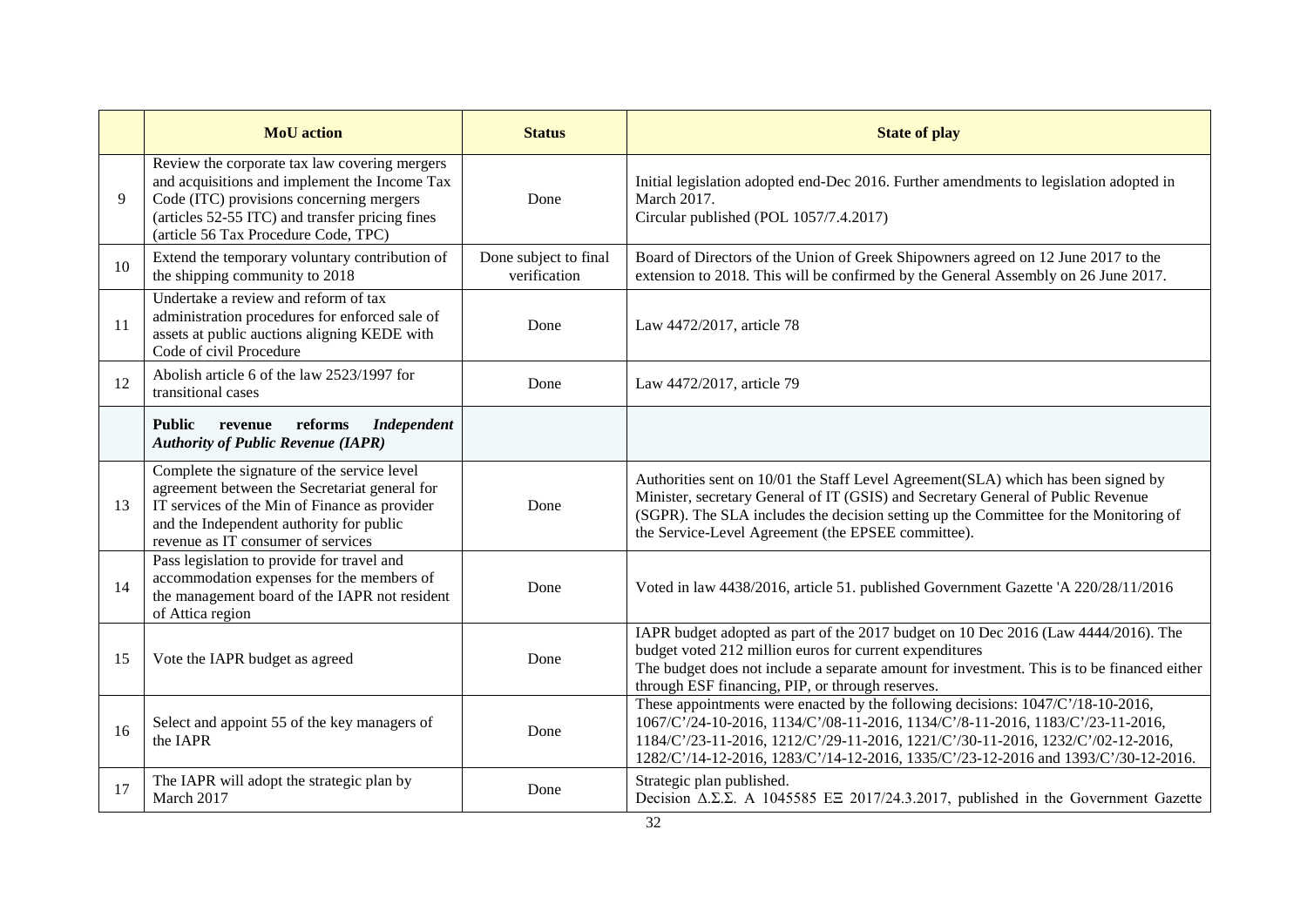|    | <b>MoU</b> action                                                                                                                                                                                                                                                                                                               | <b>Status</b> | <b>State of play</b>                                                                                                                                                                                                                                                                                                                                      |
|----|---------------------------------------------------------------------------------------------------------------------------------------------------------------------------------------------------------------------------------------------------------------------------------------------------------------------------------|---------------|-----------------------------------------------------------------------------------------------------------------------------------------------------------------------------------------------------------------------------------------------------------------------------------------------------------------------------------------------------------|
|    |                                                                                                                                                                                                                                                                                                                                 |               | (GG) on 27.3.2017, FEK 1053 B                                                                                                                                                                                                                                                                                                                             |
| 18 | The authorities will ensure that the General<br>Directorate for Financial Services (GDFS) of<br>the IAPR is fully functional by staffing and<br>equipping it                                                                                                                                                                    | Done          | Authorities informed on 24/01 the institutions about the details of the operationalization of<br>the GDFS.<br>Institutions agreed that the action is done.                                                                                                                                                                                                |
| 19 | IAPR adopts the secondary legislation which<br>defines positions of managers to be rotated                                                                                                                                                                                                                                      | Done          | Decision on rotation of managers is pages $363 - 364$ of the Governor's decision on the<br>Organisation of the IAPR (FEK Β'968/22-3-2017 - ΔΟΡΓ.Α.1036960/10-3-2017)                                                                                                                                                                                      |
| 20 | The IAPR will adopt a business plan                                                                                                                                                                                                                                                                                             | Done          | Business plan agreed by institutions is published in the Government Gazette (FEK 1661,<br>B', 15-5-2017, page 15647 and following)                                                                                                                                                                                                                        |
|    | Public revenue reforms: Improve compliance                                                                                                                                                                                                                                                                                      |               |                                                                                                                                                                                                                                                                                                                                                           |
| 21 | Adopt a fully-fledged plan to increase tax<br>compliance, which will include measures to<br>improve declaration compliance and payment<br>compliance                                                                                                                                                                            | Done          | Institutions agreed the plan and consider action as done on $20/03/2017$ . The plan is not a<br>public document                                                                                                                                                                                                                                           |
| 22 | Pass legislation for the promotion and<br>facilitation of the use of electronic payment.                                                                                                                                                                                                                                        | Done          | Law has been voted on 19 December 2016 (L. 446/2016, articles 62 to 74 published FEK<br>240/22.12.2016.).<br>Amendments were needed to include a time limitation for all businesses to be equipped in<br>Points of Sale and to ensure consistency with IAPR independence. They were voted in<br>articles 75, 76 and 77 of the omnibus bill on 18/05/2017. |
|    | Public revenue reforms: Fight against tax<br>evasion                                                                                                                                                                                                                                                                            |               |                                                                                                                                                                                                                                                                                                                                                           |
| 23 | Produce a policy paper to clarify the main axes<br>and timeline of the reform to improve the model<br>of cooperation between Justice, and notably the<br>financial prosecutor, and tax administration in<br>the fight against high level tax fraud, with the<br>goal of rationalising competing and overlapping<br>competences. | Done          | Policy paper agreed with institutions.                                                                                                                                                                                                                                                                                                                    |
| 24 | Adopt legislation to make the competences of<br>the financial prosecutor consistent with the<br>independence of the IAPR (modification of art.                                                                                                                                                                                  | Done          | Article 63 of the omnibus bill.                                                                                                                                                                                                                                                                                                                           |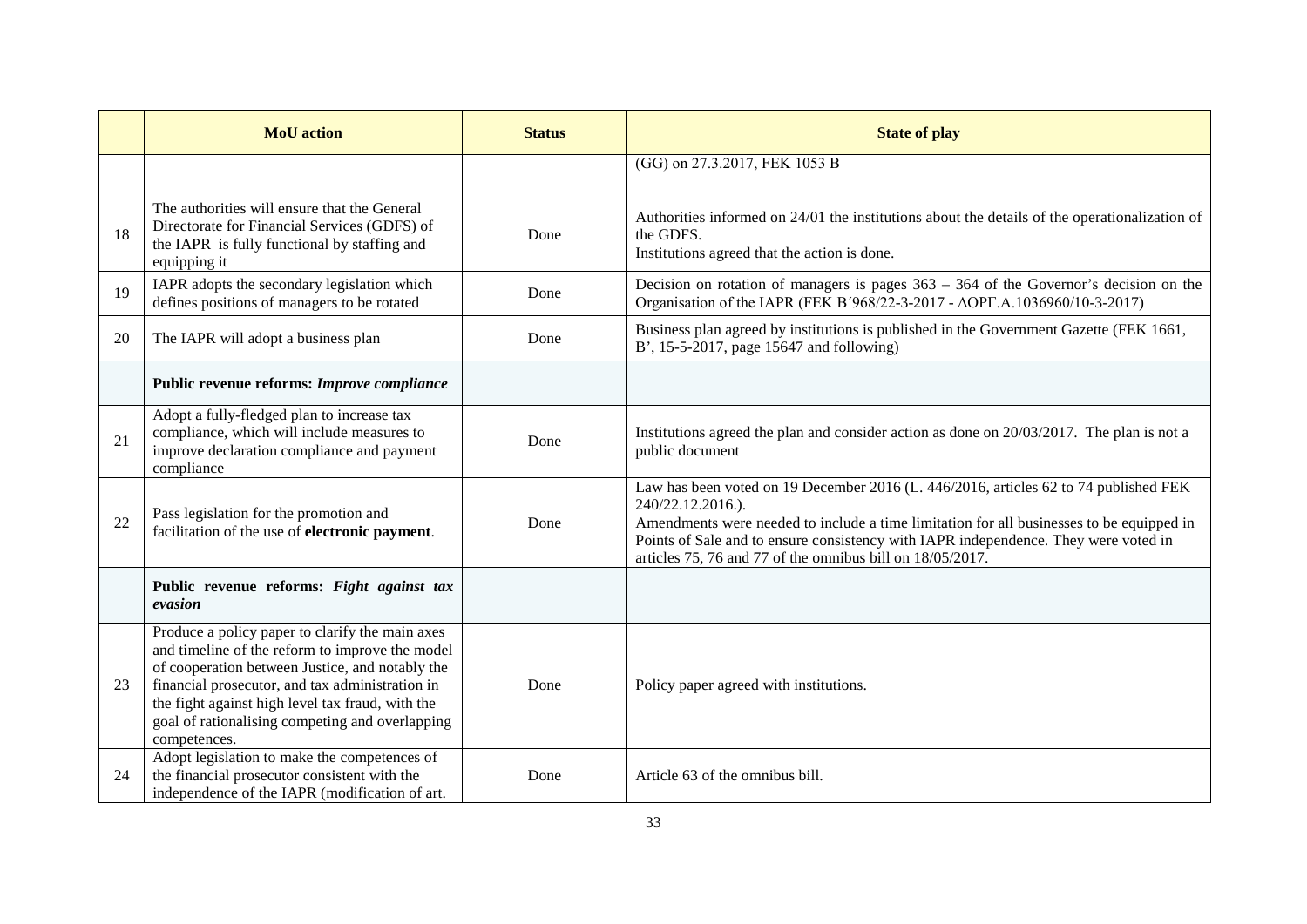|    | <b>MoU</b> action                                                                                                                                                                                                                    | <b>Status</b> | <b>State of play</b>                                                                                                                                                                                     |
|----|--------------------------------------------------------------------------------------------------------------------------------------------------------------------------------------------------------------------------------------|---------------|----------------------------------------------------------------------------------------------------------------------------------------------------------------------------------------------------------|
|    | 17A of law 2523/1997)                                                                                                                                                                                                                |               |                                                                                                                                                                                                          |
| 25 | Adopt legislation allowing prosecutors to send<br>information to the tax administration as a<br>simple information and not necessarily as a<br>binding request for full investigation                                                | Done          | Article 64 of the omnibus bill.                                                                                                                                                                          |
| 26 | Pass legislation to exclude the tax<br>administration and its staff from receiving and<br>implementing preliminary audits ordered by the<br>prosecutors                                                                              | Done          | This action is implemented through the modification of article 17A above in article 63 of<br>the omnibus bill                                                                                            |
|    | Public revenue reforms: Customs and fight<br>against smuggling                                                                                                                                                                       |               |                                                                                                                                                                                                          |
| 27 | Adopt the strategy against smuggling of<br>excisable products;                                                                                                                                                                       | Done          | The document was sent to the institutions on 26/10/2016 and agreed on 04/11/2016.<br>It is a confidential document, not to be published.                                                                 |
| 28 | Produce an action plan for the implementation<br>the trade facilitation roadmap;                                                                                                                                                     | Done          | Institutions provided follow-up comments on 17/05/2017. The authorities incorporated the<br>institutions' comments in the action plan on 19/05/2017.                                                     |
| 29 | Produce a timeline for the full staffing and<br>equipment of all the customs mobile control<br>units.                                                                                                                                | Done          | Draft action plan submitted on 06/12, with final deadline 01/07/2017. The action is then<br>considered completed and institutions start to monitor the implementation of the plan on a<br>monthly basis. |
| 30 | Public revenue reforms: Social security<br>collection reforms Ensure that the self-<br>employed contributors' registry is fully tested<br>and operational in EFKA for starting the billing<br>of contributions as from January 2017. | Done          | Authorities confirmed on 23/03 that billing of self-employed for January and February has<br>been completed on the same day.<br>Institutions agreed that action is done.                                 |
|    | <b>Public financial management</b>                                                                                                                                                                                                   |               |                                                                                                                                                                                                          |
| 31 | Present a medium-term action plan to ensure<br>compliance with the Late Payment Directive.                                                                                                                                           | Done          | Plan agreed on 20//05/2017. Automaticity of the transfer of health contributions from<br>EFKA to EOPYY will be addressed later as part of the Treasury Single Account reform                             |
| 32 | Amend the national law transposing the Fiscal<br>Compact so as to assign the Fiscal Council the<br>responsibility of reviewing whether each draft<br>budget law is in full compliance with the                                       | Done          | Adopted as part of the omnibus bill                                                                                                                                                                      |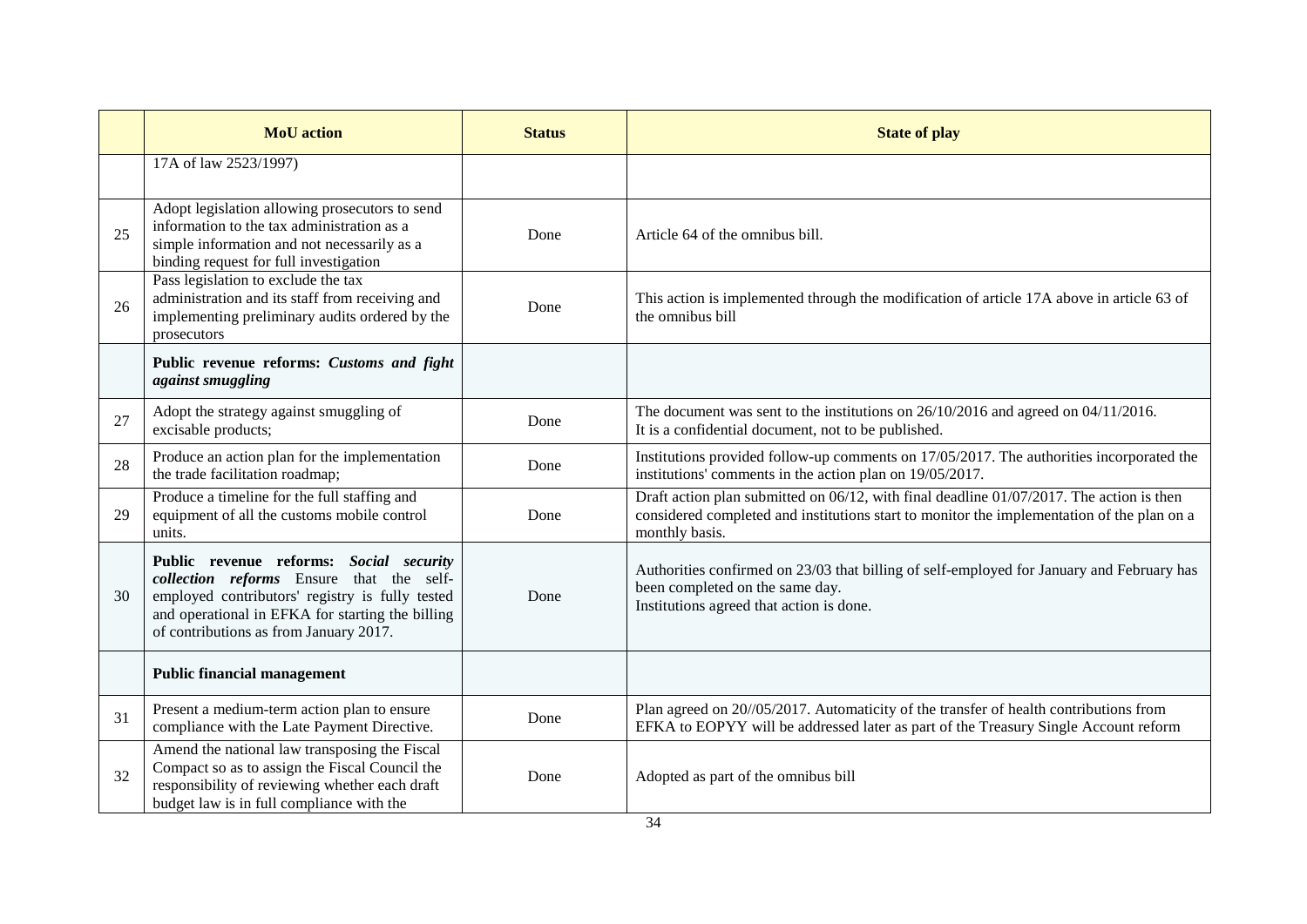|    | <b>MoU</b> action                                                                                                                                                                                                                              | <b>Status</b> | <b>State of play</b>                                                                                                                                                                                                                                                                                                                                                                                                                                                            |
|----|------------------------------------------------------------------------------------------------------------------------------------------------------------------------------------------------------------------------------------------------|---------------|---------------------------------------------------------------------------------------------------------------------------------------------------------------------------------------------------------------------------------------------------------------------------------------------------------------------------------------------------------------------------------------------------------------------------------------------------------------------------------|
|    | intergovernmental Treaty on Stability,<br>Coordination and Governance (TSCG)<br>provisions. A positive assessment of<br>compliance is required before the submission of<br>the budget law to the Parliament                                    |               |                                                                                                                                                                                                                                                                                                                                                                                                                                                                                 |
|    | <b>Public procurement</b>                                                                                                                                                                                                                      |               |                                                                                                                                                                                                                                                                                                                                                                                                                                                                                 |
| 33 | A new centralised procurement scheme will<br>enter into force to cover the needs of 2017<br>(onwards), on the basis of a plan developed by<br>the General Secretariat of Commerce in<br>cooperation with the European Commission.              | Done          | The plan was submitted on $11/10/2016$ and the relevant draft MDs sent on $28/11/2016$ and<br>21/12/2016.<br>FEK B'4515/30.12.2016 for MD 137954 was received on 25 January 2017.<br>FEK B'663/02.03.2017 for MD 20886 was received on 03 March 2017.<br>Contract notices for the award of the framework contracts were issued on 31 March 2017.<br>The action plan for the award of a framework contract was received on 6 March 2017 and<br>has 7 September 2017 as deadline. |
| 34 | Adopt the Strategy on Public Procurement with<br>a view to implementing its action plan as from<br>its adoption date.                                                                                                                          | Done          | Strategy was adopted on 20 January 2017 (50A/20.1.2017)<br>- Two implementing bodies were instituted:<br>First meeting of political body took place on 30 March.                                                                                                                                                                                                                                                                                                                |
| 35 | The Greek authorities continue to implement<br>the actions related to electronic auctions by<br>making the necessary amendments to law<br>4412/2016 and adopt the Ministerial Decision<br>to ensure the operation of the new KHMDHS<br>system. | Done          | Amendments to law 4412/2016 were adopted as article 47 of the omnibus (law 4472, GG<br>A74 of 19 May 2017).<br>MD 57654 was issued in Government Gazette B1781 of 23 May 2017.<br>The operation of the new KHMDHS system started on 13 June 2017.                                                                                                                                                                                                                               |
|    | <b>Sustainable social welfare: Pensions</b>                                                                                                                                                                                                    |               |                                                                                                                                                                                                                                                                                                                                                                                                                                                                                 |
| 36 | With a view to progressively phase out the<br>pension solidarity grant (EKAS), adopt the<br>Ministerial Decisions for the awarding rules for<br>2017                                                                                           | Done          | MD adopted FEK 4101/20.12.2016                                                                                                                                                                                                                                                                                                                                                                                                                                                  |
| 37 | For the full implementation of the pension<br>reform legislated as prior action for the first<br>review, adopt all the necessary circulars and<br>Ministerial decisions                                                                        | Done          | All the necessary draft MDs and circulars have been adopted.<br>The MD related to article 70.2 and the Presidential Decree (PD) related to article 52 will<br>be transformed into a key deliverables. The Joint Ministerial Decision (JMD) related to<br>articles 38.10 and MDs related to articles 54 and 83.1 need to deleted from the list as well<br>as the circulars related to articles 11 and 27.                                                                        |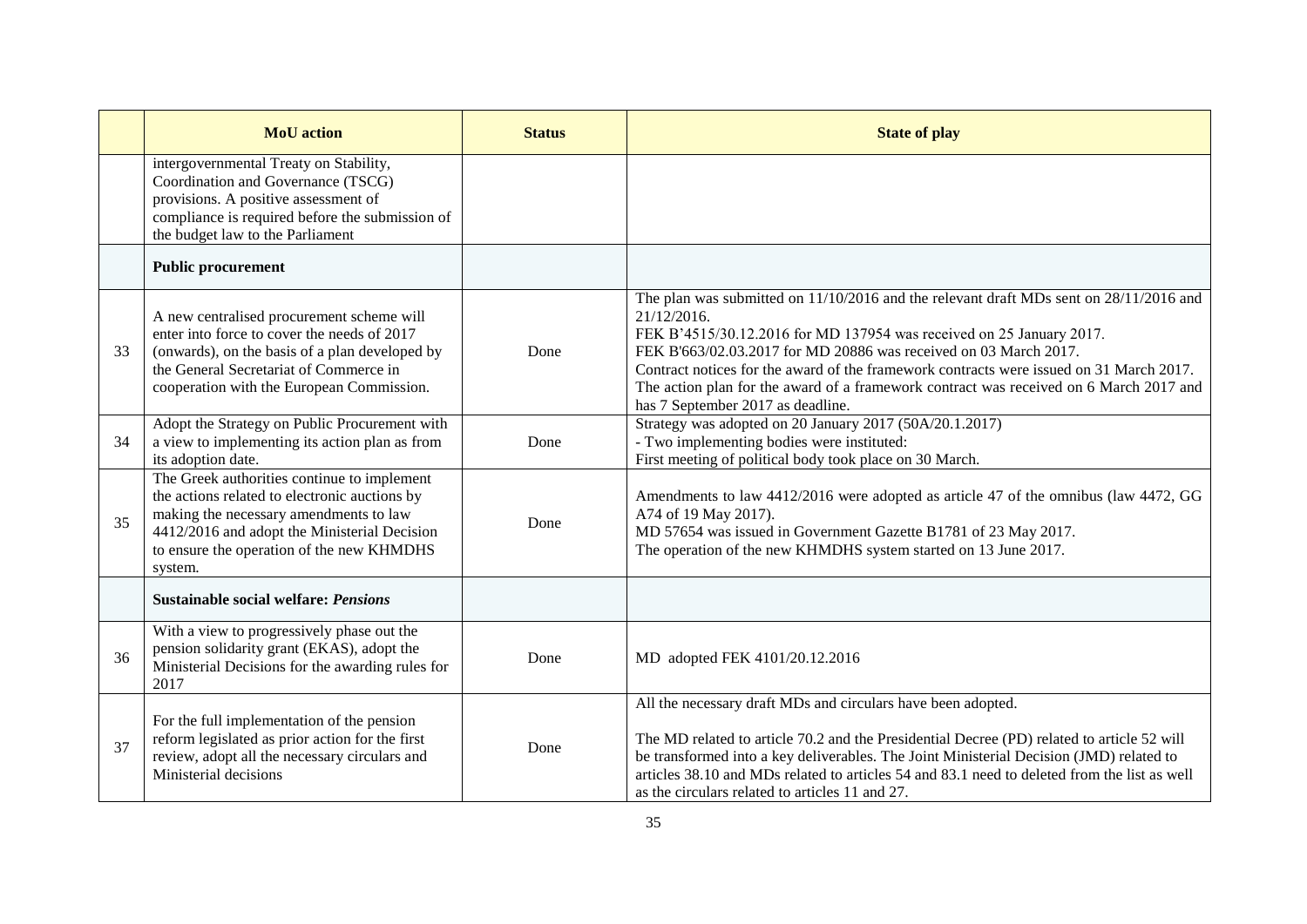|    | <b>MoU</b> action                                                                                                                                                                                                                                                                                                 | <b>Status</b>  | <b>State of play</b>                                                                                                                                                                                                                                                                                                                                                                                                                                                                                                                                                                                                                                                                                                                                                                                                                                                                                                                                                                                                                |
|----|-------------------------------------------------------------------------------------------------------------------------------------------------------------------------------------------------------------------------------------------------------------------------------------------------------------------|----------------|-------------------------------------------------------------------------------------------------------------------------------------------------------------------------------------------------------------------------------------------------------------------------------------------------------------------------------------------------------------------------------------------------------------------------------------------------------------------------------------------------------------------------------------------------------------------------------------------------------------------------------------------------------------------------------------------------------------------------------------------------------------------------------------------------------------------------------------------------------------------------------------------------------------------------------------------------------------------------------------------------------------------------------------|
|    |                                                                                                                                                                                                                                                                                                                   |                | The articles the MDs refer to and the respective FEK numbers are as follows: art.5.4 under<br>no.B 4005 (2016), 38.8 under no.B 4458 (2016), 39.18 under no. B 4569/30-12-2016,<br>39.2 under no.B 4330 (2016) 40.12 under no.B 4330 (2016) art.43.2 under no.B 4483<br>(2016) 45.5 under no.B 4421 (2016), art.43.2 under no.B 4483 (2016), 54 under no.B 4504<br>(2016), art.57 under no.YODD 729 (2016), art.70.10 under no.B 4486 (2016), art.73.1<br>under no.B 4415 (2016) and no.B 4320 (2016), art.73.2 under no.B 4412 (2016) and no.B<br>4318 (2016), art.80 under no.YODD 729 (2016) art.81.1 under no.B 4288 (2016), art.81.3<br>under no.B 55 (2017) art.86 under no.B 4504 (2016), art.87 under no.B 4214 (2016) and<br>art.92.4 under no.B 4101 (2016).<br>The articles the circulars refer to and their relevant diavgeia codes are as follows: art.7,<br>code: 7NΓΤ465Θ1Ω- 0HY, art.8, code: ΨΜΨ6465Θ1Ω- ΧΦΑ, art.12, code:<br>ΨΟ4Μ465Θ1Ω- ΡΦΘ, art.13, code: 6ΨΡΧ465Θ1Ω- 4KM and art.28, code:<br>ΨΩΤΤ465Θ1Ω-64Ω. |
| 38 | Amend the pension law so that, starting from 1<br>January 2018, the contribution base for the self-<br>employed is defined gross of social security<br>contribution obligations of the previous year.<br>The contribution base is temporarily reduced by<br>15 percent in 2018, with no reductions<br>thereafter. | Done           | Part of the Omnibus bill adopted by the parliament. Assessed and accepted.<br>The required follow up secondary legislation has been finalised and issued FEK number B<br>1985 on 8 July 2017.                                                                                                                                                                                                                                                                                                                                                                                                                                                                                                                                                                                                                                                                                                                                                                                                                                       |
| 39 | Publish the monthly HELIOS report providing<br>detailed statistical information on the number of<br>pensioners and pension expenditure                                                                                                                                                                            | Done           | The authorities have published the January and February 2017 reports and provided the<br>institutions with a timeline of the publication of the remaining pending reports.                                                                                                                                                                                                                                                                                                                                                                                                                                                                                                                                                                                                                                                                                                                                                                                                                                                          |
| 40 | Adopt an action plan setting out the exact scope<br>and timing for efficiency gains to be achieved<br>through the merger of all social security funds<br>into the singe fund EFKA, and including<br>binding quantitative targets for resource<br>savings.                                                         | Done           | The institutions have assessed and accepted the revised action plan (received on<br>28/4/2017).                                                                                                                                                                                                                                                                                                                                                                                                                                                                                                                                                                                                                                                                                                                                                                                                                                                                                                                                     |
| 41 | Recalculate and process pension applications<br>according to the new benefit rules (Law<br>4387/2016). At least 10% of all pension<br>applications submitted between 13 May 2016<br>and December 2016 have to be recalculated and                                                                                 | Partially done | The authorities have provided information on the recalculated and processed applications,<br>10% has been recalculated and 6% fully processed by end-May. The authorities confirmed<br>that they are technically able to process 10% of applications by the end of June.                                                                                                                                                                                                                                                                                                                                                                                                                                                                                                                                                                                                                                                                                                                                                            |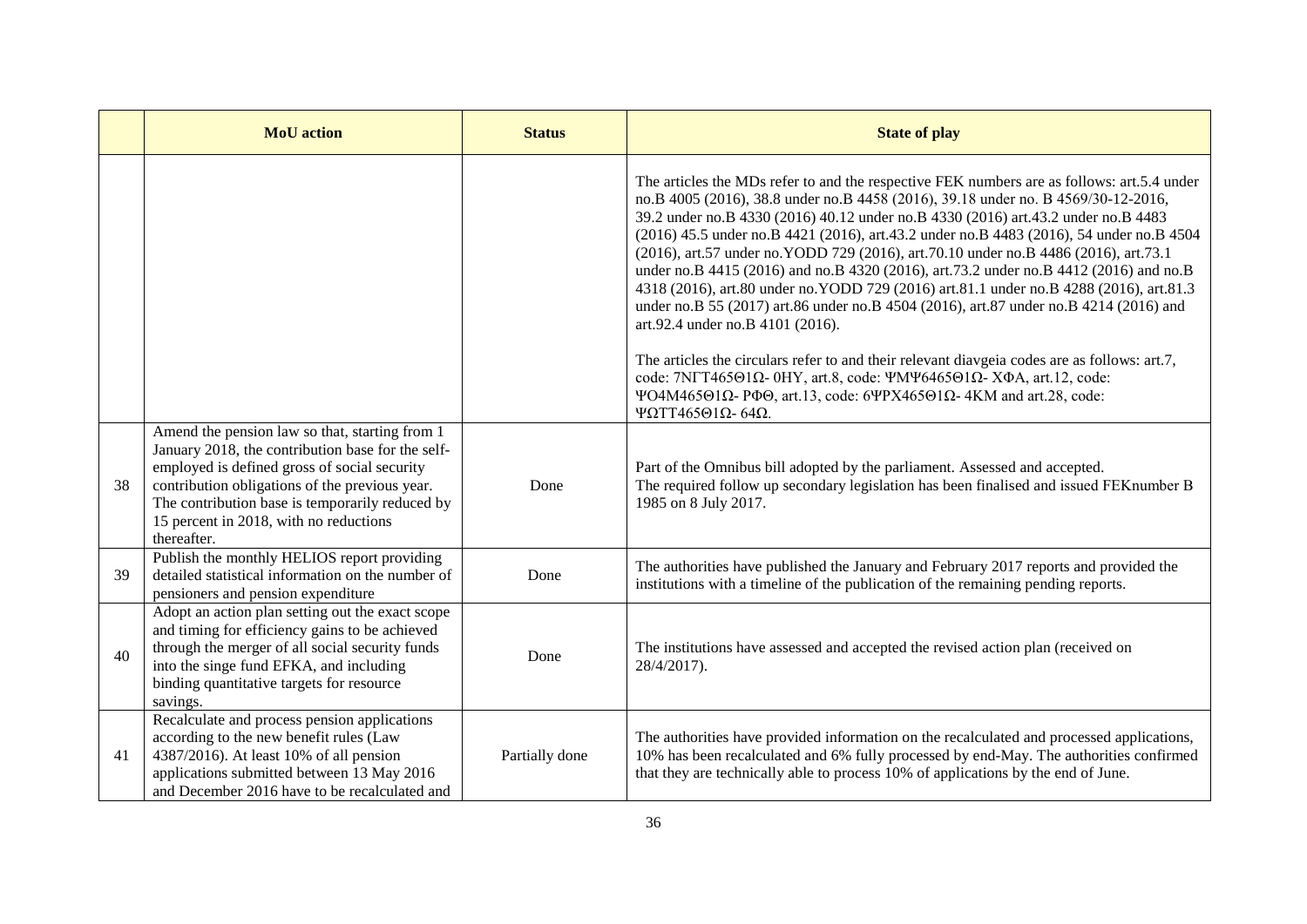|    | <b>MoU</b> action                                                                                                                                                                                                           | <b>Status</b> | <b>State of play</b>                                                                                                                                                                                                          |
|----|-----------------------------------------------------------------------------------------------------------------------------------------------------------------------------------------------------------------------------|---------------|-------------------------------------------------------------------------------------------------------------------------------------------------------------------------------------------------------------------------------|
|    | processed                                                                                                                                                                                                                   |               |                                                                                                                                                                                                                               |
|    | Sustainable social welfare: Health                                                                                                                                                                                          |               |                                                                                                                                                                                                                               |
| 42 | Rationalise health-care expenditure. Adopt a<br>clawback ceiling to cover items previously not<br>under clawback in the budget category "Other<br>illness benefits (cash & kind)".                                          | Done          | The authorities passed legislation (Law 4447, GG 241 / A / 12.23.2016) to support the<br>implementation of the clawback as well as other measures to rationalise health care<br>expenditure. MD published: KA∆ number ∆ 38138 |
| 43 | Rationalise health-care expenditure. Adopt<br>structural measures to contain excessive<br>spending on diagnostics, pharmaceuticals and<br>private clinics, and other items in the EOPYY<br>budget not covered by clawbacks. | Done          | Adopted as part of the omnibus bill.                                                                                                                                                                                          |
| 44 | Execution of clawbacks and regular audits. On<br>the basis of the final results from the auditing of<br>2013 submissions, proceed to the settlement of<br>any amount under dispute.                                         | Done          | The "Implementing Guidelines" from the MoF have been published and shared and<br>collection can now be finalised                                                                                                              |
| 45 | Improve the financial management and cost<br>effectiveness of hospitals. Adopt the Law on<br>centralised health procurement.                                                                                                | Done          | Adopted as part of the omnibus bill.                                                                                                                                                                                          |
| 46 | Reduce pharmaceuticals spending. Publish a bi-<br>annual (May and November) price bulletin to<br>reduce pharmaceutical prices.                                                                                              | Done          | The authorities have issued the MD on Price Bulletin on 9/06/17 including price revision<br>for those companies that applied for a voluntary price reduction.                                                                 |
| 47 | Reduce pharmaceuticals spending. Improve the<br>incentive structure of pharmacists including on<br>profit structure to support the penetration of<br>generics.                                                              | Done          | Adopted as part of the omnibus bill.<br>The follow-up secondary legislation (MD 43125-7-6-2017) has been finalised and issued.                                                                                                |
|    | Social safety nets: reform of the social<br>welfare system                                                                                                                                                                  |               |                                                                                                                                                                                                                               |
| 48 | Social Solidarity Income (SSI) rollout. Adopt<br>primary legislation and other measures to<br>ensure the national rollout of the SSI scheme.                                                                                | Done          | Legislation adopted in December 2016 as part of the Bill on the national mechanism for<br>the reorganization of the social benefits system (Law 4445/2016).                                                                   |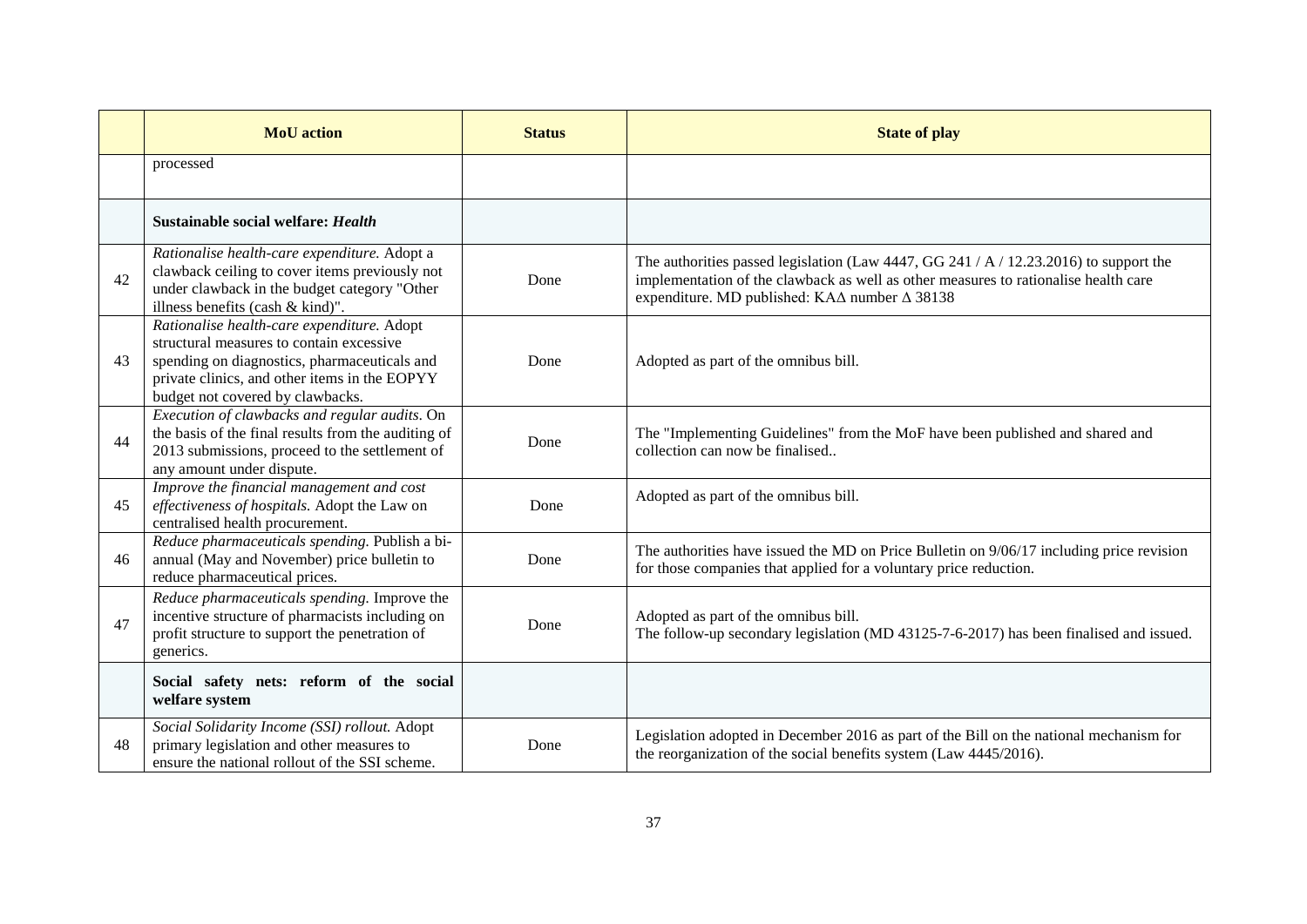|    | <b>MoU</b> action                                                                                                                                                                                                                                                                                                                                                                                                                                                                                                                   | <b>Status</b> | <b>State of play</b>                                                                   |  |
|----|-------------------------------------------------------------------------------------------------------------------------------------------------------------------------------------------------------------------------------------------------------------------------------------------------------------------------------------------------------------------------------------------------------------------------------------------------------------------------------------------------------------------------------------|---------------|----------------------------------------------------------------------------------------|--|
| 49 | Social Solidarity Income rollout. The<br>authorities will support the smooth<br>implementation of the SSI by<br>a.) providing training to the staff in all<br>municipalities, including through e-training<br>modules;<br>b.) ensuring the availability of communication<br>materials and distribute these to municipalities<br>across the country;<br>c.) ensuring that the Directorate dealing with the<br>SSI within the National Mechanism is staffed<br>and operational to support the future smooth<br>functioning of the SSI | Done          | Memo from Ministry of Labour received on staffing of SSI Directorate on 11 May 2017.   |  |
| 50 | Social Solidarity Income design. Revise and<br>issue the Joint Ministerial Decision to refine the<br>design and benefit rates of the nationwide SSI,<br>in the light of the interim results of the<br>evaluation of the initial schemes by the World<br>Bank;                                                                                                                                                                                                                                                                       | Done          | Joint MD issued with FEK B128 on 24 January 2017.                                      |  |
| 51 | Social Welfare Review. Adopt legislation to<br>reform the welfare system, based on the<br>relevant recommendations of the Social Welfare<br>Review provided by the World Bank, including:<br>the elimination of benefits overlapping<br>$\mathbf{i}$ .<br>with the SSI or family benefits;<br>a reduction of the heating allowance<br>ii.<br>benefit in 2018;<br>a streamlining of regressive tax;<br>iii.<br>the unemployment benefit for those<br>iv.<br>entering the labour market                                               | Done          | Draft legislation received and assessed. Adopted as Law 4472/2017, articles 57 and 80. |  |
|    | II. Safeguarding financial stability                                                                                                                                                                                                                                                                                                                                                                                                                                                                                                |               |                                                                                        |  |
| 52 | Preserving liquidity. Prepare and publish<br>roadmap for the relaxation of capital controls.                                                                                                                                                                                                                                                                                                                                                                                                                                        | Done          | The roadmap was published on the MoF website on May, 15, 2017.                         |  |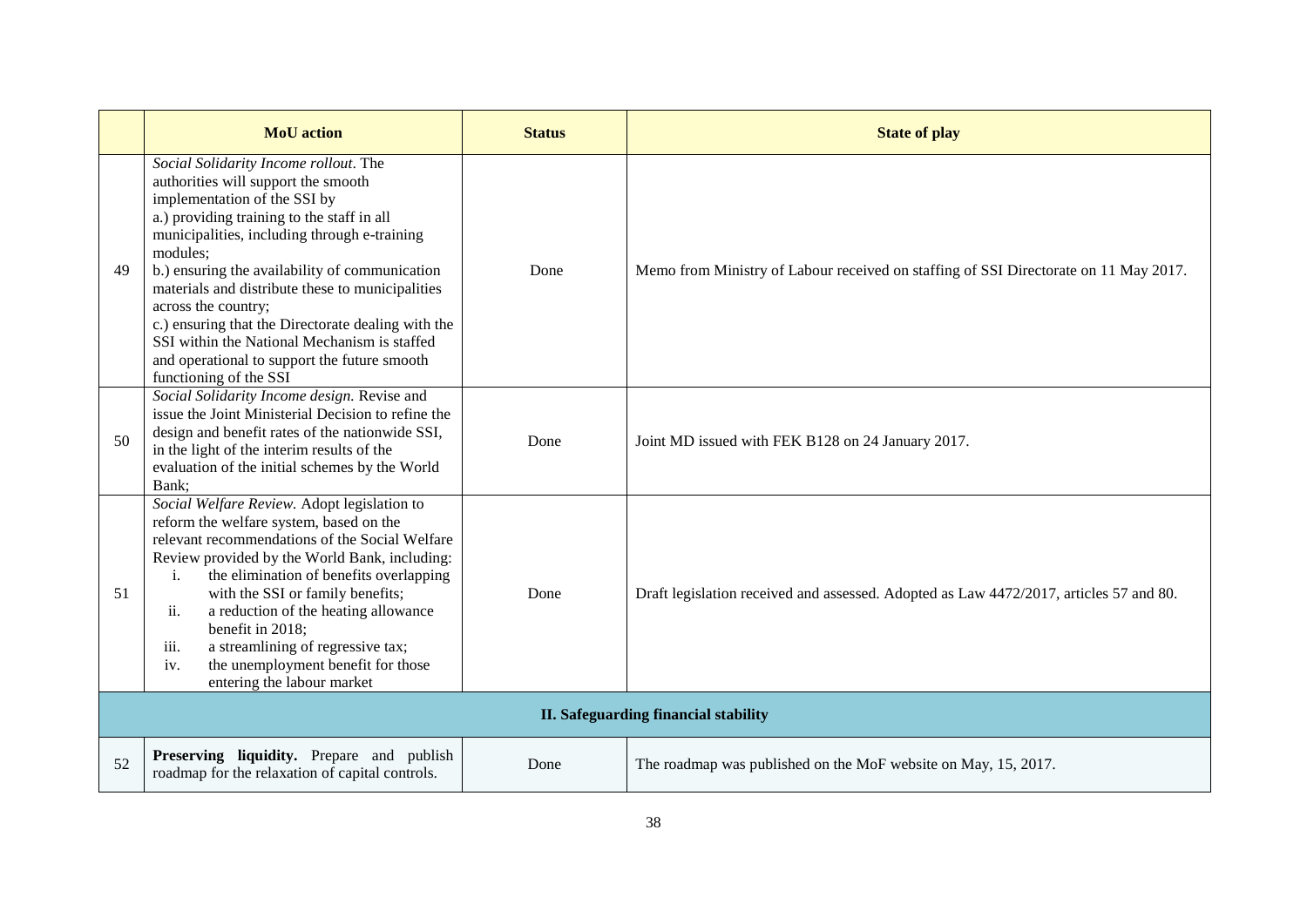|    | <b>MoU</b> action                                                                                                                                                                                                                                                                                                                                                                                                                                                                                                                                                                                                                                                                                                                                                                                                                                                                                                                                                                                                                                                                                                                                                                                                                                                                                                                                                                                   | <b>Status</b> | <b>State of play</b>                                                                                                                                                                                                                                                                                                                                                                                                                     |
|----|-----------------------------------------------------------------------------------------------------------------------------------------------------------------------------------------------------------------------------------------------------------------------------------------------------------------------------------------------------------------------------------------------------------------------------------------------------------------------------------------------------------------------------------------------------------------------------------------------------------------------------------------------------------------------------------------------------------------------------------------------------------------------------------------------------------------------------------------------------------------------------------------------------------------------------------------------------------------------------------------------------------------------------------------------------------------------------------------------------------------------------------------------------------------------------------------------------------------------------------------------------------------------------------------------------------------------------------------------------------------------------------------------------|---------------|------------------------------------------------------------------------------------------------------------------------------------------------------------------------------------------------------------------------------------------------------------------------------------------------------------------------------------------------------------------------------------------------------------------------------------------|
|    | Non-Performing Loans (NPLs): Enable an<br>active secondary NPL market.                                                                                                                                                                                                                                                                                                                                                                                                                                                                                                                                                                                                                                                                                                                                                                                                                                                                                                                                                                                                                                                                                                                                                                                                                                                                                                                              |               |                                                                                                                                                                                                                                                                                                                                                                                                                                          |
| 53 | Assess and address the impediments to the<br>secondary market for NPLs identified in the<br>report on the review of implementation of Law<br>4354/2015.                                                                                                                                                                                                                                                                                                                                                                                                                                                                                                                                                                                                                                                                                                                                                                                                                                                                                                                                                                                                                                                                                                                                                                                                                                             | Done          | BoG has assessed and agreed with relevant Ministries and the 4i how to address the<br>identified impediments to the secondary market for NPLs identified in an independent<br>expert report, which was mandated by the BoG. Following discussions at technical level,<br>the authorities provided draft changes to the primary legislation on May 3, 2017 and the<br>BoG provided draft changes to the relevant BoG Act on May 15, 2017. |
| 54 | Streamline the licencing process for NPL<br>servicers by taking appropriate actions to ensure<br>that i) the NPL servicing licence, if it does not<br>include refinancing, is disconnected from Act<br>2577, ii) the business plan requirements,<br>especially for servicers that do not provide<br>refinancing, will be significantly simplified, iii)<br>the anti-money laundering requirement for<br>servicing companies that do not provide<br>refinancing and do not handle third-party<br>money, for loans held by an AML-compliant<br>supervised entity, is removed, iv) the Fit and<br>Proper requirements in the relevant BoG Act<br>are simplified, v) the IT security assessment is<br>waived if an appropriate ISO certification is<br>submitted, vi) the restructuring strategy<br>requirements provided for in secondary<br>legislation are further simplified, vii) the<br>processes of the Code of Conduct are not<br>affected by a transfer of the loan, viii) BoG Act<br>clarifies that the contact point requirement also<br>includes virtual contact points regardless of the<br>latter's location, ix) the requirement for opinion<br>by a Ministerial committee is removed, and x)<br>the purpose of the servicing companies, will be<br>expanded to include the management of real<br>estate property connected to the loan portfolio<br>they have been assigned to service. | Done          | Adopted as part of the omnibus bill. Governors (BoG) act for loan servicing companies<br>has been signed and submitted to get Government Gazette ID from National Printing<br>House on 22/05/2017 (NPH Receipt (KAD) is 38601.                                                                                                                                                                                                           |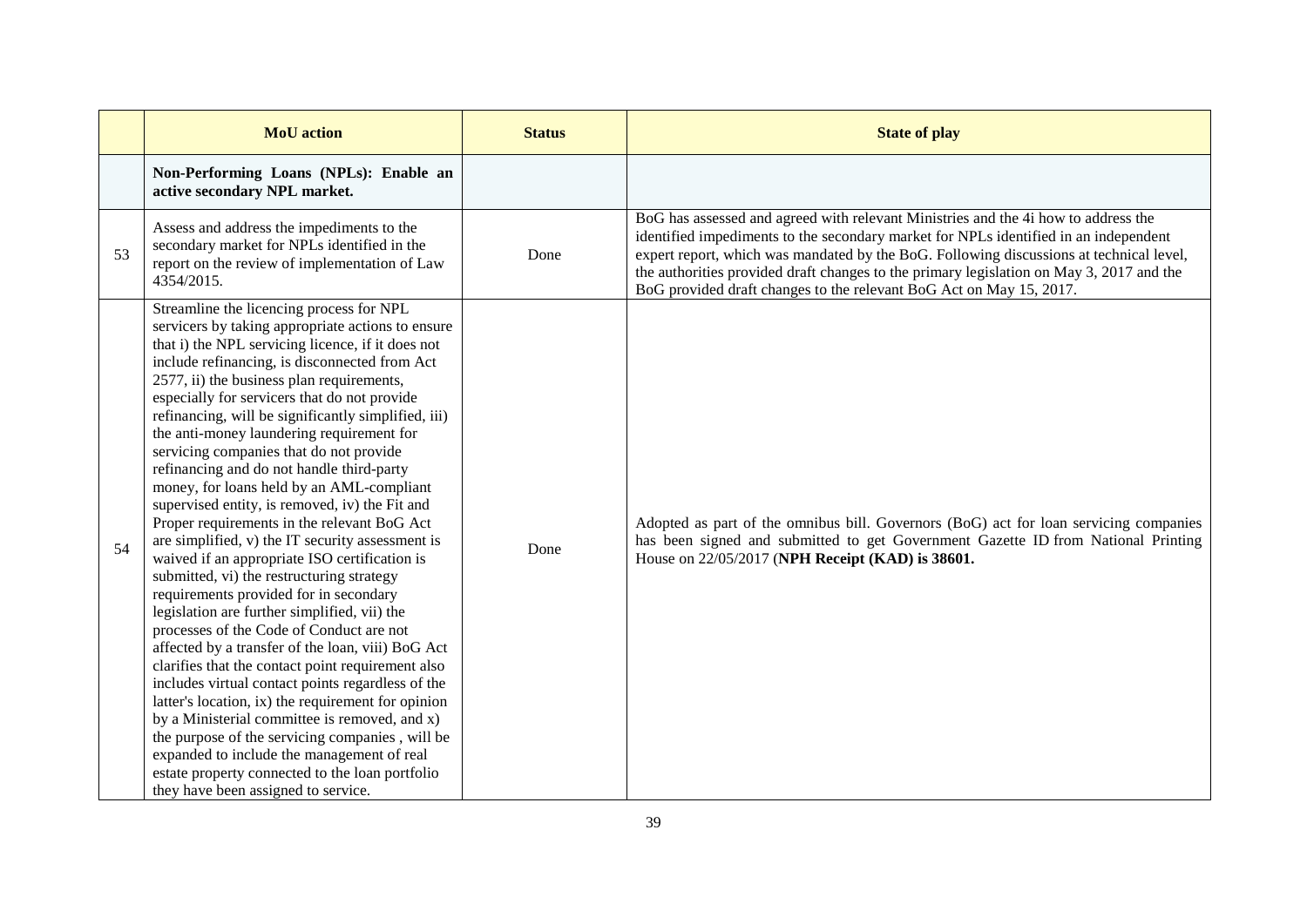|    | <b>MoU</b> action                                                                                                                                                                                                                                                                                                                                                                                                                                                                                                                                                                                                                                                                                                                                                                                                                                                                                                                                                                                                                                                                                                                                                                                | <b>Status</b> | <b>State of play</b>                                                                                                                                                                                                                                                                                                                                                                 |
|----|--------------------------------------------------------------------------------------------------------------------------------------------------------------------------------------------------------------------------------------------------------------------------------------------------------------------------------------------------------------------------------------------------------------------------------------------------------------------------------------------------------------------------------------------------------------------------------------------------------------------------------------------------------------------------------------------------------------------------------------------------------------------------------------------------------------------------------------------------------------------------------------------------------------------------------------------------------------------------------------------------------------------------------------------------------------------------------------------------------------------------------------------------------------------------------------------------|---------------|--------------------------------------------------------------------------------------------------------------------------------------------------------------------------------------------------------------------------------------------------------------------------------------------------------------------------------------------------------------------------------------|
| 55 | Non-Performing Loans: Out-of-Court<br>Workout (OCW). Establish the legislation on<br>OCW, by (i) allowing for both large and smaller<br>debtors with a debt above a minimum threshold<br>into the mechanism, including debtors with<br>State, social security and/or debt towards the<br>private sector; (ii) strengthening information<br>requirements for applications; (iii) establishing<br>principles for the preliminary screening of<br>applicants; (iv) establishing efficient<br>coordination and decision-making mechanisms<br>among private and public creditors, primarily<br>through the use of electronic platforms; (v)<br>subjecting all elements of debt, including<br>private and public debt, to the debt-restructuring<br>mechanism and subordinating part of the<br>claims, such as fines and surcharges, of both<br>private and public debt; (vi) allowing for the<br>possibility of using fast-track court ratification<br>of the restructuring agreement where needed;<br>and (vii) facilitating the initiation of insolvency<br>proceedings in case of lack of compliance with<br>the agreed restructuring plans or if the borrower<br>has been assessed as non-viable. | Done          | The law has been passed on $28th$ April 2017 and published in the OJ (law 4469/3.5.2017,<br>OJ A 62).<br>Additional agreed provision adopted as part of the omnibus bill<br>The OCW amendments have been included in the omnibus bill.<br>The full implementation of the OCW will require follow-up secondary legislation which is<br>due for enactment by end-June / end-July 2017. |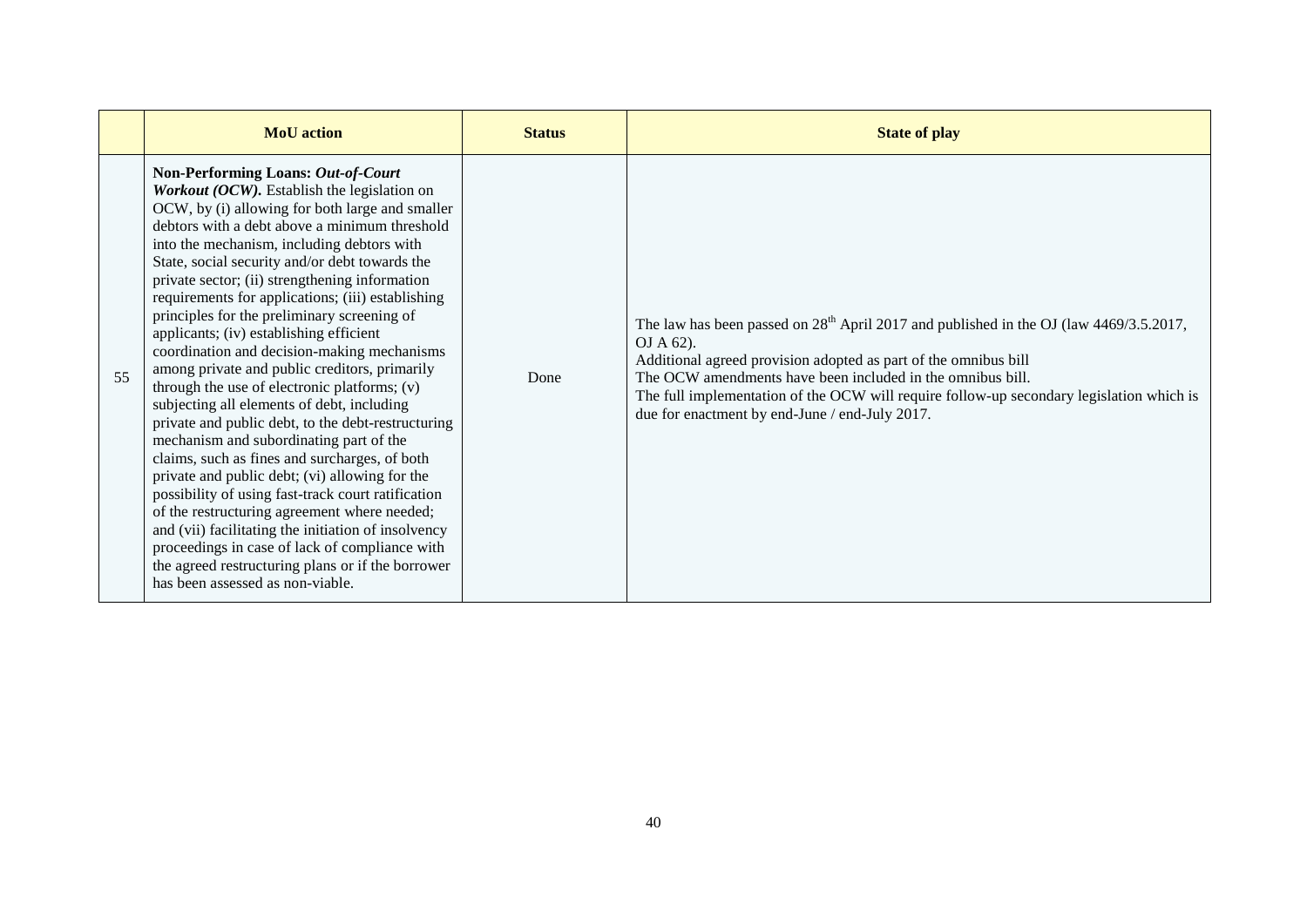|    | <b>MoU</b> action                                                                                                                                                                                                                                                                                                                                                                                                                                                                                                                                                                                                                                                                                                                                                                                                                                                                                                                                                                                                | <b>Status</b> | <b>State of play</b>                                                                                                                                                                                                                                                                                                                                                                                                                                                                                                                      |
|----|------------------------------------------------------------------------------------------------------------------------------------------------------------------------------------------------------------------------------------------------------------------------------------------------------------------------------------------------------------------------------------------------------------------------------------------------------------------------------------------------------------------------------------------------------------------------------------------------------------------------------------------------------------------------------------------------------------------------------------------------------------------------------------------------------------------------------------------------------------------------------------------------------------------------------------------------------------------------------------------------------------------|---------------|-------------------------------------------------------------------------------------------------------------------------------------------------------------------------------------------------------------------------------------------------------------------------------------------------------------------------------------------------------------------------------------------------------------------------------------------------------------------------------------------------------------------------------------------|
| 56 | Non-Performing Loans: Liability of bank and<br><i>public officials</i> . Introduce a liability waiver for<br>State/bank officials involved in loan<br>reschedulings.<br>With this aim, adopt legislative provisions to<br>ensure: (a) that actions taken in relation to debt<br>restructuring – either under the Out-of-Court<br>Workout (OCW) framework or outside of it - by<br>either private or public officials, in good faith,<br>to the best interest of the creditor they are<br>representing and in compliance with the<br>applicable procedures and objective criteria, are<br>considered legitimate as far as civil or criminal<br>liability is concerned, according to the general<br>principles and the safeguards of the existing<br>legal framework and (b) that sufficient<br>procedural safeguards are enacted to prevent the<br>unwarranted pressing of charges in that context.<br>The applicable procedures may include<br>additional safeguards for cases concerning very<br>large debtors. | Done          | Adopted as part of the omnibus bill.                                                                                                                                                                                                                                                                                                                                                                                                                                                                                                      |
|    | Non-Performing Loans: In-court insolvency.                                                                                                                                                                                                                                                                                                                                                                                                                                                                                                                                                                                                                                                                                                                                                                                                                                                                                                                                                                       |               |                                                                                                                                                                                                                                                                                                                                                                                                                                                                                                                                           |
| 57 | In-court insolvency: Enact all necessary<br>secondary legislation to fully regulate the<br>profession of insolvency administrators.                                                                                                                                                                                                                                                                                                                                                                                                                                                                                                                                                                                                                                                                                                                                                                                                                                                                              | Done          | The enabling provision for the issuance of the MD on Training and the enabling provisions<br>related to the remuneration of the IA committee and the examination fee payable by<br>candidate IAs wishing to participate in the first certification procedure were enacted and<br>published in the OJ (Law 4474/2017, article 32, OJ A80/8.6.2017). The MD on Training<br>was enacted and published in the OJ (MD 42053/2017, OJ B 1996/9.6.2017), as was the<br>MD on the remuneration of the IA committee (MD 43716, OJ B 274/9.6.2017). |
| 58 | The authorities will launch the accreditation<br>process for insolvency administrators by<br>publishing the notice of the examination for<br>their accreditation.                                                                                                                                                                                                                                                                                                                                                                                                                                                                                                                                                                                                                                                                                                                                                                                                                                                | Done          | On 23 May 2017, the Ministerial Decision appointing members of the Insolvency<br>Administrator Committee was published in the OJ (issue B 238); notice of the examination<br>for the first certification procedure has been published in the OJ (Notice of the Insolvency<br>Administration Committee No. 46318/2017, OJ C 535/9.6.2017)                                                                                                                                                                                                  |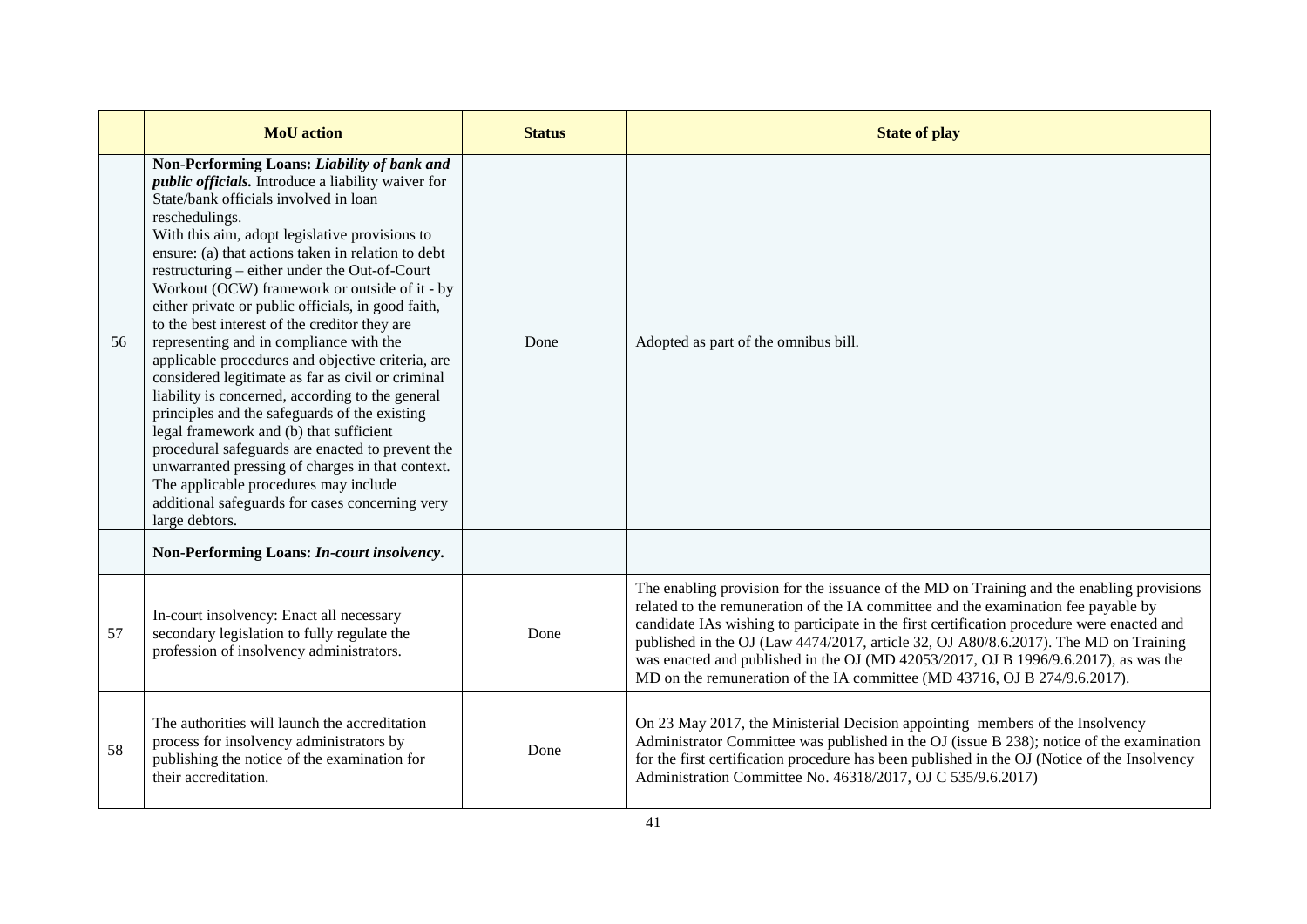|    | <b>MoU</b> action                                                                                                                                                                                                                                                                                                                                                                                                                                                              | <b>Status</b> | <b>State of play</b>                                                                                                                                                                                             |
|----|--------------------------------------------------------------------------------------------------------------------------------------------------------------------------------------------------------------------------------------------------------------------------------------------------------------------------------------------------------------------------------------------------------------------------------------------------------------------------------|---------------|------------------------------------------------------------------------------------------------------------------------------------------------------------------------------------------------------------------|
|    | <b>Non-Performing Loans: Insolvency</b><br>legislation                                                                                                                                                                                                                                                                                                                                                                                                                         |               |                                                                                                                                                                                                                  |
| 59 | Amend the corporate insolvency law to<br>simplify and accelerate the course of insolvency<br>procedures. The amendment shall among others<br>include measures for (a) simplifying and<br>accelerating the course of procedures (b)<br>overcoming possible obstruction by<br>uncooperative shareholders of the debtor<br>company, (c) specifying the tasks of the<br>insolvency administrator, and (d) reducing the<br>discharge period of bona fide debtors to three<br>years. | Done          | The amendments reforming the Insolvency Code were voted on 22 December 2016; the<br>relevant law (4446/2016) was published in the Official Journal on the same day (issue no.<br>A' 240) thus completing the PA. |
| 60 | Corporate insolvency. Introduce amendments<br>to the Insolvency Code to further simplify and<br>accelerate the course of insolvency procedures<br>involving SMEs.                                                                                                                                                                                                                                                                                                              | Done          | Adopted as part of the omnibus bill.                                                                                                                                                                             |
|    | Bank governance: Reconstitution of banks<br>boards.                                                                                                                                                                                                                                                                                                                                                                                                                            |               |                                                                                                                                                                                                                  |
| 61 | The Hellenic Financial Stability Fund (HFSF)<br>will make every reasonable effort to ensure that<br>the reconstitution of the boards of the four core<br>banks is finalised and that non-eligible members<br>are replaced by new members nominated by the<br>nomination committees of the banks who<br>respect the criteria specified in the HFSF law.<br>Any other changes in banks' governance<br>recommended by the review should also be<br>implemented.                   | Done          | HFSF has sent an update of their plan to ensure compliance with the HFSF law on 9<br>May2017, approved by HFSF General Council. This confirms that they have made every<br>reasonable effort.                    |
| 62 | The authorities will ensure that State<br>representatives meet the minimum criteria of<br>the HFSF law.                                                                                                                                                                                                                                                                                                                                                                        | Done          | Institutions have received a confirmation e-mail that the last non-compliant State<br>representative has resigned and the Finance Minister signed the resignation on 18 May<br>2017.                             |
| 63 | Appoint a CEO in the HFSF in accordance with<br>the requirements of the HFSF law.                                                                                                                                                                                                                                                                                                                                                                                              | Done          | Following EWG approval, the Minister of Finance appointed the new HFSF CEO, as<br>published in the Government Gazette on 18 May 2017.                                                                            |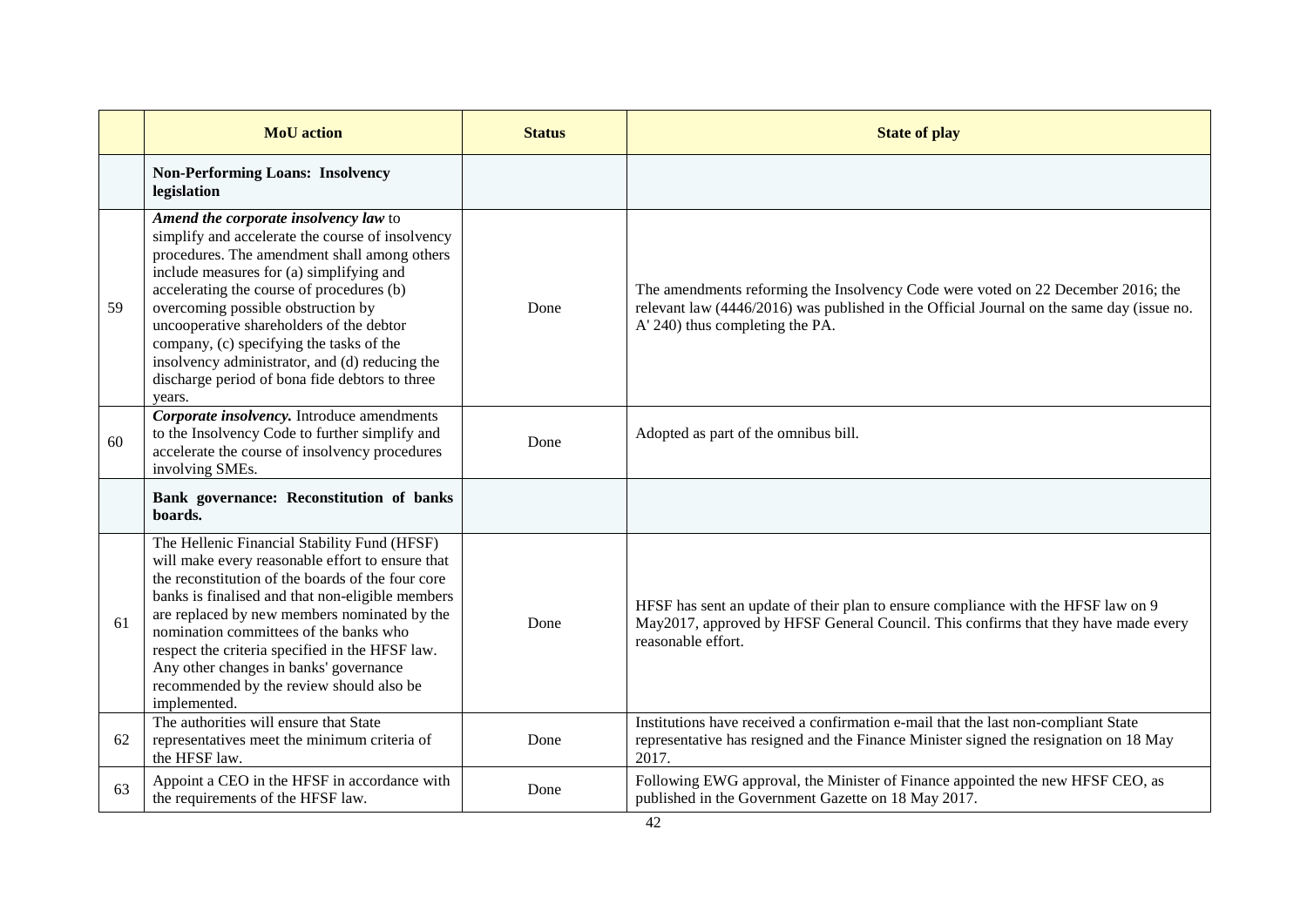|    | <b>MoU</b> action                                                                                                                                                                                                                                                                                                                | <b>Status</b> | <b>State of play</b>                                                                                                                                                                                                                                      |  |  |
|----|----------------------------------------------------------------------------------------------------------------------------------------------------------------------------------------------------------------------------------------------------------------------------------------------------------------------------------|---------------|-----------------------------------------------------------------------------------------------------------------------------------------------------------------------------------------------------------------------------------------------------------|--|--|
|    | III. Structural policies to enhance competitiveness and growth                                                                                                                                                                                                                                                                   |               |                                                                                                                                                                                                                                                           |  |  |
| 64 | Labour market: Collective bargaining Adopt<br>legislation in order to provide that the 2011<br>collective bargaining reforms will remain in<br>force until the end of the ESM programme. This<br>includes the suspensions of favourability<br>principle and the extension principle.                                             | Done          | Adopted as part of the omnibus bill, Art. 16.<br>The wording of the explanatory note accompanying the Article has been amended and is<br>now fully in line with the agreement.                                                                            |  |  |
| 65 | Labour market: Collective dismissals Amend<br>the legislation on collective redundancies (Law<br>1387/1983) to replace the current framework of<br>administrative approval of collective dismissals<br>with a notification procedure of maximum three<br>months which will not involve ex-ante<br>approval.                      | Done          | Adopted as part of the omnibus bill, Art. 17.                                                                                                                                                                                                             |  |  |
|    | Labour market: Industrial action                                                                                                                                                                                                                                                                                                 |               |                                                                                                                                                                                                                                                           |  |  |
| 66 | Adopt legislation to enable the fast-track<br>judicial procedure used to judge the legality of<br>strikes to be also used for disputes arising from<br>the application of Art. 656 of the Civil Code in<br>cases of strikes.                                                                                                     | Done          | Adopted as part of the omnibus bill, Art. 20.                                                                                                                                                                                                             |  |  |
| 67 | Following consultation with the social partners,<br>modernise Law 1264/1982 and other relevant<br>legislation by: (i) reviewing the list of justified<br>reasons for terminating the contract of workers<br>under protection as trade union members; (ii)<br>rationalising the system of trade union<br>members' leave benefits. | Done          | Item (i) was adopted as part of the omnibus bill, Articles 18 and 19. On (ii), the authorities<br>have publically committed to continue the process of social partners consultation for the<br>possible further modernisation of the relevant provisions. |  |  |
|    | Labour market: Undeclared work.                                                                                                                                                                                                                                                                                                  |               |                                                                                                                                                                                                                                                           |  |  |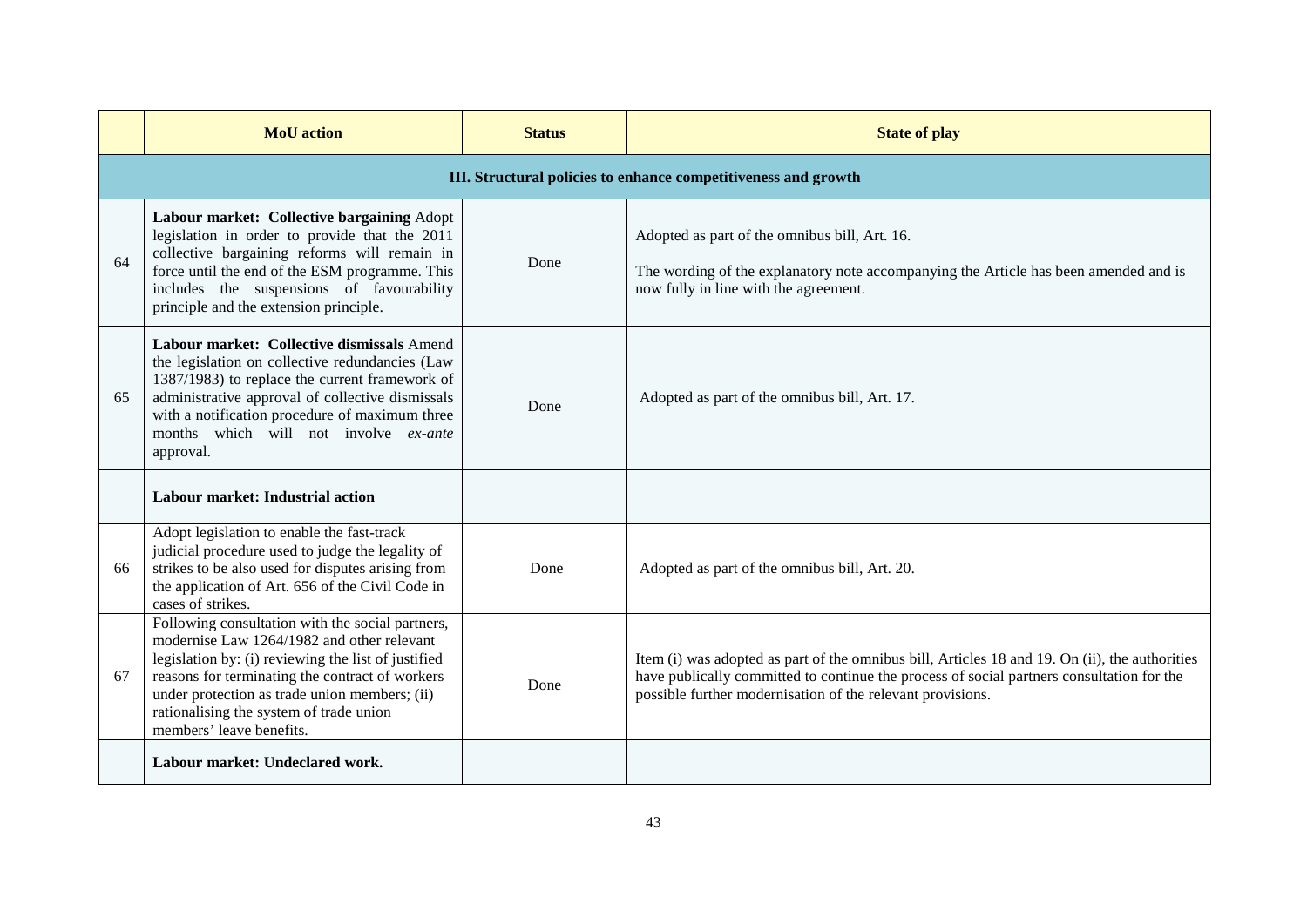|    | <b>MoU</b> action                                                                                                                                                                          | <b>Status</b> | <b>State of play</b>                                                                                                                                                                                                             |
|----|--------------------------------------------------------------------------------------------------------------------------------------------------------------------------------------------|---------------|----------------------------------------------------------------------------------------------------------------------------------------------------------------------------------------------------------------------------------|
| 68 | Adopt an integrated action plan to fight<br>undeclared and under-declared work.                                                                                                            | Done          | Final draft received on 19 May.                                                                                                                                                                                                  |
| 69 | Appoint the Supreme Labour Council (ASE) as<br>the institutional body responsible for<br>coordinating and supervising the<br>implementation of the action plan to fight<br>undeclared work | Done          | Amendment to change the regulatory framework of ASE was passed on 26 April (Law<br>4468/17, Article 15).                                                                                                                         |
|    | <b>Education and Vocational Education and</b><br><b>Training</b>                                                                                                                           |               |                                                                                                                                                                                                                                  |
| 70 | Bring the Private Education Act (Law<br>4415/2016) in line with programme<br>commitments concerning labour market policy<br>and better regulation.                                         | Done          | Adopted as part of the omnibus bill                                                                                                                                                                                              |
| 71 | Launch the new OECD Report for the Greek<br>educational system with an initial report in July<br>2017 and a final report to be completed by<br>November 2017.                              | Done          | Contract signed on 4 May 2017. The authorities have sent to the OECD on 9 May 2017 a<br>first report with background report essential for starting implementation of the study.<br>Kick-off meeting took place on Monday 15 May. |
| 72 | Issue a circular with the three-year Education<br>Action Plan, publish it in the appropriate<br>government sites and implement it according to<br>the timetable                            | Done          | Circular sent to institutions on 19.05.17 and verified                                                                                                                                                                           |
| 73 | The authorities will (a) legislate the quality<br>frameworks for Vocational Education and<br>Training (VET) curricula and apprenticeships<br>and (b) finalise the VET implementation plan  | Done          | Joint MD signed. FEK 4367 of 20 February 2017.<br>Final version of VET Implementation report agreed on 19 May 2019.                                                                                                              |
| 74 | The Ministry of Labour will finalise with the<br>Institutions the terms of reference and budget<br>for the VET partnerships                                                                | Done          | Documentation received on 18 May.                                                                                                                                                                                                |
|    | <b>Product markets: Toolkit recommendations</b>                                                                                                                                            |               |                                                                                                                                                                                                                                  |
| 75 | Toolkit I - Building materials. In order to<br>harmonise and standardise national technical<br>standards with European standards for building<br>material, conclude the agreement with the | Done          | Building materials: The contract between the authorities (Ministry of Infrastructure) and<br>ELOT (Standardisation Agency) was signed on 29/11/2016.                                                                             |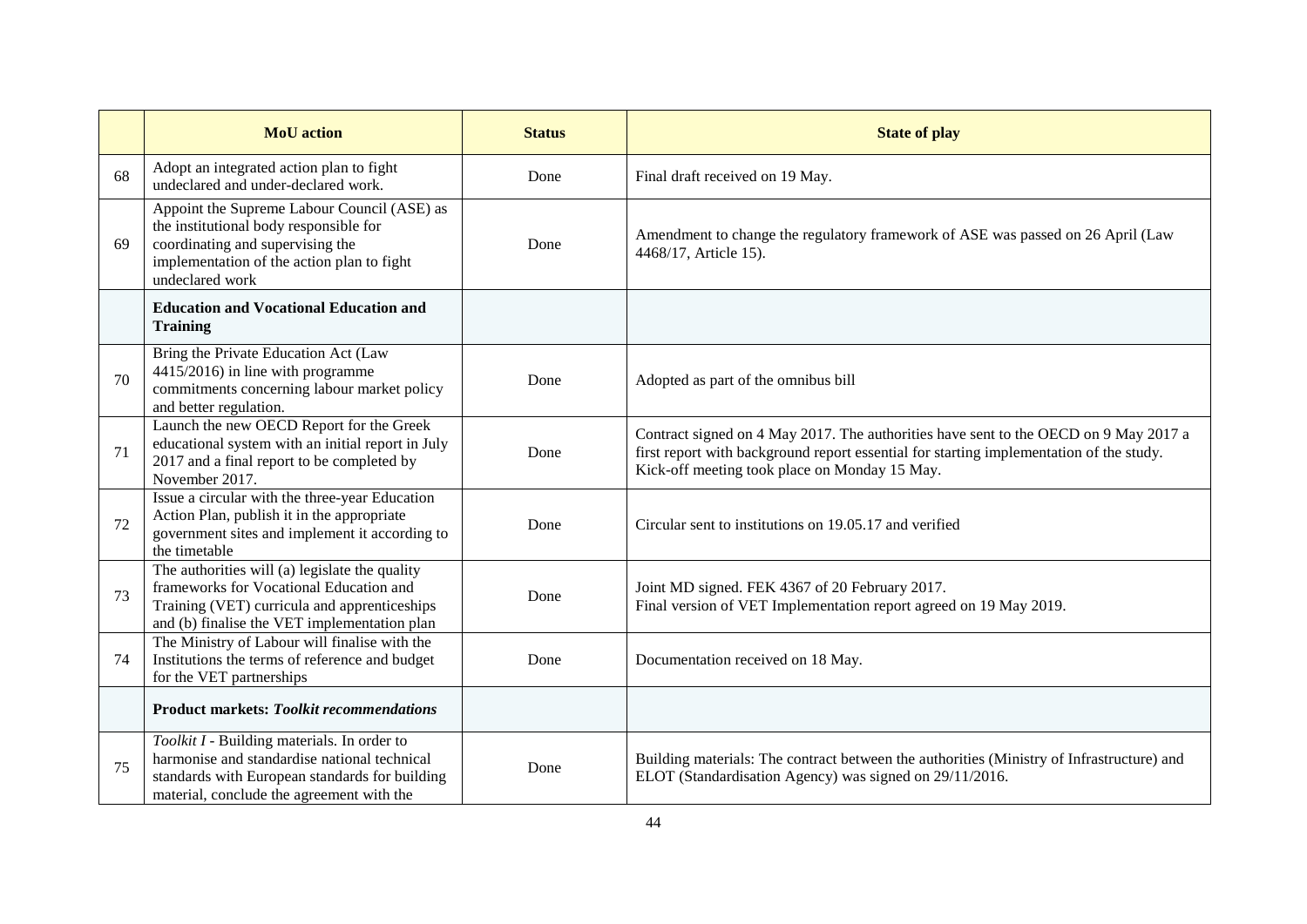|    | <b>MoU</b> action                                                                                                                                                                                                                                                                                                                | <b>Status</b> | <b>State of play</b>                                                                                                                                                                                                                                                                                                                                                                                                                                                                                                                                                                                                                                                                                                                                                                                                                                                                                                                                                                                                                                                                                                                                                                                                                                                                                                                                                                                                                                                                                                                                                                                                                                                                                                                                                                                  |
|----|----------------------------------------------------------------------------------------------------------------------------------------------------------------------------------------------------------------------------------------------------------------------------------------------------------------------------------|---------------|-------------------------------------------------------------------------------------------------------------------------------------------------------------------------------------------------------------------------------------------------------------------------------------------------------------------------------------------------------------------------------------------------------------------------------------------------------------------------------------------------------------------------------------------------------------------------------------------------------------------------------------------------------------------------------------------------------------------------------------------------------------------------------------------------------------------------------------------------------------------------------------------------------------------------------------------------------------------------------------------------------------------------------------------------------------------------------------------------------------------------------------------------------------------------------------------------------------------------------------------------------------------------------------------------------------------------------------------------------------------------------------------------------------------------------------------------------------------------------------------------------------------------------------------------------------------------------------------------------------------------------------------------------------------------------------------------------------------------------------------------------------------------------------------------------|
|    | Standardization Body for the standardization of<br>building materials, in accordance with the<br>Toolkit I recommendations on building<br>materials.                                                                                                                                                                             |               |                                                                                                                                                                                                                                                                                                                                                                                                                                                                                                                                                                                                                                                                                                                                                                                                                                                                                                                                                                                                                                                                                                                                                                                                                                                                                                                                                                                                                                                                                                                                                                                                                                                                                                                                                                                                       |
| 76 | Toolkit III. Adopt at least 250 of the<br>recommendations identified by the OECD's<br>Toolkit III aiming at the alleviation of<br>unjustified and disproportionate restrictions in<br>the access to market relating to the sectors of e-<br>commerce, media, construction,<br>pharmaceuticals, chemicals and wholesale<br>trade. | Done          | 1) Regarding CH28, 29, W247, 248 and second part of W249 (responsible scientist,<br>fertilisers, PA), draft amendment was adopted with the omnibus bill (law 4472, GG A74 of<br>19 May 2017, art. 120).<br>2) 270 recommendations are fulfilled with the adoption of the omnibus bill<br>The recommendations were adopted through the following acts:<br>- law 4403/2016 (Government Gazette (GG) Number 125, Issue A, July 7th 2016)<br>- law $4412/2016$ (A 147)<br>- law $4447/2016$ (A 241)<br>- circular: ADA: $\Omega$ 2A84653O7- $\Phi$ HI<br>- law $4441/2016$ (A 227)<br>- Decision 787/2 EETT (GG B 3937, 7.12.2016)<br>- law 4446/2016 of 22 December 2016, as published in FEK A 240<br>- Circular 5170/140992 of 2016, A $\Delta$ A: 6 $\Delta$ PA4653 $\Pi$ F- $\Sigma$ A3<br>- Amendment to JMD (GG 3859 of 1 December 2016)<br>- MD 62952/5384, FEK B 4326/30.12.2016<br>$-4446/2017$ (A 240)<br>- MD $\Gamma$ 5 ( $\alpha$ ) oik. 90552 (GG B 3890, 2.12.2016).<br>- MD Αριθμ. Γ5(α) οικ. 97012, FEK 4215, 27 December 2016<br>- MD Αριθμ. 105265, GG B/3415 of 24 October 2016<br>- JMD Αριθ. $1745/121476$<br>- JMD Αριθ. 1747/121488<br>- JMD Αριθ. 1746/121484<br>- Circular 1196 of 22 December 2016, ΑΔΑ ΨΩΔΡΗ-ΛΤ0<br>- Law 4442/2016 of 7 December 2016, as published in FEK A 230<br>- Law 4456/2017 of 1 March 2017, as published in FEK A24<br>- ΜD Αριθμ. ΔΥδρογ./Ε/Φ.5/172744<br>- JMD Αριθμ. 176/13383 (GG/FEK B 418, of 14 February 2017)<br>- Decision Αριθμ. ΔΕΦΚΦ Α 1035092 ΕΞ 2017 (GG/FEK Β 1000, of 24 March 2017)<br>- Law 4465/2017 (GG/FEK A 47 of 4 April 2017), Articles 48-50<br>- MD Aριθ. 40350 (GG/FEK B 1234, of 7 April 2017)<br>- JMD Αριθμ. 129/2016 (GG/FEK B 1138, of 31 March 2017)<br>- JMD Αριθμ. 4612/98219 (GG/FEK B1292, of 12 April 2017). |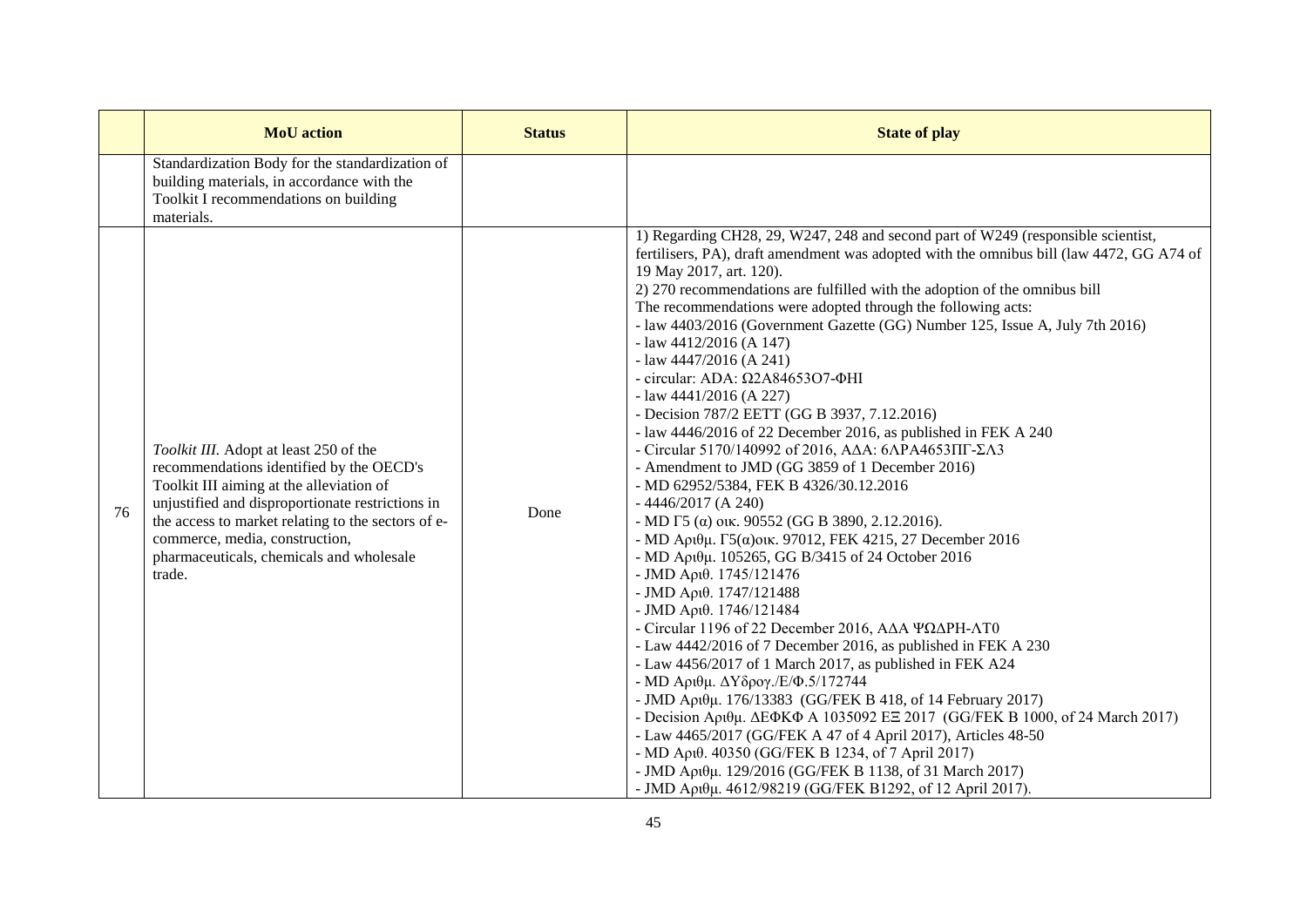|    | <b>MoU</b> action                                                                                                                                                                                                                                                                                                                                                                                                                                     | <b>Status</b> | <b>State of play</b>                                                                                                                                                                                                                                                                                                                                                                                                                                                                                                                                                                                                                                                                                                                                                                                                            |
|----|-------------------------------------------------------------------------------------------------------------------------------------------------------------------------------------------------------------------------------------------------------------------------------------------------------------------------------------------------------------------------------------------------------------------------------------------------------|---------------|---------------------------------------------------------------------------------------------------------------------------------------------------------------------------------------------------------------------------------------------------------------------------------------------------------------------------------------------------------------------------------------------------------------------------------------------------------------------------------------------------------------------------------------------------------------------------------------------------------------------------------------------------------------------------------------------------------------------------------------------------------------------------------------------------------------------------------|
|    |                                                                                                                                                                                                                                                                                                                                                                                                                                                       |               | - Circular ADA: ΨΕΝΥ465ΧΘΕ-ΧΨΤ of 30 March 2017.<br>- Circular ADA \@AE465X@E-THH, of 30 March 2017.<br>- Circular A $\Delta$ A: 6H6K465X $\Theta$ E-3 $\Phi$ 5 of 4 May 2017.<br>- EOF circular 16427 of 24 February 2017, amended by circular 44787 of 12 May 2017<br>- MD Apt0. $\Delta Y \delta \rho o \gamma$ ./E/Φ.5/175577, GG B/1591 of 9 May 2017, Number 1.<br>- MD Ap. 5185/50742 (GG B 1664 of 15 May 2017), point 3.<br>- MD Aρ. 52780/ΔTBN/894/Τμ.Δ/Φ.14.1 (GG B 1682 of 16 May 2017, Number 1.<br>- law 4455/2017 (FEK A 22 of 23 February 2017).<br>- JMD Apt $\theta\mu$ . otk. 20303/383 (FEK B1623 of 11 May 2017), as corrected in FEK B1721<br>of 18 May 2017, point 4).<br>- Omnibus bill (law 4472, GG A74 of 19 May 2017). : Articles 55, 68, 90, 91, 94, 96, 104,<br>118, 119, 120 (fertilisers), 121. |
| 77 | Toolkit I: With the objective to increase<br>competition and reduce average pharmaceutical<br>prices, implement the Over-the-Counter (OTC)<br>pricing reform, excluding the OTC purchases<br>by hospitals.                                                                                                                                                                                                                                            | Done          | Primary legislation: Adopted as part of the omnibus bill (art. 86 of Law $4472/2017 -$<br>Government Gazette (GG) 74/19-05-2017).<br>Secondary legislation: Adopted on $22/05/2017$ (GG B' 1761/22-05-2017 – no. $\Gamma$ 5( $\alpha$ )ow.<br>38152)                                                                                                                                                                                                                                                                                                                                                                                                                                                                                                                                                                            |
| 78 | Toolkit I: Widen the scope of Sunday trade. As<br>a first step toward addressing the OECD Toolkit<br>I recommendation on Sunday trade and in line<br>with the Council of State (CoS) ruling, the<br>authorities will amend law 4177/2013 by<br>removing the restrictions on the size and type of<br>shops that can operate on Sunday. To address<br>the CoS ruling's concerns, the legislation will be<br>accompanied with detailed explanatory notes | Done          | Adopted as part of the omnibus bill (art. $49-50$ of Law $4472/2017 - GG74/19-05-2017$ ).<br>Adoption of secondary legislation (Ministerial Decision) is a June 2017 key deliverable for<br>the third review of the ESM programme.                                                                                                                                                                                                                                                                                                                                                                                                                                                                                                                                                                                              |
|    | <b>Product markets: Investment Licensing.</b>                                                                                                                                                                                                                                                                                                                                                                                                         |               |                                                                                                                                                                                                                                                                                                                                                                                                                                                                                                                                                                                                                                                                                                                                                                                                                                 |
| 79 | Simplify the licencing procedures by adopting<br>primary and secondary legislation of the sectors<br>of a) food and beverage, b) shops of health<br>safety interest and c) tourism; including any<br>required secondary legislation for the<br>implementation of the notification procedure for<br>the tourist sector.                                                                                                                                | Done          | Primary legislation: Adopted on $30/11/2016$ (articles 1-49 of $\overline{\text{Law }4442/2016 - GG}$<br>230/07-12-2016).<br>Secondary Legislation:<br>MD on Food & Beverages: Adopted on 28/03/2017 (GG B' 1061/28-03-2017 - otk.<br>32790/392/Ф.15).<br>JMD on pools: Adopted on 15/05/2017 (GG B' 1654/15-5-2017, no. 7888).<br>JMD on KYE: Adopted on 18/05/2017 (GG B' 1723/18-5-2017, no. otk. 16228).<br>Roadmap: Agreed on 19/05/2017.                                                                                                                                                                                                                                                                                                                                                                                  |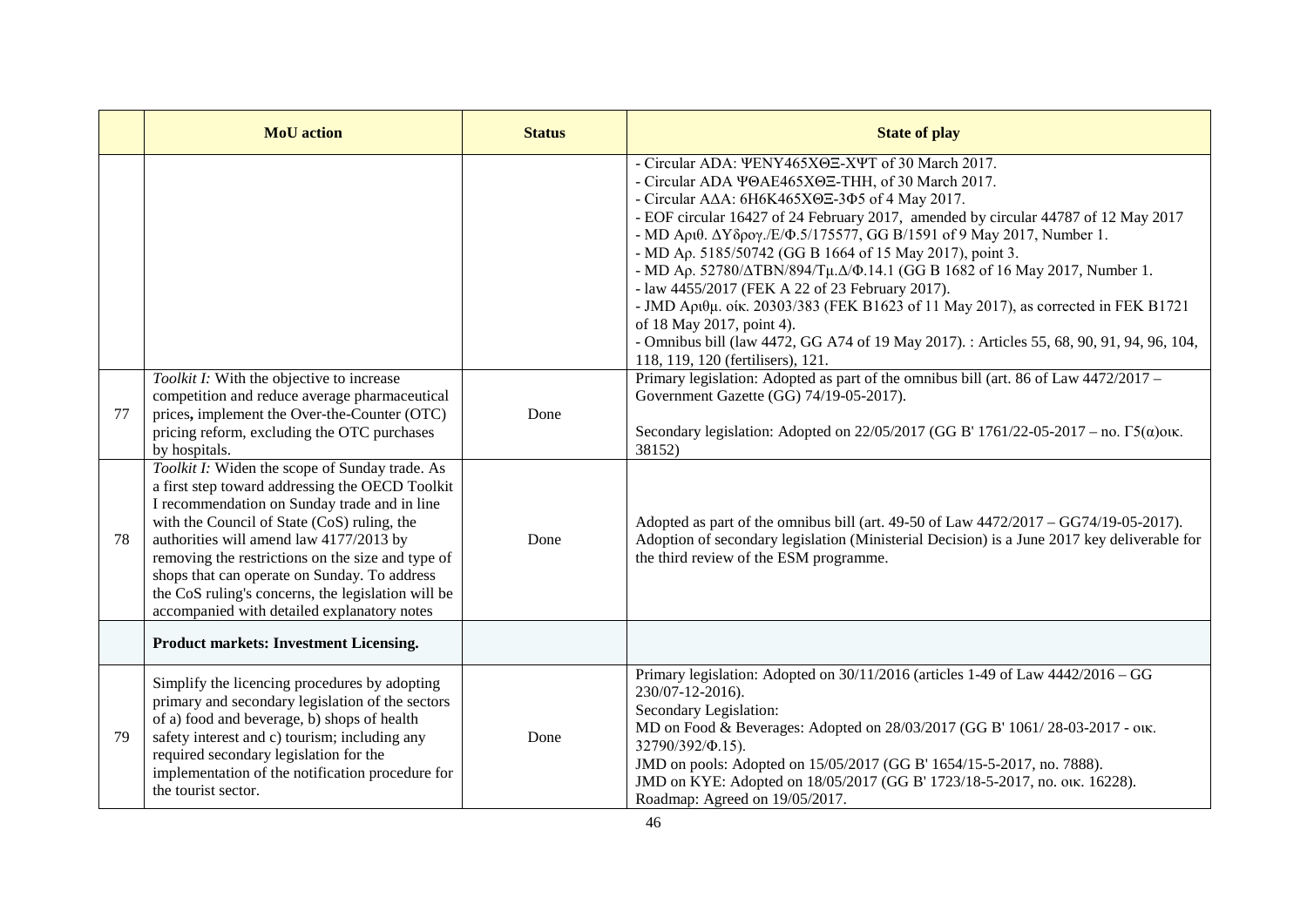|    | <b>MoU</b> action                                                                                                                                                                             | <b>Status</b> | <b>State of play</b>                                                                                                                                                                                                                                                                                                                                                                                                                                                                                                                                                                                                                                                                                                                                                                                                                       |
|----|-----------------------------------------------------------------------------------------------------------------------------------------------------------------------------------------------|---------------|--------------------------------------------------------------------------------------------------------------------------------------------------------------------------------------------------------------------------------------------------------------------------------------------------------------------------------------------------------------------------------------------------------------------------------------------------------------------------------------------------------------------------------------------------------------------------------------------------------------------------------------------------------------------------------------------------------------------------------------------------------------------------------------------------------------------------------------------|
|    |                                                                                                                                                                                               |               | JMD on Tourism: Adopted on 19/05/2017 (GG B' 1750/19-5-2017, no. otk. 8592).                                                                                                                                                                                                                                                                                                                                                                                                                                                                                                                                                                                                                                                                                                                                                               |
| 80 | Adopt legislation to simplify the licensing<br>procedures for the enterprises in the food sector<br>of animal origin.                                                                         | Done          | Primary legislation: Adopted as part of the omnibus bill (art. 122 of Law 4472/2017 –<br>GG74/19-05-2017).<br>Secondary legislation: Adopted on 22/05/2017 (GG B' 1763/22-05-2017 – no. 1288)                                                                                                                                                                                                                                                                                                                                                                                                                                                                                                                                                                                                                                              |
|    | <b>Product markets: Administrative burden</b>                                                                                                                                                 |               |                                                                                                                                                                                                                                                                                                                                                                                                                                                                                                                                                                                                                                                                                                                                                                                                                                            |
| 81 | With a view to facilitate/expedite environmental<br>licensing, submit to the Council of State the<br>presidential decree on the external environment<br>assessors on environmental licensing. | Done          | The draft Presidential Decree was submitted to the CoS on 29/11/2016 (Reference number<br>(protocol number) 1874/29-11-2016).                                                                                                                                                                                                                                                                                                                                                                                                                                                                                                                                                                                                                                                                                                              |
| 82 | Adopt primary legislation on one-stop shops for<br>businesses to allow the electronic incorporation<br>of companies.                                                                          | Done          | The law was adopted on $29/11/2016$ (Law $4441/2016 - GG227/06-12-2016$ ).                                                                                                                                                                                                                                                                                                                                                                                                                                                                                                                                                                                                                                                                                                                                                                 |
| 83 | Adopt legislation to address the pending OECD<br>recommendations to simplify the licencing<br>procedure for fuel traders.                                                                     | Done          | The law was adopted on 24/11/2016 (Articles 14-21 of Law 4439/2016 – GG222/30-11-<br>2016).                                                                                                                                                                                                                                                                                                                                                                                                                                                                                                                                                                                                                                                                                                                                                |
|    | <b>Product</b><br>markets:<br>Ex-post<br>impact<br>assessments                                                                                                                                |               |                                                                                                                                                                                                                                                                                                                                                                                                                                                                                                                                                                                                                                                                                                                                                                                                                                            |
| 84 | Adopt measures, in agreement with the<br>institutions, to address a number of<br>recommendations of the first round of the ex-<br>post assessments;                                           | Done          | A number of recommendations were adopted in November and December 2016 in the laws<br>on investment licensing (article 52.4, 52.6, and 52.7 of Law 4442/2016 - GG 230/07-12-<br>2016), on one stop shop (articles 16.1, 17.2, 18 of Law 4441/2016 - GG227/06-12-2016)<br>and on Bankruptcy Code (article 114 of Law 4446/2016 - GG240/22-12-2016.<br>Secondary legislation was adopted on:<br>- MD on initial price was adopted on 15/05/2017 (GG B' 1664/15-05-2017, no. 52635).<br>- JMD on logistics (rec. 2) was adopted on 16/05/2017 (GG B' 1668/16-05-2017, ou.<br>53346/645/Ф.61).<br>- JMD on business parks (rec. 8) was adopted on $18/05/2017$ (GG B' 1722/18-05-2017,<br>Ф/А. 15/3 ок. 55482/672).<br>- JMD on business parks (rec. 37-38): was adopted on $18/05/2017$ (GG B' 1722/18-05-<br>2017, Ф/А. 15/3 ок. 55483/673). |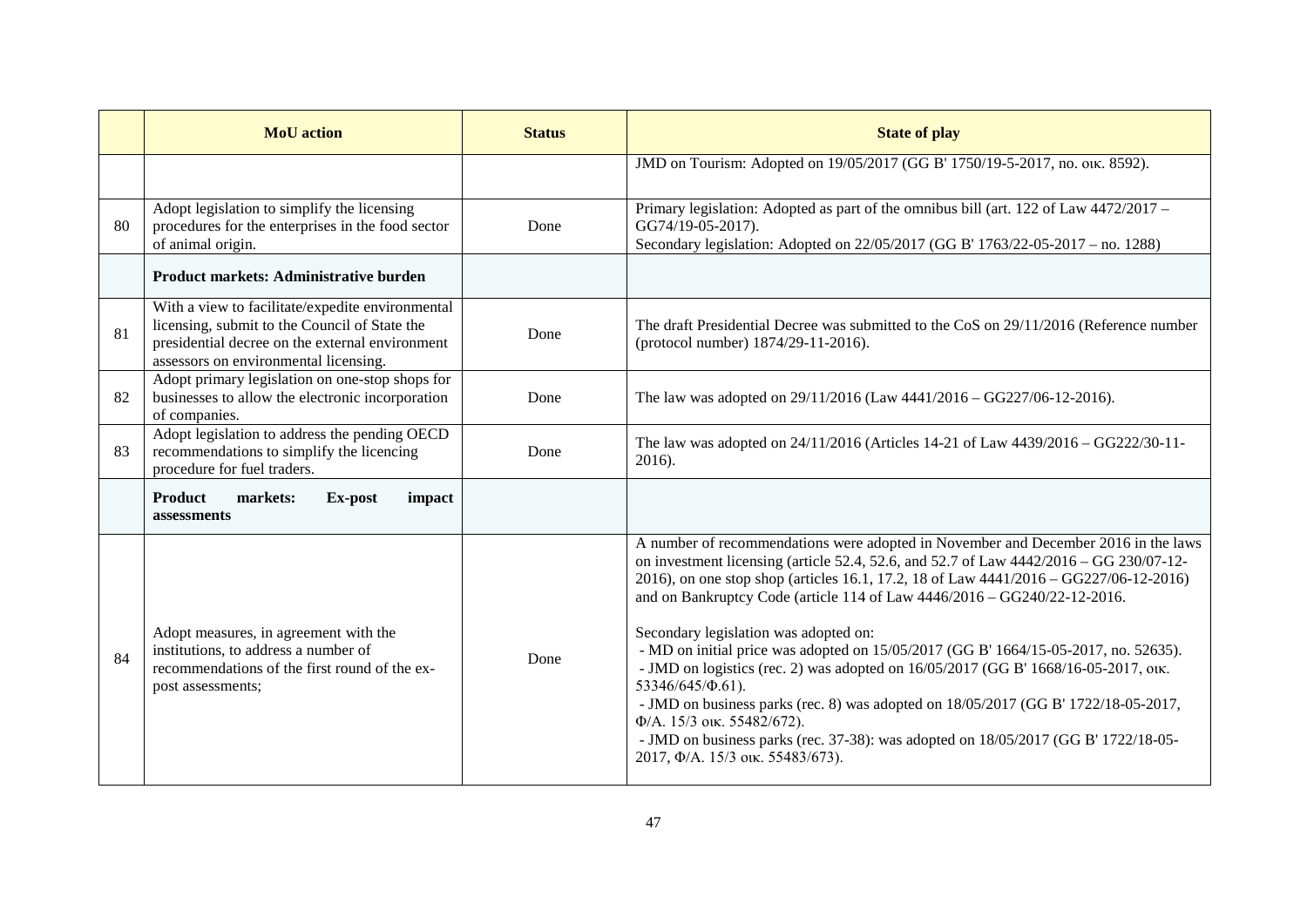|    | <b>MoU</b> action                                                                                                                                                                                                                                              | <b>Status</b> | <b>State of play</b>                                                                                                                                                                                                                                                                                                                                                                                                                                                                                                                                                                                                                                                                                                                                                                                                                                                                                                                                                                                                                                                                                                       |
|----|----------------------------------------------------------------------------------------------------------------------------------------------------------------------------------------------------------------------------------------------------------------|---------------|----------------------------------------------------------------------------------------------------------------------------------------------------------------------------------------------------------------------------------------------------------------------------------------------------------------------------------------------------------------------------------------------------------------------------------------------------------------------------------------------------------------------------------------------------------------------------------------------------------------------------------------------------------------------------------------------------------------------------------------------------------------------------------------------------------------------------------------------------------------------------------------------------------------------------------------------------------------------------------------------------------------------------------------------------------------------------------------------------------------------------|
| 85 | Agree with the institutions the Terms of<br>References (ToR) of the second round of the ex-<br>post impact assessments of selected reforms<br>(i.e. book prices and tourism).                                                                                  | Done          | ToRs on book prices were agreed on 26/01/2017.<br>ToRs on Tourism were agreed on 01/02/2017.                                                                                                                                                                                                                                                                                                                                                                                                                                                                                                                                                                                                                                                                                                                                                                                                                                                                                                                                                                                                                               |
|    | <b>Business environment: Regulated professions</b>                                                                                                                                                                                                             |               |                                                                                                                                                                                                                                                                                                                                                                                                                                                                                                                                                                                                                                                                                                                                                                                                                                                                                                                                                                                                                                                                                                                            |
| 86 | Engineers: Adopt primary legislation for the<br>initiation of the committee and working groups'<br>deliberation on removing unjustified and<br>disproportionate restrictions in the engineers'<br>activities.                                                  | Done          | The law was adopted on 24/11/2016. (Article 29 of Law 4439/2016 - GG222/30-11-<br>$2016$ ).<br>Submission to the Council of State Presidential Decree on engineers is a June 2017 key<br>deliverable for the third review of the ESM programme.                                                                                                                                                                                                                                                                                                                                                                                                                                                                                                                                                                                                                                                                                                                                                                                                                                                                            |
| 87 | Stevedores and other professions: Adopt<br>primary and secondary legislation to address the<br>external advisor's recommendations on the<br>profession of stevedores as well as a number of<br>external advisor's recommendations on the other<br>professions. | Done          | On stevedores, primary legislation was adopted, law 4455/2017 (GG A 22 of 23 February<br>$2017$ ).<br>Secondary legislation was also adopted: JMD Αριθμ. οίκ. 20303/383 (FEK B1623 of 11<br>May 2017), as corrected in FEK B1721 of 18 May 2017, point 4).<br>On health providers, Adopted as part of the omnibus bill (art. 85 of Law $4472/2017 -$<br>GG74/19-05-2017).<br>On other professions' recommendations,<br>- Chartered valuers: Adopted on 23/11/2016 (article 42 of Law 4438/2016).<br>- Private employment agencies: Adopted on 29/11/2016 (article 34 of Law 4441/2016 -<br>GG227/06-12-2016).<br>- Health providers: Legislation addressing some of the recommendations were adopted as<br>article 119.14 of Law 4446/2016 - - GG A' 240/22-12-2016 and as articles 42.4, 42.5 and<br>100.1 of Law 4461/2016 - GG A' 38/28-03-2017.<br>- Lawyers: One recommendation so that other professionals, as well as lawyers, can have<br>access to the activities of the syndic was adopted with a Presidential Decree on 20/12/2016<br>(PD 133/2016 GG 242/29-12-2016).<br>- Public works engineers (see below). |
| 88 | Public works' engineers:<br>Adopt primary legislation on public works<br>engineers' registries.                                                                                                                                                                | Done          | Primary legislation: art. 118-119 of Law 4472/2017 - GG74/19-05-2017.<br>Submission to the Council of State Presidential Decree on public works engineers is a June<br>2017 key deliverable of the third review for the ESM programme.                                                                                                                                                                                                                                                                                                                                                                                                                                                                                                                                                                                                                                                                                                                                                                                                                                                                                     |
|    | Land use incl. cadastre.                                                                                                                                                                                                                                       |               |                                                                                                                                                                                                                                                                                                                                                                                                                                                                                                                                                                                                                                                                                                                                                                                                                                                                                                                                                                                                                                                                                                                            |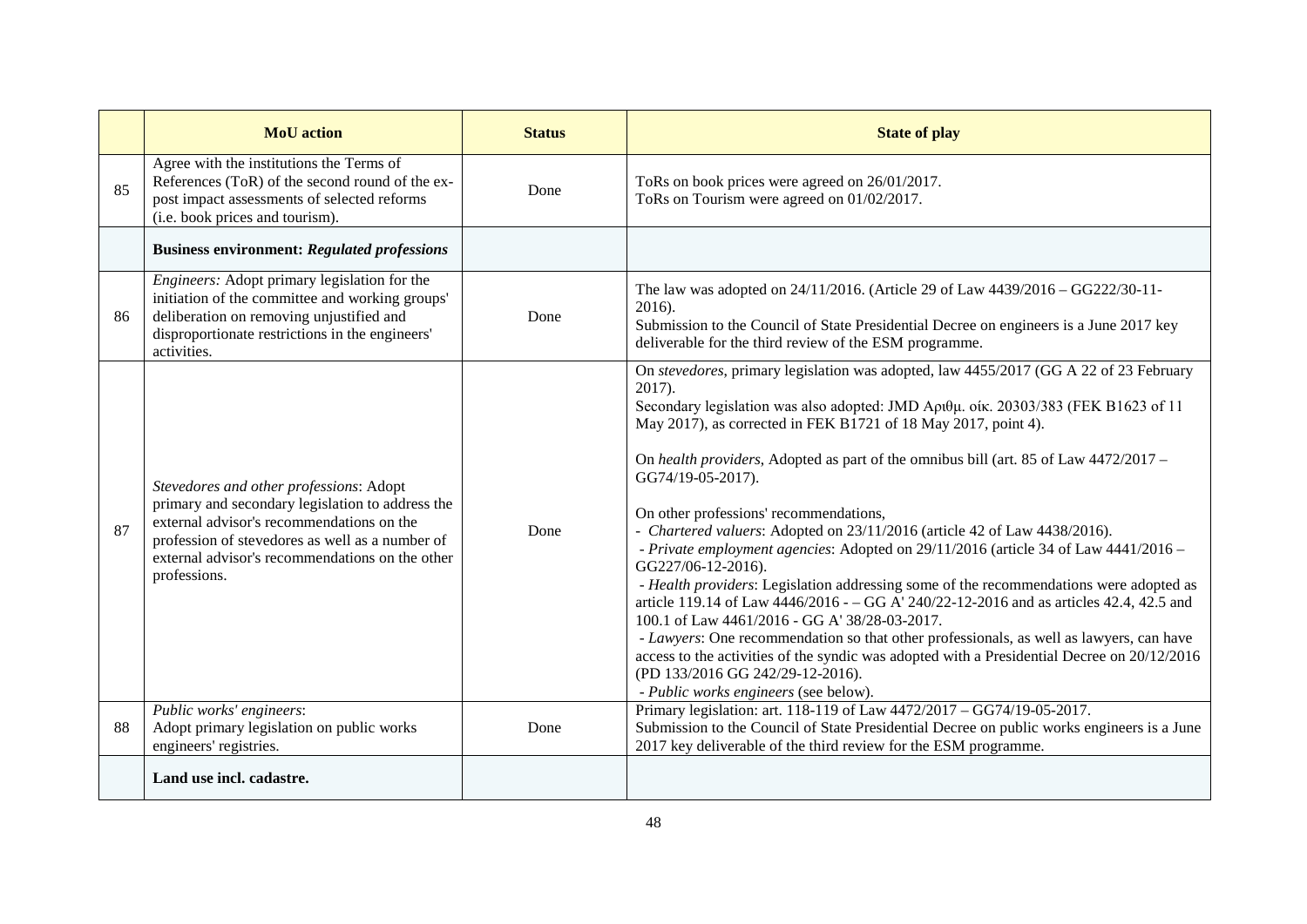|    | <b>MoU</b> action                                                                                                                                                                                                                                                                                                                                                                 | <b>Status</b> | <b>State of play</b>                                                                                                                                                                                                                               |
|----|-----------------------------------------------------------------------------------------------------------------------------------------------------------------------------------------------------------------------------------------------------------------------------------------------------------------------------------------------------------------------------------|---------------|----------------------------------------------------------------------------------------------------------------------------------------------------------------------------------------------------------------------------------------------------|
| 89 | Amend the law governing spatial planning<br>levels in Greece (law 4269/2014).                                                                                                                                                                                                                                                                                                     | Done          | The law was adopted on 21/12/2016 (Law 4447/2016 - GG241/23-12-2016).                                                                                                                                                                              |
| 90 | Submit the Presidential Decree on land uses to<br>the Council of State                                                                                                                                                                                                                                                                                                            | Done          | Presidential Decree has been submitted to the Council of State (letter ref: no<br>966/19.05.17).                                                                                                                                                   |
| 91 | Adopt a Ministerial Decision with the technical<br>specifications for local and special spatial plans                                                                                                                                                                                                                                                                             | Done          | FEK no. 1976/7.6.2017 and 1975/7.6.2017                                                                                                                                                                                                            |
| 92 | Upload the forest maps already completed by<br>the cadastral agency EKXA and endorsed by<br>the forestry services                                                                                                                                                                                                                                                                 | Done          |                                                                                                                                                                                                                                                    |
| 93 | The Government Council for Economic Affairs<br>(KYSOIP) will formally endorse the new<br>framework principles and roadmap for<br>nationwide cadastral offices based on the<br>technical assistance by the World Bank and in<br>agreement with the EC. The new framework<br>will ensure adequate financial autonomy and<br>administrative capacity of the new cadastral<br>entity. | Done          | Institutions have agreed overall with the final draft and expect to have more detailed<br>comments at the stage of law drafting. EL authorities are expected to consult with<br>stakeholders. KYSOIP has formally endorsed the agreed draft 09/05. |
|    | industries: Energy. Electricity<br><b>Network</b><br>market                                                                                                                                                                                                                                                                                                                       |               |                                                                                                                                                                                                                                                    |
| 94 | Formally propose structural measures that will<br>be unconditionally implemented to comply with<br>recent judgments of the European Courts in<br>relation to Commission's decisions C(2008)<br>824 and C(2009) 6244 on lignite.                                                                                                                                                   | Done          | Final conference call has taken place and proposal was submitted.                                                                                                                                                                                  |
| 95 | KYSOIP shall endorse the principles that will<br>apply to the structural measures relating to the<br>divestment of lignite-fired generation capacity.                                                                                                                                                                                                                             | Done          | KYSOIP decision adopted on 9 May 2017. Publication in GG done.                                                                                                                                                                                     |
| 96 | NOME auctions. To increase competition in the<br>retail electricity market, complete the sale and<br>start the delivery of 8% of the total 2015<br>volume of electricity to alternative suppliers in<br>the interconnected system                                                                                                                                                 | Done          | Sale of 8% and start of delivery has taken place.                                                                                                                                                                                                  |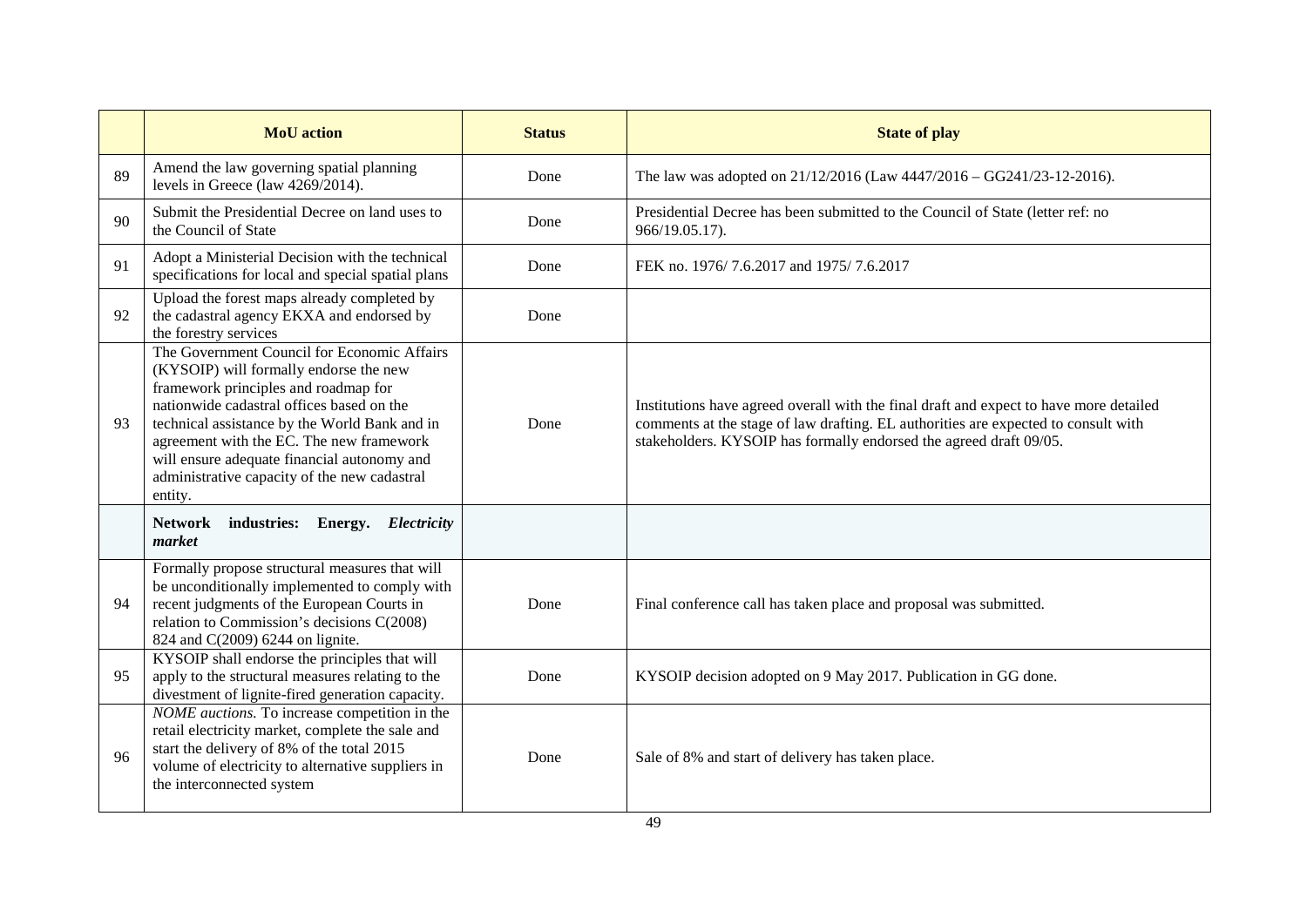|     | <b>MoU</b> action                                                                                                                                                                                                                                                                                                                                                                                                                                                                                                                                        | <b>Status</b> | <b>State of play</b>                                                                                                                                         |
|-----|----------------------------------------------------------------------------------------------------------------------------------------------------------------------------------------------------------------------------------------------------------------------------------------------------------------------------------------------------------------------------------------------------------------------------------------------------------------------------------------------------------------------------------------------------------|---------------|--------------------------------------------------------------------------------------------------------------------------------------------------------------|
| 97  | NOME auctions. The energy regulator RAE<br>will decide, in accordance with the provisions<br>of the KYSOIP NOME Action Plan, (i) the<br>additional quantities to be auctioned, which<br>shall be equal to the yearly targeted decrease for<br>Public Power Corporation (PPC) retail market<br>share, i.e. 12% for 2017 multiplied by the total<br>volume in the interconnected system in 2016,<br>(ii) the number of auctions which still need to<br>be launched in 2017 in order to achieve the<br>target and (iii) the quantities per auction          | Done          | On 22 December 2016, the energy regulator RAE decided on the auction quantities and<br>schedule for 2017 (RAE's decision 619/2016. FEK B4396/30.12.2016).    |
| 98  | NOME auctions. Mechanism for the revision of<br>the auction reserve price: the Law 4389/2016<br>will be amended regarding the reserve price of<br>the auctions so that in June of each year,<br>starting from June 2017, the authorities will<br>revise the reserve price of the auctions based on<br>RAE's proposal, to incorporate (i) CO <sub>2</sub> prices<br>as specified in law 4389/2016, as amended by<br>law 4393/2016, and (ii) updated data for PPC<br>production costs, in line with the methodology<br>deriving the initial Reserve Price. | Done          | Adopted as part of the Omnibus bill (law 4472, GG A74 of 19 May 2017): article 101.                                                                          |
| 99  | NOME auctions: The KYSOIP action plan and<br>the legislation related to NOME will be<br>amended in order to increase auctioned<br>quantities and bring forward monitoring to react<br>more quickly to possible deviations. A more<br>structural assessment, conducted jointly by the<br>authorities and the institutions, is introduced in<br>parallel to the normal one with the purpose to<br>evaluate the impact of the introduction of the<br>target model and of the implementation of<br>structural measures.                                      | Done          | Adopted as part of the Omnibus bill (law 4472, GG A74 of 19 May 2017): article 101.<br>KYSOIP decision of 9 May 2017, published in GG B 1690 of 16 May 2017. |
| 100 | PPC financial situation. The authorities and<br>PPC will agree with the institutions a detailed<br>action plan, including a specific timeline for its                                                                                                                                                                                                                                                                                                                                                                                                    | Done          | Final version submitted on 14 June 2017.                                                                                                                     |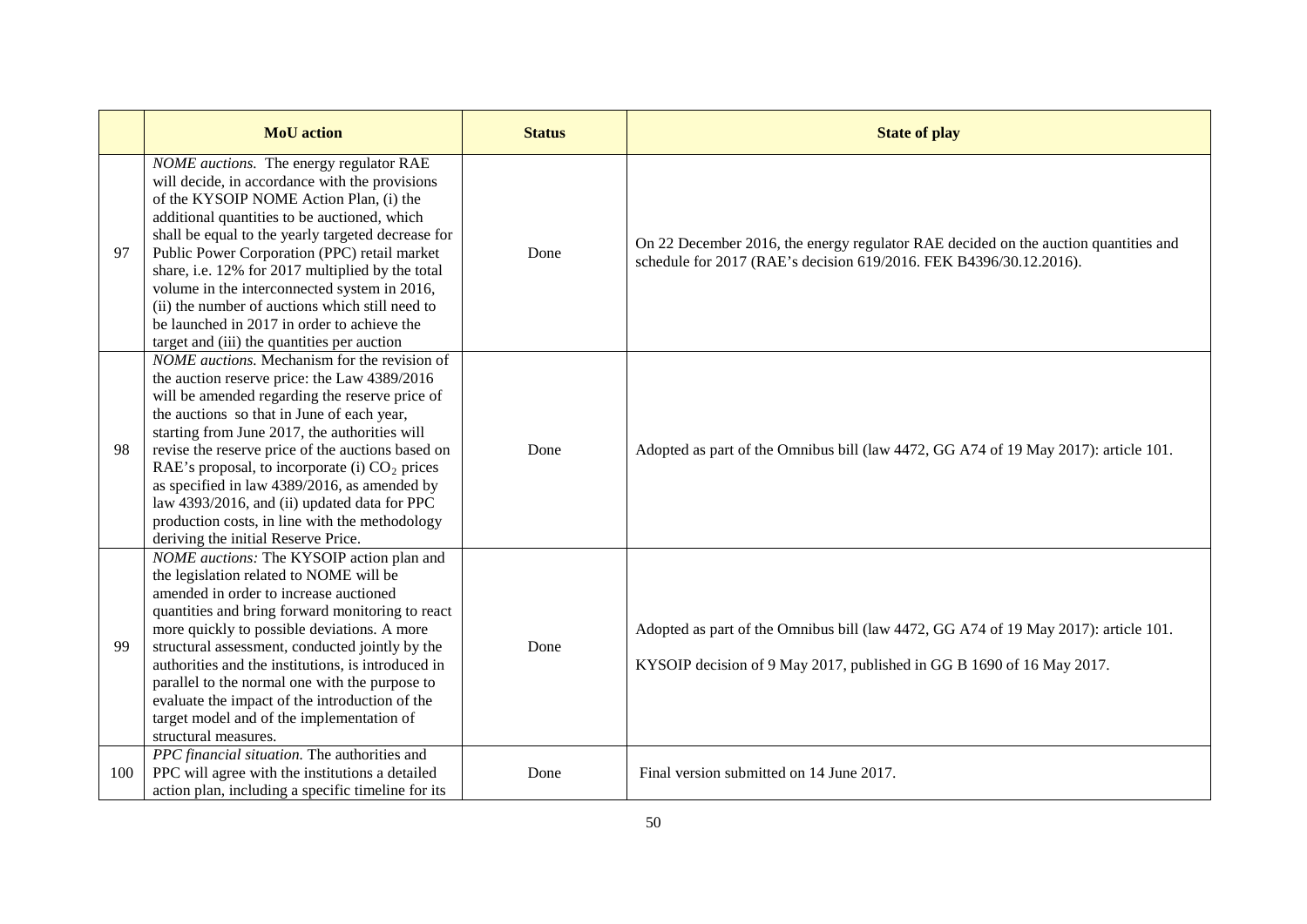|     | <b>MoU</b> action                                                                                                                                                                                                                                                                                                                                                                                                                                                                                                                                                                                                                                                                                                                                     | <b>Status</b> | <b>State of play</b>                                                                                                                                                                                                                                                                                                          |
|-----|-------------------------------------------------------------------------------------------------------------------------------------------------------------------------------------------------------------------------------------------------------------------------------------------------------------------------------------------------------------------------------------------------------------------------------------------------------------------------------------------------------------------------------------------------------------------------------------------------------------------------------------------------------------------------------------------------------------------------------------------------------|---------------|-------------------------------------------------------------------------------------------------------------------------------------------------------------------------------------------------------------------------------------------------------------------------------------------------------------------------------|
|     | implementation, to address the issue of PPC<br>arrears. This action plan will be based on best<br>practices regarding arrears collection and non-<br>accumulation and at least include (i) a timeline<br>for clearing all public sector arrears by the end<br>of 2017, (ii) a detailed plan on how to address<br>the issue of electricity theft, (iii) a process for<br>identification and taking recourse against<br>strategic defaulters, consistent with the Greek<br>Electric Energy Distribution Network<br>Administration Code issued by RAE, and<br>protecting the vulnerable clients, as defined by<br>law, (iv) a clear timeline for the roll-out of<br>smart and potentially pre-paid meters; and (v) a<br>review of the billing frequency. |               |                                                                                                                                                                                                                                                                                                                               |
| 101 | PPC financial situation. The authorities and the<br>institutions will agree a roadmap to clear the<br>accumulated PSO deficit for PPC.                                                                                                                                                                                                                                                                                                                                                                                                                                                                                                                                                                                                                | Done          | Final version was submitted on 14 June 2017.                                                                                                                                                                                                                                                                                  |
| 102 | ADMIE. Finalise the transaction of the sale of<br>24% of the shares of ADMIE. PPC and the<br>strategic investor will sign the Share Purchase<br>Agreement for 24% of ADMIE; the<br>Shareholders' Agreement will be signed prior to<br>the closing.                                                                                                                                                                                                                                                                                                                                                                                                                                                                                                    | Done          | Share Purchase Agreement was signed mid-December 2016.                                                                                                                                                                                                                                                                        |
| 103 | Capacity mechanism. The authorities will<br>forward to the European Commission the new<br>adequacy study by ADMIE.                                                                                                                                                                                                                                                                                                                                                                                                                                                                                                                                                                                                                                    | Done          | Adequacy study received. Technical discussions will follow in order for the authorities to<br>pre-notify the new mechanism in the next few weeks.                                                                                                                                                                             |
| 104 | Renewable Energy Sources (RES) account. To<br>regularise the situation of payments to RES<br>producers, implement the revised legislation on<br>the RES account by applying the adjustment<br>mechanism for December 2016 with<br>adjustments applying as of 1 January 2017, as<br>specified in the legislation approved in October<br>2016.                                                                                                                                                                                                                                                                                                                                                                                                          | Done          | The energy regulator RAE's decision 621/2016 has been published, the RES-supporting<br>ETMEAR surcharge was decreased on average. The authorities sent a response to the<br>information request on 24 January 2017. An update by the authorities is necessary after the<br>second review of the RES account by 31 March 2017. |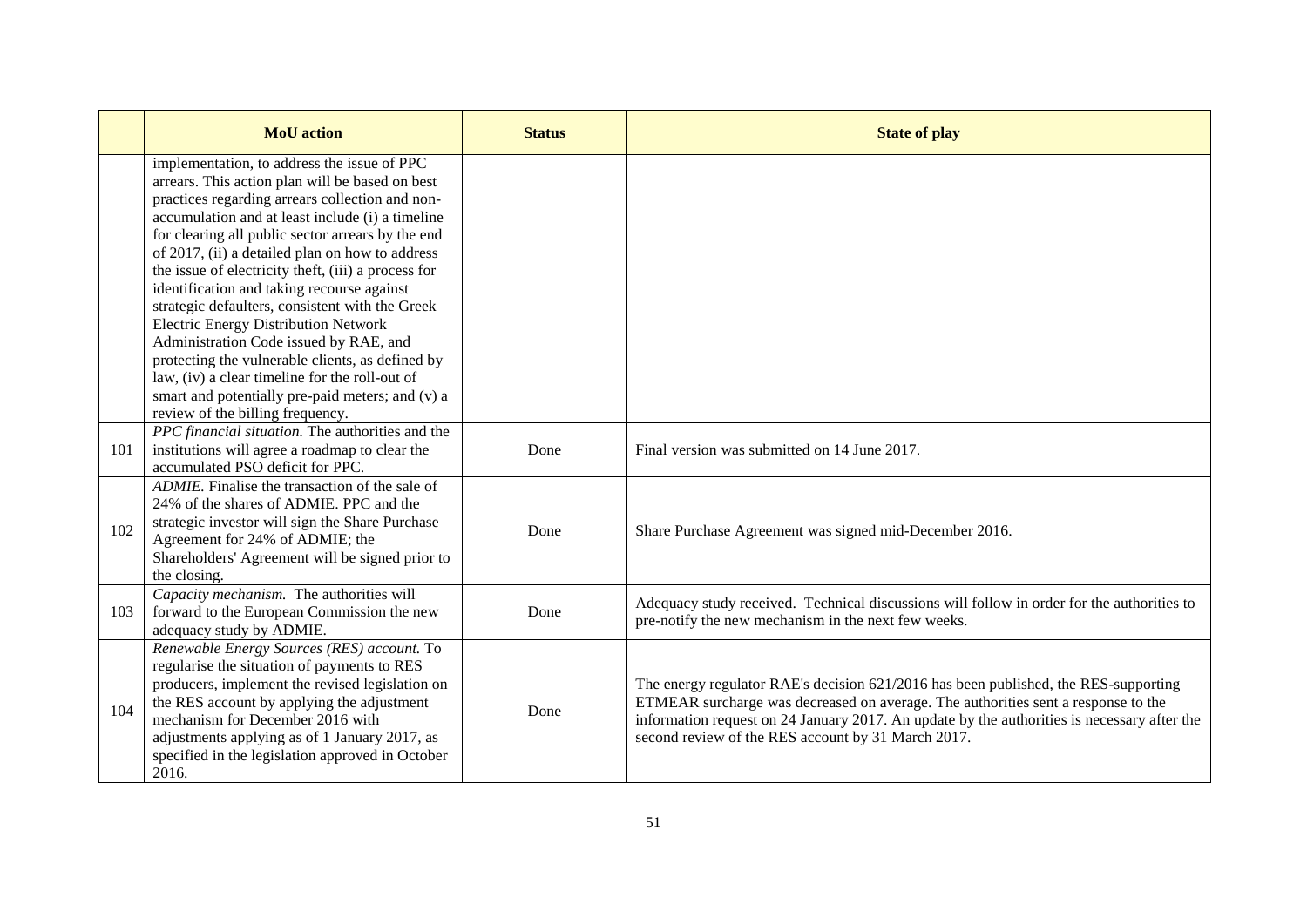|     | <b>MoU</b> action                                                                                                                                                                                                                                                                                                                                                                                                                                            | <b>Status</b> | <b>State of play</b>                                                                                                                                                                                                                                                                                                                                                                                                                        |
|-----|--------------------------------------------------------------------------------------------------------------------------------------------------------------------------------------------------------------------------------------------------------------------------------------------------------------------------------------------------------------------------------------------------------------------------------------------------------------|---------------|---------------------------------------------------------------------------------------------------------------------------------------------------------------------------------------------------------------------------------------------------------------------------------------------------------------------------------------------------------------------------------------------------------------------------------------------|
| 105 | Target model. To ensure the transition of the<br>Greek electricity market to a more modern<br>design, the authorities will provide a roadmap<br>for the issuance of the necessary regulatory<br>decisions, the approach taken in the drafting of<br>the required technical codes and the steps for<br>putting in place the technical tools (e.g. IT<br>systems) to implement the day ahead, intraday,<br>forward and balancing markets by 1 January<br>2018. | Done          | Revised draft roadmap received on 17 May 2017. Further comments from the Institutions<br>sent on 24 May 2017, agreed by the authorities.                                                                                                                                                                                                                                                                                                    |
| 106 | Network industries: Energy. Gas market<br>reform. The first auction under the revised gas<br>release programme as endorsed by decision of<br>HCC will take place. The quantity auctioned for<br>2017 will amount to 16% of DEPA's yearly gas<br>supply to customers.                                                                                                                                                                                         | Done          | The annual tender took place on 18 November 2016 and quantities amounted to 3.2<br>million MWh (60% of quantities for 2017, which amounts to the full quantity that was<br>auctioned for 2016) and therefore a substantial increase. The authorities confirmed that<br>the auction for first quarterly quantities took place on 13 December 2016. A note on the<br>main specifications of the auction and its outcome would be appreciated. |
|     | <b>Network industries: Water utilities</b>                                                                                                                                                                                                                                                                                                                                                                                                                   |               |                                                                                                                                                                                                                                                                                                                                                                                                                                             |
| 107 | Adopt legislation setting out charging rules for<br>water services taking also into account the<br>ongoing work by the Special Secretariat for<br>Water (SSW)                                                                                                                                                                                                                                                                                                | Done          | After discussion at principal level draft was agreed with the authorities 05 May. The JMD<br>was published in the Governmental Gazette (No. Δ38134/19.5.2017) on 22.05.                                                                                                                                                                                                                                                                     |
| 108 | Take immediate steps to ensure that the SSW is<br>adequately staffed in order to be able to carry<br>out in full its tasks and will take concrete steps<br>to strengthen the SSW to enable it to take<br>regulatory decisions with the necessary degree<br>of autonomy                                                                                                                                                                                       | Done          | Greek authorities have made progress in hiring personnel to increase the administrative<br>capacity of SSW.                                                                                                                                                                                                                                                                                                                                 |
| 109 | The Athens Water Company (EYDAP) and the<br>Thessaloniki Water Company (EYATH) will<br>launch a process of preparing business plans,<br>including for investments and key capital<br>projects for the next five years.                                                                                                                                                                                                                                       | Done          | Information sent by EL on 06/11/2016 confirm that EYDAP and EYATH have launched<br>the process of preparing business plans.                                                                                                                                                                                                                                                                                                                 |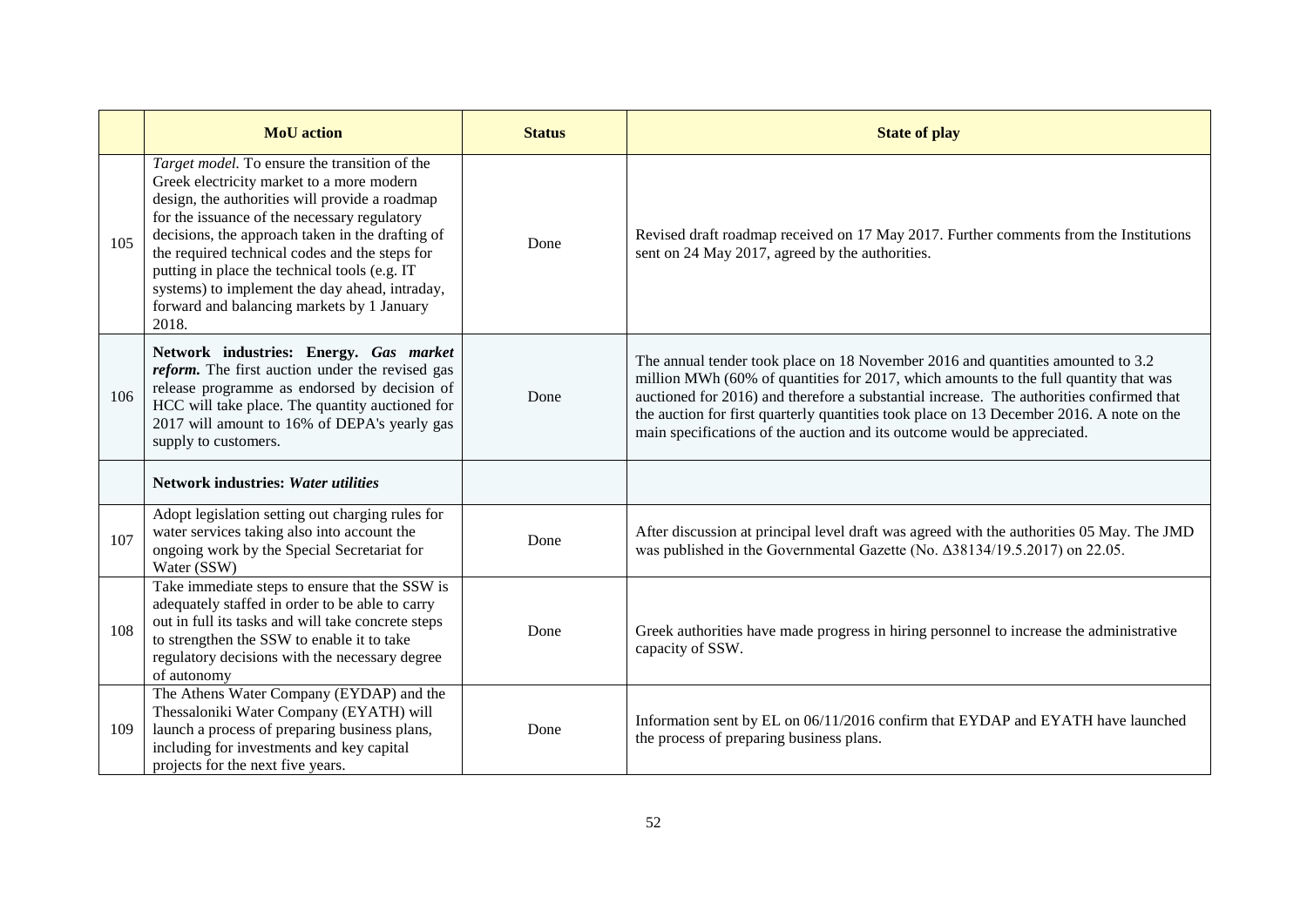|     | <b>MoU</b> action                                                                                                                                                                                                                                                                                                                                                                     | <b>Status</b> | <b>State of play</b>                                                                                                                                                                                                                                                                                                                                                              |
|-----|---------------------------------------------------------------------------------------------------------------------------------------------------------------------------------------------------------------------------------------------------------------------------------------------------------------------------------------------------------------------------------------|---------------|-----------------------------------------------------------------------------------------------------------------------------------------------------------------------------------------------------------------------------------------------------------------------------------------------------------------------------------------------------------------------------------|
|     | <b>Network industries: Transport and logistics</b>                                                                                                                                                                                                                                                                                                                                    |               |                                                                                                                                                                                                                                                                                                                                                                                   |
| 110 | Activate the logistics law by issuing the JMD of<br>art. 8, par. 8 law 4302/2014.                                                                                                                                                                                                                                                                                                     | Done          | Primary legislation has been adopted on 30/11/2016. Final draft JMD has been agreed and<br>was issued on 16/05.                                                                                                                                                                                                                                                                   |
| 111 | Adopt the logistics strategy with a time-bound<br>action plan.                                                                                                                                                                                                                                                                                                                        | Done          | The draft has been agreed in early 2017. A letter was sent by the Jr Minister for Transport<br>to the PM to request that the action plan is endorsed by KYSOIP.<br>The EL authorities made the first step for the implementation of the action plan by sending<br>a draft proposal to set up a steering committee to be responsible for the implementation of<br>the action plan. |
| 112 | Finalise the terms of reference for a general<br>transport master plan for Greece covering all<br>transport modes (road, railways, maritime, air<br>and multi-modal, including logistics aspects)                                                                                                                                                                                     | Done          | Finalised Terms of Reference has been shared with EC on 27/01/2017. EIB is proceeding<br>with the subcontracting process. The MD for the appointment of the Project Management<br>Team for Transport Master Plan has been issued on 16/05.                                                                                                                                        |
| 113 | The authorities will prepare a comprehensive<br>review of subsidies for all transport modes to be<br>used as an input for the fiscal spending review.                                                                                                                                                                                                                                 | Done          | Deliverable 1: Review of subsidies 2013-2016 and deliverable 2: Reporting on tendencies<br>2017-2020 have been received.                                                                                                                                                                                                                                                          |
|     | <b>Privatisation: Tenders</b>                                                                                                                                                                                                                                                                                                                                                         |               |                                                                                                                                                                                                                                                                                                                                                                                   |
| 114 | The term of life of the Hellenic Republic Asset<br>Development Fund (HRADF or TAIPED) shall<br>be extended for three years                                                                                                                                                                                                                                                            | Done          | HCAP BoD approved the three years extension on May 11 <sup>th</sup> 2017; The General Assembly<br>of HRADF decided to extend the term of life of HRADF by three years on the 16 <sup>th</sup> of May<br>2017.                                                                                                                                                                     |
| 115 | Endorse through KYSOIP the Asset<br>Development Plan approved by HRADF.                                                                                                                                                                                                                                                                                                               | Done          | The Asset Development Plan (ADP) has been endorsed by KYSOIP on 19/05.                                                                                                                                                                                                                                                                                                            |
| 116 | HRADF will launch procurement processes to<br>hire advisors for the key remaining tenders of<br>the ADP including Hellenic Petroleum<br>(HELPE); the electricity company (PPC), the<br>gas company (DEPA), the water companies for<br>Thessaloniki and Athens (EYATH, EYDAP,<br>respectively), the telecom company (OTE) and<br>the 30% stake in the Athens International<br>Airport. | Done          | Requests for proposal for all tenders have been prepared and the procurement processes to<br>hire advisors have been launched.                                                                                                                                                                                                                                                    |
| 117 | Egnatia Motorway SA will (i) launch tender for<br>constructing and fully equipping the three toll                                                                                                                                                                                                                                                                                     | Done          | (i) Done The tender for the three toll stations has been prepared and launched $(21, 23)$<br>December 2016 for Venetiko and Aliakmonas and 7 April 2017 for Thessaloniki).                                                                                                                                                                                                        |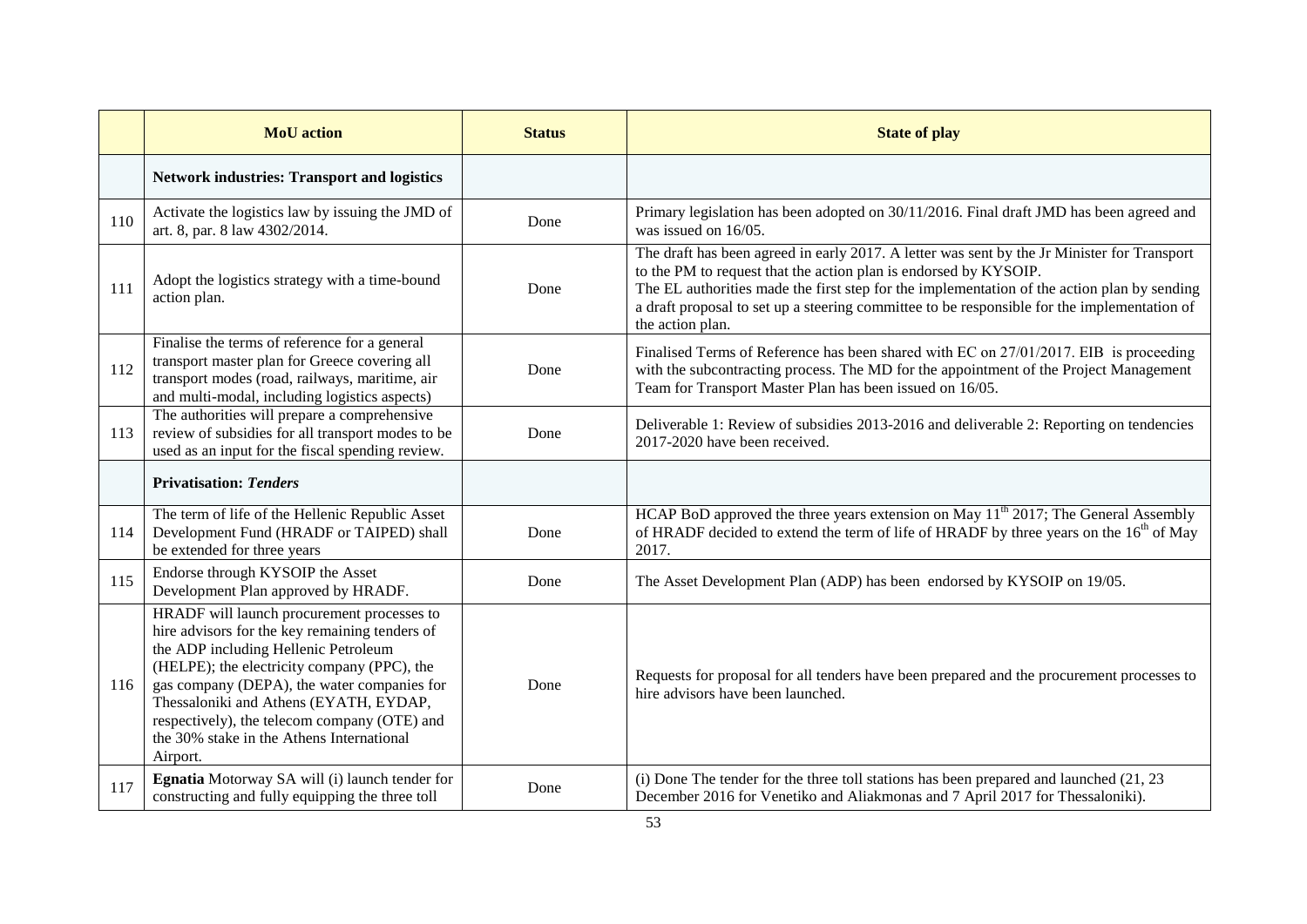|     | <b>MoU</b> action                                                                                                                                                                                                                                                                                                                                                                                                                                                                                                                                                                                                                                                                                             | <b>Status</b>                                                | <b>State of play</b>                                                                                                                                                                                                                                                                                                                                                                                                                                                                                                                                                                                                                                                                                                                                                                                                                                                                    |
|-----|---------------------------------------------------------------------------------------------------------------------------------------------------------------------------------------------------------------------------------------------------------------------------------------------------------------------------------------------------------------------------------------------------------------------------------------------------------------------------------------------------------------------------------------------------------------------------------------------------------------------------------------------------------------------------------------------------------------|--------------------------------------------------------------|-----------------------------------------------------------------------------------------------------------------------------------------------------------------------------------------------------------------------------------------------------------------------------------------------------------------------------------------------------------------------------------------------------------------------------------------------------------------------------------------------------------------------------------------------------------------------------------------------------------------------------------------------------------------------------------------------------------------------------------------------------------------------------------------------------------------------------------------------------------------------------------------|
|     | stations (Venetiko, Thessaloniki, Aliakmonas);<br>(ii) for three remaining stations (Asprovalta,<br>Kavala and Stimoniko). Egnatia SA will submit<br>the complete file on Environmental Impact<br>Assessment Study and the Ministry of<br>Environment and Energy will initiate the<br>procedure for the decision on environmental<br>terms according to the relevant legislation<br>$(4014/11)$ ; (iii) Egnatia SA will finalise the<br>tender documents for the construction of these<br>stations. (iv) The Hellenic Republic will issue a<br>Ministerial Decision that will specify the<br>optimization scheme of the existing "open" toll<br>system, as proposed by the Technical Advisor<br>of the HRADF. |                                                              | (ii) Done For three remaining stations, Egnatia SA submitted the complete file on<br>Environmental Impact Assessment Study and, the Ministry of Environment and Energy<br>initiated the procedure for the decision on environmental terms according to the relevant<br>legislation. Approval of environmental terms for the 2 new toll stations in Strymoniko and<br>Kavala given in mid-May.<br>(iii) Done Egnatia has finalised the tender documents for the construction of these stations<br>(iv) Done A draft joint ministerial decision drafted and signed on 20 May 2017.                                                                                                                                                                                                                                                                                                        |
| 118 | On Hellenikon the Authorities will: (a) resolve<br>the forestry and archaeology issues; (b) appoint<br>the Special Committee of Experts in<br>collaboration with the investors; (c) adopt a<br>revised legislative framework regarding the<br>granting of casino licenses in Attica Region.                                                                                                                                                                                                                                                                                                                                                                                                                   | Done                                                         | (a) The actions included in the roadmap agreed between the EL and the investors on the $7th$<br>of June, have been specified and fully agreed between the two parties on the $9th$ of June.<br>Thus, the forestry and the archaeology issues can be considered as resolved.<br>(b) There has been agreement between the Government and the investors on the<br>composition of the Special Committee of Experts.<br>(c) The revised legislative framework regarding the granting of casino licences in Attica<br>Region was approved by Parliament in December 2016 (Art. 109, 4486/2016 - FEK<br>240/A/22-12-2016)                                                                                                                                                                                                                                                                      |
| 119 | HRADF will initiate a new tender process for<br>the privatization of 66% of DESFA (35% of<br>HELPE and 31% of TAIPED), including (i) the<br>launch of the call for the appointment of<br>consultants, and (ii) the launch of the expression<br>of interest. (iii) The authorities will modify the<br>existing legislation to ensure that DESFA<br>operates under full ownership unbundling.                                                                                                                                                                                                                                                                                                                   | (i) Done<br>ii) Awaiting final<br>verification<br>(iii) Done | (i) RfP was uploaded on TAIPED website on 21 March<br>2017: http://www.hradf.com/en/procurement/view/626/paroxh-yphresiwn-<br>xrhmatooikonomikoy-symboyloy-sto-taiped-gia-ton-desfa Proposals have to be sent by 25<br>April 2017.<br>(ii) On June 13 2017, based on a request by the financial advisors of TAIPED in charge of<br>the DESFA privatisation, the authorities asked to make some technical amendments to the<br>legislation in order to improve the competitiveness of the tender process. The provision,<br>the text of which has been agreed with the institutions, was submitted for adoption to<br>Parliament on 15 June 2017. Adoption is foreseen at the latest by 22 June 2017, and<br>TAIPED has confirmed it will launch the expression of interest, therefore completing the<br>prior action, immediately thereafter. Provided that the amendment is adopted by |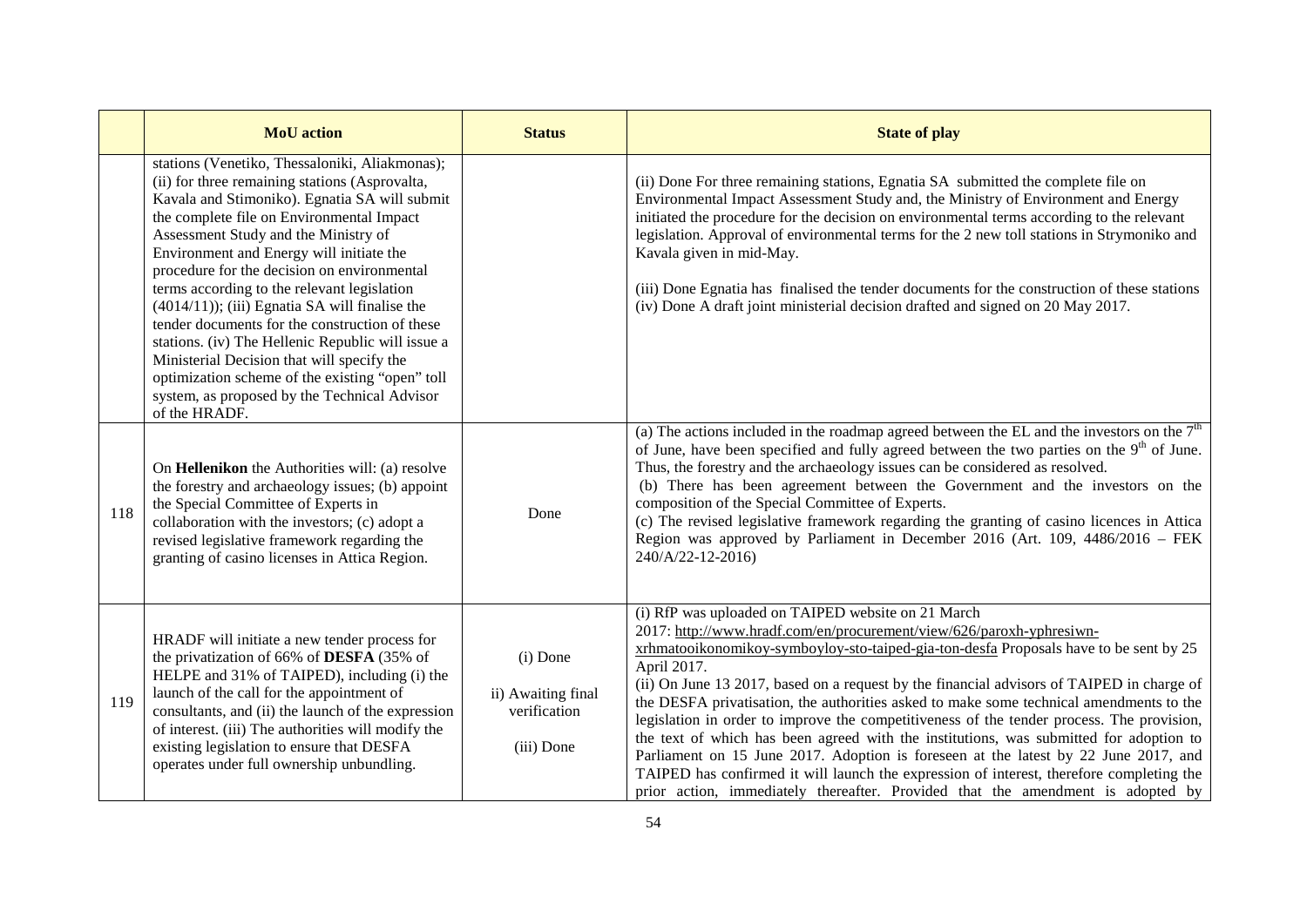|     | <b>MoU</b> action                                                                                                                                                                                                                                                                                                                                                                                                                                                                                                                                                                                                                                                                                                                                                                                                             | <b>Status</b> | <b>State of play</b>                                                                                                                                                                                                                                                        |
|-----|-------------------------------------------------------------------------------------------------------------------------------------------------------------------------------------------------------------------------------------------------------------------------------------------------------------------------------------------------------------------------------------------------------------------------------------------------------------------------------------------------------------------------------------------------------------------------------------------------------------------------------------------------------------------------------------------------------------------------------------------------------------------------------------------------------------------------------|---------------|-----------------------------------------------------------------------------------------------------------------------------------------------------------------------------------------------------------------------------------------------------------------------------|
|     |                                                                                                                                                                                                                                                                                                                                                                                                                                                                                                                                                                                                                                                                                                                                                                                                                               |               | Parliament as agreed with the institutions, and that TAIPED subsequently launches the<br>tender, the prior action will be considered as done.<br>(iii) Full ownership unbundling was adopted as part of the Omnibus bill (law 4472, GG<br>A74 of 19 May 2017): Article 103. |
| 120 | The authorities will conclude the remaining<br>Government Pending Actions identified by the<br>institutions and HRADF and which are due by<br>February 2017 (continuous action)                                                                                                                                                                                                                                                                                                                                                                                                                                                                                                                                                                                                                                               | Done          | All requested GPAs were adopted. The final outstanding one concerned the submission of<br>a study by the University of Piraeus on the maintenance of infrastructure for TRAINOSE.<br>This was done on 8 June.                                                               |
| 121 | The authorities will revise the legislation on the<br>Hellenic Civil Aviation Authority (HCAA) in<br>line with the Compliance Report of October<br>2016                                                                                                                                                                                                                                                                                                                                                                                                                                                                                                                                                                                                                                                                       | Done          | The amendments on HCAA law satisfy the commitments (technical adjustments to the<br>legislation included in the compliance of the mid-September 2016 milestones.                                                                                                            |
|     | <b>Privatisation: HCAP</b>                                                                                                                                                                                                                                                                                                                                                                                                                                                                                                                                                                                                                                                                                                                                                                                                    |               |                                                                                                                                                                                                                                                                             |
| 122 | The General Assembly of Hellenic Corporation<br>of Assets and Participations (HCAP) shall adopt<br>the sections of the internal regulation listed<br>below:<br>Framework for the preparation of the<br>a.<br>strategic plan.<br>Eligibility and appointment criteria of<br>b.<br>Members of the Supervisory Board;<br>Internal Rules of the Supervisory<br>c.<br>Board;<br>Eligibility and appointment criteria of<br>d.<br>the BoD;<br>Evaluation and removal of the BoD;<br>e.<br>f.<br>Remuneration & Compensation Policy<br>for the BoD; remuneration should be set in a<br>competitive range capable of attracting first-rate<br>professionals.<br><b>SOEs Coordination Mechanism;</b><br>g<br>Reporting & Audit;<br>h.<br>i.<br>Corporate governance code of HCAP;<br>Conflict of interest and non-compete<br>for HCAP. | Done          | The English as well as the Greek versions of the Internal Regulations have been agreed.<br>The final agreed Greek versions of the documents were adopted by the General Assembly<br>of HCAP on 12 June.                                                                     |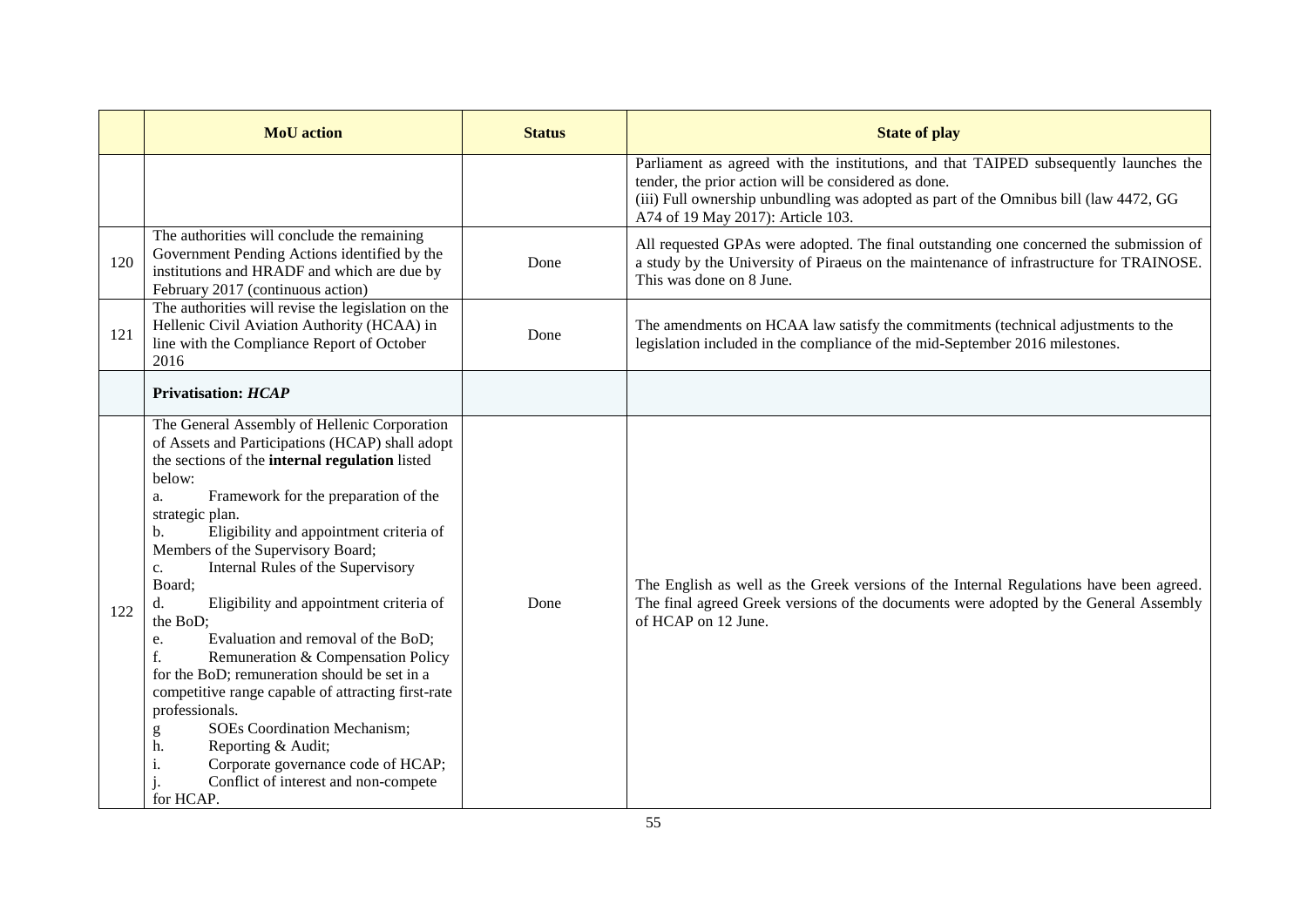|     | <b>MoU</b> action                                                                                                                                                                                                                                                                                                                                                                                                                                                                                                                                                                                                                                                                                                                                                                                                                                                                                                                                                                                                  | <b>Status</b> | <b>State of play</b>                                                                                                                                                                                                                                                                                                                                                                                                                                                                                                                                                                                                                       |
|-----|--------------------------------------------------------------------------------------------------------------------------------------------------------------------------------------------------------------------------------------------------------------------------------------------------------------------------------------------------------------------------------------------------------------------------------------------------------------------------------------------------------------------------------------------------------------------------------------------------------------------------------------------------------------------------------------------------------------------------------------------------------------------------------------------------------------------------------------------------------------------------------------------------------------------------------------------------------------------------------------------------------------------|---------------|--------------------------------------------------------------------------------------------------------------------------------------------------------------------------------------------------------------------------------------------------------------------------------------------------------------------------------------------------------------------------------------------------------------------------------------------------------------------------------------------------------------------------------------------------------------------------------------------------------------------------------------------|
| 123 | The process for determining the remaining<br>portfolio of SOEs to be transferred should be<br>jointly agreed between institutions and the<br>Greek authorities. A list of assets for transfer<br>shall be determined on the basis of the agreed<br>criteria. The transfer of the agreed portfolio of<br>assets should be undertaken immediately as a<br>prior action.                                                                                                                                                                                                                                                                                                                                                                                                                                                                                                                                                                                                                                              | Done          | The list of SOEs has been agreed and included in the agreed TMU.<br>A set of the remaining SOEs included in the agreed list, has been transferred via Law<br>4472/2017 (Art. 81). As agreed, due to legal impediments and the decision of KYSOIP<br>adopted as part of the review, the transfer of a small number of SOEs will take place in<br>September.                                                                                                                                                                                                                                                                                 |
| 124 | The process for determining the remaining<br>portfolio of real estate that will be transferred<br>to the Fund will be jointly agreed between<br>institutions and the Greek Authorities. The<br>process will include the setting up of a working<br>group, composed of expert representatives of<br>the Ministry of Finance, competent ministries<br>and HCAP (via HRADF and ETAD). The<br>authorities will adopt legislation to allow the<br>setting up of the working group and granting its<br>members as a group full access to all relevant<br>databases as necessary to complete its mandate<br>and in line with data protection laws. The<br>understanding is that exclusions from real estate<br>assets owned either by the State or by entities<br>beneficially owned by the State will take place<br>based on solid grounds to be jointly agreed<br>between institutions and the Greek Authorities.<br>No transfer of State real estate assets shall be<br>made if this is against the Greek legislation. | Done          | Primary legislation required for the establishment of the working group consisting of<br>GSPP, HRADF and ETAD has been adopted (Done).<br>The content of the secondary legislation has been agreed between the authorities and the<br>institutions and the relevant ministerial decision, setting up the working group, was issued<br>on 7 June. The action plan for the working group has been agreed between the authorities<br>and the institutions.                                                                                                                                                                                    |
| 125 | The Supervisory Board (SB) of HCAP will<br>complete the selection of the Board of Directors<br>including the CEO and the Board of Directors<br>will be constituted as a body.                                                                                                                                                                                                                                                                                                                                                                                                                                                                                                                                                                                                                                                                                                                                                                                                                                      | Done          | The SB has proceeded to the selection of HR consultants (Stanton Chase). Stanton Chase<br>submitted the final list of candidates to the SB on 5 <sup>th</sup> of January 2017. The SB has<br>completed the process of interviewing the candidates and presented the list of candidates<br>for the post of the CEO to the Minister of Finance on the 13th January 2017 and on the<br>$20th$ of January the SB announced the appointed executive members (CEO and COO) as<br>well as the chairman of the Board of Directors. The selection of the remaining members of<br>the BoD has been completed and they were announced on 10 February. |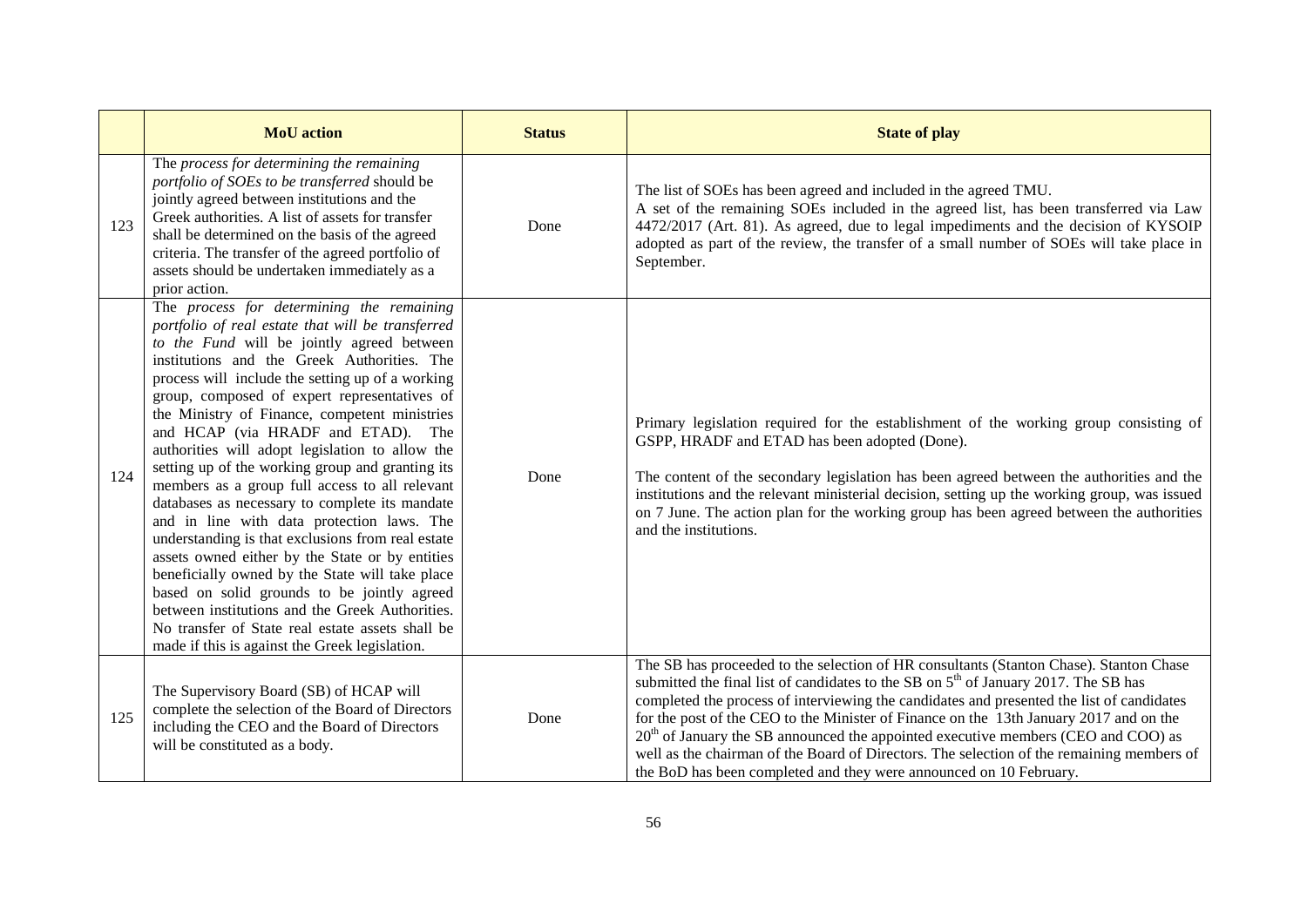|     | <b>MoU</b> action                                                                                                                                                                                                                                                                                                                                                                                                                                                                                                              | <b>Status</b> | <b>State of play</b>                                                                                                                                                                                                                                                                                                                                                                                     |  |  |
|-----|--------------------------------------------------------------------------------------------------------------------------------------------------------------------------------------------------------------------------------------------------------------------------------------------------------------------------------------------------------------------------------------------------------------------------------------------------------------------------------------------------------------------------------|---------------|----------------------------------------------------------------------------------------------------------------------------------------------------------------------------------------------------------------------------------------------------------------------------------------------------------------------------------------------------------------------------------------------------------|--|--|
| 126 | The Board of Directors of HCAP will review<br>the board of HRADF                                                                                                                                                                                                                                                                                                                                                                                                                                                               | Done          | The corporate governance and board assessment report for HRADF has been submitted by<br>the consultants to the BoD of HCAP on 1 June. Thus, the prior action can be considered as<br>done.                                                                                                                                                                                                               |  |  |
| 127 | The 10 regional port authorities will remain in<br>HRDAF and HRADF shall proceed with the<br>steps needed for concession agreements for<br>those for which there is greater development<br>potential. This will be included in the Asset<br>Development Plan (ADP) as prior<br>action. Ultimately, the 10 regional port<br>authorities, including the ones for which<br>concession agreements would have been<br>concluded, will be transferred to EDIS. The<br>remaining 23 regional airports will be<br>transferred to EDIS. | Done          | The ADP has been updated and approved by KYSOIP on 19/5/2017. The updated ADP<br>includes the ports. Agreement has been reached to transfer remaining regional airports to<br>EDIS. The TMU has been updated to confirm that $a$ potential transfer also of the<br>management and operation rights of the remaining regional airports shall be reviewed by<br>September 2017. (TMU Table 12 footnote 1). |  |  |
| 128 | The authorities will provide the report prepared<br>by the external advisor in relation to Hellenic<br>Aerospace Industries (HAI) on the basis of the<br>terms of reference agreed with the institutions.                                                                                                                                                                                                                                                                                                                      | Done          | The Ministry of Finance had informal contacts with potential advisors but at the end it<br>assigned the task to Ernst & Young. The report was given to the institutions on the $19th$ of<br>May.                                                                                                                                                                                                         |  |  |
|     | IV. Modern State and public administration                                                                                                                                                                                                                                                                                                                                                                                                                                                                                     |               |                                                                                                                                                                                                                                                                                                                                                                                                          |  |  |
|     | <b>Public Administration.</b> Mobility.                                                                                                                                                                                                                                                                                                                                                                                                                                                                                        |               |                                                                                                                                                                                                                                                                                                                                                                                                          |  |  |
| 129 | Approve legislation to introduce a new<br>permanent mobility scheme, which will<br>promote the use of job descriptions and will be                                                                                                                                                                                                                                                                                                                                                                                             | Done          | The law was voted on 25/11/2016 (Law 4440/2016).                                                                                                                                                                                                                                                                                                                                                         |  |  |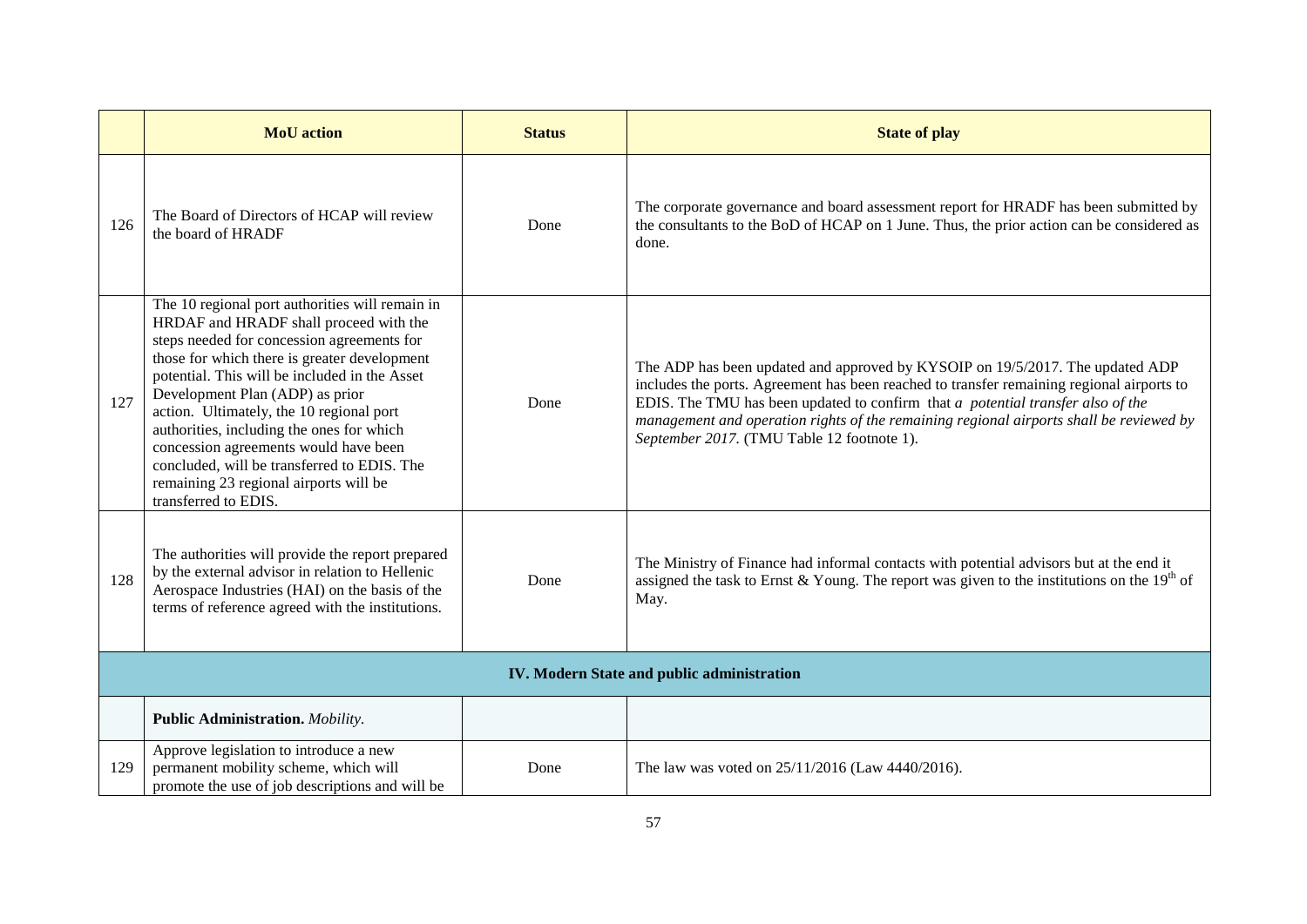|     | <b>MoU</b> action                                                                                                                                                                                                                                                                       | <b>Status</b> | <b>State of play</b>                                                                                                                                                                                                                                                                                                                                                                     |
|-----|-----------------------------------------------------------------------------------------------------------------------------------------------------------------------------------------------------------------------------------------------------------------------------------------|---------------|------------------------------------------------------------------------------------------------------------------------------------------------------------------------------------------------------------------------------------------------------------------------------------------------------------------------------------------------------------------------------------------|
|     | linked with an online database that will include<br>all current vacancies.                                                                                                                                                                                                              |               |                                                                                                                                                                                                                                                                                                                                                                                          |
| 130 | In order to implement the scheme, draft<br>organigrams of all Ministries which need<br>reorganisation will be submitted to the Council<br>of State                                                                                                                                      | Done          | Draft organograms submitted to the Council of State on 19 May 2017.                                                                                                                                                                                                                                                                                                                      |
| 131 | Public Administration Special wage grid.<br>Approve legislation to complete the<br>rationalisation of specialised wage grids,<br>following the same methodology as used for the<br>unified wage grid.                                                                                   | Done          | First draft of legislation received on 27/11/2016 and assessed by 4i. New draft received on<br>10 May and assessed by the institutions. Approved in the omnibus bill (law 4472, GG A74<br>of 19 May 2017) with minor differences which do not change the assessment.                                                                                                                     |
|     | <b>Public Administration Modernisation.</b>                                                                                                                                                                                                                                             |               |                                                                                                                                                                                                                                                                                                                                                                                          |
| 132 | The authorities will (i) submit to the Council of<br>State the draft Presidential Decree to define the<br>responsibility of Administrative Secretaries; (ii)<br>approve legislation to define wages and<br>allowances for Administrative Secretaries.                                   | Done          | (i) Following agreement with the institutions, draft approved by the Government Council<br>for Reforms on 17 May 2017. Submission to the Council of State pending.<br>(ii) Done: Adopted as part of the Omnibus bill (law 4472, GG A74 of 19 May 2017):<br>Article 98.                                                                                                                   |
| 133 | The Government Council for Reform will<br>finalise the appointment of all members of the<br>selection committee for Administrative<br>Secretaries.                                                                                                                                      | Done          | Appointment finalised by the Government Council for Reform on 17 May.                                                                                                                                                                                                                                                                                                                    |
|     | Public Administration Selection of managers.                                                                                                                                                                                                                                            |               |                                                                                                                                                                                                                                                                                                                                                                                          |
| 134 | The authorities will (i) approve the Ministerial<br>Decision on structured interviews; (ii) issue the<br>circular on recognition of private sector<br>experience, to have service councils complete<br>the process by the end of 2016; (iii) issue the<br>circular on job descriptions. | Done          | (i) The authorities have sent the text as published ( $\Delta I \Delta A \Delta/\Phi$ .35.46/2267/oux.32096/2016<br>ФЕК 4123/В/21-12-2016)<br>(ii) Circular $\Delta I \Delta A \Delta/\Phi$ .31.56/2417/oux.31389 of 8 December 2016 was sent to the 4i on 24<br>January 2017.<br>(iii) Circular ΔΙΠΑΑΔ/ΠΡΟΣ/139/οικ.30155 of 23 November 2016 was sent to the 4i on<br>24 January 2017. |
| 135 | Launch the call for Directors General for HR<br>and financial services, with appointments to be<br>completed in September 2017.                                                                                                                                                         | Done          |                                                                                                                                                                                                                                                                                                                                                                                          |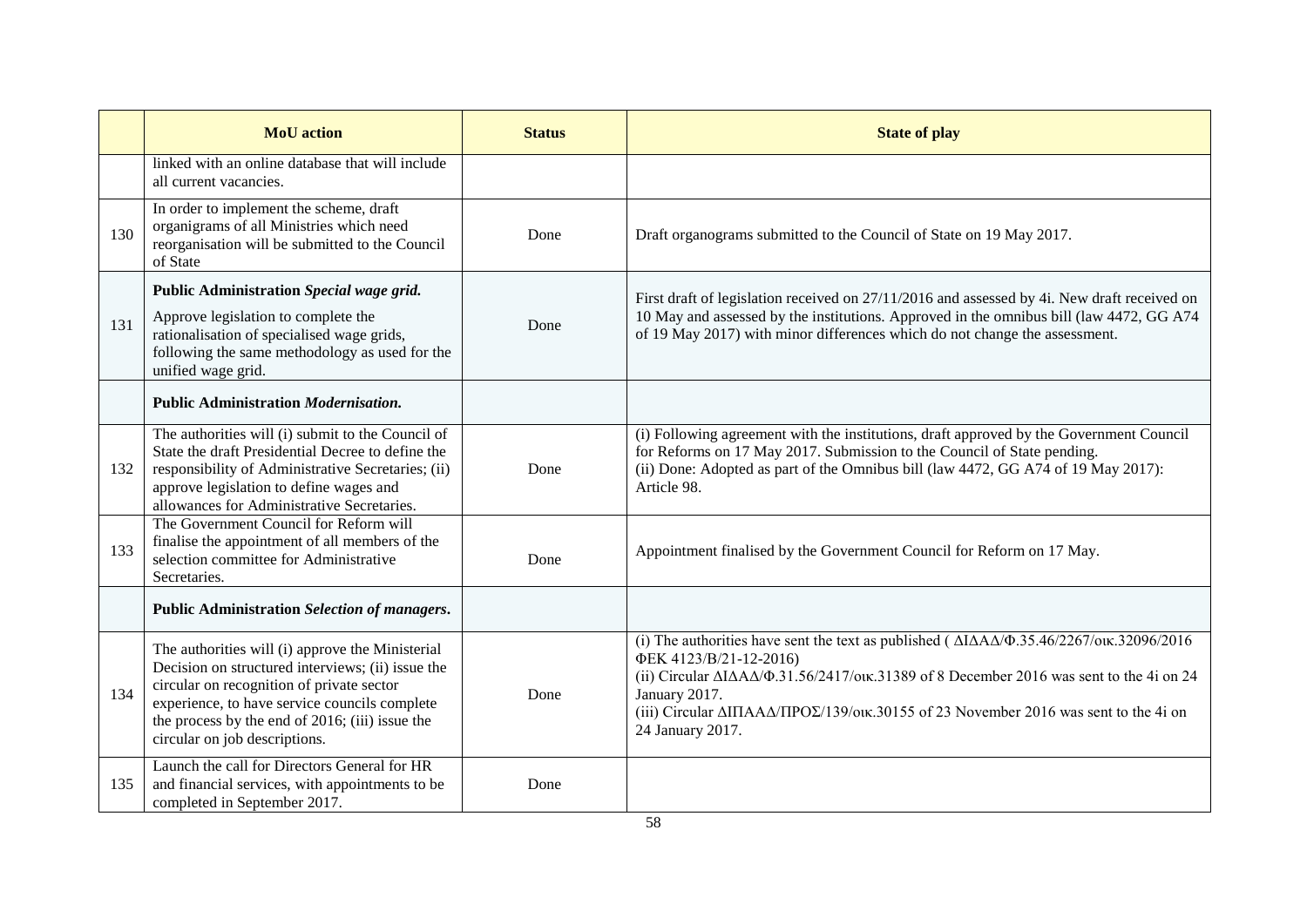|     | <b>MoU</b> action                                                                                                                                                                                                                                                                                                                                                                                                                                                                                                                                                                                                                                                                                                                                                                                                                                      | <b>Status</b>                                    | <b>State of play</b>                                                                                                                                                                                                                                                                                                                                                                                                                                                                                                                                                                                                                                     |
|-----|--------------------------------------------------------------------------------------------------------------------------------------------------------------------------------------------------------------------------------------------------------------------------------------------------------------------------------------------------------------------------------------------------------------------------------------------------------------------------------------------------------------------------------------------------------------------------------------------------------------------------------------------------------------------------------------------------------------------------------------------------------------------------------------------------------------------------------------------------------|--------------------------------------------------|----------------------------------------------------------------------------------------------------------------------------------------------------------------------------------------------------------------------------------------------------------------------------------------------------------------------------------------------------------------------------------------------------------------------------------------------------------------------------------------------------------------------------------------------------------------------------------------------------------------------------------------------------------|
| 136 | <b>Public</b><br>Performance<br><b>Administration</b><br>assessment scheme. Complete all preparatory<br>work and issue the required Ministerial<br>implement the<br>reformed<br>Decision<br>to<br>performance assessment scheme.                                                                                                                                                                                                                                                                                                                                                                                                                                                                                                                                                                                                                       | Done                                             | MD $\Delta I \Delta A \Delta/\Phi$ .32.14/750/oux.30360 was issued on 22 December 2016 and published in<br>FEK B'4134/2016. Information on the other preparatory work is pending.                                                                                                                                                                                                                                                                                                                                                                                                                                                                        |
| 137 | Justice. Code of Civil Procedure Electronic<br><i>auctions</i> . In order to set up a system of<br>electronic auctions: (a) adopt an amendment of<br>the Code of Civil Procedure and the necessary<br>enabling legislation to allow for the adoption of<br>a Ministerial Decision to regulate all relevant<br>details<br>and<br>requirements,<br>substantive,<br>procedural and technical,<br>allowing<br>the<br>implementation of electronic auctions; (b)<br>adopt said Ministerial Decision, (c) enact the<br>necessary transitional provision enabling parties<br>to judicial enforcement proceedings to opt,<br>immediately upon its publication in the Official<br>Journal, for an electronic auction even if the<br>seizure was imposed at any time prior to the<br>amendment; and (d) deliver the pilot version of<br>the electronic platform. | Done                                             | The primary legislation and the transitional provision were adopted as part of the omnibus<br>bill.<br>has been enacted by the authorities and published in the OJ (B 1884) on 30 May 2017. A<br>further amendment to the CCP as per agreement with the authorities was enacted by the<br>Parliament (Law 4475/2017 OJ A 83/12.6.2017). Upon publication in the OJ, the MD was<br>also amended, in a wording agreed with the institutions (OJ B 2030/13.6.2017).<br>The pilot version of the public platform was delivered by the developer and the authorities<br>conducted a demo live session for the 4i technical teams, which was satisfactory.     |
|     | Anti-corruption                                                                                                                                                                                                                                                                                                                                                                                                                                                                                                                                                                                                                                                                                                                                                                                                                                        |                                                  |                                                                                                                                                                                                                                                                                                                                                                                                                                                                                                                                                                                                                                                          |
| 138 | Amend and implement the legal framework of<br>the financing of political parties on key items;                                                                                                                                                                                                                                                                                                                                                                                                                                                                                                                                                                                                                                                                                                                                                         | Done<br>[(ii) awaiting external<br>verification] | Provisions in the omnibus bill will require an updated favourable opinion of GRECO (The<br>Group of States against Corruption, the Council of Europe's anti-corruption monitoring<br>body).<br>More specifically:<br>1. The omnibus bill includes the limitation on seizures only apply to past loans. (Done)<br>2. The omnibus bill includes a provision allowing anonymous coupons up to EUR<br>100.000. This will require a positive assessment by GRECO, due in autumn. The<br>authorities committed to amend legislation as needed in line with GRECO's<br>recommendations immediately once they are available. (Awaiting external<br>verification) |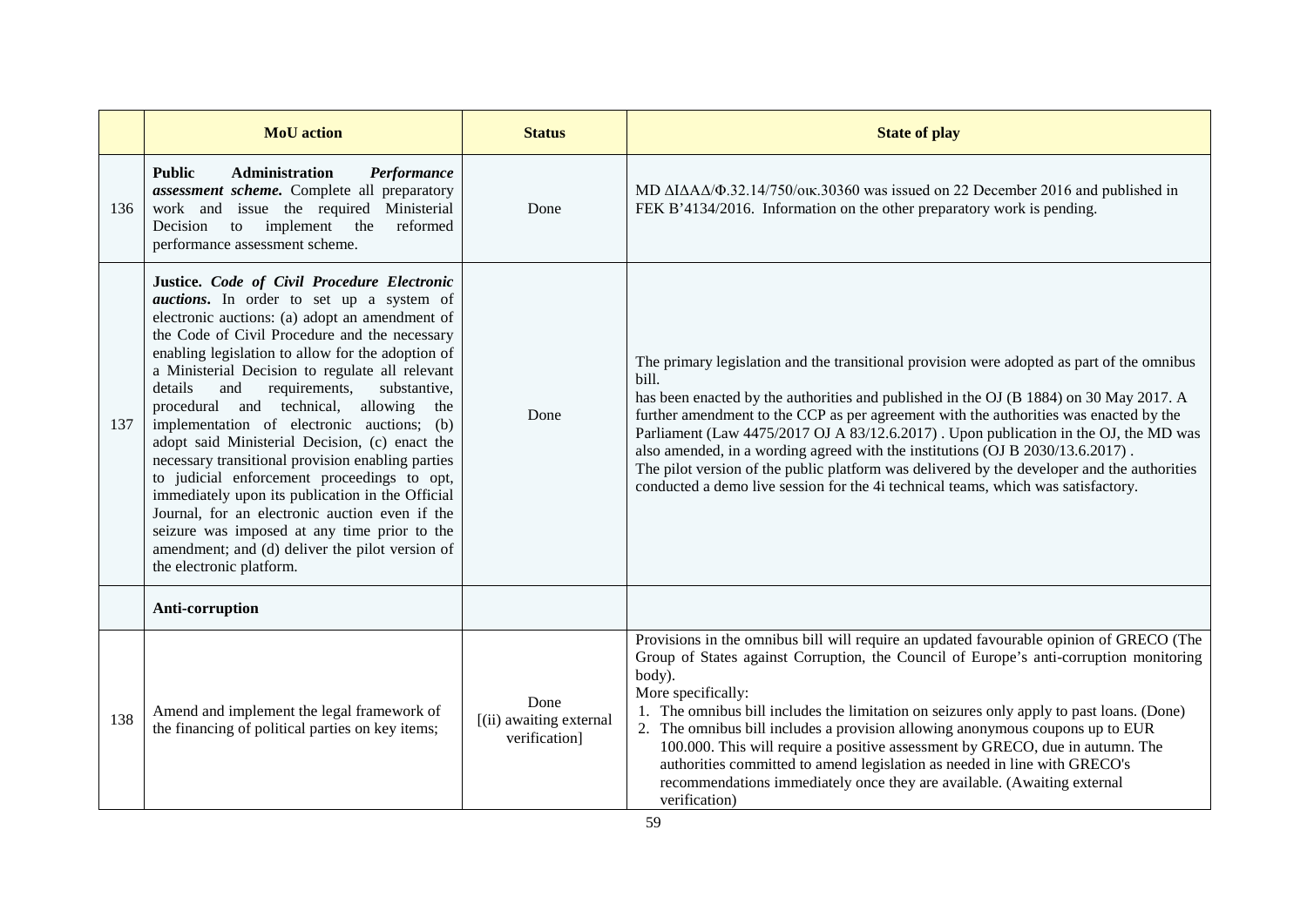|     | <b>MoU</b> action                                                                                                                                                                                                                                                                                 | <b>Status</b> | <b>State of play</b>                                                                                                                                                                                    |
|-----|---------------------------------------------------------------------------------------------------------------------------------------------------------------------------------------------------------------------------------------------------------------------------------------------------|---------------|---------------------------------------------------------------------------------------------------------------------------------------------------------------------------------------------------------|
|     |                                                                                                                                                                                                                                                                                                   |               | The authorities committed to amend the wording on loans (use of state funding as<br>3.<br>collateral) and on reporting requirements included in the omnibus bill, in order to<br>enhance clarity (Done) |
| 139 | Adopt legislation insulating financial crime and<br>corruption investigations from political<br>intervention in individual cases, in particular by<br>amending the provisions of Article 12 of the<br>Law 4320/2015.                                                                              | Done          | Legislation adopted in articles 54 and 55 of law $4446/2016$ FEK $240/22/12/2016$ .                                                                                                                     |
| 140 | <b>Independent Agencies.</b><br>Agree with the institutions on the principles and<br>key elements of the revision of Law 3051/2002<br>on constitutionally protected independent<br>agencies in order to strengthen the autonomy<br>and effectiveness of all independent agencies<br>and entities. | Done          | Agreement on the framework proposal submitted by the authorities was reached on 9 June<br>2017.                                                                                                         |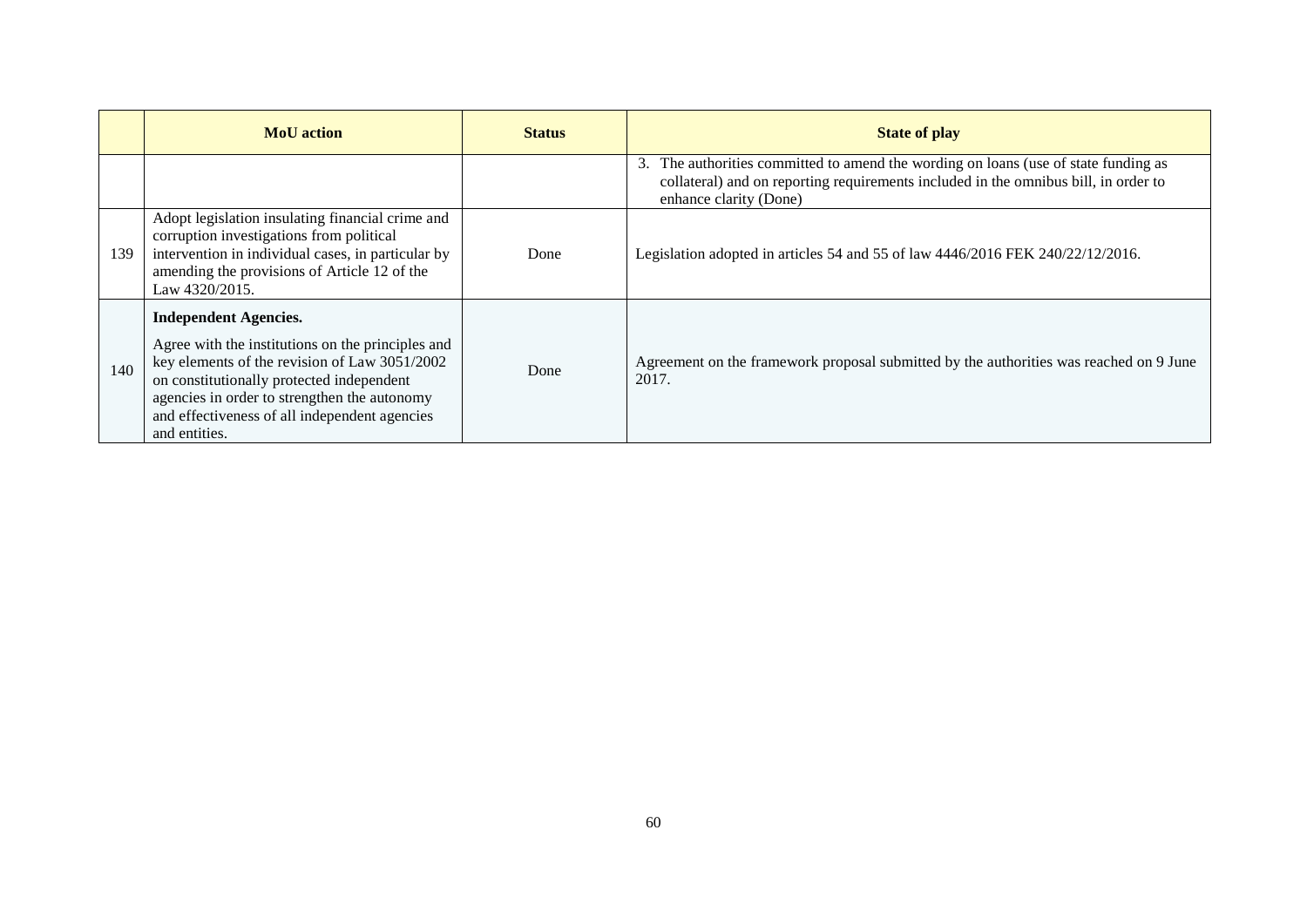# List of key deliverables for future reviews

|                | <b>Key deliverable</b>                                                                                                                                                                                                                                                            | <b>SMoU</b> |  |  |
|----------------|-----------------------------------------------------------------------------------------------------------------------------------------------------------------------------------------------------------------------------------------------------------------------------------|-------------|--|--|
|                | <b>June 2017</b>                                                                                                                                                                                                                                                                  |             |  |  |
|                | I. Delivering sustainable public finances                                                                                                                                                                                                                                         |             |  |  |
|                | <b>Public revenue: IAPR.</b> The authorities will also ensure that the performance contract between the Minister of Finance and the head of the Agency is signed<br>by June 2017                                                                                                  | 2.3         |  |  |
| $\overline{2}$ | Public revenue: Single social security fund (EFKA) With a view to merging the collection of social security contributions into the IAPR by end-2017, the<br>authorities will produce by June 2017, a policy paper laying out the key features, steps and timeline of this reform. | 2.3         |  |  |
| 3              | Public procurement. The Greek authorities will take all necessary measures to establish the Remedies Review Body (first-instance remedies) by June 2017<br>in view of it starting its operation (submission and review of remedy applications) by June 2017.                      | 2.4.2       |  |  |
| $\overline{4}$ | <b>Public procurement.</b> By June 2017, the authorities will adopt measures to improve the judicial remedies system in the area of public procurement (second-<br>instance remedies), taking into account the establishment of the Remedies Review Body.                         | 2.4.2       |  |  |
| 5              | <b>Public financial management.</b> The authorities will ensure that an independent auditor will be selected by end-June 2017 to audit the government accounts<br>payable and the arrears clearance programme from end-June 2016 up to end-December 2016.                         | 2.4.1       |  |  |
| 6              | <b>Pensions.</b> Recalculate and process pension applications according to the new benefit rules (Law 4387/2016). At least 30% of all pension applications<br>submitted between 13 May 2016 and December 2016 have to be recalculated and processed by end-June 2017              | 2.5.1       |  |  |
|                | Health care: Rationalisation of health expenditure. Develop a plan to restructure academic curricula and specialty training in medicine in order to<br>increase the availability and enhance the training of general practitioners                                                | 2.5.2       |  |  |
| 8              | Social safety nets: expenditure reviews. Complete a study for the rationalization of educational benefits by June 2017                                                                                                                                                            | 2.5.3       |  |  |
|                | II. Safeguarding financial stability                                                                                                                                                                                                                                              |             |  |  |
| $\mathbf{Q}$   | Debt restructuring and insolvency procedures. By end-June 2017, the authorities will register all coordinator positions and adopt all required ministerial<br>decisions to implement the OCW law.                                                                                 | 3.2         |  |  |
|                | III. Structural policies to enhance competitiveness and growth                                                                                                                                                                                                                    |             |  |  |
| 10             | Labour market: simplification of legislation. The technical assistance project for the codification of labour laws will be launched by June 2017.                                                                                                                                 | 4.1         |  |  |
| -11            | Labour market: undeclared work. By June 2017, develop new risk-analysis rules for targeting inspections.                                                                                                                                                                          | 4.1         |  |  |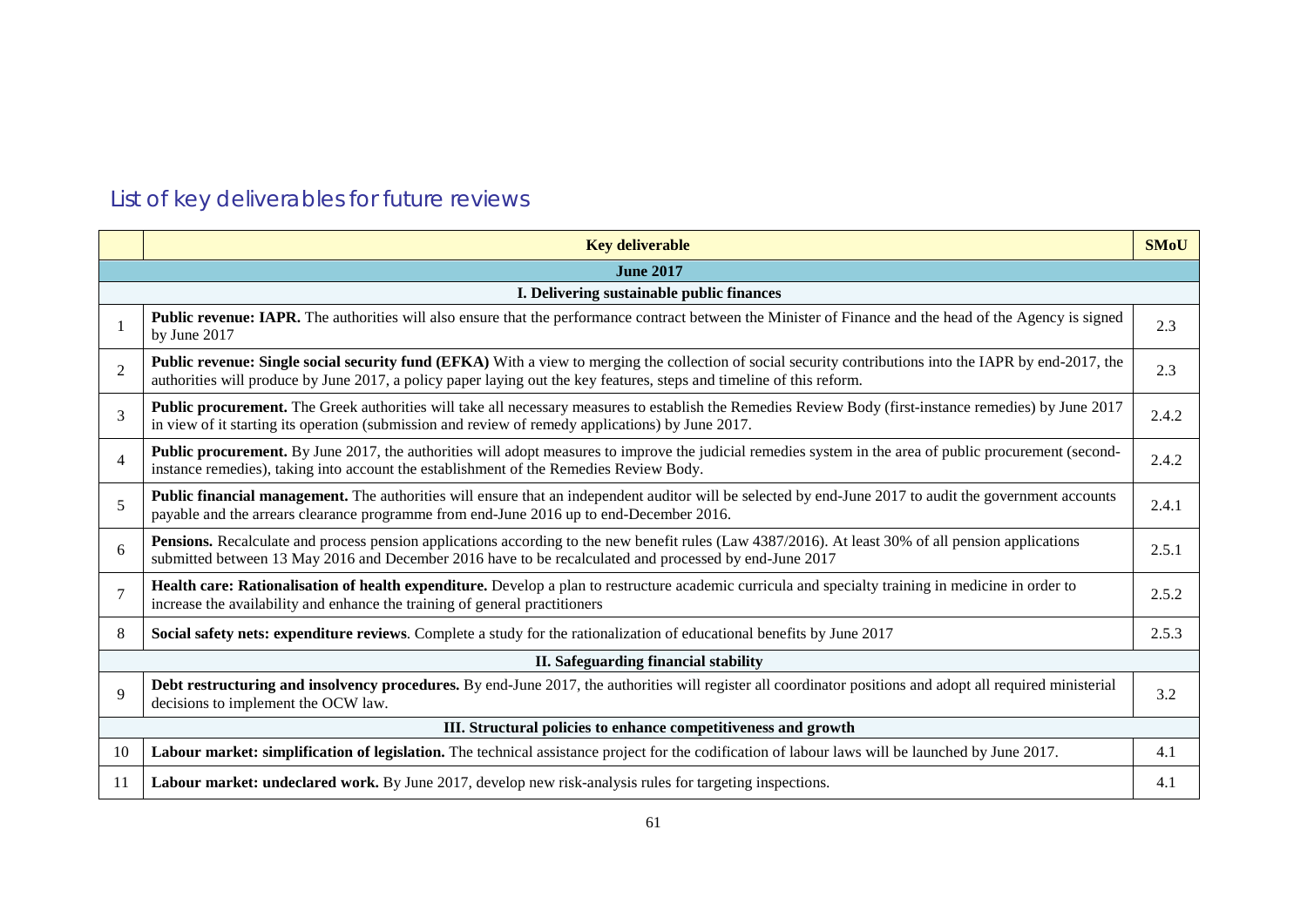|    | <b>Key deliverable</b>                                                                                                                                                                                                                                                                                                                                                                                                                                                                                                                                                                                                                                                                                                                                                                                                                                                                                            | <b>SMoU</b> |
|----|-------------------------------------------------------------------------------------------------------------------------------------------------------------------------------------------------------------------------------------------------------------------------------------------------------------------------------------------------------------------------------------------------------------------------------------------------------------------------------------------------------------------------------------------------------------------------------------------------------------------------------------------------------------------------------------------------------------------------------------------------------------------------------------------------------------------------------------------------------------------------------------------------------------------|-------------|
| 12 | Product markets and business environment: Toolkit I recommendations. By June 2017, the authorities will adopt legislation to further address the<br>OECD recommendation on Sunday trade in line with the Council of State (CoS) ruling                                                                                                                                                                                                                                                                                                                                                                                                                                                                                                                                                                                                                                                                            | 4.2         |
| 13 | Product markets and business environment: Regulated professions. The Government will submit the presidential decree to the Council of State towards<br>liberalizing the reserved activities of engineers, in agreement with the institutions, by June 2017                                                                                                                                                                                                                                                                                                                                                                                                                                                                                                                                                                                                                                                        | 4.2         |
| 14 | Product markets and business environment: Regulated professions. The authorities will, in agreement with the institutions, submit the Presidential<br>Decree on public works engineers' registries to the Council of State, by June 2017.                                                                                                                                                                                                                                                                                                                                                                                                                                                                                                                                                                                                                                                                         | 4.2         |
| 15 | Product markets and business environment: Regulated professions. To address the external advisor's recommendations on the remaining<br>professions/activities the authorities will adopt by June 2017, a first set of measures to alleviate unjustified and disproportionate restrictions.                                                                                                                                                                                                                                                                                                                                                                                                                                                                                                                                                                                                                        | 4.2         |
| 16 | <b>Structural funds.</b> The authorities will by June 2017 (i) adopt legislative and administrative acts and/or other appropriate means with equivalent effect to<br>streamline the expropriation procedures under a new unified legislative framework; (ii) submit to the General Secretariat for Digital Policy a project<br>proposal for an integrated geo-spatial and cadastral information system to manage and monitor expropriations including their costings; (iii) streamline and<br>simplify the procedures related to archaeological works by codification of legislation and/or through other appropriate means with equivalent effect,<br>including the application of binding deadlines for the delivery of permits, and (iv) adopt a Joint Ministerial Decision to set up a registry of experts to ensure<br>the supervision of co-financed projects as required by article 28.8 of law 4314/2014. | 4.2         |
| 17 | <b>Structural funds.</b> The authorities will agree with the European Commission at the latest by June 2017 a list of 15 to 20 large, emblematic projects for the<br>period 2014-2020 including timelines from approval to completion.                                                                                                                                                                                                                                                                                                                                                                                                                                                                                                                                                                                                                                                                            | 4.2         |
| 18 | Network industries: Energy. PPC Financial situation. Following RAE's recommendation, the PSO level will be adjusted by June 2017, so that the<br>accumulated deficit for PPC will be eliminated following a timeline which is appropriate both for PPC and the consumers, and in any case no later than<br>December 2022.                                                                                                                                                                                                                                                                                                                                                                                                                                                                                                                                                                                         | 4.3         |
| 19 | Network industries: Energy. ADMIE. By June 2017, (ii) PPC will contribute 51% of ADMIE's share capital to HoldCo, (iii) HoldCo will proceed to the<br>formal filing of the listing prospectus with the Hellenic Capital Market Commission; (iv) the transaction will be formally notified to the European<br>Commission for regulatory and merger clearance.                                                                                                                                                                                                                                                                                                                                                                                                                                                                                                                                                      | 4.3         |
| 20 | Network industries: Energy. Capacity Mechanism. By June 2017, pre-notify a new capacity mechanism in line with Energy and Environmental Aid<br>Guidelines.                                                                                                                                                                                                                                                                                                                                                                                                                                                                                                                                                                                                                                                                                                                                                        | 4.3         |
| 21 | Network industries: Water. The Special Secretariat for Water (SSW) will launch gradually a system of regular collection of information as from June<br>2017                                                                                                                                                                                                                                                                                                                                                                                                                                                                                                                                                                                                                                                                                                                                                       | 4.3         |
| 22 | Privatisation: Asset development plan (ADP). On the key remaining tenders of the ADP HRADF will hire the advisors by June 2017.                                                                                                                                                                                                                                                                                                                                                                                                                                                                                                                                                                                                                                                                                                                                                                                   | 4.4         |
| 23 | Privatisation: Hellenikon. The proposed Integrated Development Plan will be presented to the Central Administration Council and immediately after its<br>formal submission (mid-June) the Secretary General of Public Property will in turn forward this to the relevant ministries for processing according to the<br>relevant laws.                                                                                                                                                                                                                                                                                                                                                                                                                                                                                                                                                                             | 4.4         |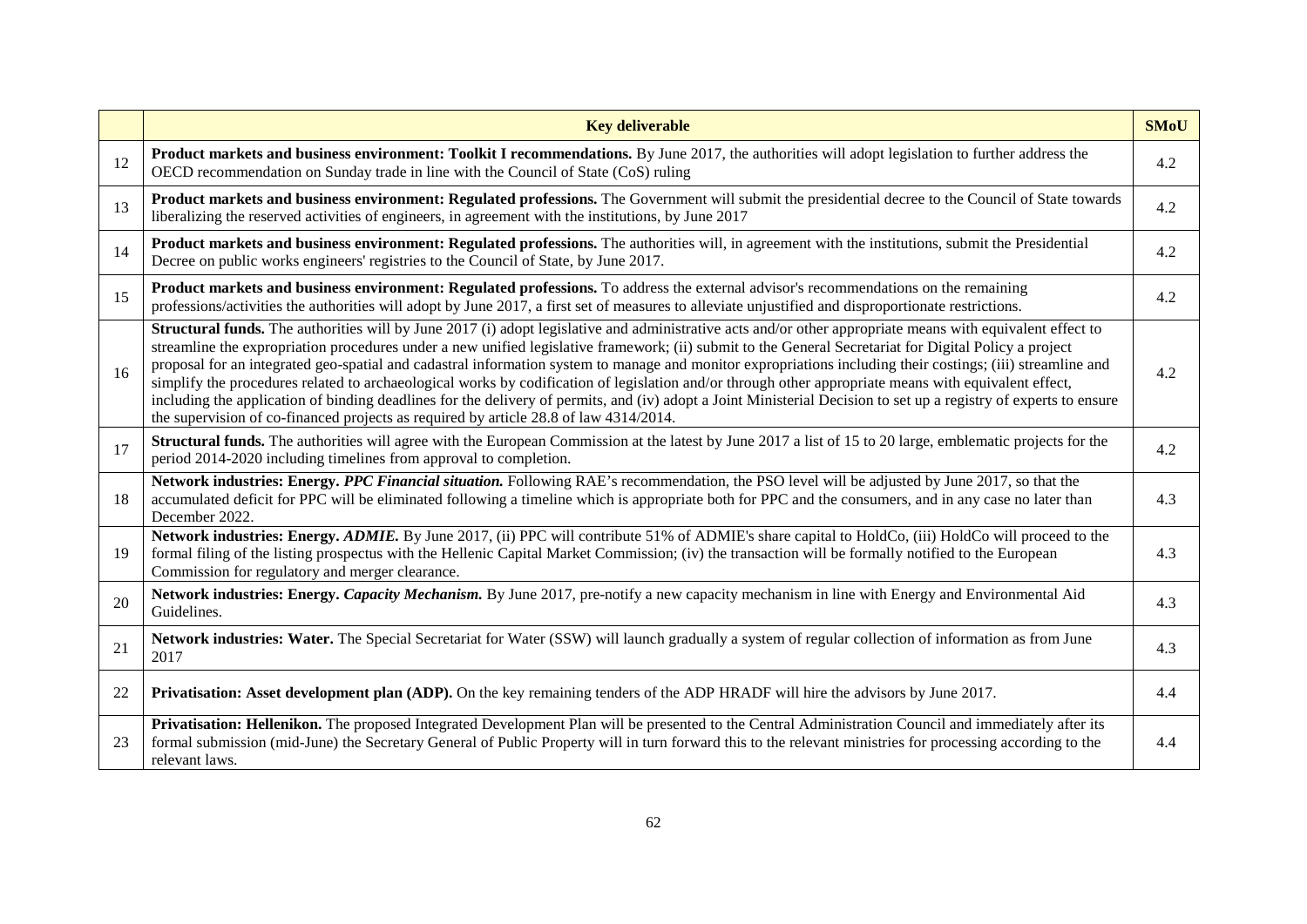|    | <b>Key deliverable</b>                                                                                                                                                                                                                                                                                                                                                                                                                                                                                                                                                                                                                                                                                                                                                                                                                                                                                                                                                                                                                                                                                                                                                                                                                                                                                                                      | <b>SMoU</b> |  |  |
|----|---------------------------------------------------------------------------------------------------------------------------------------------------------------------------------------------------------------------------------------------------------------------------------------------------------------------------------------------------------------------------------------------------------------------------------------------------------------------------------------------------------------------------------------------------------------------------------------------------------------------------------------------------------------------------------------------------------------------------------------------------------------------------------------------------------------------------------------------------------------------------------------------------------------------------------------------------------------------------------------------------------------------------------------------------------------------------------------------------------------------------------------------------------------------------------------------------------------------------------------------------------------------------------------------------------------------------------------------|-------------|--|--|
| 24 | Privatisation: HCAP. The Government will by June 2017 take a formal decision on the transfer of the Hellenic Aerospace Industry to EDIS                                                                                                                                                                                                                                                                                                                                                                                                                                                                                                                                                                                                                                                                                                                                                                                                                                                                                                                                                                                                                                                                                                                                                                                                     | 4.4         |  |  |
| 25 | Privatisation: HCAP. The General Assembly shall adopt the remaining internal regulations for the remaining outstanding issues of the internal regulations:<br>(a) remuneration and compensation policy for the Supervisory Board (June 2017);                                                                                                                                                                                                                                                                                                                                                                                                                                                                                                                                                                                                                                                                                                                                                                                                                                                                                                                                                                                                                                                                                               | 4.4         |  |  |
|    | IV. A modern State and public administration                                                                                                                                                                                                                                                                                                                                                                                                                                                                                                                                                                                                                                                                                                                                                                                                                                                                                                                                                                                                                                                                                                                                                                                                                                                                                                |             |  |  |
| 26 | Public administration: Performance assessment. The first assessment exercise on the basis of the reformed performance assessment scheme will be<br>performed by June 2017                                                                                                                                                                                                                                                                                                                                                                                                                                                                                                                                                                                                                                                                                                                                                                                                                                                                                                                                                                                                                                                                                                                                                                   | 5.1         |  |  |
| 27 | Public administration: Allowances. Allowances for dangerous and hazardous work will be aligned with the corresponding European legislation by June<br>2017                                                                                                                                                                                                                                                                                                                                                                                                                                                                                                                                                                                                                                                                                                                                                                                                                                                                                                                                                                                                                                                                                                                                                                                  | 5.1         |  |  |
| 28 | Independent agencies: ELSTAT. The government will by June 2017 in consultation with the Institutions: (i) legislate to facilitate the set up and staffing of<br>the President's office consistent with the Mobility Law; (ii) legislate to give the President of ELSTAT greater autonomy and flexibility in deciding how the<br>organisation's agreed budget should be spent; (iii) increase ELSTAT's budget from January 2018 to facilitate the recruitment and retention of highly skilled<br>staff through the introduction of compensations based on job descriptions, consistent with the unified wage grid legislation; (iv) set up a framework for<br>staff-level agreements to allow ELSTAT to contribute on a cost-paid basis to specific projects of other public bodies; (v) legislate the State indemnification<br>of the ELSTAT President - and other ELSTAT officials acting upon his/her authority - against legal and other costs (including counsel's actual fees and<br>personal financial liabilities) incurred as a result of legal challenges/actions/proceedings taken or threatened against them in relation to decisions made and<br>actions taken (including potential omissions) pursuant to carrying out their official functions in compliance with applicable provisions and rules, statutory or<br>otherwise. | 5.2         |  |  |
|    | <b>July 2017</b>                                                                                                                                                                                                                                                                                                                                                                                                                                                                                                                                                                                                                                                                                                                                                                                                                                                                                                                                                                                                                                                                                                                                                                                                                                                                                                                            |             |  |  |
|    | I. Delivering sustainable public finances                                                                                                                                                                                                                                                                                                                                                                                                                                                                                                                                                                                                                                                                                                                                                                                                                                                                                                                                                                                                                                                                                                                                                                                                                                                                                                   |             |  |  |
| 29 | <b>Public revenue: Fight against tax evasion.</b> The new system of cooperation between justice and tax administration is fully operational by end July 2017                                                                                                                                                                                                                                                                                                                                                                                                                                                                                                                                                                                                                                                                                                                                                                                                                                                                                                                                                                                                                                                                                                                                                                                | 2.3         |  |  |
| 30 | Health care: Reducing pharmaceutical spending. Set up a Health Technology Assessment (HTA) committee (July 2017) to prepare the establishment of<br>an HTA centre by July 2018.                                                                                                                                                                                                                                                                                                                                                                                                                                                                                                                                                                                                                                                                                                                                                                                                                                                                                                                                                                                                                                                                                                                                                             | 2.5.2       |  |  |
|    | II. Safeguarding financial stability                                                                                                                                                                                                                                                                                                                                                                                                                                                                                                                                                                                                                                                                                                                                                                                                                                                                                                                                                                                                                                                                                                                                                                                                                                                                                                        |             |  |  |
| 31 | Debt restructuring and insolvency procedures. By end-July 2017, the authorities will complete and enact all remaining implementing actions of the<br>OCW law, as described in the Technical Memorandum of Understanding.                                                                                                                                                                                                                                                                                                                                                                                                                                                                                                                                                                                                                                                                                                                                                                                                                                                                                                                                                                                                                                                                                                                    | 3.2         |  |  |
| 32 | Debt restructuring and insolvency procedures. By end July 2017, the authorities will fully operationalise the profession of insolvency administrators, by<br>completing the enrolment of successful applicants into the relevant registry.                                                                                                                                                                                                                                                                                                                                                                                                                                                                                                                                                                                                                                                                                                                                                                                                                                                                                                                                                                                                                                                                                                  | 3.2         |  |  |
|    | III. Structural policies to enhance competitiveness and growth                                                                                                                                                                                                                                                                                                                                                                                                                                                                                                                                                                                                                                                                                                                                                                                                                                                                                                                                                                                                                                                                                                                                                                                                                                                                              |             |  |  |
| 33 | Vocational Education and Training (VET) The Ministry of Labour with the support of the Public Employment Service (OAED), the Ministry of<br>Education and relevant stakeholders will by July 2017 launch pilot tenders for a series of major business community-led partnerships for VET, involving<br>sectoral and local employer representative bodies and social partners, targeting initially a total of 4,000 apprenticeship places between 2017-18 and 2018-                                                                                                                                                                                                                                                                                                                                                                                                                                                                                                                                                                                                                                                                                                                                                                                                                                                                          | 4.1         |  |  |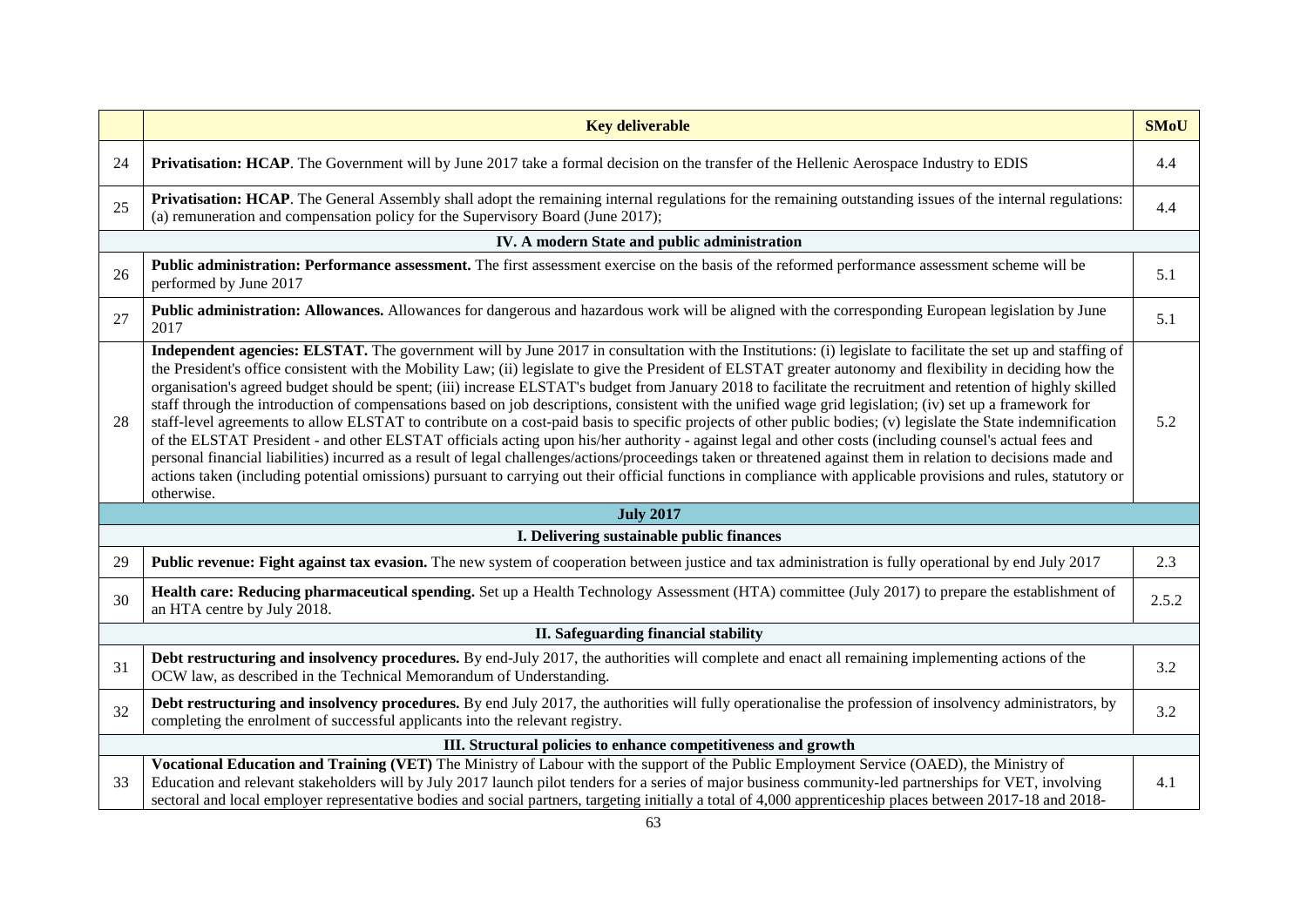|    | <b>Key deliverable</b>                                                                                                                                                                                                                                                                                                                                                                                                                                                                                                                                                                                                                                                                  | <b>SMoU</b> |  |  |
|----|-----------------------------------------------------------------------------------------------------------------------------------------------------------------------------------------------------------------------------------------------------------------------------------------------------------------------------------------------------------------------------------------------------------------------------------------------------------------------------------------------------------------------------------------------------------------------------------------------------------------------------------------------------------------------------------------|-------------|--|--|
|    | 19.                                                                                                                                                                                                                                                                                                                                                                                                                                                                                                                                                                                                                                                                                     |             |  |  |
| 34 | Vocational Education and Training (VET) A cohesive and inclusive governance structure for VET will be put in place (JMD) by July 2017, ensuring<br>representativeness of all key stakeholders, providing for the centralised payment, auditing and monitoring of all apprenticeship contracts, and fostering the<br>role of the Public Employment Services Local Offices (KPA) at the local level. Apprenticeship co-ordination committees in the KPAs (OAED) will be<br>established and activated, coordinating their tasks and responsibilities within the framework of the major VET partnerships, taking on board the role of the<br>newly introduced employer counsellors in OAED. | 4.1         |  |  |
| 35 | Product markets and business environment: Toolkit III recommendations. The remaining Toolkit III recommendations will be adopted by July 2017<br>except for eleven recommendations                                                                                                                                                                                                                                                                                                                                                                                                                                                                                                      | 4.2         |  |  |
| 36 | Product markets and business environment: Investment licencing. The authorities will adopt legislation (primary and secondary) by July 2017, in the<br>quarry sector (second leg of the first round) and the areas selected for the second round.                                                                                                                                                                                                                                                                                                                                                                                                                                       | 4.2         |  |  |
| 37 | Product markets and business environment: Ex-post impact assessments. By July 2017, the Government will address the pending recommendations of<br>the ex-post assessments launched in October 2015 and adopt measures accordingly, in agreement with the institutions.                                                                                                                                                                                                                                                                                                                                                                                                                  | 4.2         |  |  |
| 38 | Land use. The authorities will by July 2017 submit to the Council of State a Presidential Decree to harmonise older legislation with Law 4269/2014.                                                                                                                                                                                                                                                                                                                                                                                                                                                                                                                                     | 4.2         |  |  |
| 39 | Structural funds. The procedure for the selection of management posts of all European Structural and Investment Funds' structures will be launched with<br>the official publication of the call for interest by July 2017                                                                                                                                                                                                                                                                                                                                                                                                                                                               | 4.2         |  |  |
| 40 | <b>Privatisation: Hellenikon.</b> The Authorities will (a) launch the public consultation of the Strategic Environmental Impact Assessment Study of the proposed<br>Integrated Development Plan for Hellenikon, no later than one month from its official submission;                                                                                                                                                                                                                                                                                                                                                                                                                   | 4.4         |  |  |
| 41 | Privatisation: HCAP. The General Assembly shall adopt the remaining internal regulations for the remaining outstanding issues of the internal regulations:<br>(b) accounting framework (by July 2017);                                                                                                                                                                                                                                                                                                                                                                                                                                                                                  | 4.4         |  |  |
| 42 | Privatisation: HCAP. The Board of Directors of HCAP will fill the vacant posts in the board of HRADF and replace executive and non-executive<br>members if needed, by July 2017.                                                                                                                                                                                                                                                                                                                                                                                                                                                                                                        | 4.4         |  |  |
| 43 | Privatisation: HCAP. The Board of Directors of HCAP will review by July 2017 the Board of ETAD                                                                                                                                                                                                                                                                                                                                                                                                                                                                                                                                                                                          | 4.4         |  |  |
| 44 | Privatisation: HCAP. The Minister will provide the Ministerial Guidance for the Strategic Plan by July 2017.                                                                                                                                                                                                                                                                                                                                                                                                                                                                                                                                                                            | 4.4         |  |  |
|    | IV. A modern State and public administration                                                                                                                                                                                                                                                                                                                                                                                                                                                                                                                                                                                                                                            |             |  |  |
| 45 | Justice: E-auctions. For the e-auction platform to be finalized and fully operational, testing and training will be completed by end-July 2017.                                                                                                                                                                                                                                                                                                                                                                                                                                                                                                                                         | 5.2         |  |  |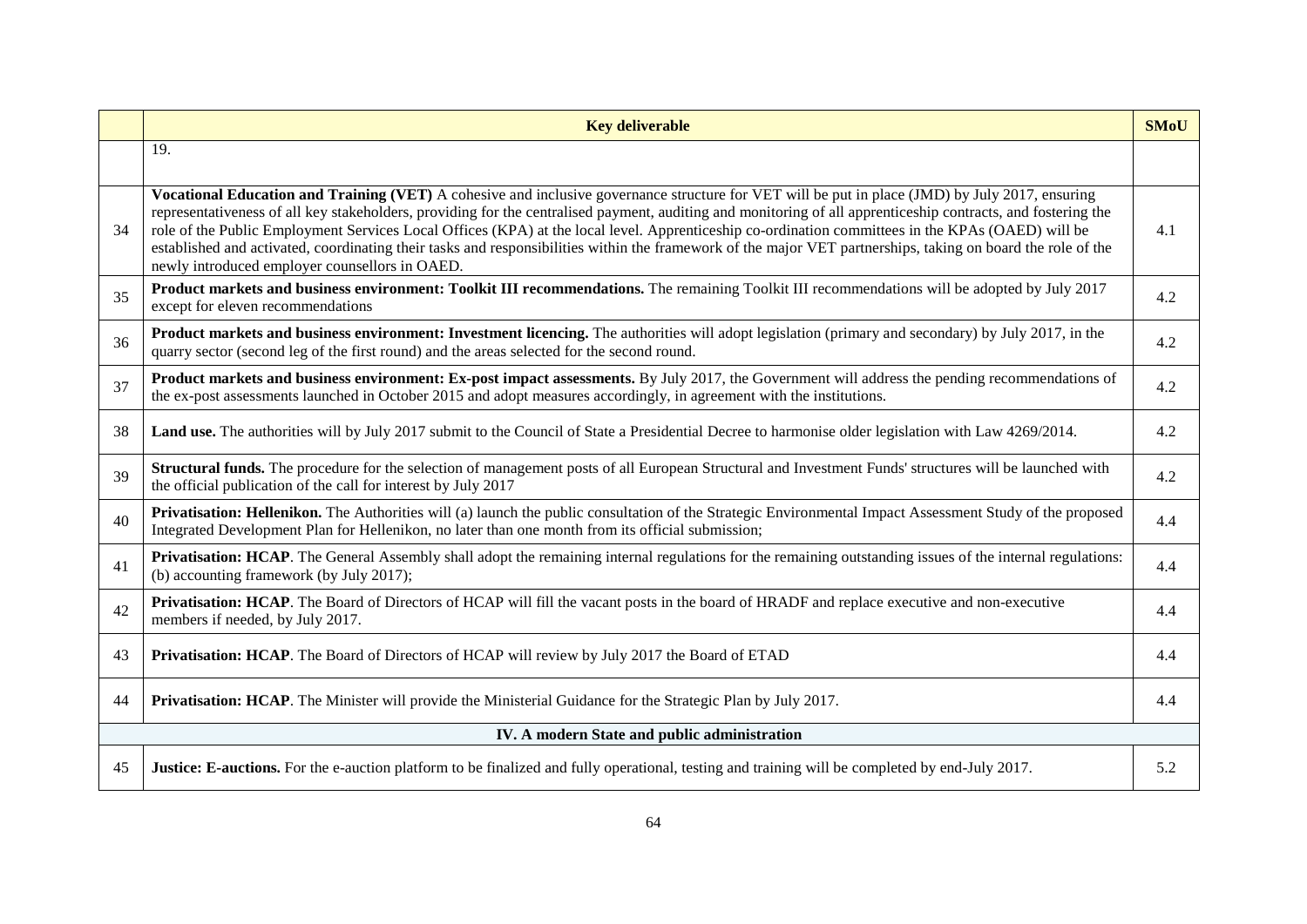|    | <b>Key deliverable</b>                                                                                                                                                                                                                                                               | <b>SMoU</b> |  |  |
|----|--------------------------------------------------------------------------------------------------------------------------------------------------------------------------------------------------------------------------------------------------------------------------------------|-------------|--|--|
| 46 | Independent agencies: Horizontal review. By end-July 2017, the authorities and independent agencies will amend primary and secondary legislation as<br>appropriate so as to bring horizontal provisions and internal regulations in line with the results of the horizontal review.  | 5.2         |  |  |
|    | <b>August 2017</b>                                                                                                                                                                                                                                                                   |             |  |  |
|    | I. Delivering sustainable public finances                                                                                                                                                                                                                                            |             |  |  |
| 47 | Health care: Execution of clawbacks.EOPYY will offset outstanding clawback amounts for past periods (2013-2015) with accumulated arrears (50% by<br>August 2017).                                                                                                                    | 2.5.2       |  |  |
|    | III. Structural policies to enhance competitiveness and growth                                                                                                                                                                                                                       |             |  |  |
| 48 | <b>Privatisation: DESFA.</b> The nomination of the preferred bidder will be completed by August 2017.                                                                                                                                                                                | 4.4         |  |  |
| 49 | Privatisation: HCAP. The Board of Directors of HCAP will appoint the board of EDIS by mid-August 2017.                                                                                                                                                                               | 4.4         |  |  |
|    | IV. A modern State and public administration                                                                                                                                                                                                                                         |             |  |  |
| 50 | <b>Public administration: Mobility</b> . For the implementation of the new mobility scheme, job descriptions will be completed by August 2017                                                                                                                                        | 5.1         |  |  |
|    | September 2017                                                                                                                                                                                                                                                                       |             |  |  |
|    | I. Delivering sustainable public finances                                                                                                                                                                                                                                            |             |  |  |
| 51 | <b>Public revenue: IAPR.</b> By September 2017, a decision will be taken, in agreement with the institutions, on defining and providing the appropriate level of<br>organic positions for the medium term                                                                            | 2.3         |  |  |
| 52 | Public revenue: Customs. The scanners of the main three international ports shall be made fully operational by September 2017                                                                                                                                                        | 2.3         |  |  |
| 53 | Social safety nets. New legislation will be adopted by end-September 2017 to specify the design of a means-tested housing benefit.                                                                                                                                                   | 2.5.3       |  |  |
|    | II. Safeguarding financial stability                                                                                                                                                                                                                                                 |             |  |  |
| 54 | <b>Preserving liquidity and capital.</b> If, by end-June 2017, private funds are not available to cover capital shortfalls of less systemic institutions (LSIs) that<br>have been identified in relevant institutions, the BoG will undertake appropriate actions by September 2017. | 3.1         |  |  |
|    | III. Structural policies to enhance competitiveness and growth                                                                                                                                                                                                                       |             |  |  |
| 55 | Product markets and business environment: Investment licencing. The authorities will adopt legislation (primary and secondary) by September 2017 in<br>the remaining mining sectors.                                                                                                 | 4.2         |  |  |
| 56 | Cadastre. By September 2017, the authorities will adopt primary legislation in line with the agreed framework for nationwide cadastral offices.                                                                                                                                      | 4.2         |  |  |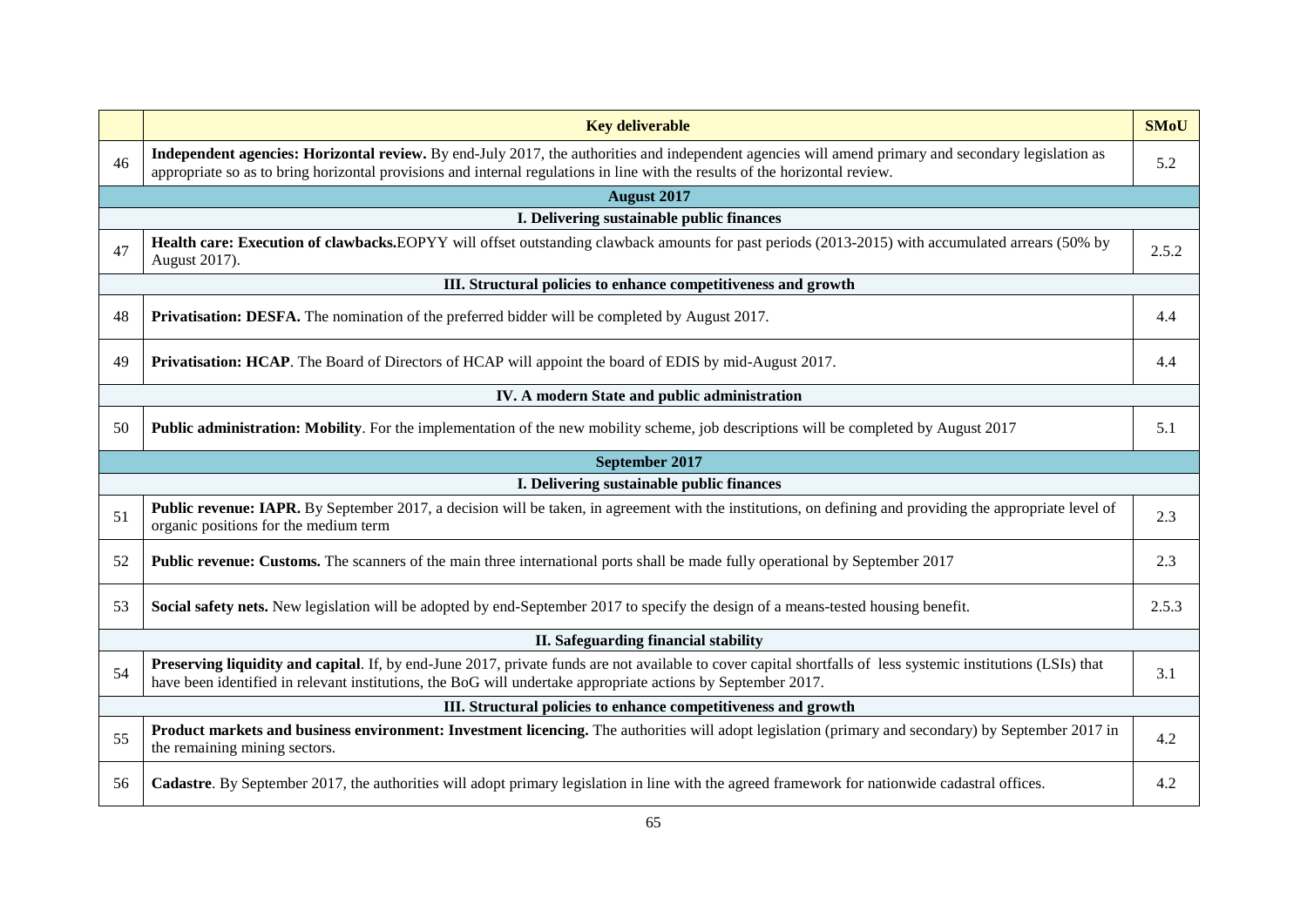<span id="page-65-2"></span><span id="page-65-1"></span><span id="page-65-0"></span>

|                                              | <b>Key deliverable</b>                                                                                                                                                                                                                                                                                                                                                                                                                                                                                                                                                                                   | <b>SMoU</b> |  |  |
|----------------------------------------------|----------------------------------------------------------------------------------------------------------------------------------------------------------------------------------------------------------------------------------------------------------------------------------------------------------------------------------------------------------------------------------------------------------------------------------------------------------------------------------------------------------------------------------------------------------------------------------------------------------|-------------|--|--|
| 57                                           | Network industries: Energy. Gas market. By September 2017, KYSOIP, following RAE's opinion and also based on the outcome of technical assistance,<br>will adopt a medium term (2017-2020) roadmap, incorporating a detailed action plan, which will lead inter alia to full compliance of the Greek gas market<br>with EU Network Codes' provisions, in particular but not limited to the Network Code on Interoperability <sup>6</sup> , Capacity Allocation Mechanisms <sup>7</sup> and<br>Balancing <sup>8</sup> and the manner in which the required IT platforms will be developed and/or procured. | 4.3         |  |  |
| 58                                           | Network industries: Water. The SSW will assess by September 2017 the business plans of the Athens Water Company (EYDAP) and the Thessaloniki<br>Water Company (EYATH) with the support of Technical Assistance.                                                                                                                                                                                                                                                                                                                                                                                          | 4.3         |  |  |
| 59                                           | Privatisation: Egnatia. The Hellenic Republic, with HRADF, will submit to DG MOVE for clearance the new policy for toll pricing to be implemented on<br>the motorway and its vertical axes after the technical advisors of HRADF conclude their study.                                                                                                                                                                                                                                                                                                                                                   | 4.4         |  |  |
| 60                                           | Privatisation: HCAP. The Board of Directors of HCAP will replace by September 2017 executive and non-executive members of the Board of ETAD if<br>the preceding review indicates this is needed.                                                                                                                                                                                                                                                                                                                                                                                                         | 4.4         |  |  |
| 61                                           | <b>Privatisation: HCAP</b> . The Government with the management of the new fund will take all necessary actions for the transfer of the first group of real estate<br>assets to be identified by the working group and agreed with the institutions (September 2017).                                                                                                                                                                                                                                                                                                                                    | 4.4         |  |  |
| IV. A modern State and public administration |                                                                                                                                                                                                                                                                                                                                                                                                                                                                                                                                                                                                          |             |  |  |
| 62                                           | <b>Public administration: Mobility.</b> Implement the new mobility scheme by September 2017                                                                                                                                                                                                                                                                                                                                                                                                                                                                                                              | 5.1         |  |  |
| 63                                           | Public administration: Modernisation. Launch the call for all Administrative, Alternate, and thematic Administrative Secretaries of Ministries in<br>September 2017                                                                                                                                                                                                                                                                                                                                                                                                                                      | 5.1         |  |  |
| 64                                           | Public administration: Selection of managers. The call for thematic Directors General will be launched in September 2017                                                                                                                                                                                                                                                                                                                                                                                                                                                                                 | 5.1         |  |  |
| 65                                           | Justice. By end-September 2017, the authorities will amend the Code of Civil Procedure, the insolvency law and other related laws to strengthen the<br>position of secured creditors by aligning the treatment of secured credit with EU best practices.                                                                                                                                                                                                                                                                                                                                                 | 5.2         |  |  |
| 66                                           | Independent agencies. By September 2017, the authorities will amend any primary and secondary legislation in line with the results of the horizontal<br>review on independent agencies, including on issues relating to (i) the Hellenic Competition Commission; (ii) the energy regulator RAE and (iii) the<br>Regulatory Authority for Passenger Transport (RAEM).                                                                                                                                                                                                                                     | 5.2         |  |  |
|                                              | October 2017                                                                                                                                                                                                                                                                                                                                                                                                                                                                                                                                                                                             |             |  |  |
|                                              | I. Delivering sustainable public finances                                                                                                                                                                                                                                                                                                                                                                                                                                                                                                                                                                |             |  |  |

<sup>&</sup>lt;sup>6</sup> Commission Regulation (EU) 2015/703 of 30 April 2015 establishing a network code on interoperability and data exchange rules.

<sup>7</sup> Commission Regulation (EU) No 984/2013 of 14 October 2013 establishing a Network Code on Capacity Allocation Mechanisms in Gas Transmission Systems and supplementing Regulation (EC) No 715/2009.<br><sup>8</sup> Commission Regulation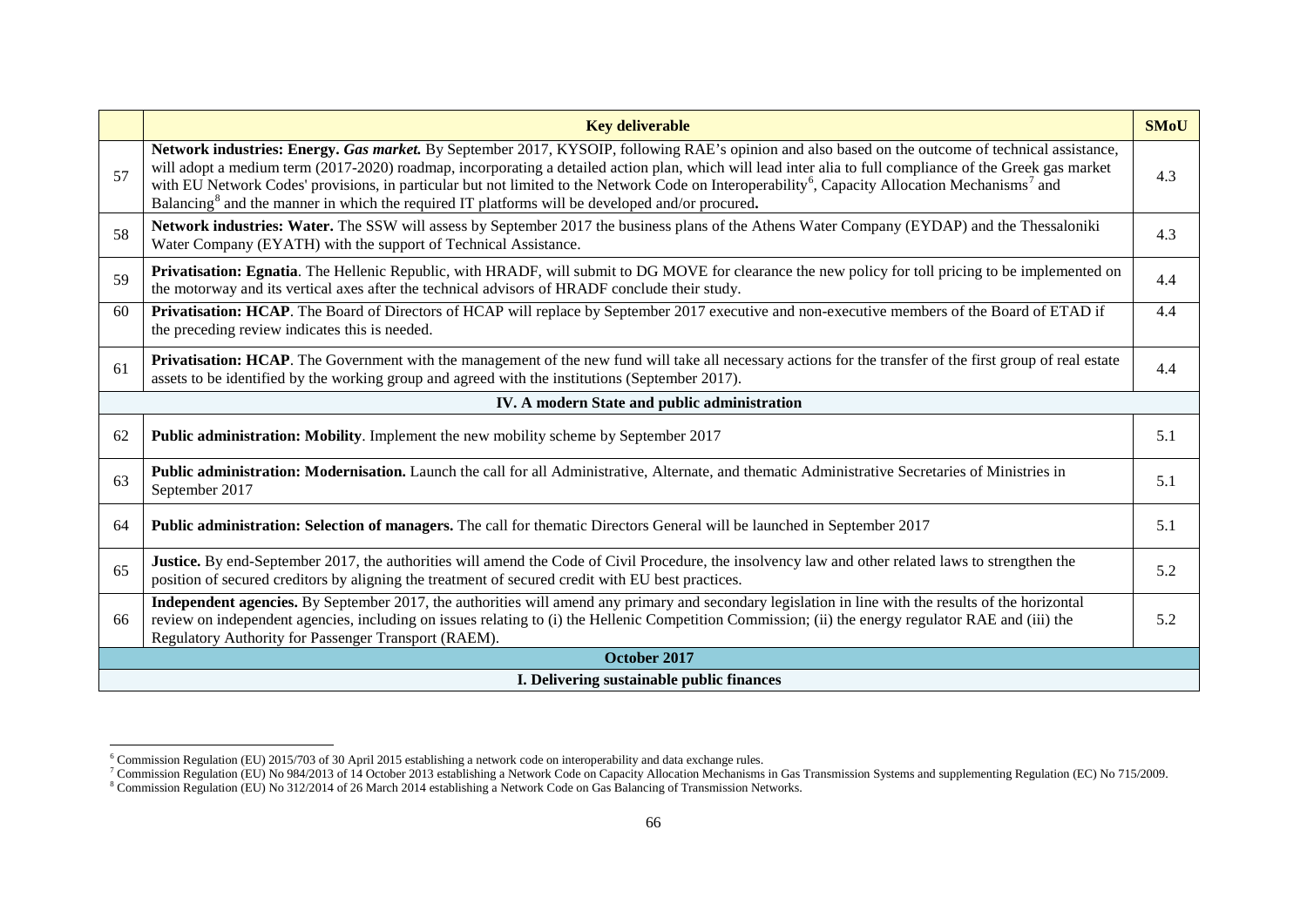|    | <b>Key deliverable</b>                                                                                                                                                                                                                                                                                                        | <b>SMoU</b> |  |  |
|----|-------------------------------------------------------------------------------------------------------------------------------------------------------------------------------------------------------------------------------------------------------------------------------------------------------------------------------|-------------|--|--|
| 67 | Public financial management. Finalise the Chart of Accounts for central government and submit legal documents                                                                                                                                                                                                                 | 2.3         |  |  |
| 68 | Social safety nets: expenditure reviews. Implement the rationalization of educational benefits by October 2017.                                                                                                                                                                                                               | 2.5.3       |  |  |
|    | III. Structural policies to enhance competitiveness and growth                                                                                                                                                                                                                                                                |             |  |  |
| 69 | Labour market: industrial action. As a key deliverable for the next review, the authorities will analyse and adopt legislation to increase the quorum for<br>first-degree unions to vote on a strike to 50 percent.                                                                                                           | 4.1         |  |  |
| 70 | Network industries: Water. By October 2017, the Special Secretariat for Water (SSW) will produce an evaluation report towards the development of a<br>Full Information System.                                                                                                                                                | 4.3         |  |  |
| 71 | Privatisation: HCAP. The General Assembly shall adopt the remaining internal regulations for the remaining outstanding issues of the internal regulations:<br>(c) investment policy (by October 2017) and (d) dividend policy (by October 2017).                                                                              | 4.4         |  |  |
|    | IV. A modern State and public administration                                                                                                                                                                                                                                                                                  |             |  |  |
| 72 | Public administration: Coordination. By October 2017, (i) develop formal structures within the public administration, to be responsible for the<br>preparation and arbitration of policies; (ii) set up an effective process of inter-ministerial consultation prior to the launching of legislative proposals.               | 5.1         |  |  |
|    | November 2017                                                                                                                                                                                                                                                                                                                 |             |  |  |
|    | I. Delivering sustainable public finances                                                                                                                                                                                                                                                                                     |             |  |  |
| 73 | Health care: Execution of clawbacks. EOPYY will offset all outstanding clawback amounts for past periods (2013-2015) with accumulated arrears (to be<br>completed by November 2017).                                                                                                                                          | 2.5.2       |  |  |
| 74 | Social safety nets. Legislate a major reform of the family benefit system by November 2017                                                                                                                                                                                                                                    | 2.5.3       |  |  |
| 75 | Social safety nets: disability benefits reform. By November 2017, new legislation for a pilot scheme will be adopted to move from the current impairment<br>assessment to a functional assessment to determine eligibility                                                                                                    | 2.5.3       |  |  |
| 76 | Social safety nets: expenditure reviews. Design a reform of transport benefits by November 2017, to enter into effect in 2018 following the<br>implementation of the electronic ticket reform by transportation companies;                                                                                                    | 2.5.3       |  |  |
|    | III. Structural policies to enhance competitiveness and growth                                                                                                                                                                                                                                                                |             |  |  |
| 77 | Education. By November 2017, the authorities commit to the adoption of the number of teaching hours per staff member, and the ratios of students per<br>class and pupils per teacher to the best practices of OECD countries to be achieved by the beginning of the 2018-2019 academic year.                                  | 4.1         |  |  |
| 78 | Product markets and business environment: Toolkit I recommendations. The authorities will fully adopt the pending recommendations on building<br>materials. Specifically, by November 2017, the authorities will harmonise 70 technical specifications and will review 372 technical specifications on<br>building materials. | 4.2         |  |  |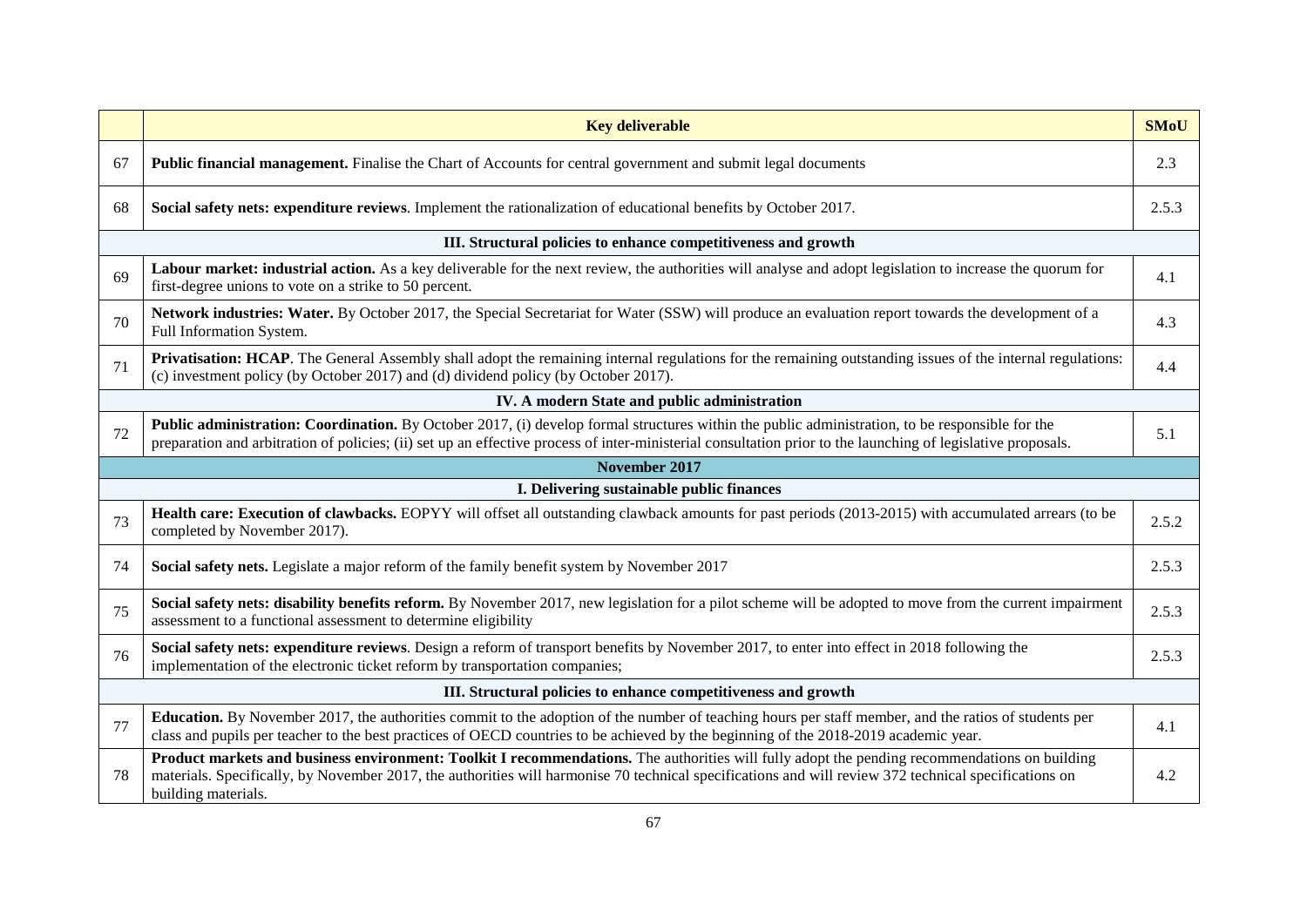|    | <b>Key deliverable</b>                                                                                                                                                                                                                                                                                                                                                                                                                                                                                                                                                                                                                                                                                                                                                                                                                                                                                                                                                                                                                                      | <b>SMoU</b> |  |  |
|----|-------------------------------------------------------------------------------------------------------------------------------------------------------------------------------------------------------------------------------------------------------------------------------------------------------------------------------------------------------------------------------------------------------------------------------------------------------------------------------------------------------------------------------------------------------------------------------------------------------------------------------------------------------------------------------------------------------------------------------------------------------------------------------------------------------------------------------------------------------------------------------------------------------------------------------------------------------------------------------------------------------------------------------------------------------------|-------------|--|--|
| 79 | Network industries: Energy. The structural measures to divest PPC's lignite-fired generation capacity will be finalised through the official submission of<br>the agreed binding commitment offer by the Hellenic Republic to the Directorate General for Competition of the European Commission (DG COMP) by<br>November 2017.                                                                                                                                                                                                                                                                                                                                                                                                                                                                                                                                                                                                                                                                                                                             | 4.3         |  |  |
| 80 | Privatisation: HCAP. The General Assembly will approve the Strategic Plan by November 2017.                                                                                                                                                                                                                                                                                                                                                                                                                                                                                                                                                                                                                                                                                                                                                                                                                                                                                                                                                                 | 4.4         |  |  |
|    | IV. A modern State and public administration                                                                                                                                                                                                                                                                                                                                                                                                                                                                                                                                                                                                                                                                                                                                                                                                                                                                                                                                                                                                                |             |  |  |
| 81 | Anticorruption. The authorities will amend legislation to fulfil all GRECO's recommendations on the funding of political parties and electoral campaigns<br>within one month after GRECO will have delivered their report.                                                                                                                                                                                                                                                                                                                                                                                                                                                                                                                                                                                                                                                                                                                                                                                                                                  | 5.2         |  |  |
|    | December 2017                                                                                                                                                                                                                                                                                                                                                                                                                                                                                                                                                                                                                                                                                                                                                                                                                                                                                                                                                                                                                                               |             |  |  |
|    | I. Delivering sustainable public finances                                                                                                                                                                                                                                                                                                                                                                                                                                                                                                                                                                                                                                                                                                                                                                                                                                                                                                                                                                                                                   |             |  |  |
| 82 | Tax codes. The authorities will by December 2017: a) review with the aid of technical assistance all business income tax incentives and integrate the tax<br>exemptions, eliminating those deemed inefficient or inequitable; b) review with the aid of technical assistance the tax framework for collective investment<br>vehicles and their participants in line with best practices in the EU; c) codify and simplify the VAT legislation, aligning it with the Tax Procedure Code and<br>eliminating outstanding loopholes, including those identified in the review of the legislation relating to VAT deregistration and reregistration; d) undertake a<br>technical review the ITC provisions after its 3-year application, identifying problems and loopholes and proposing amendments with the objective of<br>clarifying and ameliorating its application and eliminating conflicting provisions, e) review preferential tax treatments for the shipping industry in the light<br>of the indications of the European Commission by January 2018. | 2.2         |  |  |
| 83 | Property taxes. The authorities with the aid of technical assistance will legislate to ensure the alignment of property tax assessment zonal values with<br>market prices by December 2017                                                                                                                                                                                                                                                                                                                                                                                                                                                                                                                                                                                                                                                                                                                                                                                                                                                                  | 2.2         |  |  |
| 84 | Public revenue: IAPR. All staff transferred to IAPR will be assessed and allocated to appropriate grades by December 2017                                                                                                                                                                                                                                                                                                                                                                                                                                                                                                                                                                                                                                                                                                                                                                                                                                                                                                                                   | 2.3         |  |  |
| 85 | Public financial management. By December 2017, prepare an action plan to improve the management of state guarantees based on the diagnostic carried<br>out previously                                                                                                                                                                                                                                                                                                                                                                                                                                                                                                                                                                                                                                                                                                                                                                                                                                                                                       | 2.4.1       |  |  |
| 86 | Pensions. The individual recalculation of the pension benefit under the new uniform rules must be finalised by end-December 2017                                                                                                                                                                                                                                                                                                                                                                                                                                                                                                                                                                                                                                                                                                                                                                                                                                                                                                                            | 2.5.1       |  |  |
| 87 | Pensions. The authorities will further ensure that by December 2017 EFKA can maintain automatic electronic records on service history for retirees.                                                                                                                                                                                                                                                                                                                                                                                                                                                                                                                                                                                                                                                                                                                                                                                                                                                                                                         | 2.5.1       |  |  |
| 88 | Pensions. The Ministerial Decisions of art. 70.2 and the Presidential Decree of art. 52 must be issued by December 2017                                                                                                                                                                                                                                                                                                                                                                                                                                                                                                                                                                                                                                                                                                                                                                                                                                                                                                                                     | 2.5.1       |  |  |
|    | III. Structural policies to enhance competitiveness and growth                                                                                                                                                                                                                                                                                                                                                                                                                                                                                                                                                                                                                                                                                                                                                                                                                                                                                                                                                                                              |             |  |  |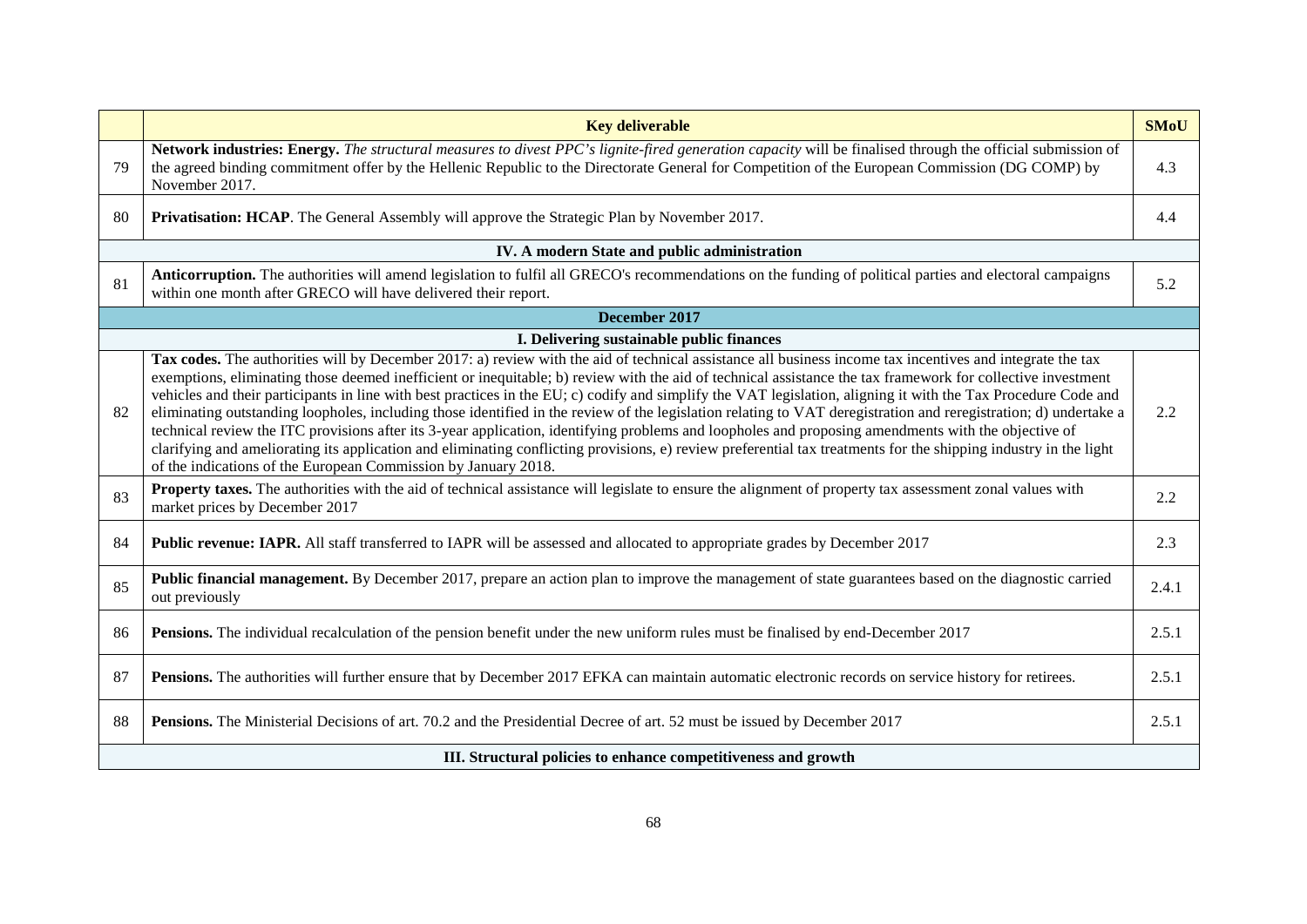|     | <b>Key deliverable</b>                                                                                                                                                                                                                                                                                                                        | <b>SMoU</b> |
|-----|-----------------------------------------------------------------------------------------------------------------------------------------------------------------------------------------------------------------------------------------------------------------------------------------------------------------------------------------------|-------------|
| 89  | Vocational Education and Training (VET). The government will adopt an integrated plan for Human Capital development (with technical assistance) by<br>December 2017, addressing economic growth and supported by the VET Reform.                                                                                                              | 4.1         |
| 90  | Product markets and business environment: Regulated professions. To address the external advisor's recommendations on the remaining<br>professions/activities the authorities will adopt follow-up measures to alleviate unjustified and disproportionate restrictions by December 2017.                                                      | 4.2         |
| 91  | Network industries: Energy. Capacity allocation and congestion management. For day-ahead market coupling (Italy-Greece and Bulgaria-Greece),<br>Greece will join the EU market coupling project by December 2017.                                                                                                                             | 4.3         |
| 92  | Network industries: Water. The authorities by December 2018 will develop a strategic plan for SSW that will draw upon the relevant findings of the<br>independent entities review and will adopt or amend legislation to strengthen the governance, administrative capacity and financial autonomy through<br>distinct budgeting in the MTFS. | 4.3         |
| 93  | Privatisation: Hellenikon. The Authorities will (b) issue the draft Presidential Decree for the Integrated Development Plan no later than six months from<br>its formal submission, in accordance with the relevant provision of Law 4062/2012;                                                                                               | 4.4         |
|     | IV. A modern State and public administration                                                                                                                                                                                                                                                                                                  |             |
| 94  | Public administration: Modernisation. Complete all appointments by December 2017.                                                                                                                                                                                                                                                             | 5.1         |
| 95  | Public administration: Selection of managers. Complete the appointments of thematic Directors General by December 2017                                                                                                                                                                                                                        | 5.1         |
|     | Q1 2018                                                                                                                                                                                                                                                                                                                                       |             |
|     | I. Delivering sustainable public finances                                                                                                                                                                                                                                                                                                     |             |
| 96  | Health care: Rationalisation of health expenditure. EOPYY will change the way it provides primary health care by introducing compulsory patient<br>registration with a family doctor, who will act as a gatekeeper in charge of referrals to specialists. This shall become fully operational (key deliverable) by<br>1st January 2018        | 2.5.2       |
| 97  | Social safety nets: disability benefits reform. The pilot program of the functional disability assessment system will be rolled out by January 2018.                                                                                                                                                                                          | 2.5.3       |
|     | III. Structural policies to enhance competitiveness and growth                                                                                                                                                                                                                                                                                |             |
| 98  | Labour market: arbitration on collective bargaining. The authorities, in consultation with the social partners, will review the current procedures for<br>mediation and arbitration by February 2018.                                                                                                                                         | 4.1         |
| 99  | Labour market: undeclared work. Complete by February 2018 the automatic exchange of information between the databases of the Ministry of Labour,<br>the Ministry of Finance, SEPE, IAPR, OAED, IKA (EFKA) and the Greek police                                                                                                                | 4.1         |
| 100 | Labour market: arbitration on collective bargaining. Taking account of the independent legal report, the authorities will adopt any necessary measures<br>by March 2018, in consultation with the institutions and in compliance with the Council of State ruling.                                                                            | 4.1         |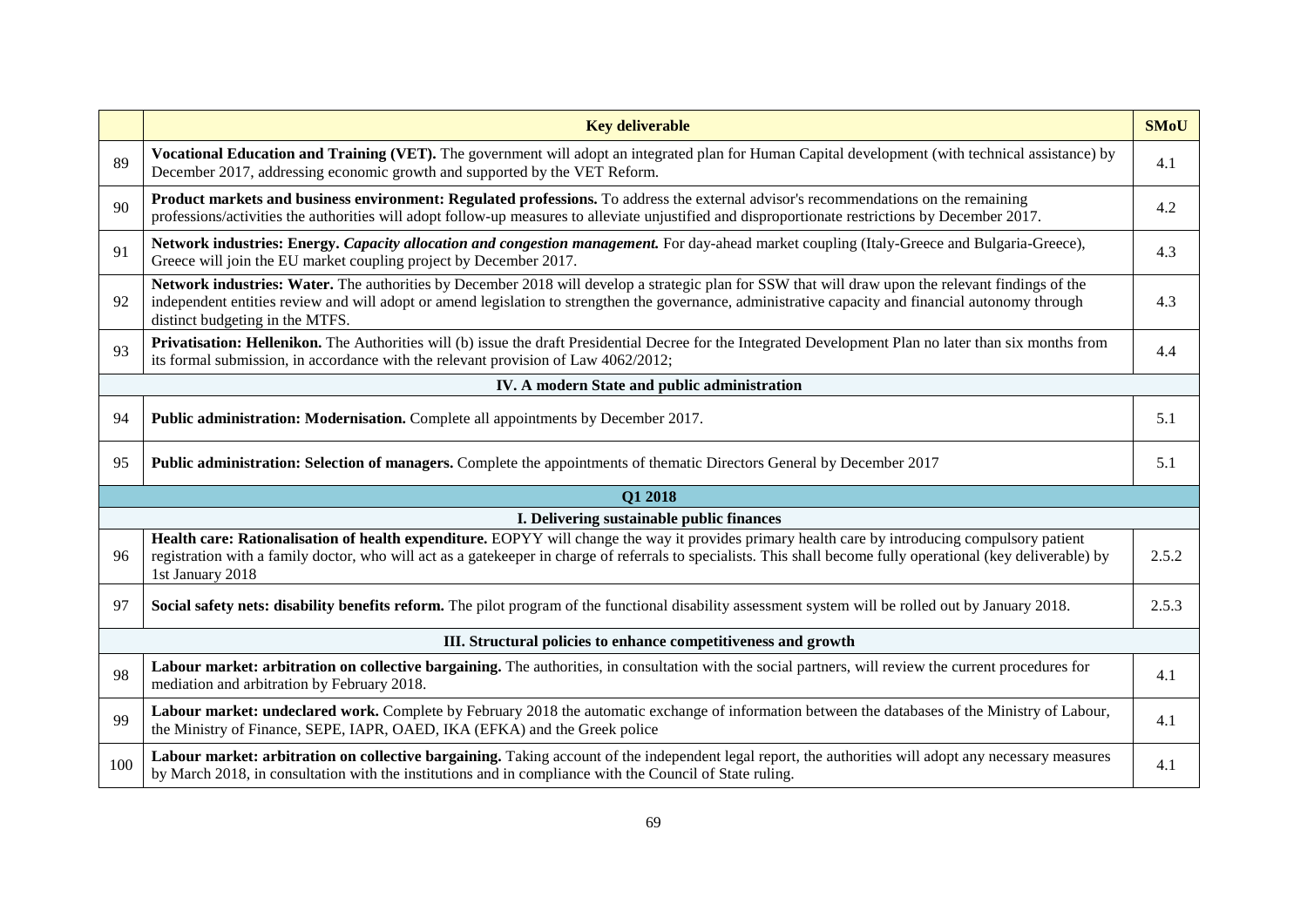|     | <b>Key deliverable</b>                                                                                                                                                                                                                                                                   | <b>SMoU</b> |  |  |
|-----|------------------------------------------------------------------------------------------------------------------------------------------------------------------------------------------------------------------------------------------------------------------------------------------|-------------|--|--|
| 101 | Network industries: Energy. NOME. The first joint assessment by the authorities and institutions will be carried out in January 2018.                                                                                                                                                    | 4.3         |  |  |
| 102 | Network industries: Energy. Capacity allocation and congestion management. Implement the day ahead, intraday, forward and balancing markets by 1<br>January 2018.                                                                                                                        | 4.3         |  |  |
| 103 | Privatisation: Hellenikon. The Authorities will (c) complete all key Conditions Precedent (as specified in the Share Purchase Agreement) to pave the way<br>for financial closing (Q1 2018).                                                                                             | 4.4         |  |  |
|     | Q2 2018                                                                                                                                                                                                                                                                                  |             |  |  |
|     | I. Delivering sustainable public finances                                                                                                                                                                                                                                                |             |  |  |
| 104 | Public financial management. Finalise the integration of the Financial Management Information System (FMIS) and the new Chart of Accounts so as to<br>ensure the full use of the FMIS to support implementation of the new Chart of Accounts in the 2019 state budget.                   | 2.4.1       |  |  |
| 105 | Pensions. Harmonise benefits rules. Unify rules on disability and contributory welfare benefits in line with disability benefits reform by June 2018                                                                                                                                     | 2.5.1       |  |  |
| 106 | Social safety nets: disability benefits reform. The national rollout legislation will be adopted in May 2018, which will also harmonize all contributory<br>disability and welfare benefit rules including under Law 4387/2016.                                                          | 2.5.3       |  |  |
| 107 | Social safety nets: disability benefits reform. National implementation will commence by end-June 2018                                                                                                                                                                                   | 2.5.3       |  |  |
|     | III. Structural policies to enhance competitiveness and growth                                                                                                                                                                                                                           |             |  |  |
| 108 | <b>Product markets and business environment: Investment licencing.</b> The authorities will proceed with a follow-up phase of the investment licensing<br>reform to be implemented in line with the investment licensing reform roadmap by June 2018.                                    | 4.2         |  |  |
| 109 | Privatisation: Egnatia. The Ministers of Infrastructure and Transport and Finance will issue a JMD setting out the new toll policy (April 2018).                                                                                                                                         | 4.4         |  |  |
|     | IV. A modern State and public administration                                                                                                                                                                                                                                             |             |  |  |
| 110 | Public administration: Selection of managers. In January 2018, the call for all Directors will be launched, and Directors will be appointed by March<br>2018; by March 2018, the call for all Heads of Division will be launched, and Heads of Division will be appointed by April 2018. | 5.1         |  |  |
|     | <b>Continuous actions</b>                                                                                                                                                                                                                                                                |             |  |  |
|     | I. Delivering sustainable public finances                                                                                                                                                                                                                                                |             |  |  |
| 111 | <b>Public procurement.</b> The authorities will continue to implement the actions on e-procurement (KHMDHS and ESHDHS) as agreed with the European<br>Commission in the action plan                                                                                                      | 2.4.2       |  |  |
|     | III. Structural policies to enhance competitiveness and growth                                                                                                                                                                                                                           |             |  |  |